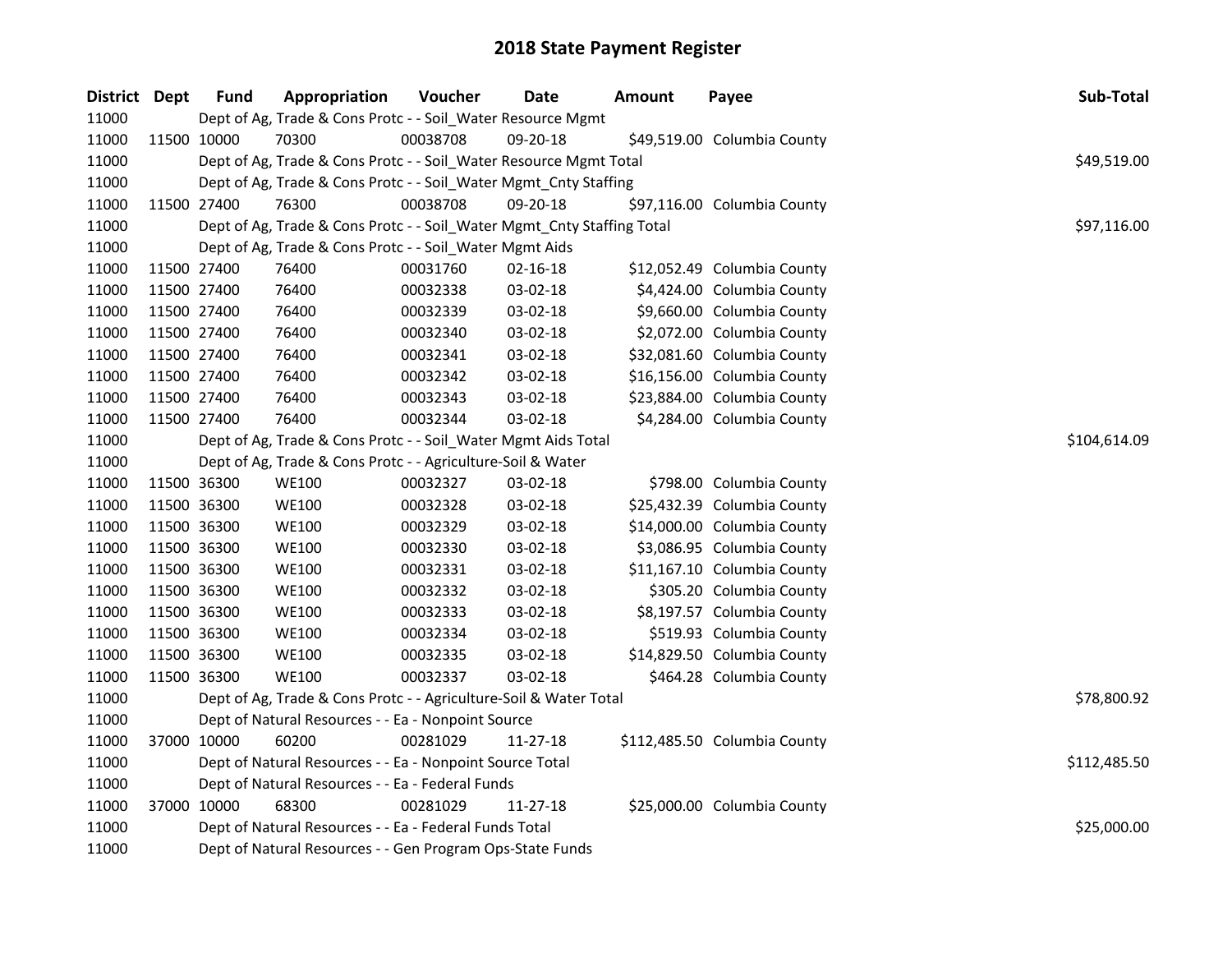| <b>District</b> | <b>Dept</b> | <b>Fund</b> | Appropriation                                                      | Voucher  | <b>Date</b>    | <b>Amount</b> | Payee                      | Sub-Total  |
|-----------------|-------------|-------------|--------------------------------------------------------------------|----------|----------------|---------------|----------------------------|------------|
| 11000           | 37000 21200 |             | 16100                                                              | 00202419 | 01-05-18       |               | \$175.00 Columbia County   |            |
| 11000           | 37000 21200 |             | 16100                                                              | 00213286 | 02-21-18       |               | \$356.85 Columbia County   |            |
| 11000           | 37000 21200 |             | 16100                                                              | 00226491 | 04-18-18       |               | \$385.16 Columbia County   |            |
| 11000           | 37000 21200 |             | 16100                                                              | 00226781 | 04-27-18       |               | \$59.60 Columbia County    |            |
| 11000           | 37000 21200 |             | 16100                                                              | 00249078 | 07-19-18       |               | \$147.00 Columbia County   |            |
| 11000           | 37000 21200 |             | 16100                                                              | 00259381 | 08-15-18       |               | \$75.00 Columbia County    |            |
| 11000           | 37000 21200 |             | 16100                                                              | 00263188 | 09-14-18       |               | \$132.77 Columbia County   |            |
| 11000           | 37000 21200 |             | 16100                                                              | 00268170 | 09-28-18       |               | \$50.00 Columbia County    |            |
| 11000           | 37000 21200 |             | 16100                                                              | 00278571 | 11-30-18       |               | \$82.50 Columbia County    |            |
| 11000           | 37000 21200 |             | 16100                                                              | 00285530 | 12-20-18       |               | \$17.00 Columbia County    |            |
| 11000           |             |             | Dept of Natural Resources - - Gen Program Ops-State Funds Total    |          |                |               |                            | \$1,480.88 |
| 11000           |             |             | Dept of Natural Resources - - Er--Vol Pay, Sale, Lease & Fee       |          |                |               |                            |            |
| 11000           | 37000 21200 |             | 16300                                                              | 00272845 | 10-30-18       |               | \$21.68 Columbia County    |            |
| 11000           |             |             | Dept of Natural Resources - - Er--Vol Pay, Sale, Lease & Fee Total |          |                |               |                            | \$21.68    |
| 11000           |             |             | Dept of Natural Resources - - General Program Operations --        |          |                |               |                            |            |
| 11000           | 37000 21200 |             | 25400                                                              | 00226025 | 04-10-18       |               | \$390.00 Columbia County   |            |
| 11000           | 37000 21200 |             | 25400                                                              | 00255041 | 07-24-18       |               | \$390.00 Columbia County   |            |
| 11000           | 37000 21200 |             | 25400                                                              | 00282815 | 12-06-18       |               | \$270.00 Columbia County   |            |
| 11000           | 37000 21200 |             | 25400                                                              | 00286493 | 12-27-18       |               | \$780.00 Columbia County   |            |
| 11000           |             |             | Dept of Natural Resources - - General Program Operations -- Total  |          |                |               |                            | \$1,830.00 |
| 11000           |             |             | Dept of Natural Resources - - Gpo--State Funds                     |          |                |               |                            |            |
| 11000           | 37000 21200 |             | 36100                                                              | 00251704 | $07 - 12 - 18$ |               | \$792.19 Columbia County   |            |
| 11000           | 37000 21200 |             | 36100                                                              | 00270731 | 10-09-18       |               | \$792.19 Columbia County   |            |
| 11000           | 37000 21200 |             | 36100                                                              | 00285767 | 12-17-18       |               | \$792.19 Columbia County   |            |
| 11000           |             |             | Dept of Natural Resources - - Gpo--State Funds Total               |          |                |               |                            | \$2,376.57 |
| 11000           |             |             | Dept of Natural Resources - - Gpo -Federal Funds                   |          |                |               |                            |            |
| 11000           | 37000 21200 |             | 38100                                                              | 00222194 | 03-23-18       |               | \$3,246.53 Columbia County |            |
| 11000           |             |             | Dept of Natural Resources - - Gpo -Federal Funds Total             |          |                |               |                            | \$3,246.53 |
| 11000           |             |             | Dept of Natural Resources - - Venison Processing                   |          |                |               |                            |            |
| 11000           | 37000 21200 |             | 54900                                                              | 00222579 | 03-27-18       |               | \$2,075.00 Columbia County |            |
| 11000           |             |             | Dept of Natural Resources - - Venison Processing Total             |          |                |               |                            | \$2,075.00 |
| 11000           |             |             | Dept of Natural Resources - - Enf A - Boating Enforcement          |          |                |               |                            |            |
| 11000           |             | 37000 21200 | 55000                                                              | 00222194 | 03-23-18       |               | \$7,123.14 Columbia County |            |
| 11000           |             |             | Dept of Natural Resources - - Enf A - Boating Enforcement Total    |          |                |               |                            | \$7,123.14 |
| 11000           |             |             | Dept of Natural Resources - - Wildlife Damage Claims & Abat        |          |                |               |                            |            |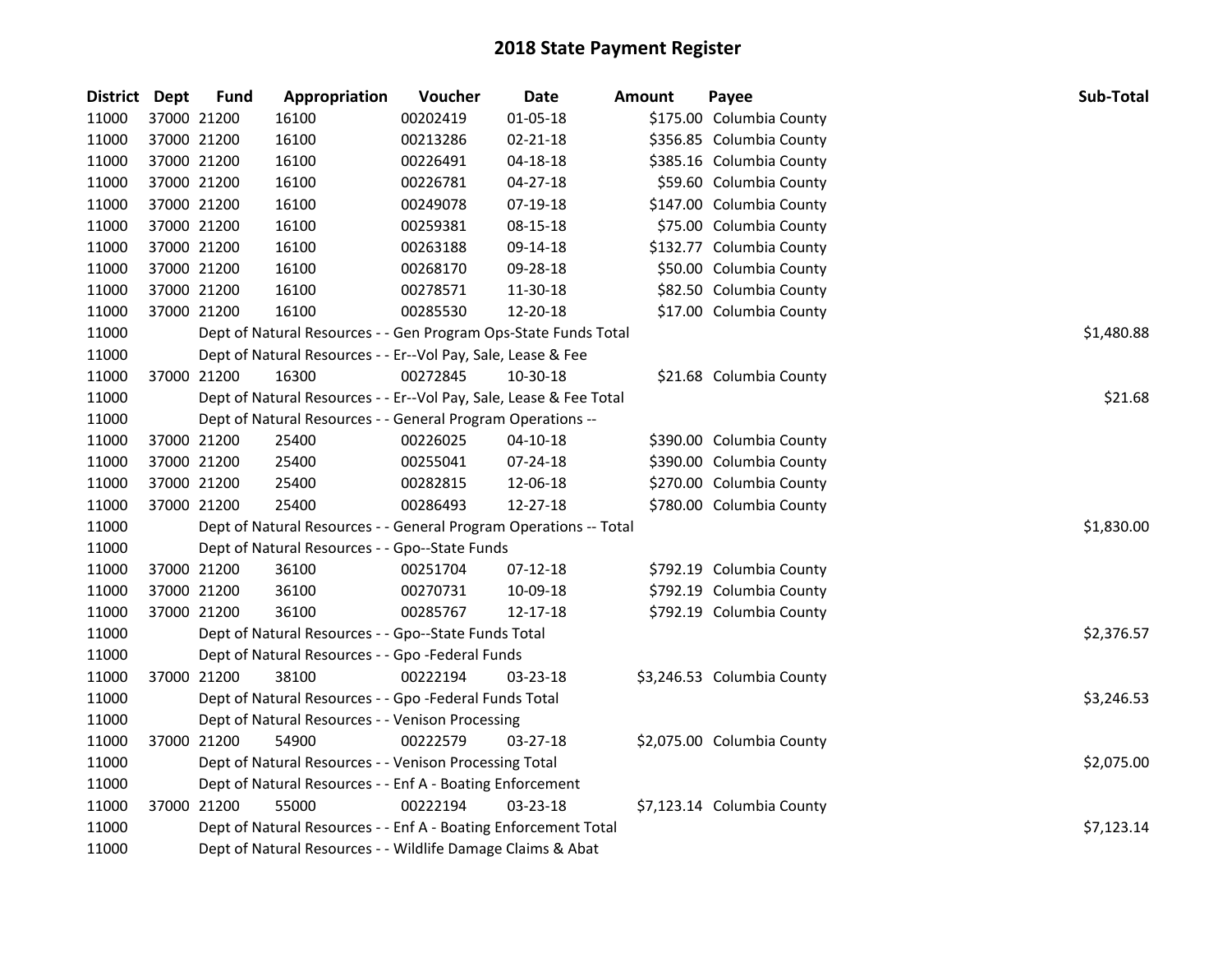| District Dept |             | <b>Fund</b> | Appropriation                                                      | Voucher  | <b>Date</b> | <b>Amount</b> | Payee                        | Sub-Total    |
|---------------|-------------|-------------|--------------------------------------------------------------------|----------|-------------|---------------|------------------------------|--------------|
| 11000         | 37000 21200 |             | 55300                                                              | 00222579 | 03-27-18    |               | \$20,280.73 Columbia County  |              |
| 11000         |             |             | Dept of Natural Resources - - Wildlife Damage Claims & Abat Total  |          |             |               |                              | \$20,280.73  |
| 11000         |             |             | Dept of Natural Resources - - Ra- Cnty Snow Trail & Area Aid       |          |             |               |                              |              |
| 11000         |             | 37000 21200 | 57400                                                              | 00274681 | 11-01-18    |               | \$45,555.50 Columbia County  |              |
| 11000         |             |             | Dept of Natural Resources - - Ra- Cnty Snow Trail & Area Aid Total |          |             |               |                              | \$45,555.50  |
| 11000         |             |             | Dept of Natural Resources - - Ra- Snowmobile Trail Areas           |          |             |               |                              |              |
| 11000         | 37000 21200 |             | 57500                                                              | 00221889 | 03-22-18    |               | \$8,817.00 Columbia County   |              |
| 11000         |             |             | Dept of Natural Resources - - Ra- Snowmobile Trail Areas Total     |          |             |               |                              | \$8,817.00   |
| 11000         |             |             | Dept of Natural Resources - - Resaids - Pymt In Lieu Tax Fed       |          |             |               |                              |              |
| 11000         | 37000 21200 |             | 58400                                                              | 00270425 | 10-01-18    |               | \$539.00 Columbia County     |              |
| 11000         |             |             | Dept of Natural Resources - - Resaids - Pymt In Lieu Tax Fed Total |          |             |               |                              | \$539.00     |
| 11000         |             |             | Dept of Natural Resources - - Ea - River Protect, Cons Fund        |          |             |               |                              |              |
| 11000         | 37000 21200 |             | 67500                                                              | 00221892 | 03-22-18    |               | \$179.82 Columbia County     |              |
| 11000         |             |             | Dept of Natural Resources - - Ea - River Protect, Cons Fund Total  |          |             |               |                              | \$179.82     |
| 11000         |             |             | Dept of Natural Resources - - Petrostorage Envr Remd Awards        |          |             |               |                              |              |
| 11000         | 37000 27200 |             | 66700                                                              | 00216637 | 02-23-18    |               | \$4,429.81 Columbia County   |              |
| 11000         | 37000 27200 |             | 66700                                                              | 00220256 | 03-16-18    |               | \$1,736.33 Columbia County   |              |
| 11000         | 37000 27200 |             | 66700                                                              | 00260381 | 08-27-18    |               | \$717.83 Columbia County     |              |
| 11000         |             |             | Dept of Natural Resources - - Petrostorage Envr Remd Awards Total  |          |             |               |                              | \$6,883.97   |
| 11000         |             |             | Dept of Natural Resources - - Fin Asst For Responsible Units       |          |             |               |                              |              |
| 11000         | 37000 27400 |             | 67000                                                              | 00235170 | 05-11-18    |               | \$127,151.37 Columbia County |              |
| 11000         |             |             | Dept of Natural Resources - - Fin Asst For Responsible Units Total |          |             |               |                              | \$127,151.37 |
| 11000         |             |             | Dept of Natural Resources - - Recycling Consolidation Grants       |          |             |               |                              |              |
| 11000         |             | 37000 27400 | 67300                                                              | 00235170 | 05-11-18    |               | \$10,828.76 Columbia County  |              |
| 11000         |             |             | Dept of Natural Resources - - Recycling Consolidation Grants Total |          |             |               |                              | \$10,828.76  |
| 11000         |             |             | Dept of Natural Resources - - Land Acquisition                     |          |             |               |                              |              |
| 11000         | 37000 36300 |             | <b>TA100</b>                                                       | 00228736 | 04-20-18    |               | \$10.00 Columbia County      |              |
| 11000         |             | 37000 36300 | <b>TA100</b>                                                       | 00252953 | 07-18-18    |               | \$44.00 Columbia County      |              |
| 11000         |             |             | Dept of Natural Resources - - Land Acquisition Total               |          |             |               |                              | \$54.00      |
| 11000         |             |             | Dept of Natural Resources - - Dnr-Nonpoint Source                  |          |             |               |                              |              |
| 11000         | 37000 36300 |             | TF100                                                              | 00218438 | 03-05-18    |               | \$94,735.02 Columbia County  |              |
| 11000         | 37000 36300 |             | TF100                                                              | 00281186 | 11-27-18    |               | \$100,000.00 Columbia County |              |
| 11000         | 37000 36300 |             | TF100                                                              | 00281188 | 11-27-18    |               | \$148,423.78 Columbia County |              |
| 11000         |             |             | Dept of Natural Resources - - Dnr-Nonpoint Source Total            |          |             |               |                              | \$343,158.80 |
| 11000         |             |             | WI Dept of Transportation - - Eldly&Disa Co/Aid Sf                 |          |             |               |                              |              |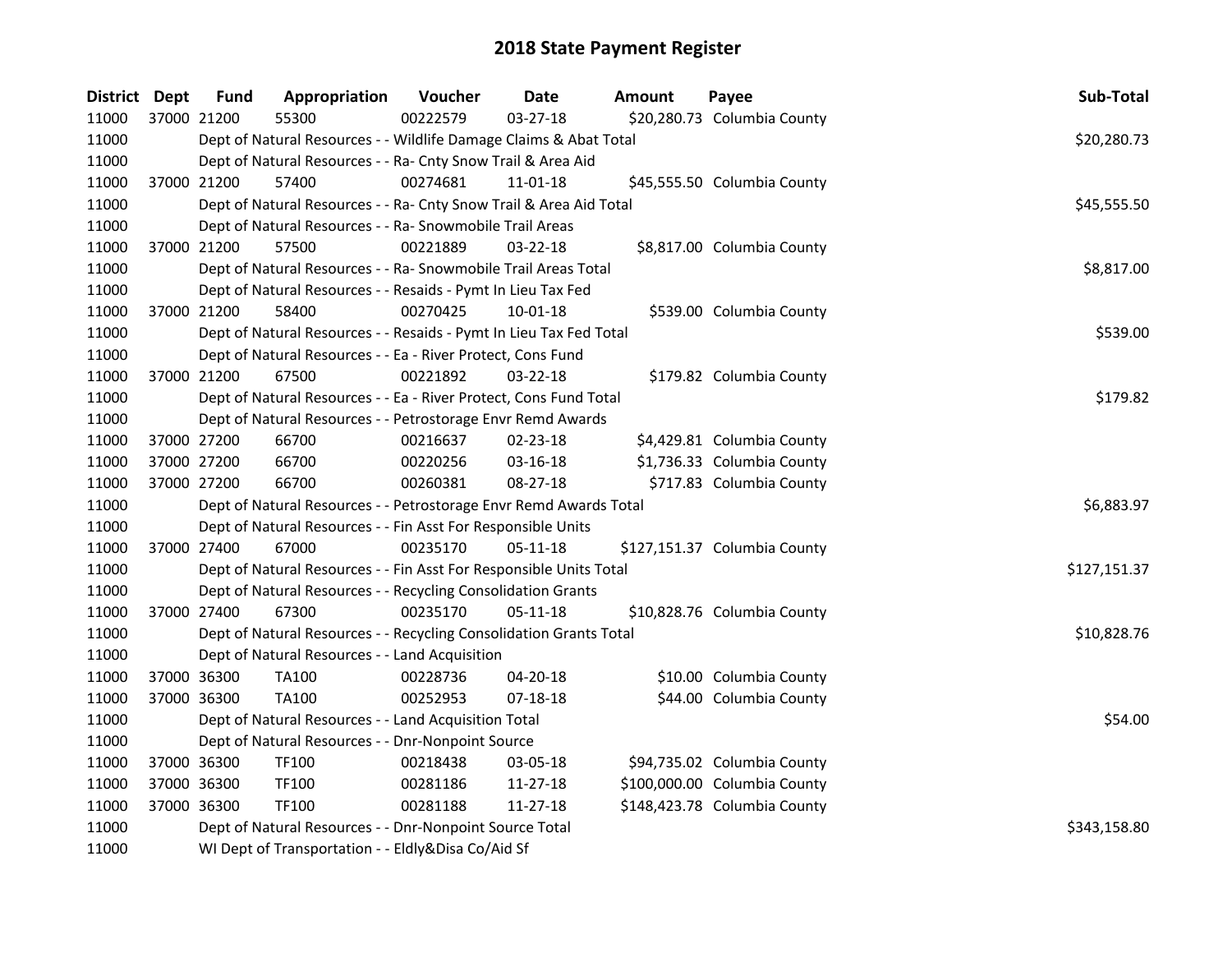| District Dept | <b>Fund</b> | Appropriation                                            | Voucher  | <b>Date</b>    | <b>Amount</b> | Payee                        | Sub-Total      |
|---------------|-------------|----------------------------------------------------------|----------|----------------|---------------|------------------------------|----------------|
| 11000         | 39500 21100 | 16800                                                    | 00229621 | 03-13-18       |               | \$136,813.00 Columbia County |                |
| 11000         |             | WI Dept of Transportation - - Eldly&Disa Co/Aid Sf Total |          |                |               |                              | \$136,813.00   |
| 11000         |             | WI Dept of Transportation - - Trans Aids To Co.-Sf       |          |                |               |                              |                |
| 11000         | 39500 21100 | 19000                                                    | 00203623 | $01-02-18$     |               | \$434,135.38 Columbia County |                |
| 11000         | 39500 21100 | 19000                                                    | 00267831 | 07-02-18       |               | \$868,270.76 Columbia County |                |
| 11000         | 39500 21100 | 19000                                                    | 00301883 | 10-01-18       |               | \$434,135.39 Columbia County |                |
| 11000         |             | WI Dept of Transportation - - Trans Aids To Co.-Sf Total |          |                |               |                              | \$1,736,541.53 |
| 11000         |             | WI Dept of Transportation - - Hwy/Loc Brdg Imp Sfd       |          |                |               |                              |                |
| 11000         | 39500 21100 | 26500                                                    | 00328112 | 12-04-18       |               | \$2,579.34 Columbia County   |                |
| 11000         |             | WI Dept of Transportation - - Hwy/Loc Brdg Imp Sfd Total |          |                |               |                              | \$2,579.34     |
| 11000         |             | WI Dept of Transportation - - Loc Rd Imp Prg St Fd       |          |                |               |                              |                |
| 11000         | 39500 21100 | 27800                                                    | 00231189 | 03-16-18       |               | \$182,486.97 Columbia County |                |
| 11000         | 39500 21100 | 27800                                                    | 00278450 | 07-25-18       |               | \$6,005.26 Columbia County   |                |
| 11000         |             | WI Dept of Transportation - - Loc Rd Imp Prg St Fd Total |          |                |               |                              | \$188,492.23   |
| 11000         |             | WI Dept of Transportation - - St Hwy Rehab, Sf           |          |                |               |                              |                |
| 11000         | 39500 21100 | 36300                                                    | 00274687 | $07-12-18$     |               | \$3.00 Columbia County       |                |
| 11000         | 39500 21100 | 36300                                                    | 00276533 | $07 - 18 - 18$ |               | \$11.00 Columbia County      |                |
| 11000         | 39500 21100 | 36300                                                    | 00325326 | 11-30-18       |               | \$36.00 Columbia County      |                |
| 11000         |             | WI Dept of Transportation - - St Hwy Rehab, Sf Total     |          |                |               |                              | \$50.00        |
| 11000         |             | WI Dept of Transportation - - Hwy Mgmt & Opers Sf        |          |                |               |                              |                |
| 11000         | 39500 21100 | 36500                                                    | 00214584 | 01-26-18       |               | \$2,947.03 Columbia County   |                |
| 11000         | 39500 21100 | 36500                                                    | 00219424 | $02 - 07 - 18$ |               | \$11,596.35 Columbia County  |                |
| 11000         | 39500 21100 | 36500                                                    | 00228296 | 03-07-18       |               | \$3,816.57 Columbia County   |                |
| 11000         | 39500 21100 | 36500                                                    | 00232710 | 03-23-18       |               | \$51,208.03 Columbia County  |                |
| 11000         | 39500 21100 | 36500                                                    | 00233880 | 03-27-18       |               | \$18,964.43 Columbia County  |                |
| 11000         | 39500 21100 | 36500                                                    | 00244073 | 04-20-18       |               | \$7,236.05 Columbia County   |                |
| 11000         | 39500 21100 | 36500                                                    | 00244075 | 04-20-18       |               | \$14,626.05 Columbia County  |                |
| 11000         | 39500 21100 | 36500                                                    | 00265042 | 06-20-18       |               | \$17,329.00 Columbia County  |                |
| 11000         | 39500 21100 | 36500                                                    | 00276591 | $07-18-18$     |               | \$22,780.74 Columbia County  |                |
| 11000         | 39500 21100 | 36500                                                    | 00283969 | 08-08-18       |               | \$22,026.75 Columbia County  |                |
| 11000         | 39500 21100 | 36500                                                    | 00306422 | 10-03-18       |               | \$245,262.86 Columbia County |                |
| 11000         | 39500 21100 | 36500                                                    | 00306774 | 10-05-18       |               | \$214,053.00 Columbia County |                |
| 11000         | 39500 21100 | 36500                                                    | 00328112 | 12-04-18       |               | \$161,716.18 Columbia County |                |
| 11000         | 39500 21100 | 36500                                                    | 00329617 | 12-06-18       |               | \$137,370.05 Columbia County |                |
| 11000         |             | WI Dept of Transportation - - Hwy Mgmt & Opers Sf Total  |          |                |               |                              | \$930,933.09   |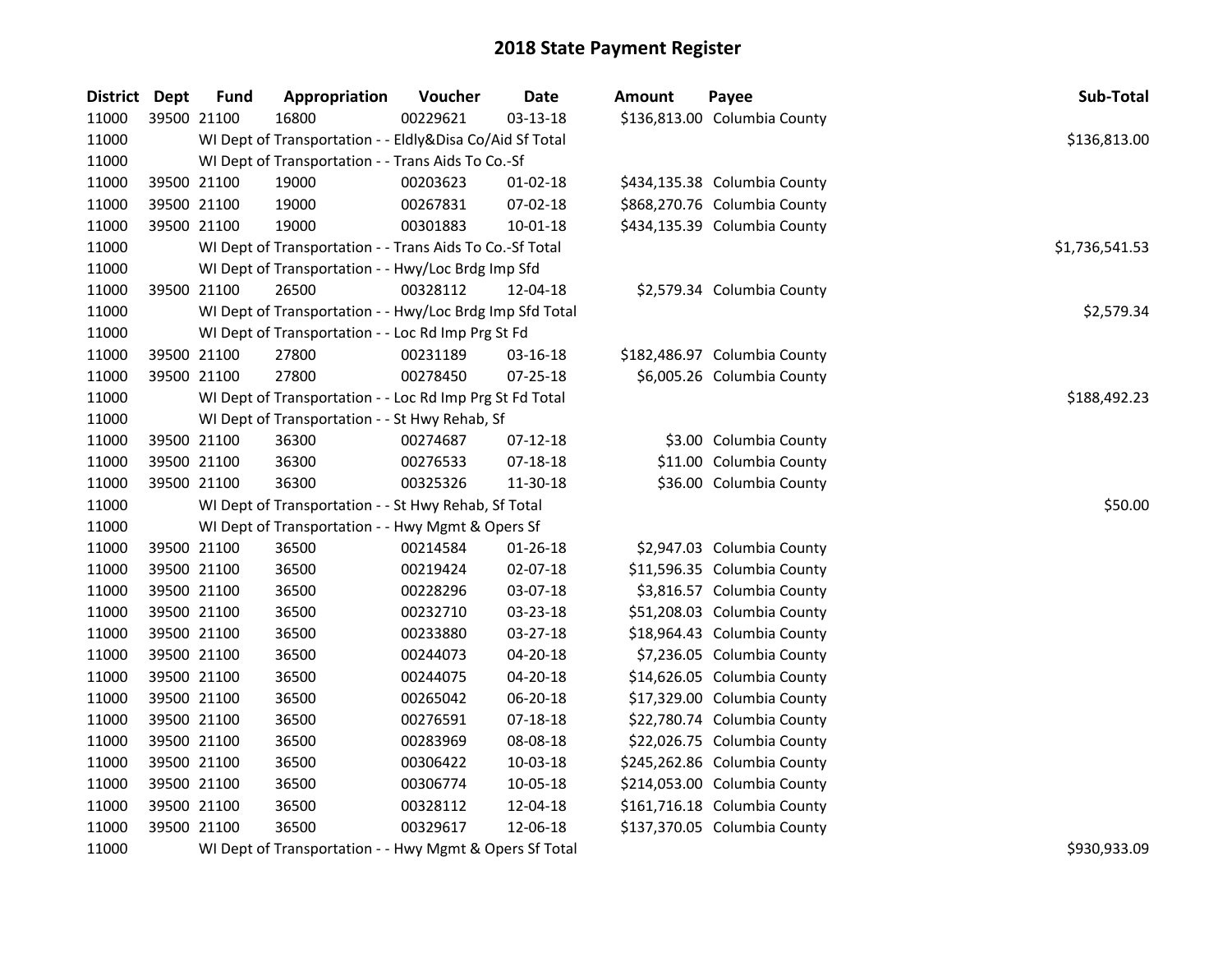| District Dept |             | <b>Fund</b> | Appropriation                                                        | Voucher  | Date           | <b>Amount</b> | Payee                        | Sub-Total      |  |  |  |
|---------------|-------------|-------------|----------------------------------------------------------------------|----------|----------------|---------------|------------------------------|----------------|--|--|--|
| 11000         |             |             | WI Dept of Transportation - - Routine Maint Sf                       |          |                |               |                              |                |  |  |  |
| 11000         |             | 39500 21100 | 36800                                                                | 00214584 | 01-26-18       |               | \$248,214.00 Columbia County |                |  |  |  |
| 11000         |             | 39500 21100 | 36800                                                                | 00219424 | 02-07-18       |               | \$315,776.51 Columbia County |                |  |  |  |
| 11000         |             | 39500 21100 | 36800                                                                | 00228296 | 03-07-18       |               | \$224,555.43 Columbia County |                |  |  |  |
| 11000         |             | 39500 21100 | 36800                                                                | 00232710 | 03-23-18       |               | \$15,393.87 Columbia County  |                |  |  |  |
| 11000         | 39500 21100 |             | 36800                                                                | 00233880 | 03-27-18       |               | \$401,837.54 Columbia County |                |  |  |  |
| 11000         | 39500 21100 |             | 36800                                                                | 00244073 | 04-20-18       |               | \$312,553.97 Columbia County |                |  |  |  |
| 11000         |             | 39500 21100 | 36800                                                                | 00244075 | 04-20-18       |               | \$460,034.57 Columbia County |                |  |  |  |
| 11000         | 39500 21100 |             | 36800                                                                | 00265042 | 06-20-18       |               | \$478,665.59 Columbia County |                |  |  |  |
| 11000         | 39500 21100 |             | 36800                                                                | 00276591 | 07-18-18       |               | \$618,374.75 Columbia County |                |  |  |  |
| 11000         | 39500 21100 |             | 36800                                                                | 00283969 | 08-08-18       |               | \$219,557.36 Columbia County |                |  |  |  |
| 11000         | 39500 21100 |             | 36800                                                                | 00306422 | 10-03-18       |               | \$83,318.65 Columbia County  |                |  |  |  |
| 11000         |             | 39500 21100 | 36800                                                                | 00306774 | 10-05-18       |               | \$62,893.35 Columbia County  |                |  |  |  |
| 11000         |             | 39500 21100 | 36800                                                                | 00328112 | 12-04-18       |               | \$417,539.47 Columbia County |                |  |  |  |
| 11000         | 39500 21100 |             | 36800                                                                | 00329617 | 12-06-18       |               | \$41,164.15 Columbia County  |                |  |  |  |
| 11000         |             |             | WI Dept of Transportation - - Routine Maint Sf Total                 |          |                |               |                              | \$3,899,879.21 |  |  |  |
| 11000         |             |             | WI Dept of Transportation - - Routine Maint Ff                       |          |                |               |                              |                |  |  |  |
| 11000         |             | 39500 21100 | 38000                                                                | 00214584 | $01 - 26 - 18$ |               | \$798.02 Columbia County     |                |  |  |  |
| 11000         | 39500 21100 |             | 38000                                                                | 00228296 | 03-07-18       |               | \$1,955.60 Columbia County   |                |  |  |  |
| 11000         |             | 39500 21100 | 38000                                                                | 00233880 | 03-27-18       |               | \$1,332.11 Columbia County   |                |  |  |  |
| 11000         |             | 39500 21100 | 38000                                                                | 00283969 | 08-08-18       |               | \$222.38 Columbia County     |                |  |  |  |
| 11000         | 39500 21100 |             | 38000                                                                | 00306422 | 10-03-18       |               | \$7,701.98 Columbia County   |                |  |  |  |
| 11000         |             | 39500 21100 | 38000                                                                | 00306774 | 10-05-18       |               | \$948.43 Columbia County     |                |  |  |  |
| 11000         | 39500 21100 |             | 38000                                                                | 00329617 | 12-06-18       |               | \$860.83 Columbia County     |                |  |  |  |
| 11000         |             |             | WI Dept of Transportation - - Routine Maint Ff Total                 |          |                |               |                              | \$13,819.35    |  |  |  |
| 11000         |             |             | WI Dept of Transportation - - Major Hwy Dev Fed Fd                   |          |                |               |                              |                |  |  |  |
| 11000         | 39500 21100 |             | 38200                                                                | 00228296 | 03-07-18       |               | \$678.23 Columbia County     |                |  |  |  |
| 11000         |             |             | WI Dept of Transportation - - Major Hwy Dev Fed Fd Total             |          |                |               |                              | \$678.23       |  |  |  |
| 11000         |             |             | WI Dept of Transportation - - Transpor Safety Ff                     |          |                |               |                              |                |  |  |  |
| 11000         |             | 39500 21100 | 58200                                                                | 00220326 | 02-09-18       |               | \$104.38 Columbia County     |                |  |  |  |
| 11000         |             |             | WI Dept of Transportation - - Transpor Safety Ff Total               |          |                |               |                              | \$104.38       |  |  |  |
| 11000         |             |             | WI Dept of Transportation - - Maj Hwy Dev Bond Fnd                   |          |                |               |                              |                |  |  |  |
| 11000         |             | 39500 36500 | 39200                                                                | 00228296 | 03-07-18       |               | \$169.56 Columbia County     |                |  |  |  |
| 11000         |             |             | \$169.56<br>WI Dept of Transportation - - Maj Hwy Dev Bond Fnd Total |          |                |               |                              |                |  |  |  |
| 11000         |             |             | Department of Corrections - - General Program Operations             |          |                |               |                              |                |  |  |  |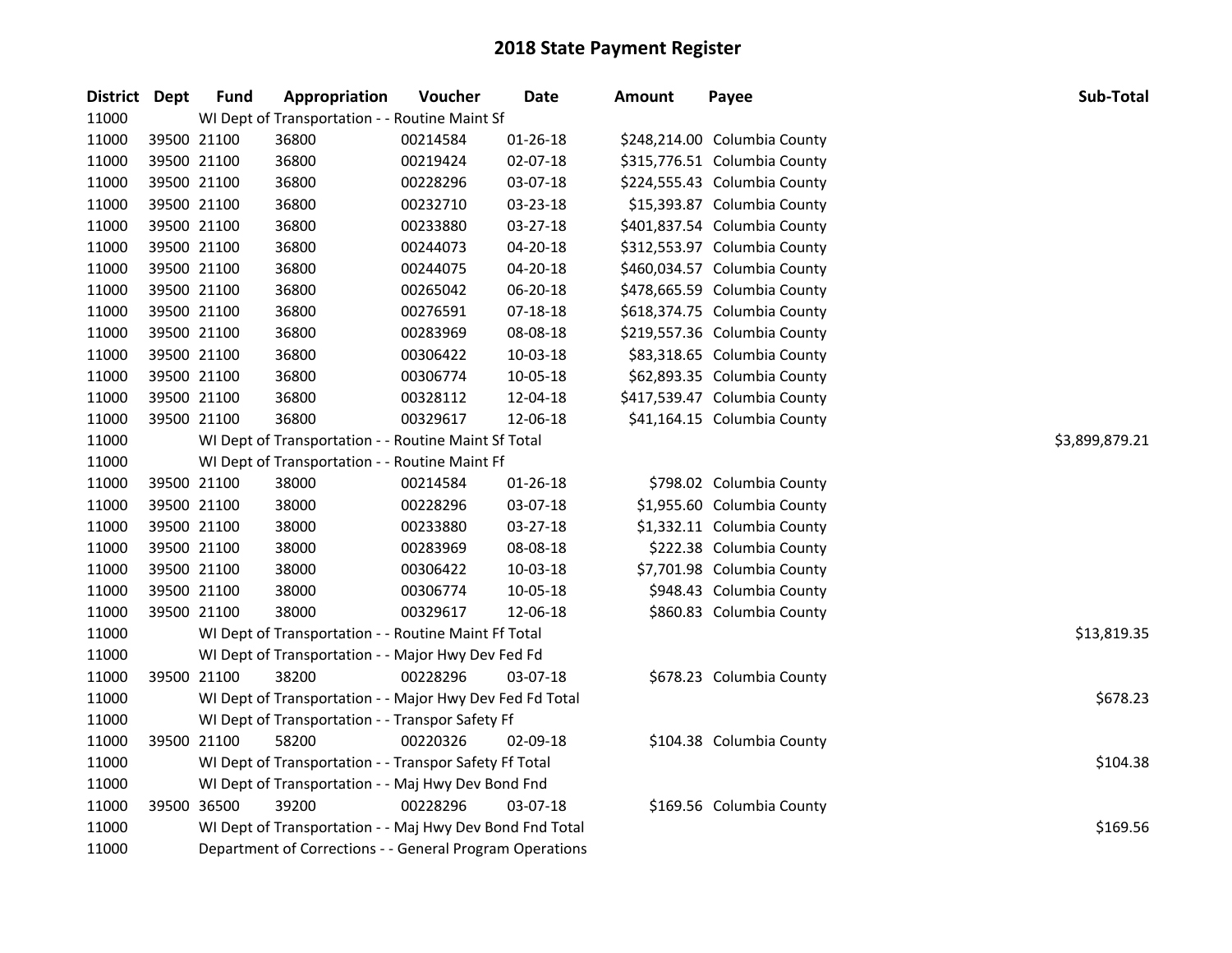| District Dept |             | <b>Fund</b> | Appropriation                                                      | Voucher  | Date           | <b>Amount</b> | Payee                                                                                                         | Sub-Total    |
|---------------|-------------|-------------|--------------------------------------------------------------------|----------|----------------|---------------|---------------------------------------------------------------------------------------------------------------|--------------|
| 11000         |             | 41000 10000 | 10100                                                              | 00179217 | $01 - 04 - 18$ |               | \$49.50 Columbia County                                                                                       |              |
| 11000         | 41000 10000 |             | 10100                                                              | 00195788 | 03-20-18       |               | \$610.00 Columbia County                                                                                      |              |
| 11000         | 41000 10000 |             | 10100                                                              | 00203890 | 04-24-18       |               | \$592.55 Columbia County                                                                                      |              |
| 11000         | 41000 10000 |             | 10100                                                              | 00211320 | 05-25-18       |               | \$659.09 Columbia County                                                                                      |              |
| 11000         | 41000 10000 |             | 10100                                                              | 00228864 | 08-20-18       |               | \$50.70 Columbia County                                                                                       |              |
| 11000         |             | 41000 10000 | 10100                                                              | 00233598 | 09-10-18       |               | \$23.00 Columbia County                                                                                       |              |
| 11000         |             |             | Department of Corrections - - General Program Operations Total     |          |                |               |                                                                                                               | \$1,984.84   |
| 11000         |             |             | Department of Corrections - - Reimbursement Claims Of Counti       |          |                |               |                                                                                                               |              |
| 11000         |             | 41000 10000 | 10400                                                              | 00188537 | 02-14-18       |               | \$1,660.15 Columbia County                                                                                    |              |
| 11000         | 41000 10000 |             | 10400                                                              | 00204853 | 04-26-18       |               | \$3,721.77 Columbia County                                                                                    |              |
| 11000         |             | 41000 10000 | 10400                                                              | 00223462 | 07-19-18       |               | \$1,663.63 Columbia County                                                                                    |              |
| 11000         |             | 41000 10000 | 10400                                                              | 00246778 | 11-07-18       |               | \$1,042.12 Columbia County                                                                                    |              |
| 11000         |             |             | Department of Corrections - - Reimbursement Claims Of Counti Total |          |                |               |                                                                                                               | \$8,087.67   |
| 11000         |             |             | Department of Corrections - - Institutional Repair And Maint       |          |                |               |                                                                                                               |              |
| 11000         |             | 41000 10000 | 11000                                                              | 00192438 | 03-07-18       |               | \$243.41 Columbia County                                                                                      |              |
| 11000         | 41000 10000 |             | 11000                                                              | 00197513 | 03-28-18       |               | \$483.10 Columbia County                                                                                      |              |
| 11000         |             | 41000 10000 | 11000                                                              | 00256247 | 12-27-18       |               | \$92.09 Columbia County                                                                                       |              |
| 11000         |             |             | Department of Corrections - - Institutional Repair And Maint Total |          |                |               |                                                                                                               | \$818.60     |
| 11000         |             |             | Department of Corrections - - Corrections Contracts And Agre       |          |                |               |                                                                                                               |              |
| 11000         |             | 41000 10000 | 11400                                                              | 00185898 | 02-02-18       |               | \$14,027.40 Columbia County                                                                                   |              |
| 11000         | 41000 10000 |             | 11400                                                              | 00192010 | 03-01-18       |               | \$13,007.28 Columbia County                                                                                   |              |
| 11000         | 41000 10000 |             | 11400                                                              | 00197420 | 03-23-18       |               | \$6,458.02 Columbia County                                                                                    |              |
| 11000         | 41000 10000 |             | 11400                                                              | 00204747 | 04-26-18       |               | \$9,467.78 Columbia County                                                                                    |              |
| 11000         | 41000 10000 |             | 11400                                                              | 00212248 | 05-31-18       |               | \$14,673.02 Columbia County                                                                                   |              |
| 11000         |             | 41000 10000 | 11400                                                              | 00218702 | 07-02-18       |               | \$11,242.50 Columbia County                                                                                   |              |
| 11000         |             | 41000 10000 | 11400                                                              | 00220952 | 07-11-18       |               | \$13,345.88 Columbia County                                                                                   |              |
| 11000         | 41000 10000 |             | 11400                                                              | 00231334 | 08-28-18       |               | \$8,624.10 Columbia County                                                                                    |              |
| 11000         | 41000 10000 |             | 11400                                                              | 00237196 | 10-19-18       |               | \$6,226.66 Columbia County                                                                                    |              |
| 11000         |             | 41000 10000 | 11400                                                              | 00246412 | 11-07-18       |               | \$8,476.64 Columbia County                                                                                    |              |
| 11000         |             | 41000 10000 | 11400                                                              | 00251918 | 11-29-18       |               | \$4,677.68 Columbia County                                                                                    |              |
| 11000         |             |             | Department of Corrections - - Corrections Contracts And Agre Total |          |                |               |                                                                                                               | \$110,226.96 |
| 11000         |             |             |                                                                    |          |                |               | Department of Corrections - - Reimbursing Counties For Probation, Extended Supervision And Parole Holds       |              |
| 11000         |             | 41000 10000 | 11600                                                              | 00246249 | 11-02-18       |               | \$84,146.40 Columbia County                                                                                   |              |
| 11000         |             |             |                                                                    |          |                |               | Department of Corrections - - Reimbursing Counties For Probation, Extended Supervision And Parole Holds Total | \$84,146.40  |
| 11000         |             |             | Department of Corrections - - Probation, Parole And Extended       |          |                |               |                                                                                                               |              |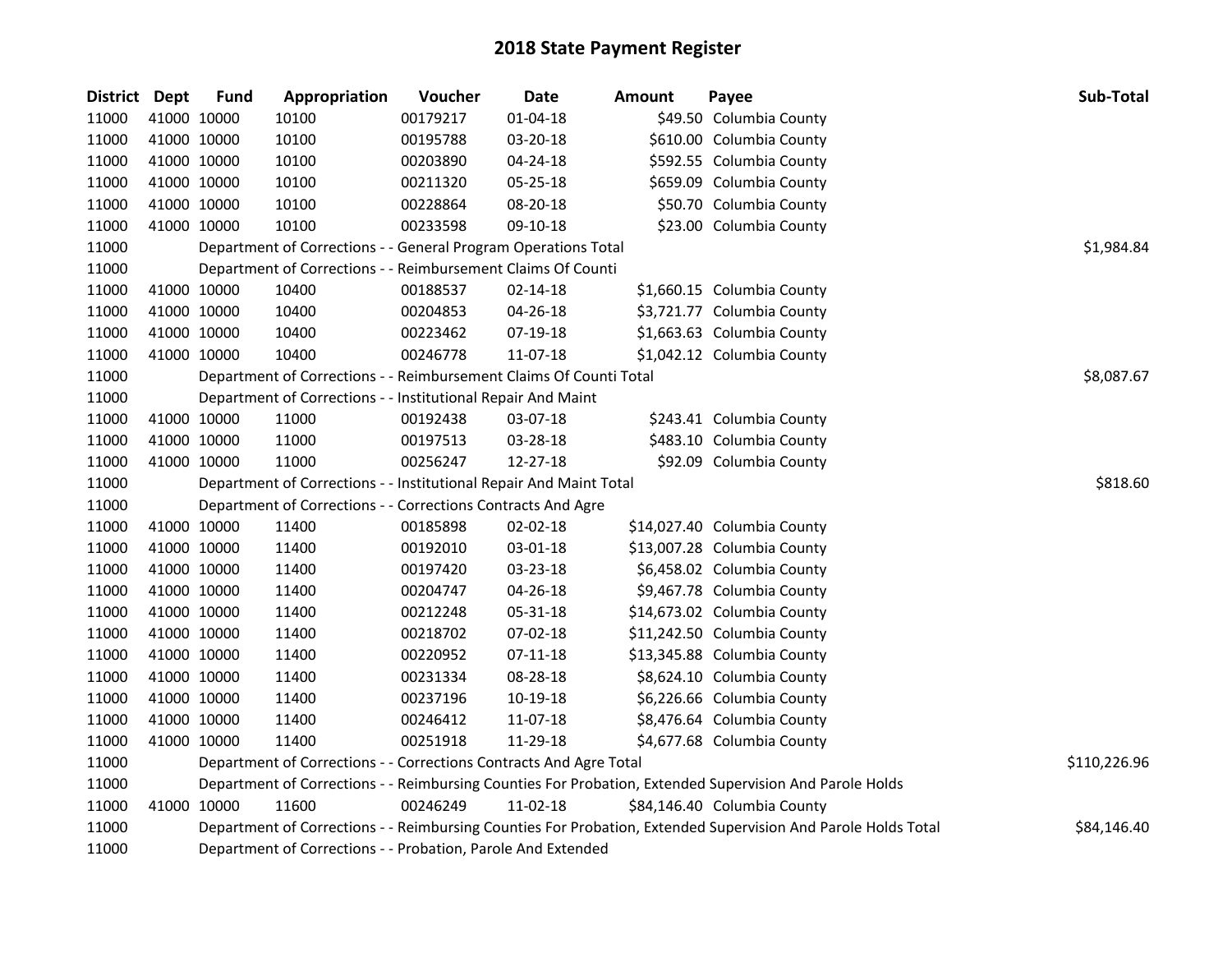| District Dept | <b>Fund</b> | Appropriation                                                          | Voucher  | <b>Date</b>    | <b>Amount</b> | Payee                        | Sub-Total      |
|---------------|-------------|------------------------------------------------------------------------|----------|----------------|---------------|------------------------------|----------------|
| 11000         | 41000 10000 | 18700                                                                  | 00246249 | 11-02-18       |               | \$6,333.60 Columbia County   |                |
| 11000         |             | Department of Corrections - - Probation, Parole And Extended Total     |          |                |               |                              | \$6,333.60     |
| 11000         |             | Department of Health Services - - State/Federal Aids                   |          |                |               |                              |                |
| 11000         | 43500 10000 | 00000                                                                  | 90808    | $01-02-18$     |               | \$157,201.00 Columbia County |                |
| 11000         | 43500 10000 | 00000                                                                  | 90809    | 02-01-18       |               | \$82,193.00 Columbia County  |                |
| 11000         | 43500 10000 | 00000                                                                  | 90810    | 03-01-18       |               | \$81,127.00 Columbia County  |                |
| 11000         | 43500 10000 | 00000                                                                  | 90812    | 04-02-18       |               | \$142,840.00 Columbia County |                |
| 11000         | 43500 10000 | 00000                                                                  | 90813    | 05-01-18       |               | \$502,456.00 Columbia County |                |
| 11000         | 43500 10000 | 00000                                                                  | 90814    | 06-01-18       |               | \$138,032.00 Columbia County |                |
| 11000         | 43500 10000 | 00000                                                                  | 90815    | 06-12-18       |               | \$26,595.00 Columbia County  |                |
| 11000         | 43500 10000 | 00000                                                                  | 90900    | 07-02-18       |               | \$477,912.00 Columbia County |                |
| 11000         | 43500 10000 | 00000                                                                  | 90901    | 08-01-18       |               | \$183,518.00 Columbia County |                |
| 11000         | 43500 10000 | 00000                                                                  | 90902    | 09-04-18       |               | \$213,453.00 Columbia County |                |
| 11000         | 43500 10000 | 00000                                                                  | 90903    | 10-01-18       |               | \$434,775.00 Columbia County |                |
| 11000         | 43500 10000 | 00000                                                                  | 90904    | 11-01-18       |               | \$279,497.00 Columbia County |                |
| 11000         | 43500 10000 | 00000                                                                  | 90905    | 12-03-18       |               | \$247,848.00 Columbia County |                |
| 11000         |             | Department of Health Services - - State/Federal Aids Total             |          |                |               |                              | \$2,967,447.00 |
| 11000         |             | Department of Health Services - - Public Health Dispensaries And       |          |                |               |                              |                |
| 11000         | 43500 10000 | 10700                                                                  | 00215549 | 06-28-18       |               | \$443.66 Columbia County     |                |
| 11000         |             | Department of Health Services - - Public Health Dispensaries And Total |          |                |               |                              | \$443.66       |
| 11000         |             | Department of Health Services - - Federal Projects Operations          |          |                |               |                              |                |
| 11000         | 43500 10000 | 14900                                                                  | 00207691 | 05-23-18       |               | \$1,641.75 Columbia County   |                |
| 11000         | 43500 10000 | 14900                                                                  | 00212324 | 06-15-18       |               | \$110.40 Columbia County     |                |
| 11000         |             | Department of Health Services - - Federal Projects Operations Total    |          |                |               |                              | \$1,752.15     |
| 11000         |             | Department of Health Services - - Federal Project Aids                 |          |                |               |                              |                |
| 11000         | 43500 10000 | 15000                                                                  | 00183059 | 01-30-18       |               | \$200.00 Columbia County     |                |
| 11000         | 43500 10000 | 15000                                                                  | 00219850 | 07-27-18       |               | \$4,755.00 Columbia County   |                |
| 11000         | 43500 10000 | 15000                                                                  | 00232174 | $10-10-18$     |               | \$745.00 Columbia County     |                |
| 11000         |             | Department of Health Services - - Federal Project Aids Total           |          |                |               |                              | \$5,700.00     |
| 11000         |             | Department of Health Services - - Sand Ridge Secure Treatment Ce       |          |                |               |                              |                |
| 11000         | 43500 10000 | 20300                                                                  | 00178500 | $01 - 04 - 18$ |               | \$5.00 Columbia County       |                |
| 11000         |             | Department of Health Services - - Sand Ridge Secure Treatment Ce Total |          |                |               |                              | \$5.00         |
| 11000         |             | Department of Health Services - - General Program Operations           |          |                |               |                              |                |
| 11000         | 43500 10000 | 40100                                                                  | 00179786 | $01 - 10 - 18$ |               | \$1.50 Columbia County       |                |
| 11000         | 43500 10000 | 40100                                                                  | 00179799 | $01 - 10 - 18$ |               | \$1.50 Columbia County       |                |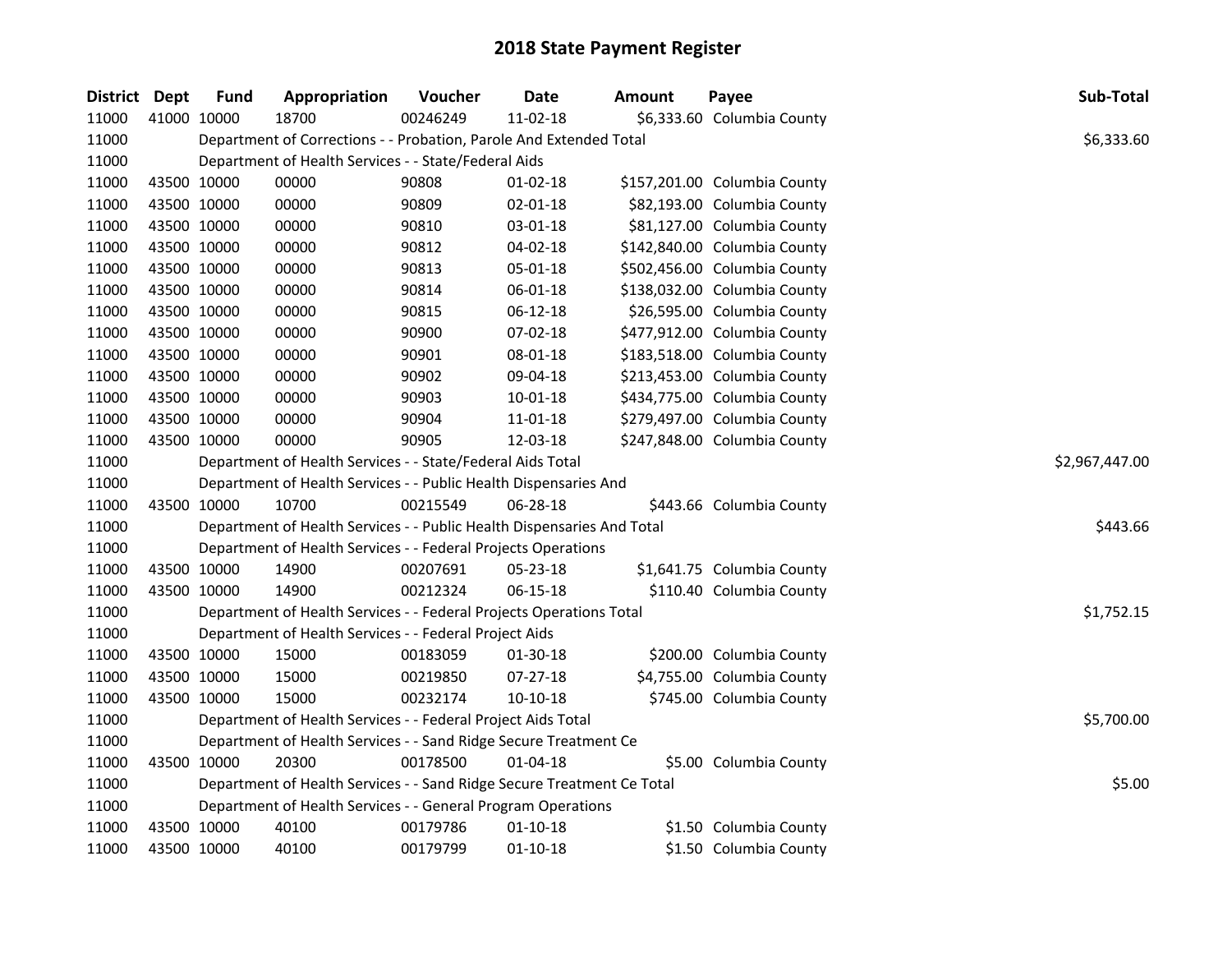| District Dept |             | <b>Fund</b> | Appropriation                                                          | Voucher  | <b>Date</b>    | <b>Amount</b> | Payee                      | Sub-Total  |
|---------------|-------------|-------------|------------------------------------------------------------------------|----------|----------------|---------------|----------------------------|------------|
| 11000         |             | 43500 10000 | 40100                                                                  | 00185295 | 02-07-18       |               | \$1.50 Columbia County     |            |
| 11000         | 43500 10000 |             | 40100                                                                  | 00192724 | 03-14-18       |               | \$1.50 Columbia County     |            |
| 11000         | 43500 10000 |             | 40100                                                                  | 00194004 | 03-22-18       |               | \$1.50 Columbia County     |            |
| 11000         | 43500 10000 |             | 40100                                                                  | 00209164 | 05-30-18       |               | \$1.50 Columbia County     |            |
| 11000         | 43500 10000 |             | 40100                                                                  | 00237734 | 10-10-18       |               | \$1.50 Columbia County     |            |
| 11000         | 43500 10000 |             | 40100                                                                  | 00245438 | 11-14-18       |               | \$15.00 Columbia County    |            |
| 11000         | 43500 10000 |             | 40100                                                                  | 00252255 | 12-20-18       |               | \$1.50 Columbia County     |            |
| 11000         |             |             | Department of Health Services - - General Program Operations Total     |          |                |               |                            | \$27.00    |
| 11000         |             |             | Department of Health Services - - Medical Assistance State Admin       |          |                |               |                            |            |
| 11000         | 43500 10000 |             | 44000                                                                  | 00179786 | $01 - 10 - 18$ |               | \$1.50 Columbia County     |            |
| 11000         | 43500 10000 |             | 44000                                                                  | 00179799 | $01 - 10 - 18$ |               | \$1.50 Columbia County     |            |
| 11000         | 43500 10000 |             | 44000                                                                  | 00185295 | 02-07-18       |               | \$1.50 Columbia County     |            |
| 11000         | 43500 10000 |             | 44000                                                                  | 00192724 | 03-14-18       |               | \$1.50 Columbia County     |            |
| 11000         | 43500 10000 |             | 44000                                                                  | 00194004 | 03-22-18       |               | \$1.50 Columbia County     |            |
| 11000         | 43500 10000 |             | 44000                                                                  | 00209164 | 05-30-18       |               | \$1.50 Columbia County     |            |
| 11000         | 43500 10000 |             | 44000                                                                  | 00237734 | 10-10-18       |               | \$1.50 Columbia County     |            |
| 11000         | 43500 10000 |             | 44000                                                                  | 00245438 | 11-14-18       |               | \$15.00 Columbia County    |            |
| 11000         | 43500 10000 |             | 44000                                                                  | 00252255 | 12-20-18       |               | \$1.50 Columbia County     |            |
| 11000         |             |             | Department of Health Services - - Medical Assistance State Admin Total |          |                |               |                            | \$27.00    |
| 11000         |             |             | Department of Health Services - - Administrative And Support-Fis       |          |                |               |                            |            |
| 11000         | 43500 10000 |             | 82100                                                                  | 00190905 | 03-06-18       |               | \$5.00 Columbia County     |            |
| 11000         |             |             | Department of Health Services - - Administrative And Support-Fis Total |          |                |               |                            | \$5.00     |
| 11000         |             |             | Dept of Children and Families - - Fed Local Assist, Non-Iv-E           |          |                |               |                            |            |
| 11000         | 43700 10000 |             | 15000                                                                  | 00039481 | 05-14-18       |               | \$2,500.00 Columbia County |            |
| 11000         |             |             | Dept of Children and Families - - Fed Local Assist, Non-Iv-E Total     |          |                |               |                            | \$2,500.00 |
| 11000         |             |             | Dept of Children and Families - - Fees For Administrative Servic       |          |                |               |                            |            |
| 11000         | 43700 10000 |             | 23100                                                                  | 00033778 | 01-19-18       |               | \$80.00 Columbia County    |            |
| 11000         | 43700 10000 |             | 23100                                                                  | 00038237 | 04-18-18       |               | \$90.00 Columbia County    |            |
| 11000         | 43700 10000 |             | 23100                                                                  | 00042299 | $07-17-18$     |               | \$70.00 Columbia County    |            |
| 11000         |             | 43700 10000 | 23100                                                                  | 00045766 | 10-18-18       |               | \$90.00 Columbia County    |            |
| 11000         |             |             | Dept of Children and Families - - Fees For Administrative Servic Total |          |                |               |                            | \$330.00   |
| 11000         |             |             | Dept of Children and Families - - Administrative And Support Ser       |          |                |               |                            |            |
| 11000         | 43700 10000 |             | 32200                                                                  | 00036466 | 03-22-18       |               | \$850.00 Columbia County   |            |
| 11000         |             |             | Dept of Children and Families - - Administrative And Support Ser Total |          |                |               |                            | \$850.00   |
| 11000         |             |             | Dept of Children and Families - - General Aids                         |          |                |               |                            |            |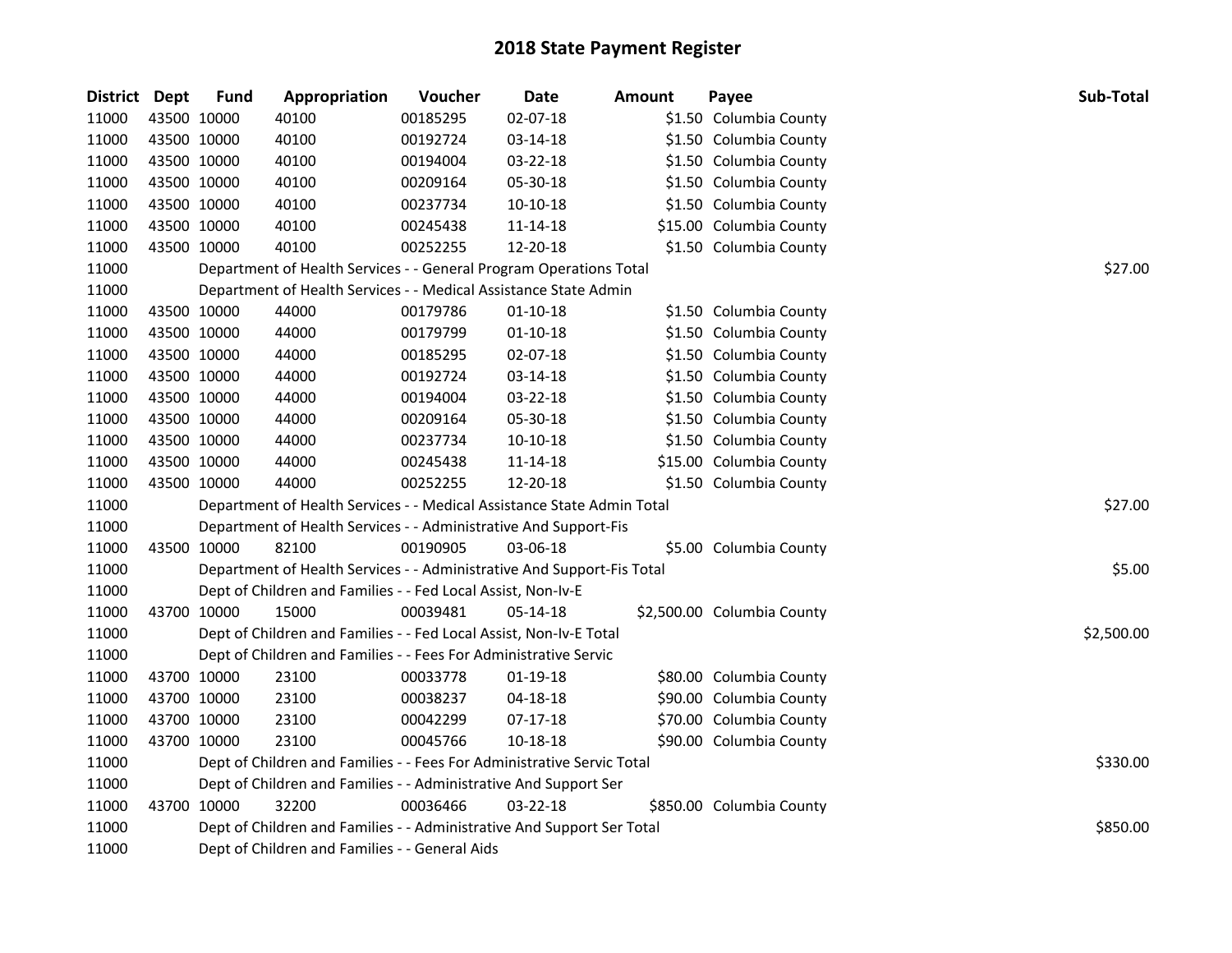| District Dept |             | <b>Fund</b> | Appropriation                                        | Voucher  | Date           | <b>Amount</b> | Payee                        | Sub-Total      |
|---------------|-------------|-------------|------------------------------------------------------|----------|----------------|---------------|------------------------------|----------------|
| 11000         | 43700 10000 |             | 99000                                                | 00033184 | 01-05-18       |               | \$2,674.00 Columbia County   |                |
| 11000         | 43700 10000 |             | 99000                                                | 00033317 | 01-05-18       |               | \$21,892.60 Columbia County  |                |
| 11000         | 43700 10000 |             | 99000                                                | 00034091 | 01-30-18       |               | \$182,907.11 Columbia County |                |
| 11000         | 43700 10000 |             | 99000                                                | 00034356 | 02-05-18       |               | \$3,360.00 Columbia County   |                |
| 11000         | 43700 10000 |             | 99000                                                | 00034834 | 02-20-18       |               | \$88.80 Columbia County      |                |
| 11000         | 43700 10000 |             | 99000                                                | 00034987 | $02 - 21 - 18$ |               | \$474.43 Columbia County     |                |
| 11000         | 43700 10000 |             | 99000                                                | 00035090 | $02 - 21 - 18$ |               | \$188.53 Columbia County     |                |
| 11000         | 43700 10000 |             | 99000                                                | 00035220 | 02-22-18       |               | \$134.98 Columbia County     |                |
| 11000         | 43700 10000 |             | 99000                                                | 00035624 | 03-05-18       |               | \$3,360.00 Columbia County   |                |
| 11000         | 43700 10000 |             | 99000                                                | 00035892 | 03-12-18       |               | \$31,937.74 Columbia County  |                |
| 11000         | 43700 10000 |             | 99000                                                | 00035893 | 03-12-18       |               | \$4,466.79 Columbia County   |                |
| 11000         | 43700 10000 |             | 99000                                                | 00036163 | 03-19-18       |               | \$922.85 Columbia County     |                |
| 11000         | 43700 10000 |             | 99000                                                | 00036839 | 03-28-18       |               | \$112,197.63 Columbia County |                |
| 11000         | 43700 10000 |             | 99000                                                | 00037550 | 04-05-18       |               | \$91,176.92 Columbia County  |                |
| 11000         | 43700 10000 |             | 99000                                                | 00038786 | 04-30-18       |               | \$231,545.02 Columbia County |                |
| 11000         | 43700 10000 |             | 99000                                                | 00039162 | 05-07-18       |               | \$85,732.43 Columbia County  |                |
| 11000         | 43700 10000 |             | 99000                                                | 00040581 | 06-05-18       |               | \$37,103.79 Columbia County  |                |
| 11000         | 43700 10000 |             | 99000                                                | 00041762 | 07-05-18       |               | \$72,242.73 Columbia County  |                |
| 11000         | 43700 10000 |             | 99000                                                | 00042776 | 07-30-18       |               | \$168,938.51 Columbia County |                |
| 11000         | 43700 10000 |             | 99000                                                | 00042983 | 08-02-18       |               | \$2,925.00 Columbia County   |                |
| 11000         | 43700 10000 |             | 99000                                                | 00043072 | 08-06-18       |               | \$35,616.32 Columbia County  |                |
| 11000         | 43700 10000 |             | 99000                                                | 00043543 | 08-17-18       |               | \$2,132.00 Columbia County   |                |
| 11000         | 43700 10000 |             | 99000                                                | 00043950 | 08-29-18       |               | \$528,366.69 Columbia County |                |
| 11000         | 43700 10000 |             | 99000                                                | 00044035 | 08-30-18       |               | \$35,644.00 Columbia County  |                |
| 11000         | 43700 10000 |             | 99000                                                | 00044146 | 09-05-18       |               | \$74,887.78 Columbia County  |                |
| 11000         | 43700 10000 |             | 99000                                                | 00045354 | 10-05-18       |               | \$77,117.85 Columbia County  |                |
| 11000         | 43700 10000 |             | 99000                                                | 00046173 | 10-30-18       |               | \$177,119.35 Columbia County |                |
| 11000         | 43700 10000 |             | 99000                                                | 00046487 | 11-05-18       |               | \$29,312.88 Columbia County  |                |
| 11000         | 43700 10000 |             | 99000                                                | 00046559 | 11-05-18       |               | \$2,168.00 Columbia County   |                |
| 11000         | 43700 10000 |             | 99000                                                | 00047544 | 12-05-18       |               | \$9,864.48 Columbia County   |                |
| 11000         | 43700 10000 |             | 99000                                                | 00048036 | 12-21-18       |               | \$24,125.02 Columbia County  |                |
| 11000         | 43700 10000 |             | 99000                                                | 00048149 | 12-27-18       |               | \$150.62 Columbia County     |                |
| 11000         |             |             | Dept of Children and Families - - General Aids Total |          |                |               |                              | \$2,050,774.85 |
| 11000         |             |             | Dept of Workforce Development - - Ui Admin Fed       |          |                |               |                              |                |
| 11000         | 44500 10000 |             | 15100                                                | 00142115 | 01-03-18       |               | \$75.00 Columbia County      |                |
|               |             |             |                                                      |          |                |               |                              |                |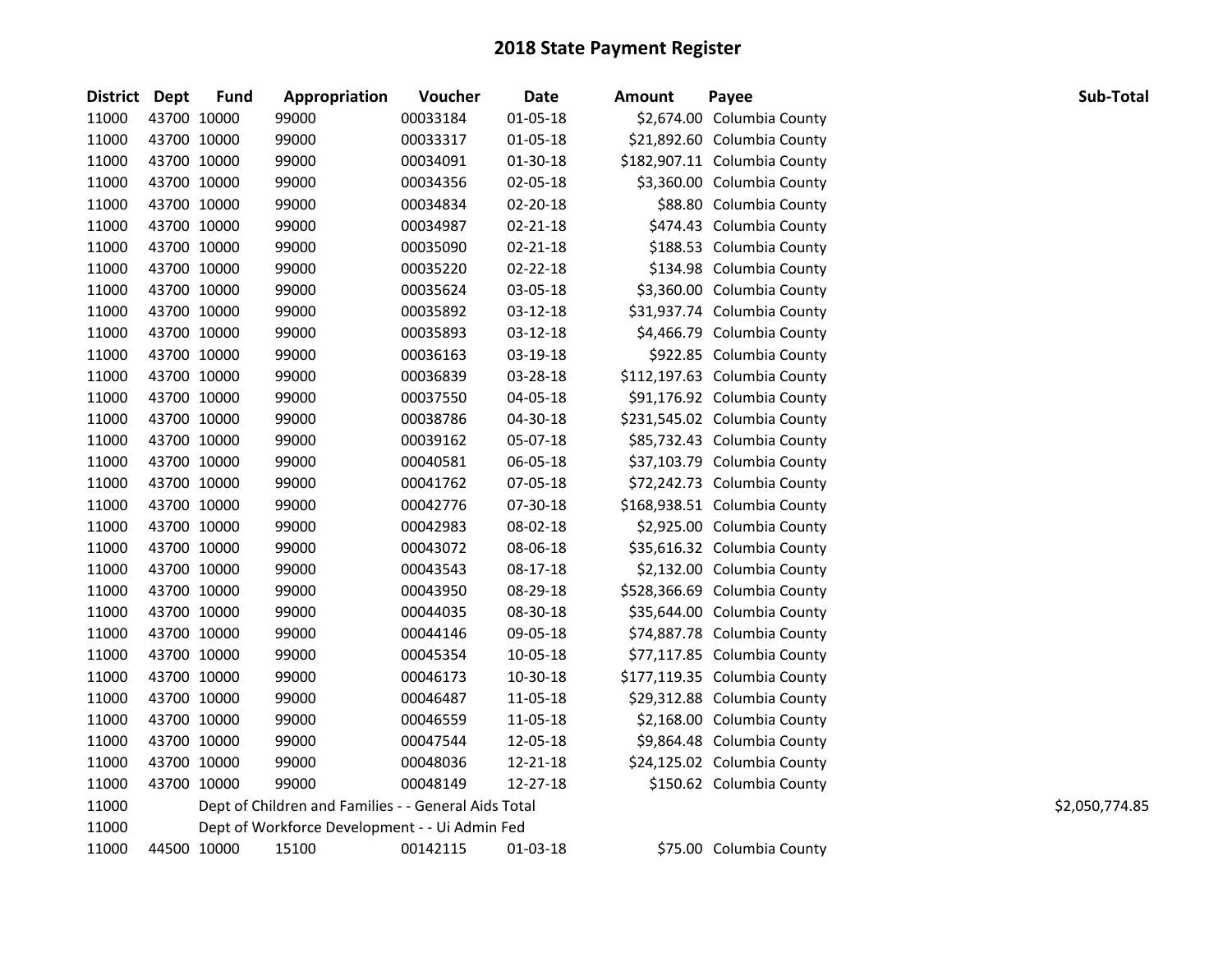| District Dept | <b>Fund</b> | Appropriation                                                         | Voucher  | <b>Date</b>    | <b>Amount</b> | Payee                       | Sub-Total   |
|---------------|-------------|-----------------------------------------------------------------------|----------|----------------|---------------|-----------------------------|-------------|
| 11000         | 44500 10000 | 15100                                                                 | 00143832 | 02-08-18       |               | \$99.70 Columbia County     |             |
| 11000         | 44500 10000 | 15100                                                                 | 00146793 | 02-02-18       |               | \$55.00 Columbia County     |             |
| 11000         | 44500 10000 | 15100                                                                 | 00152380 | 03-02-18       |               | \$70.00 Columbia County     |             |
| 11000         | 44500 10000 | 15100                                                                 | 00157691 | 04-03-18       |               | \$105.00 Columbia County    |             |
| 11000         | 44500 10000 | 15100                                                                 | 00163010 | 05-02-18       |               | \$30.00 Columbia County     |             |
| 11000         | 44500 10000 | 15100                                                                 | 00168087 | 06-04-18       |               | \$95.00 Columbia County     |             |
| 11000         | 44500 10000 | 15100                                                                 | 00173088 | 07-03-18       |               | \$105.00 Columbia County    |             |
| 11000         | 44500 10000 | 15100                                                                 | 00178334 | 08-02-18       |               | \$75.00 Columbia County     |             |
| 11000         | 44500 10000 | 15100                                                                 | 00183393 | 09-05-18       |               | \$55.00 Columbia County     |             |
| 11000         | 44500 10000 | 15100                                                                 | 00188538 | 10-02-18       |               | \$90.00 Columbia County     |             |
| 11000         | 44500 10000 | 15100                                                                 | 00194601 | 11-02-18       |               | \$85.00 Columbia County     |             |
| 11000         | 44500 10000 | 15100                                                                 | 00199582 | 12-04-18       |               | \$55.00 Columbia County     |             |
| 11000         |             | Dept of Workforce Development - - Ui Admin Fed Total                  |          |                |               |                             | \$994.70    |
| 11000         |             | Dept of Workforce Development - - Wc Ops Uninsured Emplyr Admin       |          |                |               |                             |             |
| 11000         | 44500 22700 | 17700                                                                 | 00148650 | $02 - 12 - 18$ |               | \$85.00 Columbia County     |             |
| 11000         | 44500 22700 | 17700                                                                 | 00148651 | 02-12-18       |               | \$10.00 Columbia County     |             |
| 11000         | 44500 22700 | 17700                                                                 | 00193926 | 11-01-18       |               | \$50.00 Columbia County     |             |
| 11000         | 44500 22700 | 17700                                                                 | 00193927 | 11-01-18       |               | \$30.00 Columbia County     |             |
| 11000         |             | Dept of Workforce Development - - Wc Ops Uninsured Emplyr Admin Total |          |                |               |                             | \$175.00    |
| 11000         |             | Department of Justice - - Crime Laboratories, Dna                     |          |                |               |                             |             |
| 11000         | 45500 10000 | 22100                                                                 | 00048962 | 07-19-18       |               | \$4,980.00 Columbia County  |             |
| 11000         |             | Department of Justice - - Crime Laboratories, Dna Total               |          |                |               |                             | \$4,980.00  |
| 11000         |             | Department of Justice - - Law Enforcement Train, Local                |          |                |               |                             |             |
| 11000         | 45500 10000 | 23100                                                                 | 00051645 | 09-21-18       |               | \$3,034.80 Columbia County  |             |
| 11000         | 45500 10000 | 23100                                                                 | 00052385 | 10-01-18       |               | \$12,160.00 Columbia County |             |
| 11000         |             | Department of Justice - - Law Enforcement Train, Local Total          |          |                |               |                             | \$15,194.80 |
| 11000         |             | Department of Justice - - Federal Aid, Local Assistance               |          |                |               |                             |             |
| 11000         | 45500 10000 | 25100                                                                 | 00040314 | 01-09-18       |               | \$931.38 Columbia County    |             |
| 11000         | 45500 10000 | 25100                                                                 | 00042974 | 03-08-18       |               | \$250.49 Columbia County    |             |
| 11000         | 45500 10000 | 25100                                                                 | 00044271 | 04-06-18       |               | \$2,107.50 Columbia County  |             |
| 11000         | 45500 10000 | 25100                                                                 | 00048436 | 07-09-18       |               | \$741.58 Columbia County    |             |
| 11000         | 45500 10000 | 25100                                                                 | 00049718 | 08-02-18       |               | \$203.98 Columbia County    |             |
| 11000         | 45500 10000 | 25100                                                                 | 00051976 | 09-25-18       |               | \$196.40 Columbia County    |             |
| 11000         | 45500 10000 | 25100                                                                 | 00055788 | 11-26-18       |               | \$941.25 Columbia County    |             |
| 11000         |             | Department of Justice - - Federal Aid, Local Assistance Total         |          |                |               |                             | \$5,372.58  |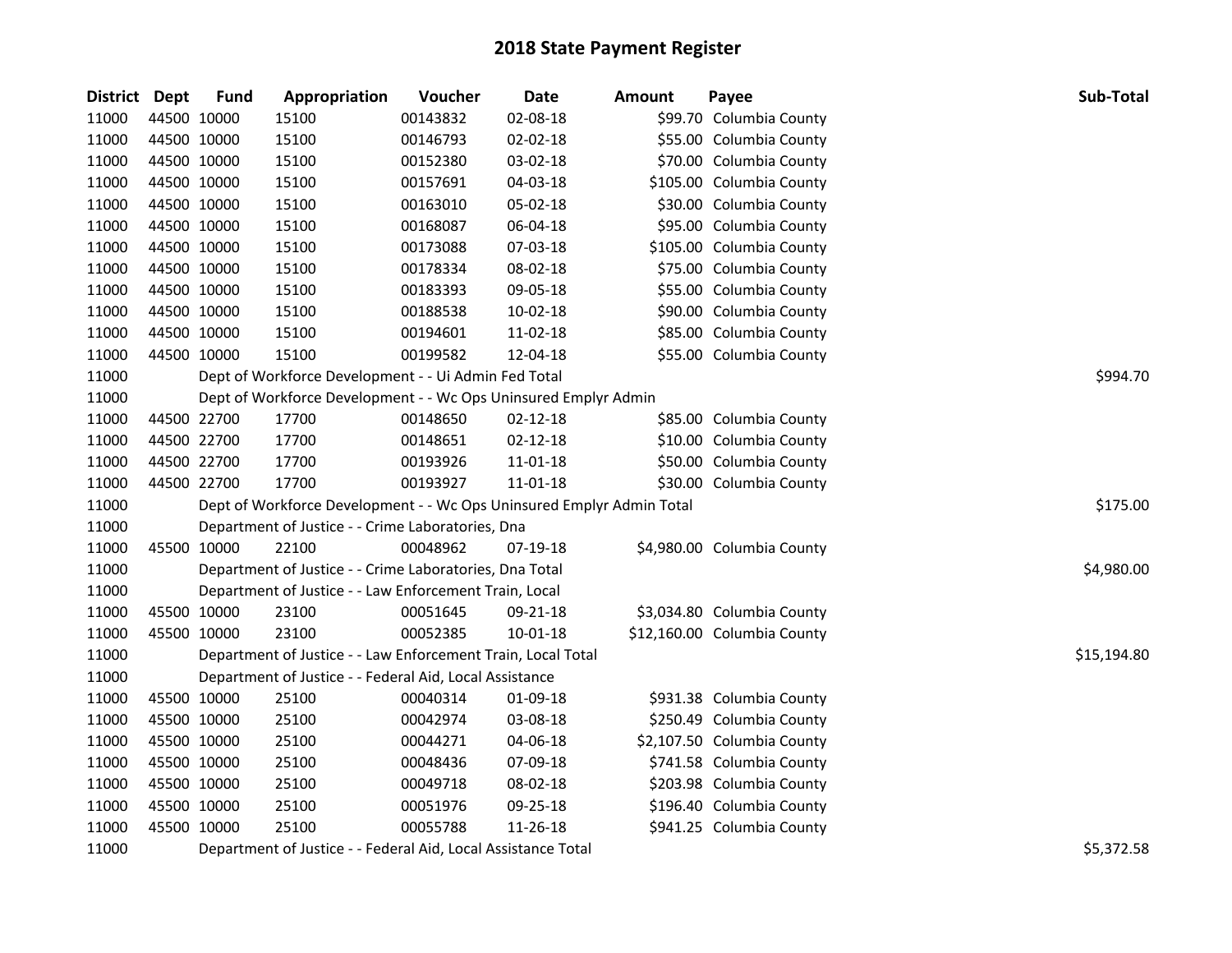| District Dept |             | <b>Fund</b> | Appropriation                                                           | Voucher  | <b>Date</b>    | <b>Amount</b> | Payee                       | Sub-Total    |
|---------------|-------------|-------------|-------------------------------------------------------------------------|----------|----------------|---------------|-----------------------------|--------------|
| 11000         |             |             | Department of Justice - - Alt Prosecution Alcohol Drugs                 |          |                |               |                             |              |
| 11000         | 45500 10000 |             | 27100                                                                   | 00043185 | 03-16-18       |               | \$72,210.90 Columbia County |              |
| 11000         | 45500 10000 |             | 27100                                                                   | 00044997 | 04-30-18       |               | \$35,843.30 Columbia County |              |
| 11000         | 45500 10000 |             | 27100                                                                   | 00054241 | 10-26-18       |               | \$23,372.19 Columbia County |              |
| 11000         | 45500 10000 |             | 27100                                                                   | 00057235 | 12-21-18       |               | \$44,375.80 Columbia County |              |
| 11000         |             |             | Department of Justice - - Alt Prosecution Alcohol Drugs Total           |          |                |               |                             | \$175,802.19 |
| 11000         |             |             | Department of Justice - - Crime Victim Witness Assist                   |          |                |               |                             |              |
| 11000         |             | 45500 10000 | 53200                                                                   | 00049091 | 07-19-18       |               | \$37,744.24 Columbia County |              |
| 11000         |             |             | Department of Justice - - Crime Victim Witness Assist Total             |          |                |               |                             | \$37,744.24  |
| 11000         |             |             | Department of Justice - - County Reimb Victim-Witness                   |          |                |               |                             |              |
| 11000         | 45500 10000 |             | 53900                                                                   | 00043033 | 03-06-18       |               | \$34,924.67 Columbia County |              |
| 11000         |             |             | Department of Justice - - County Reimb Victim-Witness Total             |          |                |               |                             | \$34,924.67  |
| 11000         |             |             | Department of Military Affairs - - Emergency Response Equipment         |          |                |               |                             |              |
| 11000         | 46500 10000 |             | 30800                                                                   | 00039012 | $02 - 13 - 18$ |               | \$708.79 Columbia County    |              |
| 11000         |             |             | Department of Military Affairs - - Emergency Response Equipment Total   |          |                |               |                             | \$708.79     |
| 11000         |             |             | Department of Military Affairs - - Local Emer Planning Grants           |          |                |               |                             |              |
| 11000         | 46500 10000 |             | 33700                                                                   | 00045698 | 07-02-18       |               | \$13,218.20 Columbia County |              |
| 11000         |             |             | Department of Military Affairs - - Local Emer Planning Grants Total     |          |                |               |                             | \$13,218.20  |
| 11000         |             |             | Department of Military Affairs - - Federal Aid, Local Assistance        |          |                |               |                             |              |
| 11000         | 46500 10000 |             | 34200                                                                   | 00038061 | 01-30-18       |               | \$23,771.65 Columbia County |              |
| 11000         |             | 46500 10000 | 34200                                                                   | 00046361 | 07-13-18       |               | \$2,799.21 Columbia County  |              |
| 11000         | 46500 10000 |             | 34200                                                                   | 00048172 | 08-29-18       |               | \$23,687.74 Columbia County |              |
| 11000         |             |             | Department of Military Affairs - - Federal Aid, Local Assistance Total  |          |                |               |                             | \$50,258.60  |
| 11000         |             |             | Department of Military Affairs - - St Emerg Response Bd Grant Pif       |          |                |               |                             |              |
| 11000         | 46500 27200 |             | 36400                                                                   | 00038177 | 01-30-18       |               | \$13,450.23 Columbia County |              |
| 11000         |             |             | Department of Military Affairs - - St Emerg Response Bd Grant Pif Total |          |                |               |                             | \$13,450.23  |
| 11000         |             |             | Department of Veterans Affairs - - Grants To Counties                   |          |                |               |                             |              |
| 11000         | 48500 15200 |             | 12700                                                                   | 00043019 | 02-16-18       |               | \$1,150.00 Columbia County  |              |
| 11000         |             |             | Department of Veterans Affairs - - Grants To Counties Total             |          |                |               |                             | \$1,150.00   |
| 11000         |             |             | Department of Veterans Affairs - - County Grants                        |          |                |               |                             |              |
| 11000         | 48500 58200 |             | 26700                                                                   | 00043019 | $02 - 16 - 18$ |               | \$5,175.00 Columbia County  |              |
| 11000         |             |             | Department of Veterans Affairs - - County Grants Total                  |          |                |               |                             | \$5,175.00   |
| 11000         |             |             | Department of Veterans Affairs - - County Grants                        |          |                |               |                             |              |
| 11000         | 48500 58300 |             | 37000                                                                   | 00043019 | $02 - 16 - 18$ |               | \$5,175.00 Columbia County  |              |
| 11000         |             |             | Department of Veterans Affairs - - County Grants Total                  |          |                |               |                             | \$5,175.00   |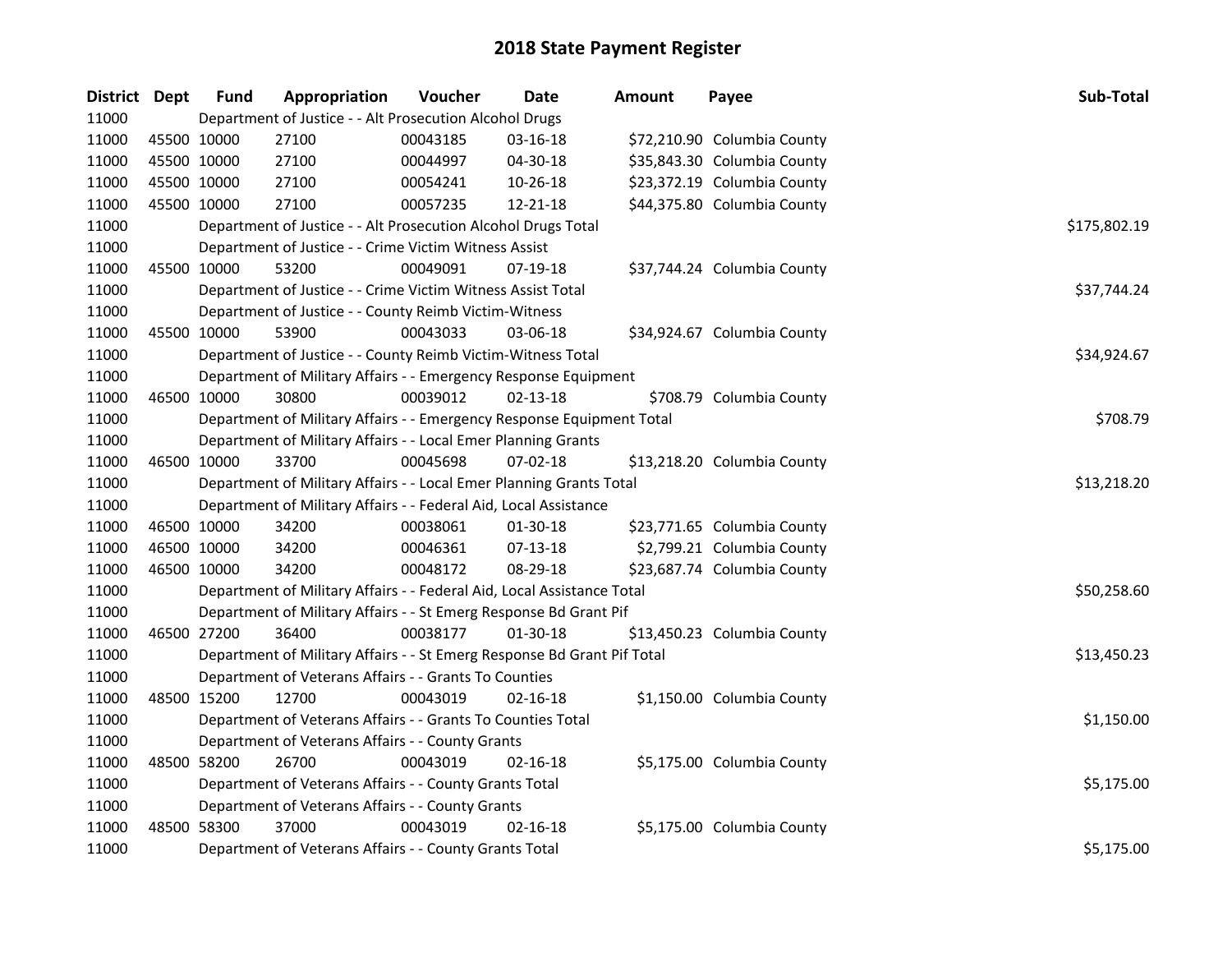| District Dept |             | <b>Fund</b> | Appropriation                                                        | Voucher  | <b>Date</b>    | <b>Amount</b> | Payee                       | Sub-Total   |
|---------------|-------------|-------------|----------------------------------------------------------------------|----------|----------------|---------------|-----------------------------|-------------|
| 11000         |             |             | Department of Administration - - Federal Aid, Local Assistance       |          |                |               |                             |             |
| 11000         |             | 50500 10000 | 15500                                                                | 00070028 | $01 - 17 - 18$ |               | \$7,056.19 Columbia County  |             |
| 11000         |             | 50500 10000 | 15500                                                                | 00071358 | 01-30-18       |               | \$7,206.76 Columbia County  |             |
| 11000         |             | 50500 10000 | 15500                                                                | 00076272 | 03-29-18       |               | \$6,208.76 Columbia County  |             |
| 11000         |             | 50500 10000 | 15500                                                                | 00077661 | $04 - 17 - 18$ |               | \$7,562.18 Columbia County  |             |
| 11000         |             | 50500 10000 | 15500                                                                | 00079089 | 05-01-18       |               | \$11,732.58 Columbia County |             |
| 11000         |             | 50500 10000 | 15500                                                                | 00081318 | 05-30-18       |               | \$7,048.20 Columbia County  |             |
| 11000         |             | 50500 10000 | 15500                                                                | 00082700 | 06-15-18       |               | \$664.49 Columbia County    |             |
| 11000         |             | 50500 10000 | 15500                                                                | 00085814 | 07-31-18       |               | \$2,377.21 Columbia County  |             |
| 11000         |             | 50500 10000 | 15500                                                                | 00087420 | 08-29-18       |               | \$2,077.09 Columbia County  |             |
| 11000         |             | 50500 10000 | 15500                                                                | 00093763 | 12-17-18       |               | \$5,134.66 Columbia County  |             |
| 11000         |             | 50500 10000 | 15500                                                                | 00094446 | 12-31-18       |               | \$9,479.76 Columbia County  |             |
| 11000         |             |             | Department of Administration - - Federal Aid, Local Assistance Total |          |                |               |                             | \$66,547.88 |
| 11000         |             |             | Department of Administration - - Federal Aid, Local Assistance       |          |                |               |                             |             |
| 11000         |             | 50500 10000 | 74300                                                                | 00068409 | $01 - 11 - 18$ |               | \$17,768.00 Columbia County |             |
| 11000         |             | 50500 10000 | 74300                                                                | 00069972 | $01 - 18 - 18$ |               | \$15,227.00 Columbia County |             |
| 11000         |             | 50500 10000 | 74300                                                                | 00070335 | 01-26-18       |               | \$35,879.00 Columbia County |             |
| 11000         |             | 50500 10000 | 74300                                                                | 00071969 | 02-08-18       |               | \$30,480.00 Columbia County |             |
| 11000         |             | 50500 10000 | 74300                                                                | 00072601 | 02-15-18       |               | \$68,824.00 Columbia County |             |
| 11000         |             | 50500 10000 | 74300                                                                | 00074587 | 03-13-18       |               | \$11,916.00 Columbia County |             |
| 11000         |             | 50500 10000 | 74300                                                                | 00076160 | 04-05-18       |               | \$26,832.00 Columbia County |             |
| 11000         |             | 50500 10000 | 74300                                                                | 00077423 | 04-18-18       |               | \$35,165.00 Columbia County |             |
| 11000         |             | 50500 10000 | 74300                                                                | 00077424 | 04-18-18       |               | \$8,627.00 Columbia County  |             |
| 11000         |             | 50500 10000 | 74300                                                                | 00077735 | 04-30-18       |               | \$10,035.00 Columbia County |             |
| 11000         |             | 50500 10000 | 74300                                                                | 00080233 | 06-01-18       |               | \$11,253.00 Columbia County |             |
| 11000         |             | 50500 10000 | 74300                                                                | 00080970 | 06-07-18       |               | \$12,554.00 Columbia County |             |
| 11000         |             | 50500 10000 | 74300                                                                | 00081277 | 06-07-18       |               | \$12,208.00 Columbia County |             |
| 11000         |             | 50500 10000 | 74300                                                                | 00081953 | 06-13-18       |               | \$5,000.00 Columbia County  |             |
| 11000         |             | 50500 10000 | 74300                                                                | 00083928 | 07-03-18       |               | \$11,910.00 Columbia County |             |
| 11000         |             | 50500 10000 | 74300                                                                | 00085577 | 07-31-18       |               | \$69,669.00 Columbia County |             |
| 11000         |             | 50500 10000 | 74300                                                                | 00085588 | 07-31-18       |               | \$11,148.00 Columbia County |             |
| 11000         |             | 50500 10000 | 74300                                                                | 00086330 | 08-16-18       |               | \$15,195.00 Columbia County |             |
| 11000         |             | 50500 10000 | 74300                                                                | 00086714 | 08-21-18       |               | \$24,860.00 Columbia County |             |
| 11000         |             | 50500 10000 | 74300                                                                | 00086782 | 08-21-18       |               | \$14,982.00 Columbia County |             |
| 11000         | 50500 10000 |             | 74300                                                                | 00088012 | 09-12-18       |               | \$9,310.00 Columbia County  |             |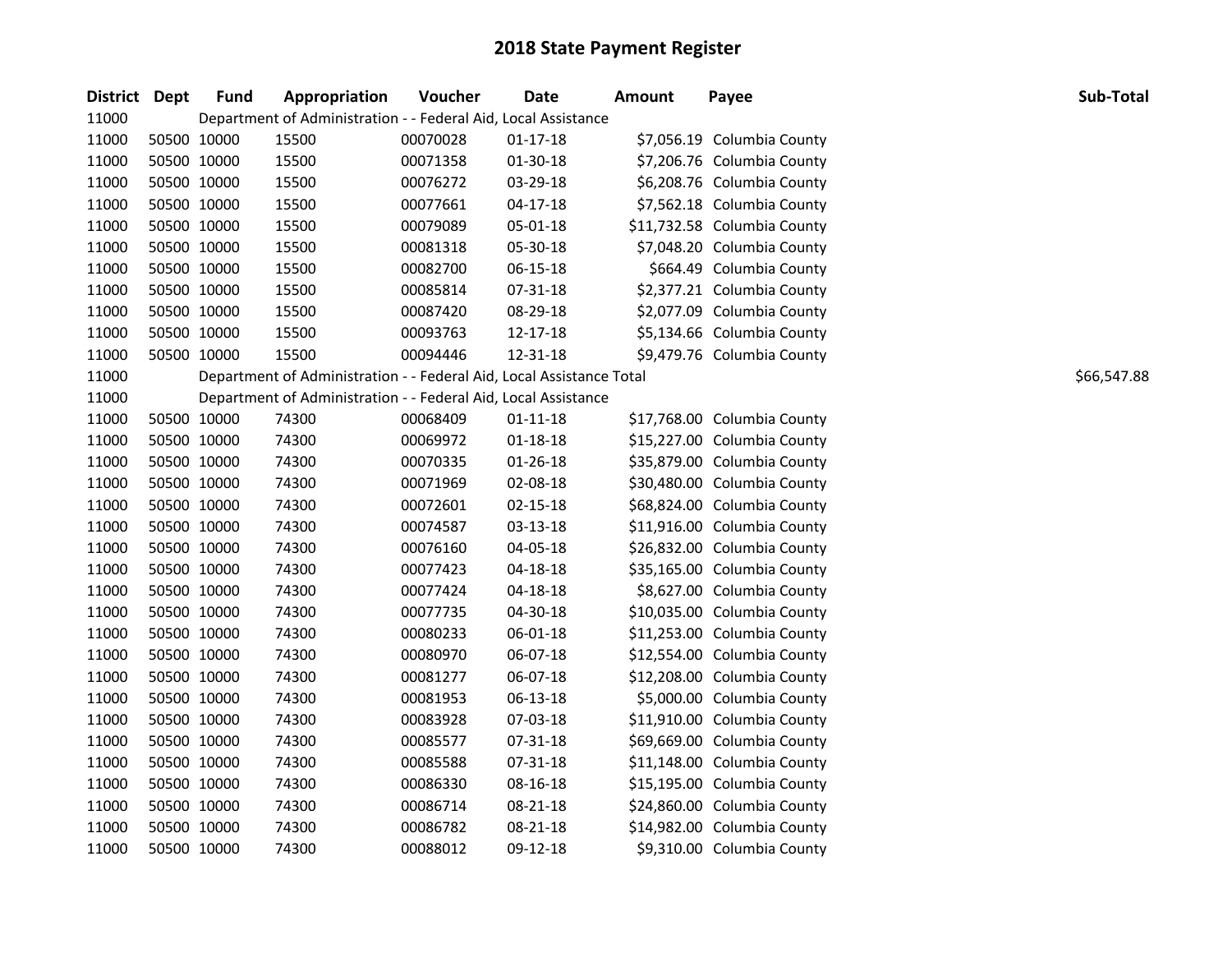| District Dept | <b>Fund</b> | Appropriation                                                         | Voucher  | <b>Date</b>    | <b>Amount</b> | Payee                        | Sub-Total    |
|---------------|-------------|-----------------------------------------------------------------------|----------|----------------|---------------|------------------------------|--------------|
| 11000         | 50500 10000 | 74300                                                                 | 00088540 | 09-21-18       |               | \$16,208.00 Columbia County  |              |
| 11000         | 50500 10000 | 74300                                                                 | 00089150 | $10 - 02 - 18$ |               | \$32,198.00 Columbia County  |              |
| 11000         | 50500 10000 | 74300                                                                 | 00090451 | 10-30-18       |               | \$72,854.00 Columbia County  |              |
| 11000         | 50500 10000 | 74300                                                                 | 00090454 | 10-23-18       |               | \$53,977.00 Columbia County  |              |
| 11000         | 50500 10000 | 74300                                                                 | 00090795 | 10-30-18       |               | \$21,159.00 Columbia County  |              |
| 11000         | 50500 10000 | 74300                                                                 | 00091664 | 11-13-18       |               | \$17,076.00 Columbia County  |              |
| 11000         | 50500 10000 | 74300                                                                 | 00092255 | 11-26-18       |               | \$34,301.00 Columbia County  |              |
| 11000         | 50500 10000 | 74300                                                                 | 00092514 | 12-03-18       |               | \$159,273.00 Columbia County |              |
| 11000         | 50500 10000 | 74300                                                                 | 00092942 | 12-03-18       |               | \$51,165.00 Columbia County  |              |
| 11000         | 50500 10000 | 74300                                                                 | 00093887 | 12-20-18       |               | \$6,080.00 Columbia County   |              |
| 11000         |             | Department of Administration - - Federal Aid, Local Assistance Total  |          |                |               |                              | \$923,133.00 |
| 11000         |             | Department of Administration - - Low-Income Assistance Grants         |          |                |               |                              |              |
| 11000         | 50500 23500 | 37100                                                                 | 00070028 | $01 - 17 - 18$ |               | \$5,581.68 Columbia County   |              |
| 11000         | 50500 23500 | 37100                                                                 | 00071358 | 01-30-18       |               | \$6,567.31 Columbia County   |              |
| 11000         | 50500 23500 | 37100                                                                 | 00076272 | 03-29-18       |               | \$5,657.88 Columbia County   |              |
| 11000         | 50500 23500 | 37100                                                                 | 00077661 | $04 - 17 - 18$ |               | \$4,364.16 Columbia County   |              |
| 11000         | 50500 23500 | 37100                                                                 | 00079089 | 05-01-18       |               | \$2,642.16 Columbia County   |              |
| 11000         | 50500 23500 | 37100                                                                 | 00081318 | 05-30-18       |               | \$4,145.34 Columbia County   |              |
| 11000         | 50500 23500 | 37100                                                                 | 00082700 | 06-15-18       |               | \$738.01 Columbia County     |              |
| 11000         | 50500 23500 | 37100                                                                 | 00085814 | 07-31-18       |               | \$1,927.41 Columbia County   |              |
| 11000         | 50500 23500 | 37100                                                                 | 00087420 | 08-29-18       |               | \$904.99 Columbia County     |              |
| 11000         | 50500 23500 | 37100                                                                 | 00093763 | 12-17-18       |               | \$4,946.90 Columbia County   |              |
| 11000         | 50500 23500 | 37100                                                                 | 00094446 | 12-31-18       |               | \$2,373.08 Columbia County   |              |
| 11000         |             | Department of Administration - - Low-Income Assistance Grants Total   |          |                |               |                              | \$39,848.92  |
| 11000         |             | Department of Administration - - Land                                 |          |                |               |                              |              |
| 11000         | 50500 26900 | 16600                                                                 | 00077174 | 04-11-18       |               | \$25,000.00 Columbia County  |              |
| 11000         |             | Department of Administration - - Land Total                           |          |                |               |                              | \$25,000.00  |
| 11000         |             | Department of Administration - - Land Information Program; Loca       |          |                |               |                              |              |
| 11000         | 50500 26900 | 17300                                                                 | 00074348 | 03-08-18       |               | \$1,000.00 Columbia County   |              |
| 11000         | 50500 26900 | 17300                                                                 | 00075491 | 03-20-18       |               | \$8,552.00 Columbia County   |              |
| 11000         | 50500 26900 | 17300                                                                 | 00076876 | 04-06-18       |               | \$25,000.00 Columbia County  |              |
| 11000         |             | Department of Administration - - Land Information Program; Loca Total |          |                |               |                              | \$34,552.00  |
| 11000         |             | Elections Commission - - 2018 Hava Election Security                  |          |                |               |                              |              |
| 11000         | 51000 22000 | 18200                                                                 | 00001122 | 07-06-18       |               | \$45.70 Columbia County      |              |
| 11000         | 51000 22000 | 18200                                                                 | 00001228 | 07-31-18       |               | \$45.70 Columbia County      |              |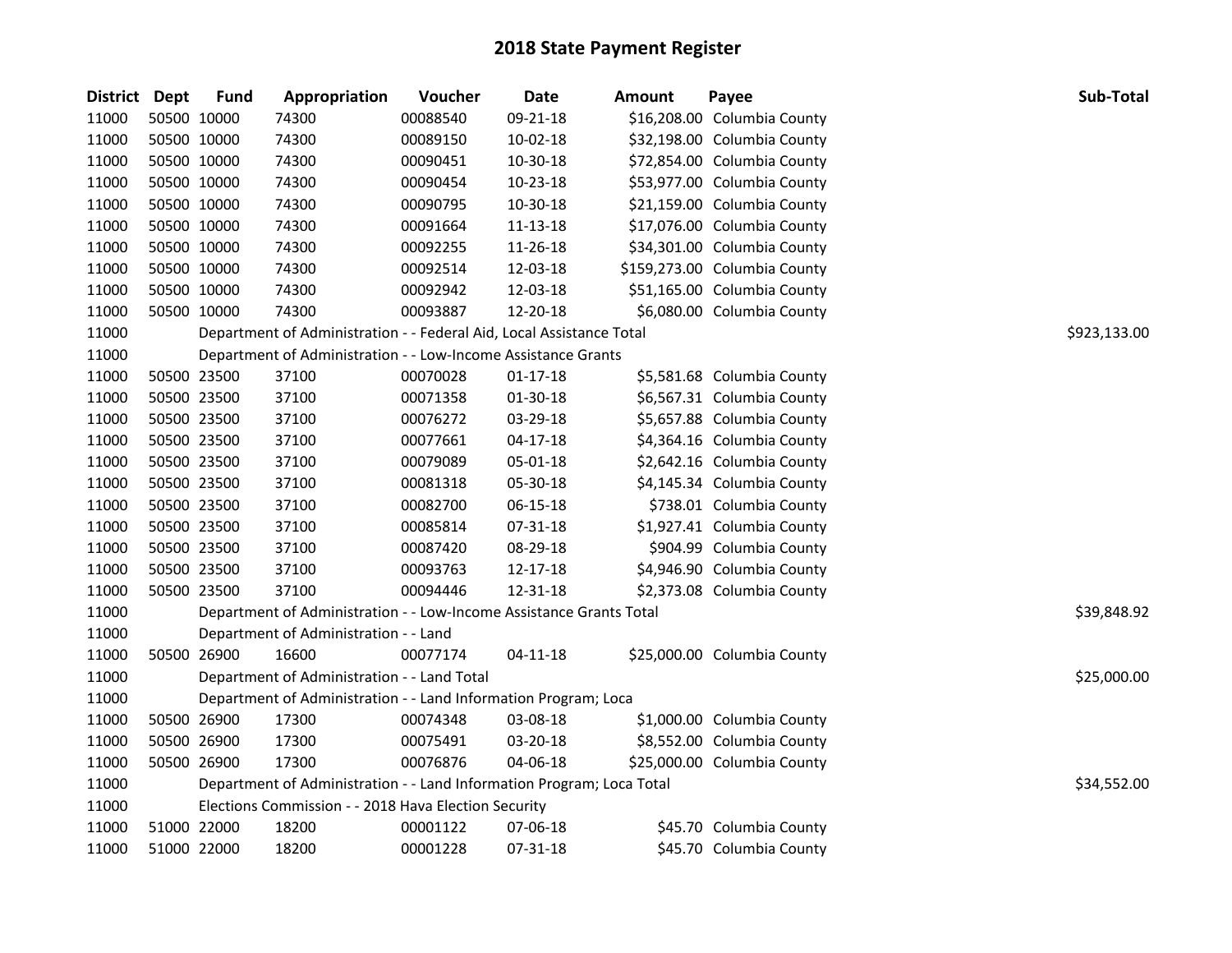| District Dept |             | <b>Fund</b> | Appropriation                                                 | Voucher  | <b>Date</b>    | <b>Amount</b> | Payee                        | Sub-Total   |
|---------------|-------------|-------------|---------------------------------------------------------------|----------|----------------|---------------|------------------------------|-------------|
| 11000         |             |             | Elections Commission - - 2018 Hava Election Security Total    |          |                |               |                              | \$91.40     |
| 11000         |             |             | Public Defender Board - - Private Bar Reimbursement           |          |                |               |                              |             |
| 11000         | 55000 10000 |             | 10400                                                         | 00154407 | 07-30-18       |               | \$28.00 Columbia County      |             |
| 11000         | 55000 10000 |             | 10400                                                         | 00160809 | 09-21-18       |               | \$1.40 Columbia County       |             |
| 11000         |             |             | Public Defender Board - - Private Bar Reimbursement Total     |          |                |               |                              | \$29.40     |
| 11000         |             |             | Public Defender Board - - Transcript, Discovery And Int       |          |                |               |                              |             |
| 11000         |             | 55000 10000 | 10600                                                         | 00123977 | $01 - 16 - 18$ |               | \$93.67 Columbia County      |             |
| 11000         | 55000 10000 |             | 10600                                                         | 00126017 | 01-29-18       |               | \$8.00 Columbia County       |             |
| 11000         | 55000 10000 |             | 10600                                                         | 00126229 | 01-30-18       |               | \$5.00 Columbia County       |             |
| 11000         | 55000 10000 |             | 10600                                                         | 00127070 | 02-05-18       |               | \$20.40 Columbia County      |             |
| 11000         | 55000 10000 |             | 10600                                                         | 00131594 | 03-07-18       |               | \$3.20 Columbia County       |             |
| 11000         | 55000 10000 |             | 10600                                                         | 00131595 | 03-07-18       |               | \$3,262.60 Columbia County   |             |
| 11000         | 55000 10000 |             | 10600                                                         | 00135285 | 04-04-18       |               | \$28.80 Columbia County      |             |
| 11000         | 55000 10000 |             | 10600                                                         | 00142401 | 05-18-18       |               | \$4,184.00 Columbia County   |             |
| 11000         | 55000 10000 |             | 10600                                                         | 00143555 | 05-23-18       |               | \$33.40 Columbia County      |             |
| 11000         | 55000 10000 |             | 10600                                                         | 00147513 | 06-15-18       |               | \$25.80 Columbia County      |             |
| 11000         | 55000 10000 |             | 10600                                                         | 00159503 | 09-04-18       |               | \$15.00 Columbia County      |             |
| 11000         | 55000 10000 |             | 10600                                                         | 00159538 | 09-04-18       |               | \$3,475.00 Columbia County   |             |
| 11000         | 55000 10000 |             | 10600                                                         | 00163651 | 10-05-18       |               | \$0.60 Columbia County       |             |
| 11000         | 55000 10000 |             | 10600                                                         | 00168464 | $11 - 16 - 18$ |               | \$15.60 Columbia County      |             |
| 11000         |             | 55000 10000 | 10600                                                         | 00168465 | $11 - 16 - 18$ |               | \$4,322.00 Columbia County   |             |
| 11000         |             |             | Public Defender Board - - Transcript, Discovery And Int Total |          |                |               |                              | \$15,493.07 |
| 11000         |             |             | Department of Revenue - - General Program Operations          |          |                |               |                              |             |
| 11000         |             | 56600 10000 | 10100                                                         | 00083376 | 02-14-18       |               | \$385.00 Columbia County     |             |
| 11000         |             | 56600 10000 | 10100                                                         | 00098901 | 05-23-18       |               | \$210.50 Columbia County     |             |
| 11000         | 56600 10000 |             | 10100                                                         | 00109597 | 09-14-18       |               | \$895.00 Columbia County     |             |
| 11000         | 56600 10000 |             | 10100                                                         | 00111337 | 09-28-18       |               | \$40.57 Columbia County      |             |
| 11000         |             | 56600 10000 | 10100                                                         | 00114779 | 11-28-18       |               | \$210.50 Columbia County     |             |
| 11000         |             |             | Department of Revenue - - General Program Operations Total    |          |                |               |                              | \$1,741.57  |
| 11000         |             |             | Circuit Courts - - Circuit Courts                             |          |                |               |                              |             |
| 11000         |             | 62500 10000 | 10100                                                         | 00000777 | 05-21-18       |               | \$492.00 Columbia County     |             |
| 11000         |             |             | Circuit Courts - - Circuit Courts Total                       |          |                | \$492.00      |                              |             |
| 11000         |             |             | Circuit Courts - - Circuit Court Costs                        |          |                |               |                              |             |
| 11000         |             | 62500 10000 | 10500                                                         | 00000476 | 01-09-18       |               | \$105,951.00 Columbia County |             |
| 11000         | 62500 10000 |             | 10500                                                         | 00000623 | $02 - 15 - 18$ |               | \$2,187.50 Columbia County   |             |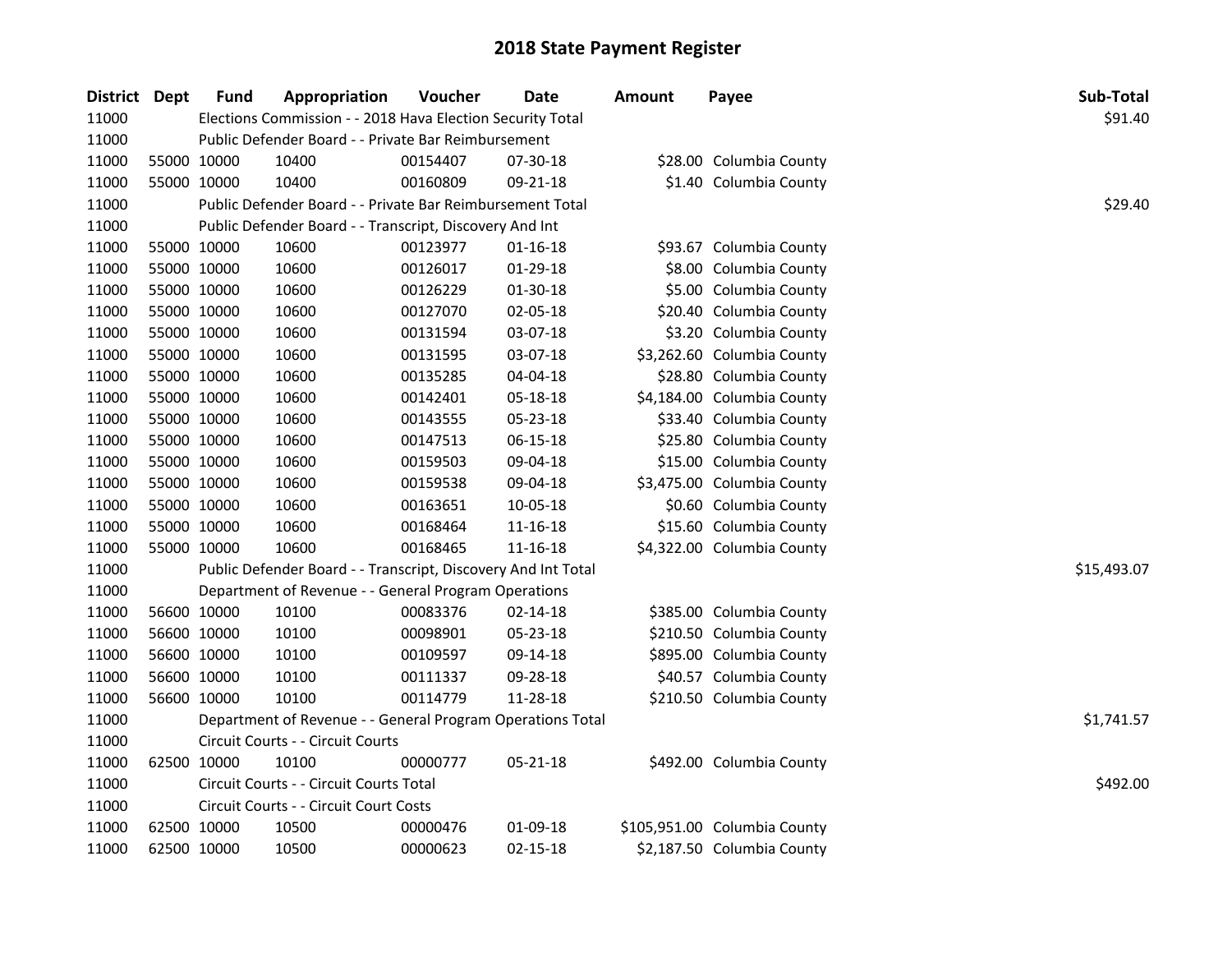| <b>District</b>    | Dept | <b>Fund</b> | Appropriation                                                         | <b>Voucher</b>  | Date           | <b>Amount</b> | Payee                          | <b>Sub-Total</b> |
|--------------------|------|-------------|-----------------------------------------------------------------------|-----------------|----------------|---------------|--------------------------------|------------------|
| 11000              |      | 62500 10000 | 10500                                                                 | 00000872        | 07-27-18       |               | \$2,834.02 Columbia County     |                  |
| 11000              |      | 62500 10000 | 10500                                                                 | 00000950        | 08-24-18       |               | \$168,976.37 Columbia County   |                  |
| 11000              |      | 62500 10000 | 10500                                                                 | 00001049        | 09-28-18       |               | \$2,796.72 Columbia County     |                  |
| 11000              |      |             | Circuit Courts - - Circuit Court Costs Total                          | \$282,745.61    |                |               |                                |                  |
| 11000              |      |             | Supreme Court - - Office Of Lawyer Regulation                         |                 |                |               |                                |                  |
| 11000              |      | 68000 10000 | 33300                                                                 | 00000648        | $01 - 12 - 18$ |               | \$7.50 Columbia County         |                  |
| 11000              |      |             | Supreme Court - - Office Of Lawyer Regulation Total                   |                 |                |               |                                | \$7.50           |
| 11000              |      |             | Shared Revenue and Tax Relief - - County And Municipal Aid            |                 |                |               |                                |                  |
| 11000              |      | 83500 10000 | 10500                                                                 | 00032917        | $07 - 23 - 18$ |               | \$37,526.64 Columbia County    |                  |
| 11000              |      | 83500 10000 | 10500                                                                 | 00035803        | 11-19-18       |               | \$212,650.93 Columbia County   |                  |
| 11000              |      |             | Shared Revenue and Tax Relief - - County And Municipal Aid Total      |                 |                |               |                                | \$250,177.57     |
| 11000              |      |             | Shared Revenue and Tax Relief - - Exempt Computer Aid                 |                 |                |               |                                |                  |
| 11000              |      | 83500 10000 | 10900                                                                 | 00029880        | $07 - 23 - 18$ |               | \$31,850.42 Columbia County    |                  |
| 11000              |      |             | Shared Revenue and Tax Relief - - Exempt Computer Aid Total           |                 |                |               |                                | \$31,850.42      |
| 11000              |      |             | Shared Revenue and Tax Relief - - Utility Aid                         |                 |                |               |                                |                  |
| 11000              |      | 83500 10000 | 11000                                                                 | 00032917        | $07 - 23 - 18$ |               | \$316,469.25 Columbia County   |                  |
| 11000              |      | 83500 10000 | 11000                                                                 | 00035803        | 11-19-18       |               | \$1,785,141.86 Columbia County |                  |
| 11000              |      |             | Shared Revenue and Tax Relief - - Utility Aid Total                   |                 |                |               |                                | \$2,101,611.11   |
| 11000              |      |             | Shared Revenue and Tax Relief - - School Lvy Tx/First Dollar Cr       |                 |                |               |                                |                  |
| 11000              |      | 83500 10000 | 30200                                                                 | 00029590        | $07 - 23 - 18$ |               | \$1,656,293.37 Columbia County |                  |
| 11000              |      | 83500 10000 | 30200                                                                 | 00029738        | $07 - 23 - 18$ |               | \$9,784,504.37 Columbia County |                  |
| 11000              |      |             | Shared Revenue and Tax Relief - - School Lvy Tx/First Dollar Cr Total | \$11,440,797.74 |                |               |                                |                  |
| 11000              |      |             | Shared Revenue and Tax Relief - - Lottery & Gaming Credit             |                 |                |               |                                |                  |
| 11000              |      | 83500 52100 | 36300                                                                 | 00027105        | $03 - 26 - 18$ |               | \$1,899,731.22 Columbia County |                  |
| 11000              |      |             | Shared Revenue and Tax Relief - - Lottery & Gaming Credit Total       |                 |                |               |                                | \$1,899,731.22   |
| <b>11000 Total</b> |      |             |                                                                       |                 |                |               |                                | \$30,678,832.32  |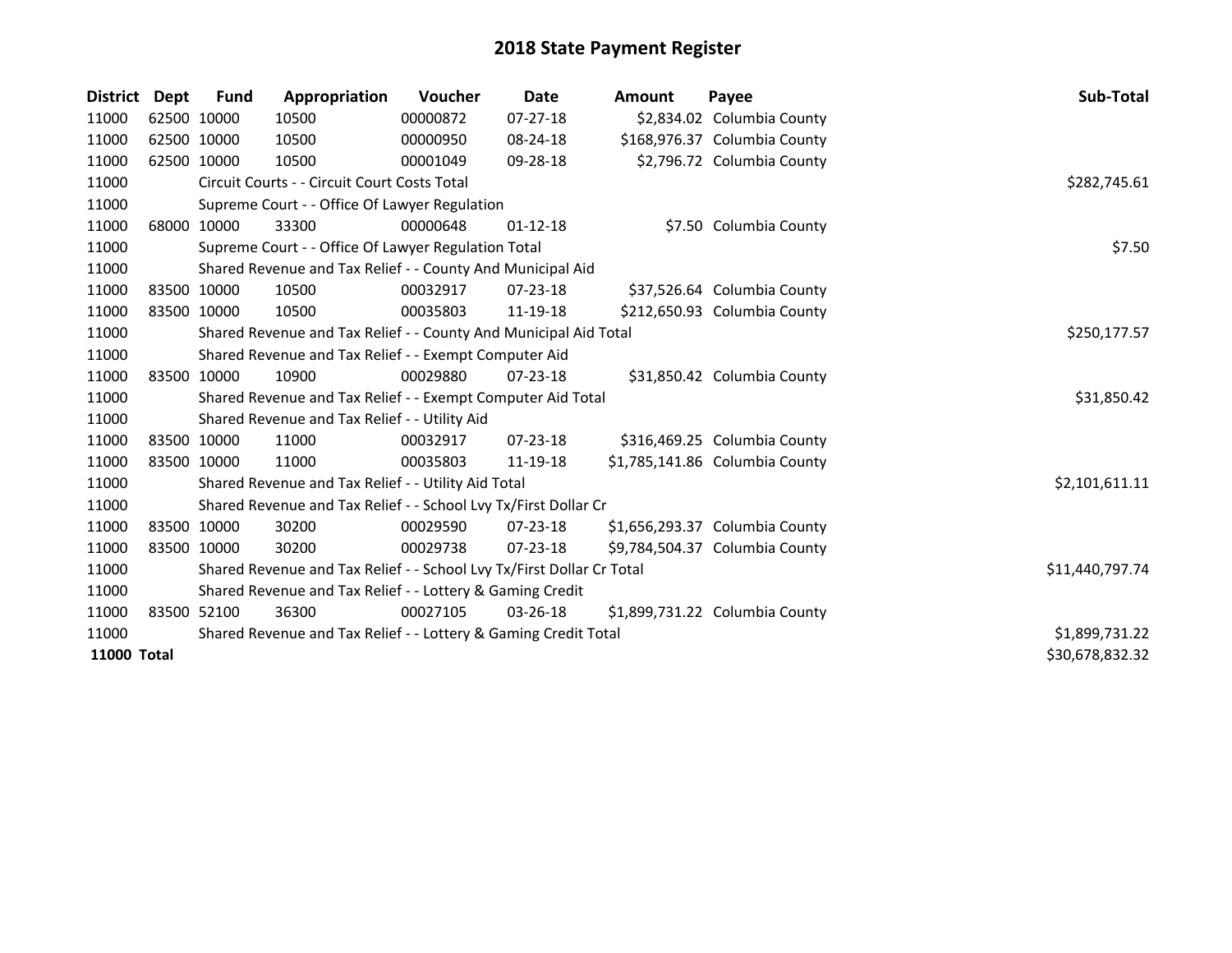| District Dept      |             | <b>Fund</b> | Appropriation                                                        | Voucher      | <b>Date</b>    | <b>Amount</b> | Payee                         | Sub-Total    |
|--------------------|-------------|-------------|----------------------------------------------------------------------|--------------|----------------|---------------|-------------------------------|--------------|
| 11002              |             |             | Dept of Safety & Prof Services - - Fire Dues Distribution            |              |                |               |                               |              |
| 11002              |             | 16500 10000 | 22500                                                                | 00023852     | $07 - 24 - 18$ |               | \$3,505.78 Town Of Arlington  |              |
| 11002              |             |             | Dept of Safety & Prof Services - - Fire Dues Distribution Total      |              |                |               |                               | \$3,505.78   |
| 11002              |             |             | Dept of Natural Resources - - Aids In Lieu Of Taxes - Gener          |              |                |               |                               |              |
| 11002              |             | 37000 10000 | 50300                                                                | 00229708     | 04-20-18       |               | \$17.31 Town Of Arlington     |              |
| 11002              |             |             | Dept of Natural Resources - - Aids In Lieu Of Taxes - Gener Total    |              |                |               |                               | \$17.31      |
| 11002              |             |             | Dept of Natural Resources - - Resaids - Cnty Forst, Cl & Mfl         |              |                |               |                               |              |
| 11002              |             | 37000 21200 | 57100                                                                | 00247259     | 06-28-18       |               | \$73.90 Town Of Arlington     |              |
| 11002              |             |             | Dept of Natural Resources - - Resaids - Cnty Forst, Cl & Mfl Total   |              |                |               |                               | \$73.90      |
| 11002              |             |             | WI Dept of Transportation - - Trns Aids To Mnc.-Sf                   |              |                |               |                               |              |
| 11002              |             | 39500 21100 | 19100                                                                | 00203946     | $01 - 02 - 18$ |               | \$27,025.56 Town Of Arlington |              |
| 11002              |             | 39500 21100 | 19100                                                                | 00234455     | 04-02-18       |               | \$27,025.56 Town Of Arlington |              |
| 11002              |             | 39500 21100 | 19100                                                                | 00268154     | 07-02-18       |               | \$27,025.56 Town Of Arlington |              |
| 11002              |             | 39500 21100 | 19100                                                                | 00302206     | $10 - 01 - 18$ |               | \$27,025.57 Town Of Arlington |              |
| 11002              |             |             | WI Dept of Transportation - - Trns Aids To Mnc.-Sf Total             | \$108,102.25 |                |               |                               |              |
| 11002              |             |             | Department of Administration - - Hv Trans Ln Annual Impact Fee       |              |                |               |                               |              |
| 11002              |             | 50500 10000 | 17400                                                                | 00078684     | 05-01-18       |               | \$45,128.00 Town Of Arlington |              |
| 11002              |             | 50500 10000 | 17400                                                                | 00078685     | 05-01-18       |               | \$17,723.00 Town Of Arlington |              |
| 11002              |             |             | Department of Administration - - Hv Trans Ln Annual Impact Fee Total |              |                |               |                               | \$62,851.00  |
| 11002              |             |             | Department of Revenue - - Payments For Municipal Svcs                |              |                |               |                               |              |
| 11002              |             | 56600 10000 | 50100                                                                | 00026715     | 01-31-18       |               | \$4,712.10 Town Of Arlington  |              |
| 11002              |             |             | Department of Revenue - - Payments For Municipal Svcs Total          |              |                |               |                               | \$4,712.10   |
| 11002              |             |             | Shared Revenue and Tax Relief - - County And Municipal Aid           |              |                |               |                               |              |
| 11002              | 83500 10000 |             | 10500                                                                | 00032883     | 07-23-18       |               | \$1,623.06 Town Of Arlington  |              |
| 11002              | 83500 10000 |             | 10500                                                                | 00035769     | 11-19-18       |               | \$9,197.32 Town Of Arlington  |              |
| 11002              |             |             | Shared Revenue and Tax Relief - - County And Municipal Aid Total     |              |                |               |                               | \$10,820.38  |
| 11002              |             |             | Shared Revenue and Tax Relief - - Exempt Computer Aid                |              |                |               |                               |              |
| 11002              | 83500 10000 |             | 10900                                                                | 00030189     | 07-23-18       |               | \$88.28 Town Of Arlington     |              |
| 11002              |             |             | Shared Revenue and Tax Relief - - Exempt Computer Aid Total          |              |                |               |                               | \$88.28      |
| 11002              |             |             | Shared Revenue and Tax Relief - - Utility Aid                        |              |                |               |                               |              |
| 11002              |             | 83500 10000 | 11000                                                                | 00032883     | 07-23-18       |               | \$291.40 Town Of Arlington    |              |
| 11002              | 83500 10000 |             | 11000                                                                | 00035769     | 11-19-18       |               | \$1,936.05 Town Of Arlington  |              |
| 11002              |             |             | Shared Revenue and Tax Relief - - Utility Aid Total                  |              |                |               |                               | \$2,227.45   |
| <b>11002 Total</b> |             |             |                                                                      |              |                |               |                               | \$192,398.45 |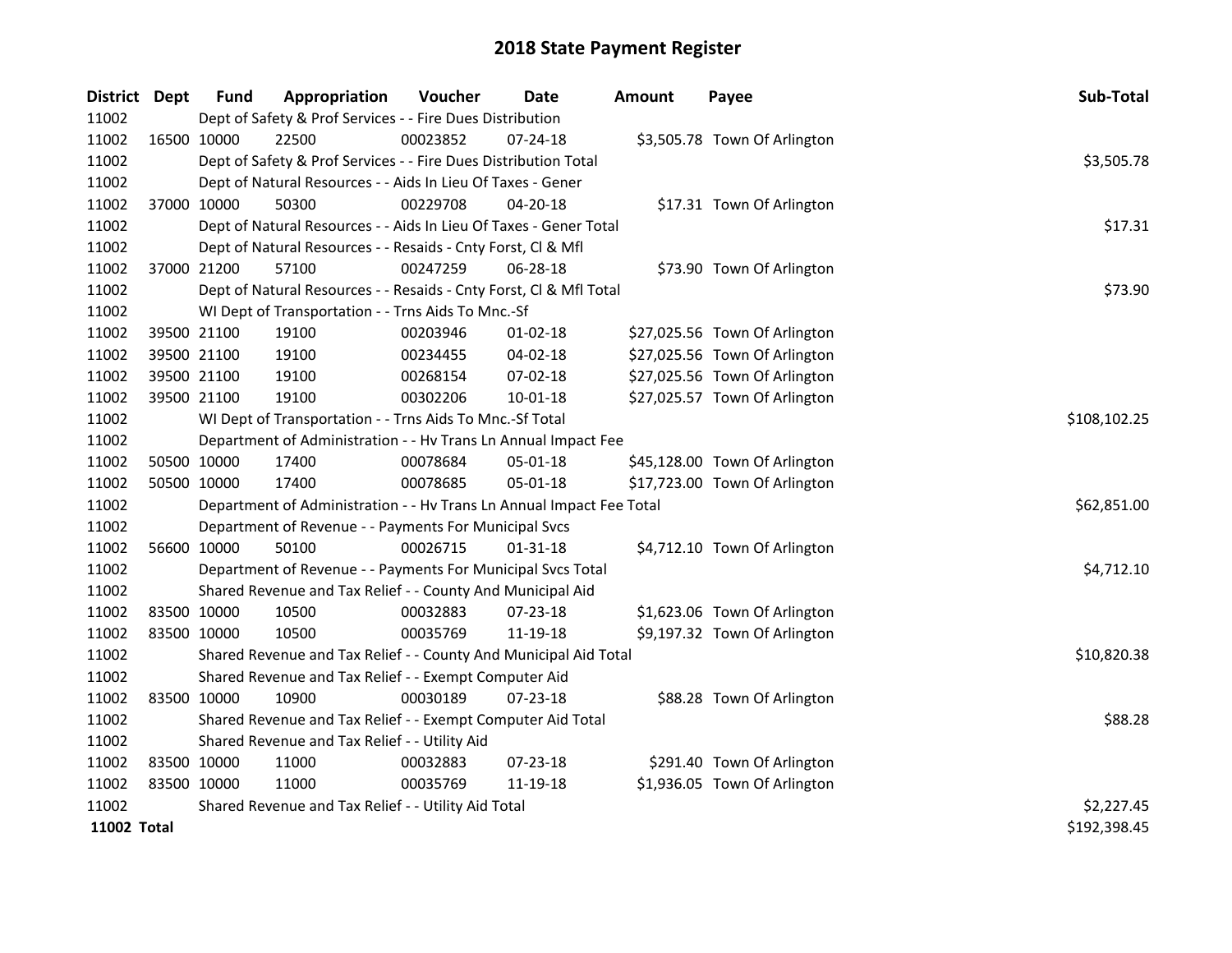| District Dept | <b>Fund</b> | Appropriation                                                        | Voucher    | Date           | <b>Amount</b> | Payee                         | Sub-Total    |
|---------------|-------------|----------------------------------------------------------------------|------------|----------------|---------------|-------------------------------|--------------|
| 11004         |             | Dept of Safety & Prof Services - - Fire Dues Distribution            |            |                |               |                               |              |
| 11004         | 16500 10000 | 22500                                                                | 00023853   | 07-25-18       |               | \$6,750.87 Town Of Caledonia  |              |
| 11004         |             | Dept of Safety & Prof Services - - Fire Dues Distribution Total      |            |                |               |                               | \$6,750.87   |
| 11004         |             | Dept of Natural Resources - - Aids In Lieu Of Taxes - Gener          |            |                |               |                               |              |
| 11004         | 37000 10000 | 50300                                                                | 00211600   | 02-02-18       |               | \$823.69 Town Of Caledonia    |              |
| 11004         | 37000 10000 | 50300                                                                | 00211601   | 02-02-18       |               | \$529.67 Town Of Caledonia    |              |
| 11004         | 37000 10000 | 50300                                                                | 00211602   | 02-02-18       |               | \$5,659.55 Town Of Caledonia  |              |
| 11004         | 37000 10000 | 50300                                                                | 00211603   | 02-02-18       |               | \$1,488.86 Town Of Caledonia  |              |
| 11004         | 37000 10000 | 50300                                                                | 00229218   | 04-20-18       |               | \$119.52 Town Of Caledonia    |              |
| 11004         | 37000 10000 | 50300                                                                | 00229220   | 04-20-18       |               | \$1,079.21 Town Of Caledonia  |              |
| 11004         |             | Dept of Natural Resources - - Aids In Lieu Of Taxes - Gener Total    |            | \$9,700.50     |               |                               |              |
| 11004         |             | Dept of Natural Resources - - Resaids - Cnty Forst, Cl & Mfl         |            |                |               |                               |              |
| 11004         | 37000 21200 | 57100                                                                | 00247260   | $06 - 28 - 18$ |               | \$658.85 Town Of Caledonia    |              |
| 11004         |             | Dept of Natural Resources - - Resaids - Cnty Forst, Cl & Mfl Total   |            |                |               |                               | \$658.85     |
| 11004         |             | Dept of Natural Resources - - Aids In Lieu Of Taxes - Sum S          |            |                |               |                               |              |
| 11004         | 37000 21200 | 57900                                                                | 00229219   | 04-20-18       |               | \$2,181.67 Town Of Caledonia  |              |
| 11004         |             | Dept of Natural Resources - - Aids In Lieu Of Taxes - Sum S Total    | \$2,181.67 |                |               |                               |              |
| 11004         |             | WI Dept of Transportation - - Trns Aids To Mnc.-Sf                   |            |                |               |                               |              |
| 11004         | 39500 21100 | 19100                                                                | 00203947   | $01-02-18$     |               | \$45,880.74 Town Of Caledonia |              |
| 11004         | 39500 21100 | 19100                                                                | 00234456   | 04-02-18       |               | \$45,880.74 Town Of Caledonia |              |
| 11004         | 39500 21100 | 19100                                                                | 00268155   | 07-02-18       |               | \$45,880.74 Town Of Caledonia |              |
| 11004         | 39500 21100 | 19100                                                                | 00302207   | $10 - 01 - 18$ |               | \$45,880.76 Town Of Caledonia |              |
| 11004         |             | WI Dept of Transportation - - Trns Aids To Mnc.-Sf Total             |            |                |               |                               | \$183,522.98 |
| 11004         |             | WI Dept of Transportation - - Hwy Mgmt & Opers Sf                    |            |                |               |                               |              |
| 11004         | 39500 21100 | 36500                                                                | 00233760   | 03-23-18       |               | \$500.00 Town Of Caledonia    |              |
| 11004         | 39500 21100 | 36500                                                                | 00233764   | 03-23-18       |               | \$450.36 Town Of Caledonia    |              |
| 11004         | 39500 21100 | 36500                                                                | 00293272   | 09-05-18       |               | \$500.00 Town Of Caledonia    |              |
| 11004         | 39500 21100 | 36500                                                                | 00306869   | 10-05-18       |               | \$500.00 Town Of Caledonia    |              |
| 11004         | 39500 21100 | 36500                                                                | 00332519   | 12-17-18       |               | \$500.00 Town Of Caledonia    |              |
| 11004         |             | WI Dept of Transportation - - Hwy Mgmt & Opers Sf Total              |            |                |               |                               | \$2,450.36   |
| 11004         |             | Department of Administration - - Hv Trans Ln Annual Impact Fee       |            |                |               |                               |              |
| 11004         | 50500 10000 | 17400                                                                | 00078641   | 05-01-18       |               | \$66,119.00 Town Of Caledonia |              |
| 11004         |             | Department of Administration - - Hv Trans Ln Annual Impact Fee Total |            |                |               |                               | \$66,119.00  |
| 11004         |             | Department of Revenue - - Payments For Municipal Svcs                |            |                |               |                               |              |
| 11004         | 56600 10000 | 50100                                                                | 00026716   | 01-31-18       |               | \$97.58 Town Of Caledonia     |              |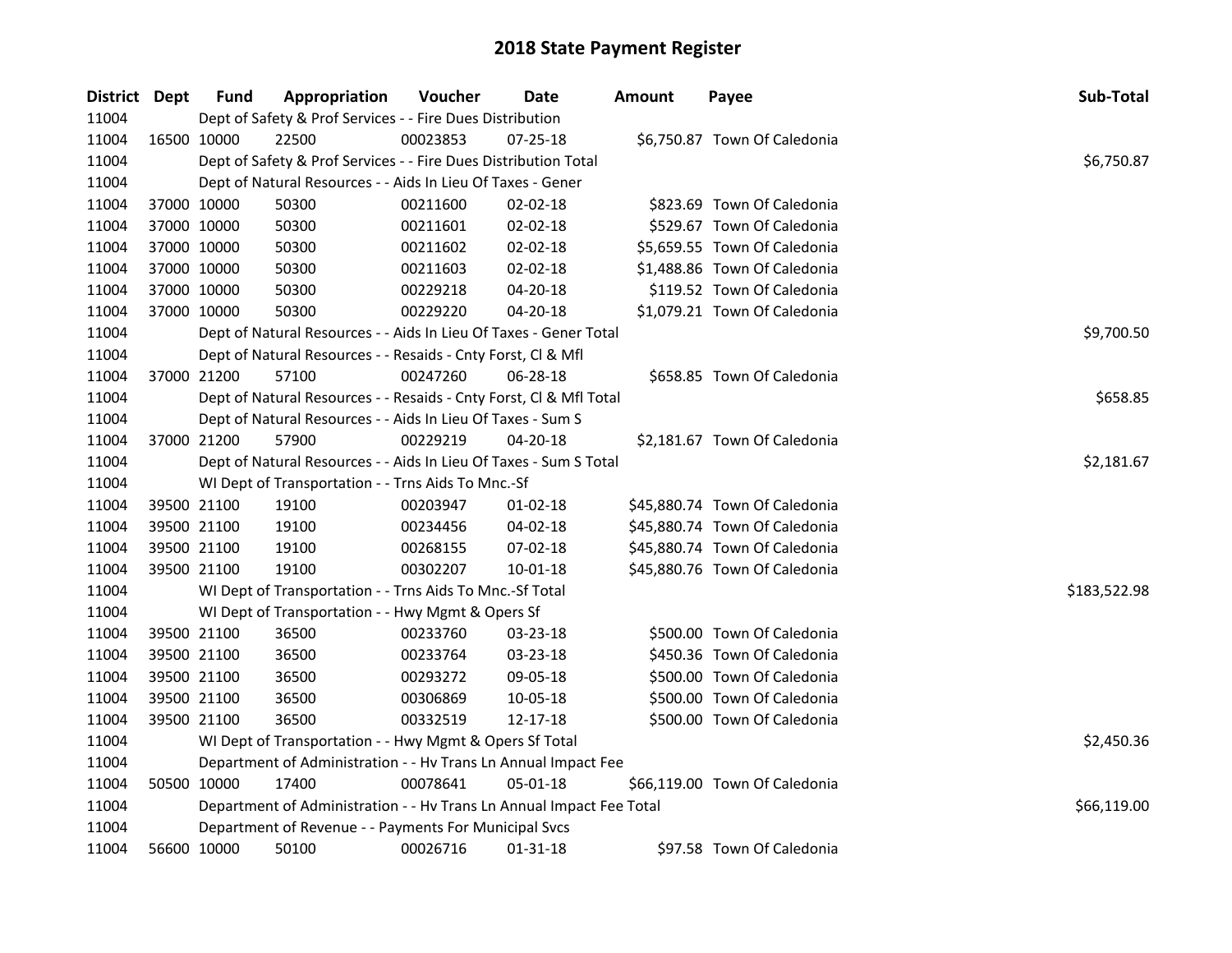| District    | Dept                                                | <b>Fund</b> | Appropriation                                                    | <b>Voucher</b> | <b>Date</b>    | <b>Amount</b> | Payee                         | Sub-Total    |
|-------------|-----------------------------------------------------|-------------|------------------------------------------------------------------|----------------|----------------|---------------|-------------------------------|--------------|
| 11004       |                                                     |             | Department of Revenue - - Payments For Municipal Svcs Total      |                |                |               |                               | \$97.58      |
| 11004       |                                                     |             | Shared Revenue and Tax Relief - - County And Municipal Aid       |                |                |               |                               |              |
| 11004       |                                                     | 83500 10000 | 10500                                                            | 00032884       | $07 - 23 - 18$ |               | \$3,369.68 Town Of Caledonia  |              |
| 11004       |                                                     | 83500 10000 | 10500                                                            | 00035770       | 11-19-18       |               | \$19,094.84 Town Of Caledonia |              |
| 11004       |                                                     |             | Shared Revenue and Tax Relief - - County And Municipal Aid Total |                |                |               |                               | \$22,464.52  |
| 11004       |                                                     |             | Shared Revenue and Tax Relief - - Exempt Computer Aid            |                |                |               |                               |              |
| 11004       |                                                     | 83500 10000 | 10900                                                            | 00030190       | $07 - 23 - 18$ |               | \$131.91 Town Of Caledonia    |              |
| 11004       |                                                     |             | Shared Revenue and Tax Relief - - Exempt Computer Aid Total      |                |                |               |                               | \$131.91     |
| 11004       |                                                     |             | Shared Revenue and Tax Relief - - Utility Aid                    |                |                |               |                               |              |
| 11004       |                                                     | 83500 10000 | 11000                                                            | 00032884       | $07 - 23 - 18$ |               | \$93.43 Town Of Caledonia     |              |
| 11004       |                                                     | 83500 10000 | 11000                                                            | 00035770       | 11-19-18       |               | \$519.25 Town Of Caledonia    |              |
| 11004       | Shared Revenue and Tax Relief - - Utility Aid Total |             |                                                                  |                |                |               |                               | \$612.68     |
| 11004 Total |                                                     |             |                                                                  |                |                |               |                               | \$294,690.92 |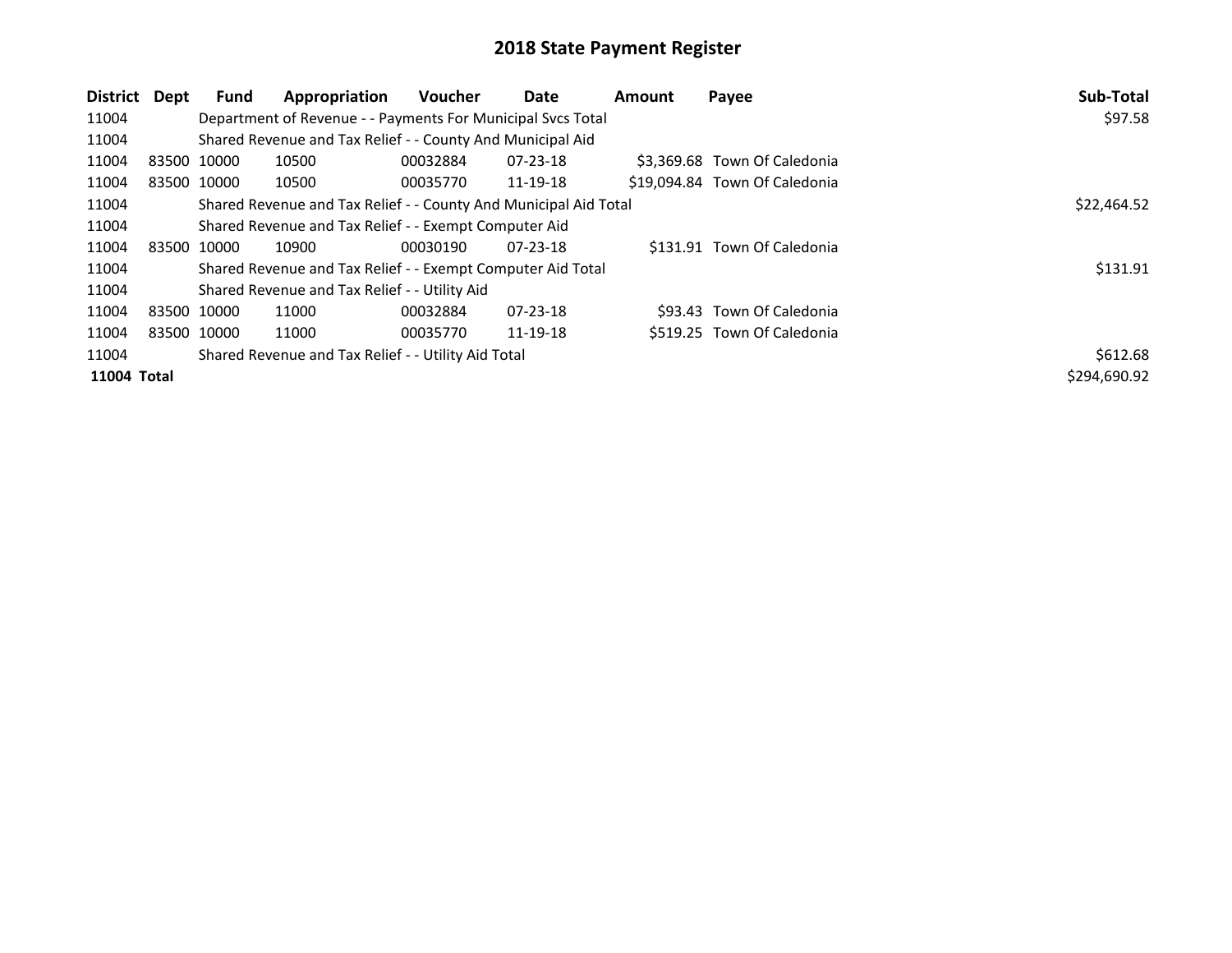| <b>District</b> | Dept        | <b>Fund</b> | Appropriation                                                      | Voucher    | <b>Date</b>    | <b>Amount</b> | Payee                        | Sub-Total    |
|-----------------|-------------|-------------|--------------------------------------------------------------------|------------|----------------|---------------|------------------------------|--------------|
| 11006           |             |             | Dept of Safety & Prof Services - - Fire Dues Distribution          |            |                |               |                              |              |
| 11006           |             | 16500 10000 | 22500                                                              | 00023854   | 07-24-18       |               | \$3,338.11 Town Of Columbus  |              |
| 11006           |             |             | Dept of Safety & Prof Services - - Fire Dues Distribution Total    |            |                |               |                              | \$3,338.11   |
| 11006           |             |             | Dept of Natural Resources - - Aids In Lieu Of Taxes - Gener        |            |                |               |                              |              |
| 11006           |             | 37000 10000 | 50300                                                              | 00211638   | $02 - 02 - 18$ |               | \$1,438.90 Town Of Columbus  |              |
| 11006           |             | 37000 10000 | 50300                                                              | 00229359   | 04-20-18       |               | \$108.60 Town Of Columbus    |              |
| 11006           |             |             | Dept of Natural Resources - - Aids In Lieu Of Taxes - Gener Total  |            |                |               |                              | \$1,547.50   |
| 11006           |             |             | Dept of Natural Resources - - Resaids - Cnty Forst, Cl & Mfl       |            |                |               |                              |              |
| 11006           |             | 37000 21200 | 57100                                                              | 00247261   | 06-28-18       |               | \$16.97 Town Of Columbus     |              |
| 11006           |             |             | Dept of Natural Resources - - Resaids - Cnty Forst, Cl & Mfl Total |            |                |               |                              | \$16.97      |
| 11006           |             |             | WI Dept of Transportation - - Trns Aids To Mnc.-Sf                 |            |                |               |                              |              |
| 11006           |             | 39500 21100 | 19100                                                              | 00203948   | $01 - 02 - 18$ |               | \$29,784.85 Town Of Columbus |              |
| 11006           |             | 39500 21100 | 19100                                                              | 00234457   | $04 - 02 - 18$ |               | \$29,784.85 Town Of Columbus |              |
| 11006           |             | 39500 21100 | 19100                                                              | 00268156   | 07-02-18       |               | \$29,784.85 Town Of Columbus |              |
| 11006           | 39500 21100 |             | 19100                                                              | 00302208   | $10 - 01 - 18$ |               | \$29,784.88 Town Of Columbus |              |
| 11006           |             |             | WI Dept of Transportation - - Trns Aids To Mnc.-Sf Total           |            |                |               |                              | \$119,139.43 |
| 11006           |             |             | WI Dept of Transportation - - Loc Rd Imp Prg St Fd                 |            |                |               |                              |              |
| 11006           |             | 39500 21100 | 27800                                                              | 00258645   | $05 - 31 - 18$ |               | \$14,260.40 Town Of Columbus |              |
| 11006           |             |             | WI Dept of Transportation - - Loc Rd Imp Prg St Fd Total           |            |                |               |                              | \$14,260.40  |
| 11006           |             |             | Shared Revenue and Tax Relief - - County And Municipal Aid         |            |                |               |                              |              |
| 11006           | 83500 10000 |             | 10500                                                              | 00032885   | 07-23-18       |               | \$3,527.66 Town Of Columbus  |              |
| 11006           | 83500 10000 |             | 10500                                                              | 00035771   | 11-19-18       |               | \$19,990.07 Town Of Columbus |              |
| 11006           |             |             | Shared Revenue and Tax Relief - - County And Municipal Aid Total   |            |                |               |                              | \$23,517.73  |
| 11006           |             |             | Shared Revenue and Tax Relief - - Exempt Computer Aid              |            |                |               |                              |              |
| 11006           | 83500 10000 |             | 10900                                                              | 00030191   | $07 - 23 - 18$ |               | \$341.95 Town Of Columbus    |              |
| 11006           |             |             | Shared Revenue and Tax Relief - - Exempt Computer Aid Total        | \$341.95   |                |               |                              |              |
| 11006           |             |             | Shared Revenue and Tax Relief - - Utility Aid                      |            |                |               |                              |              |
| 11006           | 83500 10000 |             | 11000                                                              | 00032885   | 07-23-18       |               | \$1,242.99 Town Of Columbus  |              |
| 11006           | 83500 10000 |             | 11000                                                              | 00035771   | 11-19-18       |               | \$7,199.04 Town Of Columbus  |              |
| 11006           |             |             | Shared Revenue and Tax Relief - - Utility Aid Total                | \$8,442.03 |                |               |                              |              |
| 11006 Total     |             |             |                                                                    |            |                |               |                              | \$170,604.12 |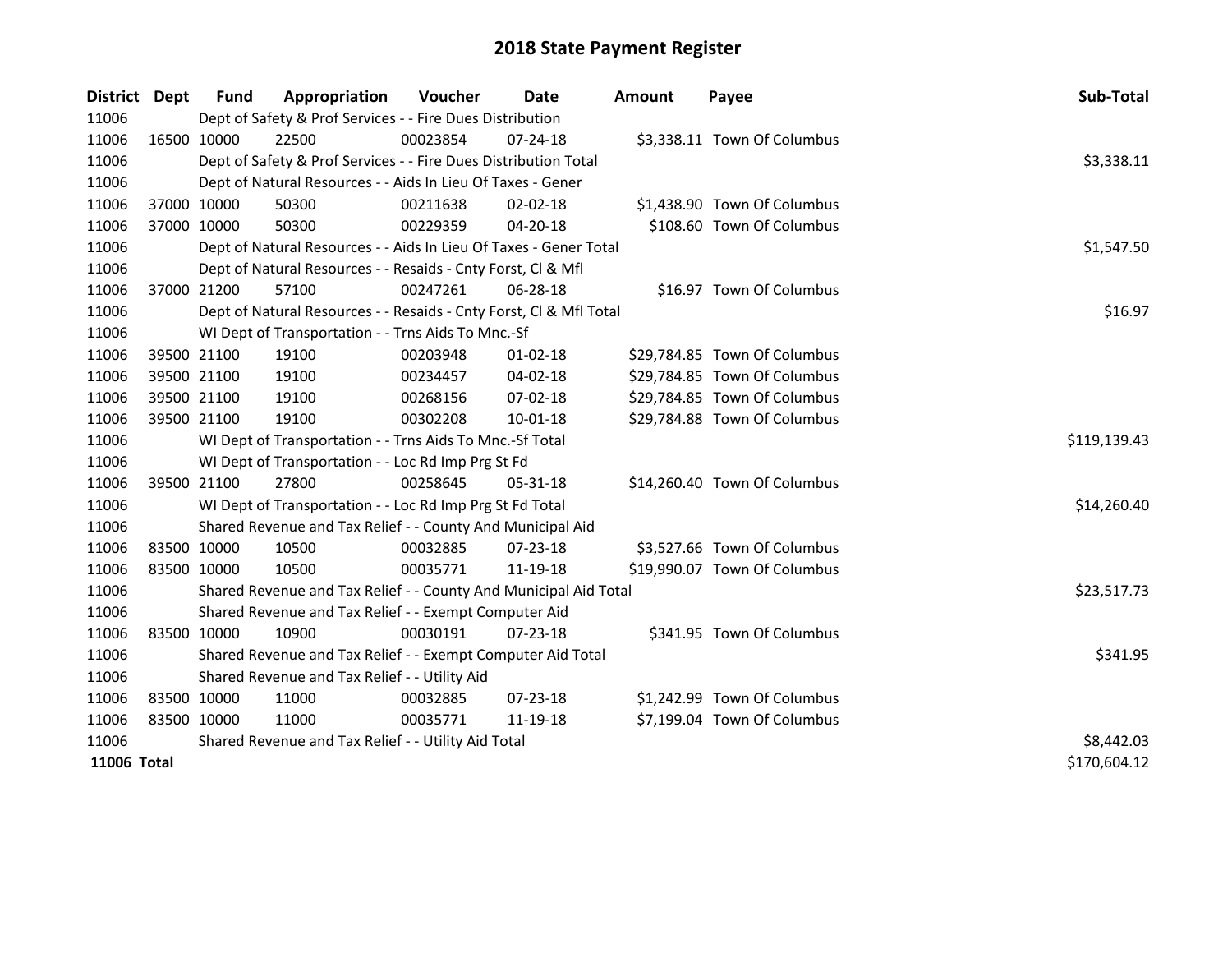| District Dept |             | <b>Fund</b> | Appropriation                                                      | Voucher     | <b>Date</b>    | Amount | Payee                         | Sub-Total   |
|---------------|-------------|-------------|--------------------------------------------------------------------|-------------|----------------|--------|-------------------------------|-------------|
| 11008         |             |             | Dept of Safety & Prof Services - - Fire Dues Distribution          |             |                |        |                               |             |
| 11008         | 16500 10000 |             | 22500                                                              | 00023855    | 07-26-18       |        | \$1,920.47 Town Of Courtland  |             |
| 11008         |             |             | Dept of Safety & Prof Services - - Fire Dues Distribution Total    |             |                |        |                               | \$1,920.47  |
| 11008         |             |             | Dept of Natural Resources - - Aids In Lieu Of Taxes - Gener        |             |                |        |                               |             |
| 11008         |             | 37000 10000 | 50300                                                              | 00211595    | $02 - 02 - 18$ |        | \$10,392.03 Town Of Courtland |             |
| 11008         |             | 37000 10000 | 50300                                                              | 00229205    | 04-20-18       |        | \$1,344.63 Town Of Courtland  |             |
| 11008         |             |             | Dept of Natural Resources - - Aids In Lieu Of Taxes - Gener Total  |             |                |        |                               | \$11,736.66 |
| 11008         |             |             | Dept of Natural Resources - - Res Maint & Dev - Park Fr & Rd       |             |                |        |                               |             |
| 11008         |             | 37000 10000 | 78500                                                              | 00274598    | 11-02-18       |        | \$61,000.00 Town Of Courtland |             |
| 11008         |             |             | Dept of Natural Resources - - Res Maint & Dev - Park Fr & Rd Total | \$61,000.00 |                |        |                               |             |
| 11008         |             |             | Dept of Natural Resources - - Resaids - Cnty Forst, Cl & Mfl       |             |                |        |                               |             |
| 11008         |             | 37000 21200 | 57100                                                              | 00247262    | 06-28-18       |        | \$22.40 Town Of Courtland     |             |
| 11008         |             |             | Dept of Natural Resources - - Resaids - Cnty Forst, Cl & Mfl Total |             |                |        |                               | \$22.40     |
| 11008         |             |             | Dept of Natural Resources - - Aids In Lieu Of Taxes - Sum S        |             |                |        |                               |             |
| 11008         |             | 37000 21200 | 57900                                                              | 00229204    | 04-20-18       |        | \$40.44 Town Of Courtland     |             |
| 11008         |             |             | Dept of Natural Resources - - Aids In Lieu Of Taxes - Sum S Total  | \$40.44     |                |        |                               |             |
| 11008         |             |             | WI Dept of Transportation - - Trns Aids To Mnc.-Sf                 |             |                |        |                               |             |
| 11008         |             | 39500 21100 | 19100                                                              | 00203949    | $01-02-18$     |        | \$17,720.40 Town Of Courtland |             |
| 11008         |             | 39500 21100 | 19100                                                              | 00234458    | 04-02-18       |        | \$17,720.40 Town Of Courtland |             |
| 11008         |             | 39500 21100 | 19100                                                              | 00268157    | 07-02-18       |        | \$17,720.40 Town Of Courtland |             |
| 11008         |             | 39500 21100 | 19100                                                              | 00302209    | 10-01-18       |        | \$17,720.43 Town Of Courtland |             |
| 11008         |             |             | WI Dept of Transportation - - Trns Aids To Mnc.-Sf Total           |             |                |        |                               | \$70,881.63 |
| 11008         |             |             | WI Dept of Transportation - - Loc Rd Imp Prg St Fd                 |             |                |        |                               |             |
| 11008         |             | 39500 21100 | 27800                                                              | 00245568    | 04-25-18       |        | \$8,266.00 Town Of Courtland  |             |
| 11008         |             |             | WI Dept of Transportation - - Loc Rd Imp Prg St Fd Total           |             |                |        |                               | \$8,266.00  |
| 11008         |             |             | Shared Revenue and Tax Relief - - County And Municipal Aid         |             |                |        |                               |             |
| 11008         | 83500 10000 |             | 10500                                                              | 00032886    | 07-23-18       |        | \$2,198.08 Town Of Courtland  |             |
| 11008         | 83500 10000 |             | 10500                                                              | 00035772    | 11-19-18       |        | \$12,455.76 Town Of Courtland |             |
| 11008         |             |             | Shared Revenue and Tax Relief - - County And Municipal Aid Total   | \$14,653.84 |                |        |                               |             |
| 11008         |             |             | Shared Revenue and Tax Relief - - Exempt Computer Aid              |             |                |        |                               |             |
| 11008         |             | 83500 10000 | 10900                                                              | 00030192    | 07-23-18       |        | \$17.25 Town Of Courtland     |             |
| 11008         |             |             | Shared Revenue and Tax Relief - - Exempt Computer Aid Total        |             |                |        |                               | \$17.25     |
| 11008         |             |             | Shared Revenue and Tax Relief - - Utility Aid                      |             |                |        |                               |             |
| 11008         |             | 83500 10000 | 11000                                                              | 00032886    | 07-23-18       |        | \$82.23 Town Of Courtland     |             |
| 11008         | 83500 10000 |             | 11000                                                              | 00035772    | 11-19-18       |        | \$445.28 Town Of Courtland    |             |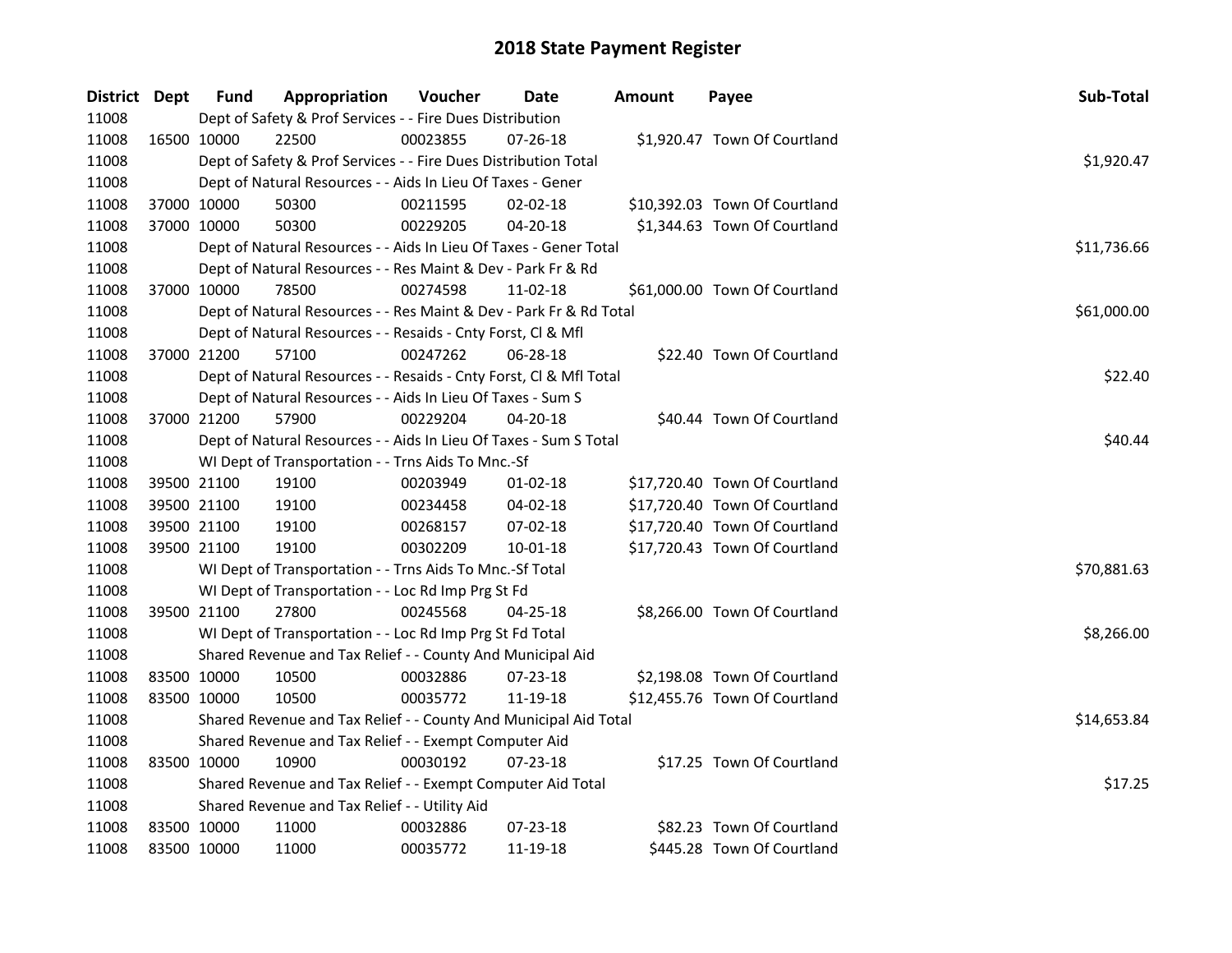| District Dept      | Fund | <b>Appropriation</b>                                | Voucher  | Date | Amount | <b>Pavee</b> | Sub-Total    |
|--------------------|------|-----------------------------------------------------|----------|------|--------|--------------|--------------|
| 11008              |      | Shared Revenue and Tax Relief - - Utility Aid Total | \$527.51 |      |        |              |              |
| <b>11008 Total</b> |      |                                                     |          |      |        |              | \$169,066.20 |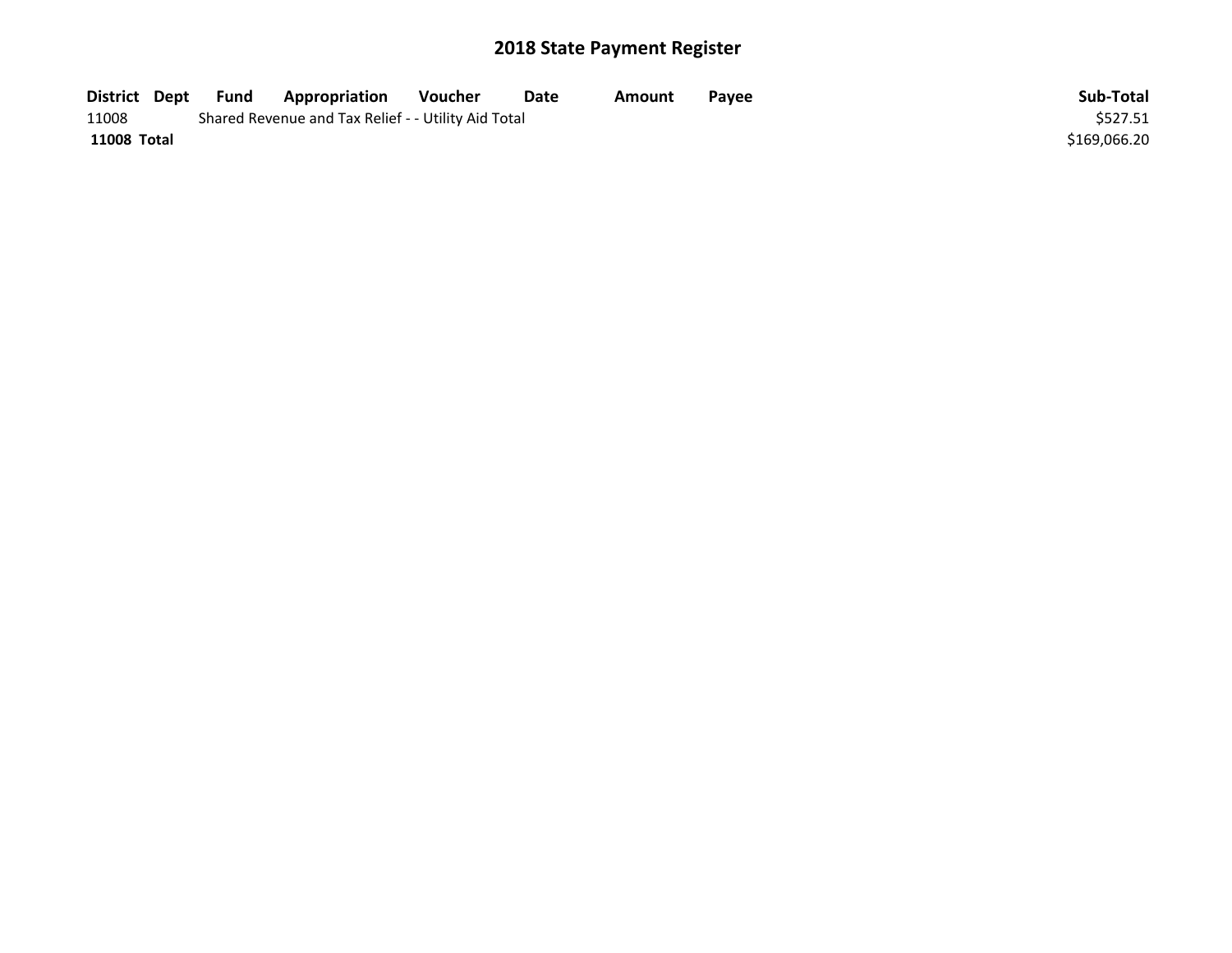| District Dept |             | <b>Fund</b> | Appropriation                                                      | Voucher     | <b>Date</b>    | <b>Amount</b> | Payee                       | Sub-Total    |
|---------------|-------------|-------------|--------------------------------------------------------------------|-------------|----------------|---------------|-----------------------------|--------------|
| 11010         |             |             | Dept of Safety & Prof Services - - Fire Dues Distribution          |             |                |               |                             |              |
| 11010         | 16500 10000 |             | 22500                                                              | 00021099    | 07-19-18       |               | \$11,549.81 Town Of Dekorra |              |
| 11010         |             |             | Dept of Safety & Prof Services - - Fire Dues Distribution Total    |             |                |               |                             | \$11,549.81  |
| 11010         |             |             | Dept of Natural Resources - - Aids In Lieu Of Taxes - Gener        |             |                |               |                             |              |
| 11010         | 37000 10000 |             | 50300                                                              | 00226537    | 04-11-18       |               | \$10,403.23 Town Of Dekorra |              |
| 11010         | 37000 10000 |             | 50300                                                              | 00226538    | $04 - 11 - 18$ |               | \$3,711.49 Town Of Dekorra  |              |
| 11010         | 37000 10000 |             | 50300                                                              | 00229440    | 04-20-18       |               | \$670.37 Town Of Dekorra    |              |
| 11010         | 37000 10000 |             | 50300                                                              | 00229443    | 04-20-18       |               | \$235.39 Town Of Dekorra    |              |
| 11010         |             |             | Dept of Natural Resources - - Aids In Lieu Of Taxes - Gener Total  | \$15,020.48 |                |               |                             |              |
| 11010         |             |             | Dept of Natural Resources - - Resaids - Cnty Forst, Cl & Mfl       |             |                |               |                             |              |
| 11010         | 37000 21200 |             | 57100                                                              | 00247263    | 06-28-18       |               | \$284.62 Town Of Dekorra    |              |
| 11010         |             |             | Dept of Natural Resources - - Resaids - Cnty Forst, Cl & Mfl Total |             |                |               |                             | \$284.62     |
| 11010         |             |             | Dept of Natural Resources - - Aids In Lieu Of Taxes - Sum S        |             |                |               |                             |              |
| 11010         |             | 37000 21200 | 57900                                                              | 00229441    | 04-20-18       |               | \$18.87 Town Of Dekorra     |              |
| 11010         | 37000 21200 |             | 57900                                                              | 00229442    | $04 - 20 - 18$ |               | \$335.64 Town Of Dekorra    |              |
| 11010         |             |             | Dept of Natural Resources - - Aids In Lieu Of Taxes - Sum S Total  | \$354.51    |                |               |                             |              |
| 11010         |             |             | WI Dept of Transportation - - Trns Aids To Mnc.-Sf                 |             |                |               |                             |              |
| 11010         | 39500 21100 |             | 19100                                                              | 00203950    | 01-02-18       |               | \$34,359.79 Town Of Dekorra |              |
| 11010         | 39500 21100 |             | 19100                                                              | 00234459    | 04-02-18       |               | \$34,359.79 Town Of Dekorra |              |
| 11010         | 39500 21100 |             | 19100                                                              | 00268158    | 07-02-18       |               | \$34,359.79 Town Of Dekorra |              |
| 11010         | 39500 21100 |             | 19100                                                              | 00302210    | 10-01-18       |               | \$34,359.80 Town Of Dekorra |              |
| 11010         |             |             | WI Dept of Transportation - - Trns Aids To Mnc.-Sf Total           |             |                |               |                             | \$137,439.17 |
| 11010         |             |             | WI Dept of Transportation - - Hwy Mgmt & Opers Sf                  |             |                |               |                             |              |
| 11010         | 39500 21100 |             | 36500                                                              | 00209877    | 01-09-18       |               | \$14,105.70 Town Of Dekorra |              |
| 11010         | 39500 21100 |             | 36500                                                              | 00276747    | 07-18-18       |               | \$39,424.00 Town Of Dekorra |              |
| 11010         | 39500 21100 |             | 36500                                                              | 00285107    | 08-09-18       |               | \$14,596.40 Town Of Dekorra |              |
| 11010         | 39500 21100 |             | 36500                                                              | 00286907    | 08-14-18       |               | \$9,020.90 Town Of Dekorra  |              |
| 11010         | 39500 21100 |             | 36500                                                              | 00296051    | 09-12-18       |               | \$7,371.70 Town Of Dekorra  |              |
| 11010         | 39500 21100 |             | 36500                                                              | 00314605    | $10-24-18$     |               | \$6,971.30 Town Of Dekorra  |              |
| 11010         | 39500 21100 |             | 36500                                                              | 00327172    | 11-28-18       |               | \$6,566.67 Town Of Dekorra  |              |
| 11010         | 39500 21100 |             | 36500                                                              | 00329208    | 12-06-18       |               | \$8,061.20 Town Of Dekorra  |              |
| 11010         |             |             | WI Dept of Transportation - - Hwy Mgmt & Opers Sf Total            |             |                |               |                             | \$106,117.87 |
| 11010         |             |             | Department of Administration - - Hv Trans Ln Annual Impact Fee     |             |                |               |                             |              |
| 11010         |             | 50500 10000 | 17400                                                              | 00078665    | 05-01-18       |               | \$33,923.00 Town Of Dekorra |              |
| 11010         | 50500 10000 |             | 17400                                                              | 00078666    | 05-01-18       |               | \$12,626.00 Town Of Dekorra |              |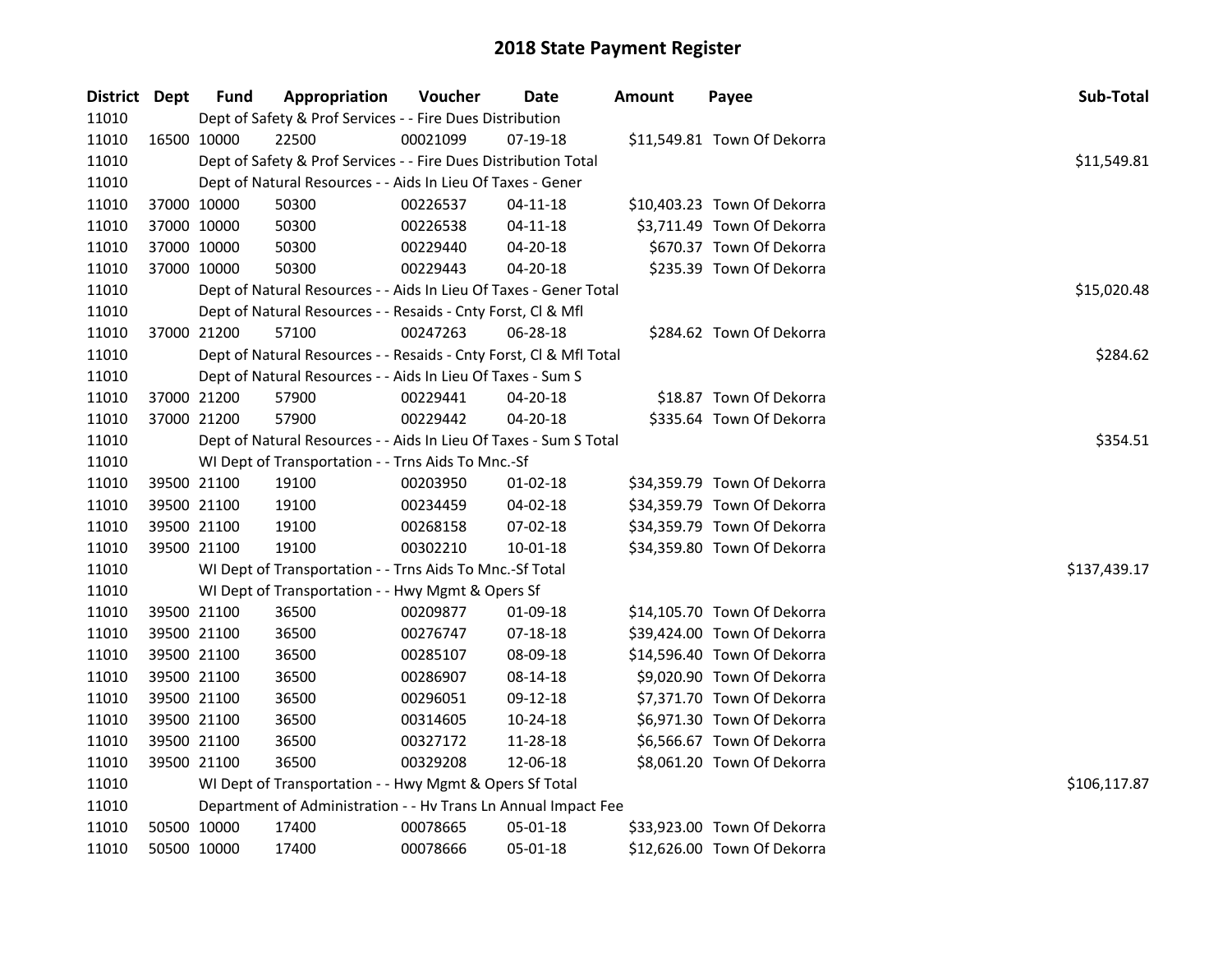| District           | Dept | Fund        | Appropriation                                                         | <b>Voucher</b> | Date           | Amount | Payee                       | Sub-Total    |
|--------------------|------|-------------|-----------------------------------------------------------------------|----------------|----------------|--------|-----------------------------|--------------|
| 11010              |      |             | Department of Administration - - Hv Trans Ln Annual Impact Fee Total  |                |                |        |                             | \$46,549.00  |
| 11010              |      |             | Department of Revenue - - Payments For Municipal Svcs                 |                |                |        |                             |              |
| 11010              |      | 56600 10000 | 50100                                                                 | 00026717       | 01-31-18       |        | \$3,080.10 Town Of Dekorra  |              |
| 11010              |      |             | Department of Revenue - - Payments For Municipal Svcs Total           | \$3,080.10     |                |        |                             |              |
| 11010              |      |             | Shared Revenue and Tax Relief - - County And Municipal Aid            |                |                |        |                             |              |
| 11010              |      | 83500 10000 | 10500                                                                 | 00032887       | 07-23-18       |        | \$4,107.68 Town Of Dekorra  |              |
| 11010              |      | 83500 10000 | 10500                                                                 | 00035773       | 11-19-18       |        | \$23,276.84 Town Of Dekorra |              |
| 11010              |      |             | Shared Revenue and Tax Relief - - County And Municipal Aid Total      |                |                |        |                             | \$27,384.52  |
| 11010              |      |             | Shared Revenue and Tax Relief - - Exempt Computer Aid                 |                |                |        |                             |              |
| 11010              |      | 83500 10000 | 10900                                                                 | 00030193       | $07 - 23 - 18$ |        | \$112.63 Town Of Dekorra    |              |
| 11010              |      |             | Shared Revenue and Tax Relief - - Exempt Computer Aid Total           |                |                |        |                             | \$112.63     |
| 11010              |      |             | Shared Revenue and Tax Relief - - Utility Aid                         |                |                |        |                             |              |
| 11010              |      | 83500 10000 | 11000                                                                 | 00032887       | $07 - 23 - 18$ |        | \$8.88 Town Of Dekorra      |              |
| 11010              |      | 83500 10000 | 11000                                                                 | 00035773       | 11-19-18       |        | \$47.36 Town Of Dekorra     |              |
| 11010              |      |             | Shared Revenue and Tax Relief - - Utility Aid Total                   |                |                |        |                             | \$56.24      |
| 11010              |      |             | Shared Revenue and Tax Relief - - Lottery/Gaming Cr, Late Appln       |                |                |        |                             |              |
| 11010              |      | 83500 52100 | 36600                                                                 | 00035108       | 10-26-18       |        | \$3,034.97 Town Of Dekorra  |              |
| 11010              |      |             | Shared Revenue and Tax Relief - - Lottery/Gaming Cr, Late Appln Total |                |                |        |                             | \$3,034.97   |
| <b>11010 Total</b> |      |             |                                                                       |                |                |        |                             | \$350,983.92 |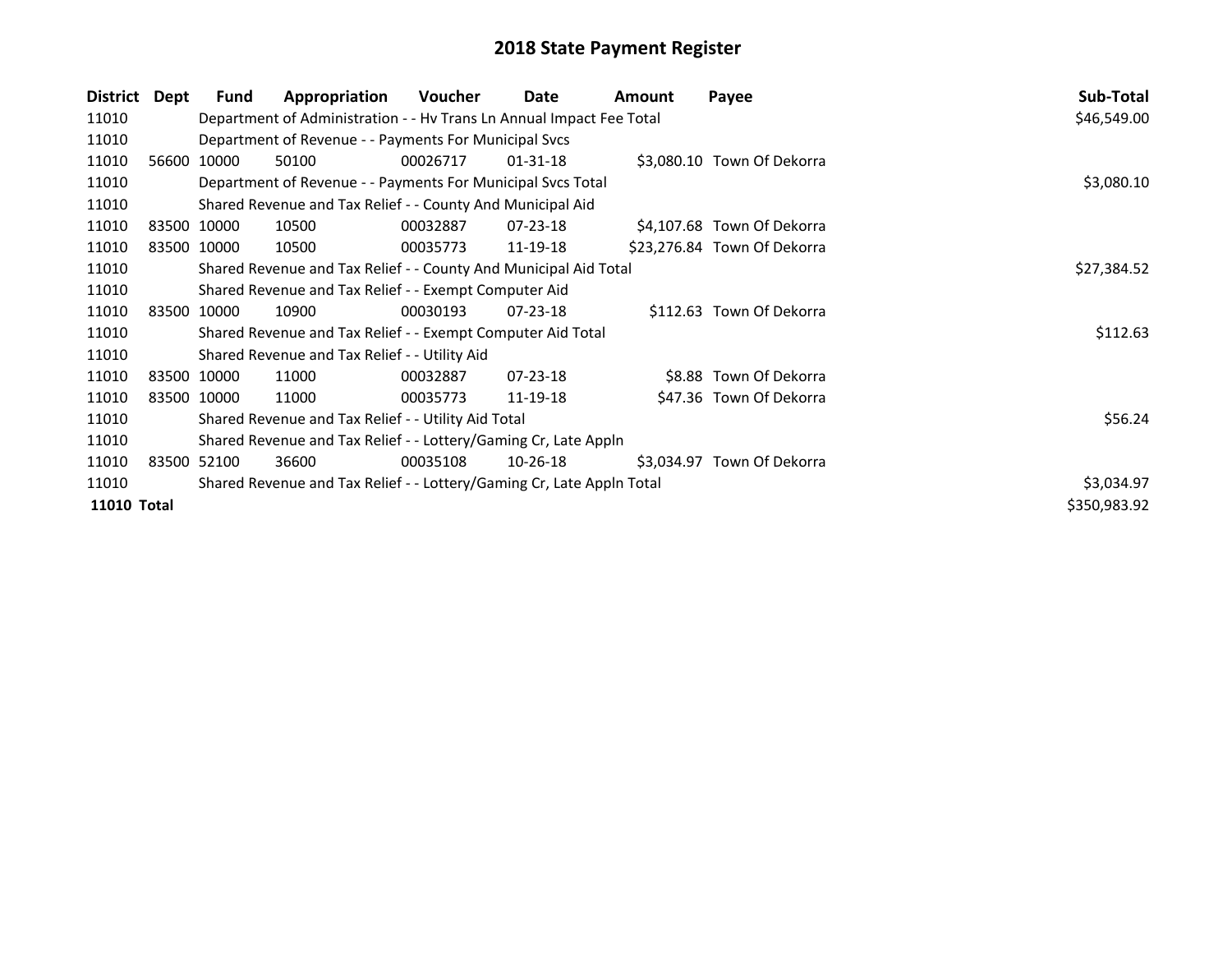| District Dept |             | <b>Fund</b>                                                      | Appropriation                                                      | Voucher  | <b>Date</b>    | <b>Amount</b> | Payee                              | Sub-Total   |
|---------------|-------------|------------------------------------------------------------------|--------------------------------------------------------------------|----------|----------------|---------------|------------------------------------|-------------|
| 11012         |             |                                                                  | Dept of Safety & Prof Services - - Fire Dues Distribution          |          |                |               |                                    |             |
| 11012         | 16500 10000 |                                                                  | 22500                                                              | 00018596 | $07 - 02 - 18$ |               | \$2,801.15 Town Of Fort Winnebago  |             |
| 11012         |             |                                                                  | Dept of Safety & Prof Services - - Fire Dues Distribution Total    |          |                |               |                                    | \$2,801.15  |
| 11012         |             |                                                                  | Dept of Natural Resources - - Aids In Lieu Of Taxes - Gener        |          |                |               |                                    |             |
| 11012         |             | 37000 10000                                                      | 50300                                                              | 00211693 | $02 - 01 - 18$ |               | \$1,979.32 Town Of Fort Winnebago  |             |
| 11012         |             | 37000 10000                                                      | 50300                                                              | 00229651 | 04-20-18       |               | \$20.00 Town Of Fort Winnebago     |             |
| 11012         |             |                                                                  | Dept of Natural Resources - - Aids In Lieu Of Taxes - Gener Total  |          |                |               |                                    | \$1,999.32  |
| 11012         |             |                                                                  | Dept of Natural Resources - - Resaids - Cnty Forst, Cl & Mfl       |          |                |               |                                    |             |
| 11012         |             | 37000 21200                                                      | 57100                                                              | 00247264 | 06-28-18       |               | \$185.81 Town Of Fort Winnebago    |             |
| 11012         |             |                                                                  | Dept of Natural Resources - - Resaids - Cnty Forst, Cl & Mfl Total |          |                |               |                                    | \$185.81    |
| 11012         |             |                                                                  | Dept of Natural Resources - - Aids In Lieu Of Taxes - Sum S        |          |                |               |                                    |             |
| 11012         |             | 37000 21200                                                      | 57900                                                              | 00229650 | 04-20-18       |               | \$1,472.06 Town Of Fort Winnebago  |             |
| 11012         |             |                                                                  | Dept of Natural Resources - - Aids In Lieu Of Taxes - Sum S Total  |          |                |               |                                    | \$1,472.06  |
| 11012         |             |                                                                  | WI Dept of Transportation - - Trns Aids To Mnc.-Sf                 |          |                |               |                                    |             |
| 11012         |             | 39500 21100                                                      | 19100                                                              | 00203951 | $01 - 02 - 18$ |               | \$21,698.09 Town Of Fort Winnebago |             |
| 11012         |             | 39500 21100                                                      | 19100                                                              | 00234460 | 04-02-18       |               | \$21,698.09 Town Of Fort Winnebago |             |
| 11012         |             | 39500 21100                                                      | 19100                                                              | 00268159 | 07-02-18       |               | \$21,698.09 Town Of Fort Winnebago |             |
| 11012         |             | 39500 21100                                                      | 19100                                                              | 00302211 | $10 - 01 - 18$ |               | \$21,698.10 Town Of Fort Winnebago |             |
| 11012         |             |                                                                  | WI Dept of Transportation - - Trns Aids To Mnc.-Sf Total           |          |                |               |                                    | \$86,792.37 |
| 11012         |             |                                                                  | WI Dept of Transportation - - Hwy Mgmt & Opers Sf                  |          |                |               |                                    |             |
| 11012         |             | 39500 21100                                                      | 36500                                                              | 00275171 | $07-12-18$     |               | \$500.00 Town Of Fort Winnebago    |             |
| 11012         |             | 39500 21100                                                      | 36500                                                              | 00282739 | 08-06-18       |               | \$500.00 Town Of Fort Winnebago    |             |
| 11012         |             | 39500 21100                                                      | 36500                                                              | 00282740 | 08-06-18       |               | \$500.00 Town Of Fort Winnebago    |             |
| 11012         |             | 39500 21100                                                      | 36500                                                              | 00282741 | 08-06-18       |               | \$500.00 Town Of Fort Winnebago    |             |
| 11012         |             |                                                                  | WI Dept of Transportation - - Hwy Mgmt & Opers Sf Total            |          |                |               |                                    | \$2,000.00  |
| 11012         |             |                                                                  | Shared Revenue and Tax Relief - - County And Municipal Aid         |          |                |               |                                    |             |
| 11012         |             | 83500 10000                                                      | 10500                                                              | 00032888 | 07-23-18       |               | \$1,694.13 Town Of Fort Winnebago  |             |
| 11012         |             | 83500 10000                                                      | 10500                                                              | 00035774 | 11-19-18       |               | \$9,600.04 Town Of Fort Winnebago  |             |
| 11012         |             | Shared Revenue and Tax Relief - - County And Municipal Aid Total | \$11,294.17                                                        |          |                |               |                                    |             |
| 11012         |             |                                                                  | Shared Revenue and Tax Relief - - Exempt Computer Aid              |          |                |               |                                    |             |
| 11012         |             | 83500 10000                                                      | 10900                                                              | 00030194 | $07 - 23 - 18$ |               | \$4.06 Town Of Fort Winnebago      |             |
| 11012         |             |                                                                  | Shared Revenue and Tax Relief - - Exempt Computer Aid Total        |          |                |               |                                    | \$4.06      |
| 11012         |             |                                                                  | Shared Revenue and Tax Relief - - Utility Aid                      |          |                |               |                                    |             |
| 11012         |             | 83500 10000                                                      | 11000                                                              | 00032888 | 07-23-18       |               | \$514.05 Town Of Fort Winnebago    |             |
| 11012         |             |                                                                  | Shared Revenue and Tax Relief - - Utility Aid Total                |          |                |               |                                    | \$514.05    |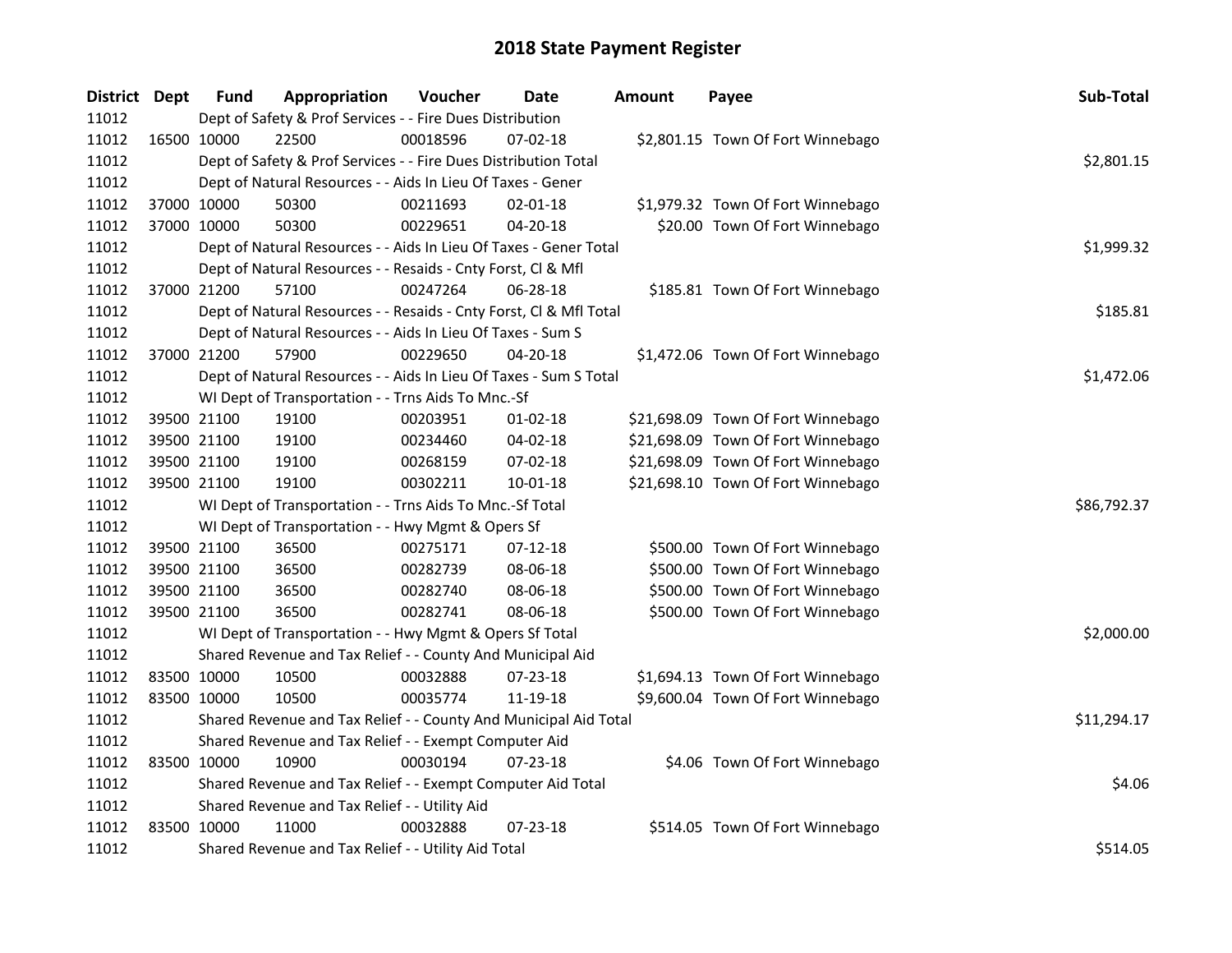| District Dept Fund | Appropriation | Voucher | Date | Amount | Payee | Sub-Total    |
|--------------------|---------------|---------|------|--------|-------|--------------|
| 11012 Total        |               |         |      |        |       | \$107,062.99 |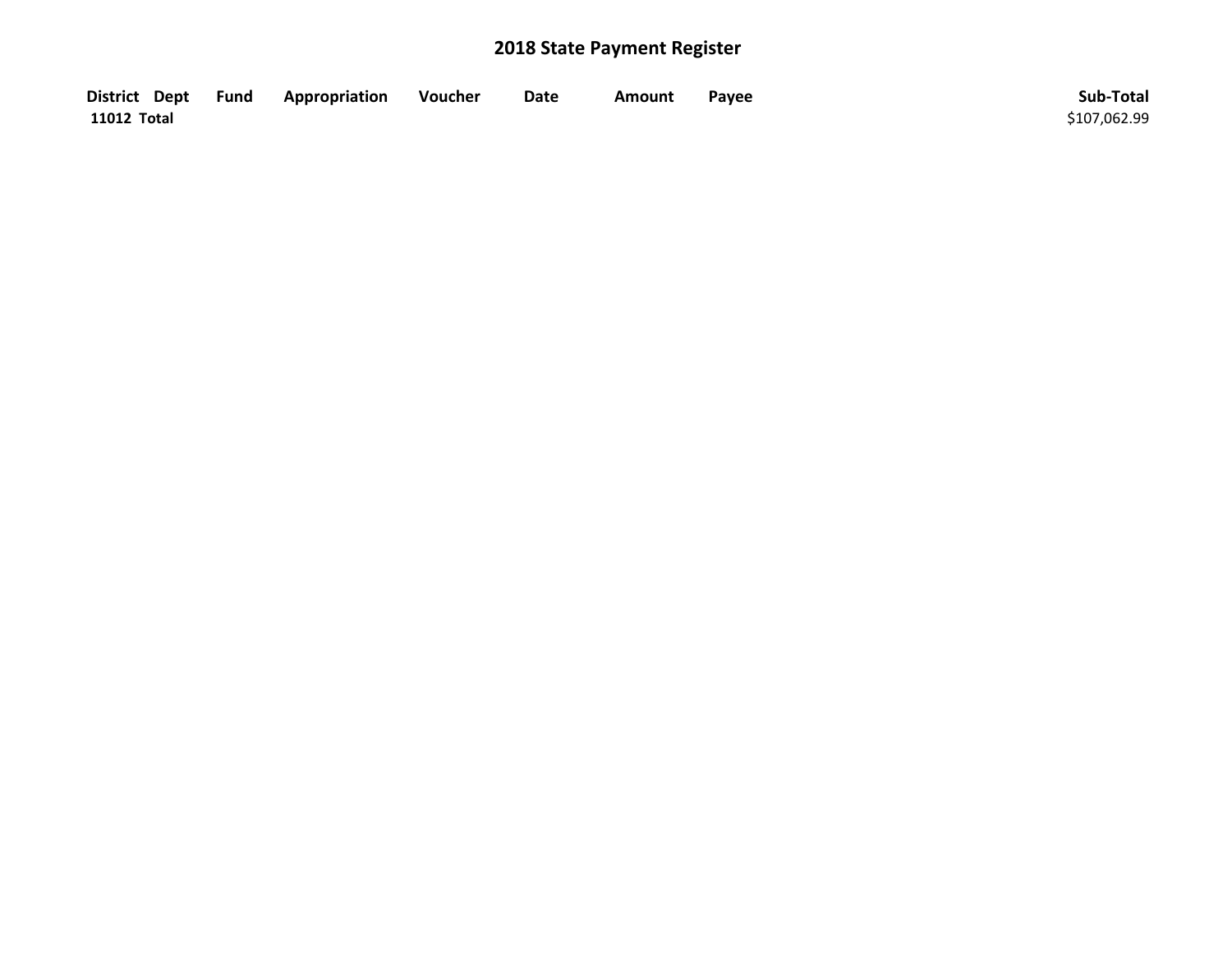| <b>District</b> | Dept        | Fund        | Appropriation                                                      | <b>Voucher</b> | <b>Date</b>    | Amount | Payee                                | Sub-Total    |
|-----------------|-------------|-------------|--------------------------------------------------------------------|----------------|----------------|--------|--------------------------------------|--------------|
| 11014           |             |             | Dept of Safety & Prof Services - - Fire Dues Distribution          |                |                |        |                                      |              |
| 11014           |             | 16500 10000 | 22500                                                              | 00023856       | $07 - 24 - 18$ |        | \$3,309.64 Town Of Fountain Prairie  |              |
| 11014           |             |             | Dept of Safety & Prof Services - - Fire Dues Distribution Total    |                |                |        |                                      | \$3,309.64   |
| 11014           |             |             | Dept of Natural Resources - - Resaids - Cnty Forst, CI & Mfl       |                |                |        |                                      |              |
| 11014           |             | 37000 21200 | 57100                                                              | 00247265       | 06-28-18       |        | \$56.97 Town Of Fountain Prairie     |              |
| 11014           |             |             | Dept of Natural Resources - - Resaids - Cnty Forst, CI & Mfl Total | \$56.97        |                |        |                                      |              |
| 11014           |             |             | WI Dept of Transportation - - Trns Aids To Mnc.-Sf                 |                |                |        |                                      |              |
| 11014           |             | 39500 21100 | 19100                                                              | 00203952       | 01-02-18       |        | \$26,344.69 Town Of Fountain Prairie |              |
| 11014           |             | 39500 21100 | 19100                                                              | 00234461       | 04-02-18       |        | \$26,344.69 Town Of Fountain Prairie |              |
| 11014           |             | 39500 21100 | 19100                                                              | 00268160       | $07 - 02 - 18$ |        | \$26,344.69 Town Of Fountain Prairie |              |
| 11014           |             | 39500 21100 | 19100                                                              | 00302212       | $10 - 01 - 18$ |        | \$26,344.72 Town Of Fountain Prairie |              |
| 11014           |             |             | WI Dept of Transportation - - Trns Aids To Mnc.-Sf Total           |                |                |        |                                      | \$105,378.79 |
| 11014           |             |             | Shared Revenue and Tax Relief - - County And Municipal Aid         |                |                |        |                                      |              |
| 11014           |             | 83500 10000 | 10500                                                              | 00035775       | 11-19-18       |        | \$8,175.32 Town Of Fountain Prairie  |              |
| 11014           |             |             | Shared Revenue and Tax Relief - - County And Municipal Aid Total   |                |                |        |                                      | \$8,175.32   |
| 11014           |             |             | Shared Revenue and Tax Relief - - Exempt Computer Aid              |                |                |        |                                      |              |
| 11014           |             | 83500 10000 | 10900                                                              | 00030195       | $07 - 23 - 18$ |        | \$203.95 Town Of Fountain Prairie    |              |
| 11014           |             |             | Shared Revenue and Tax Relief - - Exempt Computer Aid Total        |                |                |        |                                      | \$203.95     |
| 11014           |             |             | Shared Revenue and Tax Relief - - Utility Aid                      |                |                |        |                                      |              |
| 11014           |             | 83500 10000 | 11000                                                              | 00032889       | $07 - 23 - 18$ |        | \$991.61 Town Of Fountain Prairie    |              |
| 11014           | 83500 10000 |             | 11000                                                              | 00035775       | 11-19-18       |        | \$5,625.14 Town Of Fountain Prairie  |              |
| 11014           |             |             | Shared Revenue and Tax Relief - - Utility Aid Total                | \$6,616.75     |                |        |                                      |              |
| 11014 Total     |             |             |                                                                    |                |                |        |                                      | \$123,741.42 |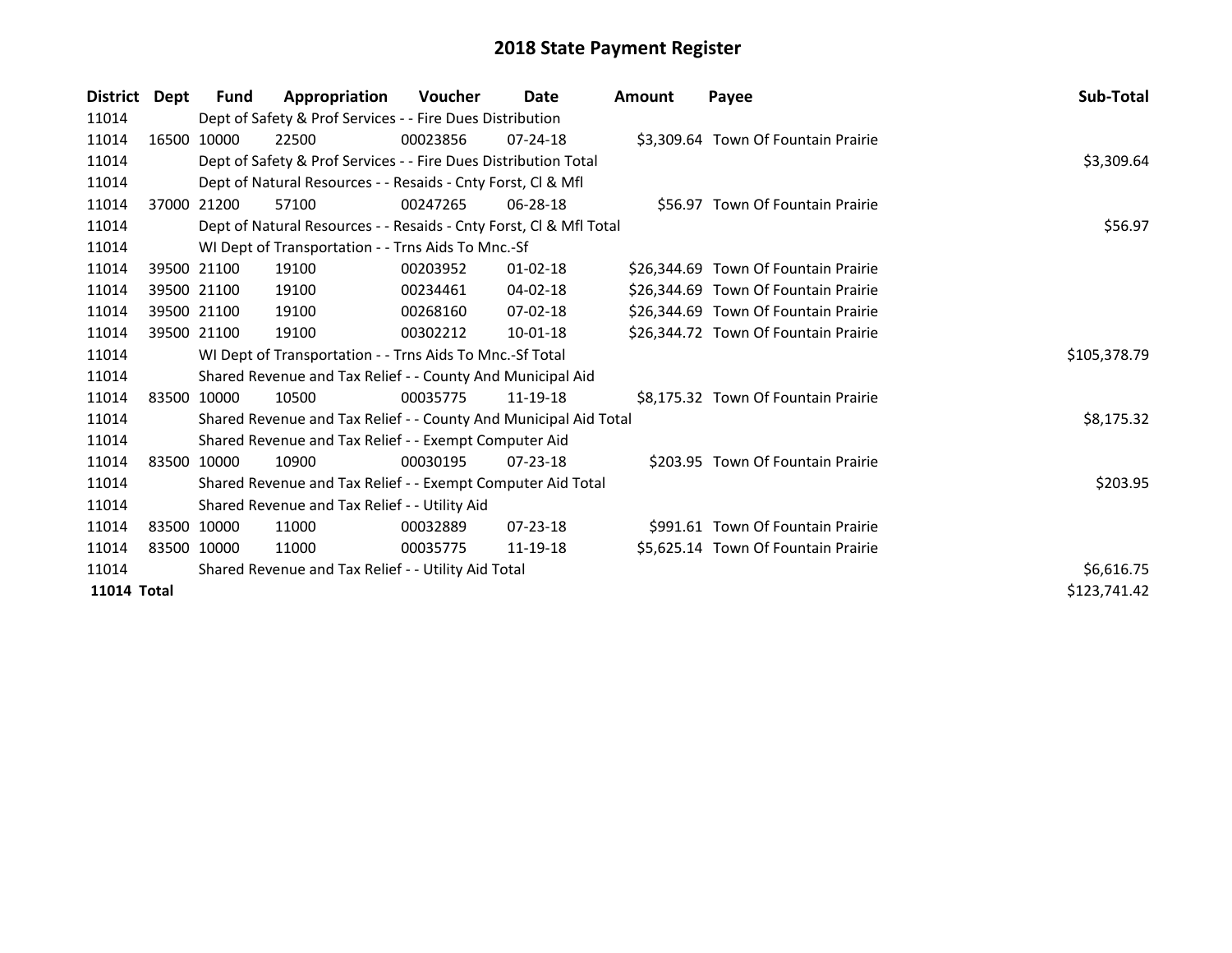| District Dept |             | <b>Fund</b> | Appropriation                                                      | Voucher  | <b>Date</b>    | Amount | Payee                       | Sub-Total    |
|---------------|-------------|-------------|--------------------------------------------------------------------|----------|----------------|--------|-----------------------------|--------------|
| 11016         |             |             | Dept of Safety & Prof Services - - Fire Dues Distribution          |          |                |        |                             |              |
| 11016         | 16500 10000 |             | 22500                                                              | 00018598 | 07-02-18       |        | \$2,544.96 Town Of Hampden  |              |
| 11016         |             |             | Dept of Safety & Prof Services - - Fire Dues Distribution Total    |          |                |        |                             | \$2,544.96   |
| 11016         |             |             | Dept of Natural Resources - - Aids In Lieu Of Taxes - Gener        |          |                |        |                             |              |
| 11016         |             | 37000 10000 | 50300                                                              | 00229417 | $04 - 20 - 18$ |        | \$184.07 Town Of Hampden    |              |
| 11016         |             |             | Dept of Natural Resources - - Aids In Lieu Of Taxes - Gener Total  |          |                |        |                             | \$184.07     |
| 11016         |             |             | Dept of Natural Resources - - Resaids - Cnty Forst, Cl & Mfl       |          |                |        |                             |              |
| 11016         |             | 37000 21200 | 57100                                                              | 00247266 | 06-28-18       |        | \$18.07 Town Of Hampden     |              |
| 11016         |             |             | Dept of Natural Resources - - Resaids - Cnty Forst, Cl & Mfl Total |          |                |        |                             | \$18.07      |
| 11016         |             |             | Dept of Natural Resources - - Aids In Lieu Of Taxes - Sum S        |          |                |        |                             |              |
| 11016         |             | 37000 21200 | 57900                                                              | 00229418 | 04-20-18       |        | \$12.87 Town Of Hampden     |              |
| 11016         |             |             | Dept of Natural Resources - - Aids In Lieu Of Taxes - Sum S Total  | \$12.87  |                |        |                             |              |
| 11016         |             |             | WI Dept of Transportation - - Trns Aids To Mnc.-Sf                 |          |                |        |                             |              |
| 11016         |             | 39500 21100 | 19100                                                              | 00203953 | $01 - 02 - 18$ |        | \$25,299.51 Town Of Hampden |              |
| 11016         |             | 39500 21100 | 19100                                                              | 00234462 | 04-02-18       |        | \$25,299.51 Town Of Hampden |              |
| 11016         |             | 39500 21100 | 19100                                                              | 00268161 | 07-02-18       |        | \$25,299.51 Town Of Hampden |              |
| 11016         |             | 39500 21100 | 19100                                                              | 00302213 | $10 - 01 - 18$ |        | \$25,299.51 Town Of Hampden |              |
| 11016         |             |             | WI Dept of Transportation - - Trns Aids To Mnc.-Sf Total           |          |                |        |                             | \$101,198.04 |
| 11016         |             |             | WI Dept of Transportation - - Loc Rd Imp Prg St Fd                 |          |                |        |                             |              |
| 11016         |             | 39500 21100 | 27800                                                              | 00258643 | 05-31-18       |        | \$13,024.52 Town Of Hampden |              |
| 11016         |             |             | WI Dept of Transportation - - Loc Rd Imp Prg St Fd Total           |          |                |        |                             | \$13,024.52  |
| 11016         |             |             | Shared Revenue and Tax Relief - - County And Municipal Aid         |          |                |        |                             |              |
| 11016         |             | 83500 10000 | 10500                                                              | 00032890 | 07-23-18       |        | \$2,076.20 Town Of Hampden  |              |
| 11016         | 83500 10000 |             | 10500                                                              | 00035776 | 11-19-18       |        | \$11,765.14 Town Of Hampden |              |
| 11016         |             |             | Shared Revenue and Tax Relief - - County And Municipal Aid Total   |          |                |        |                             | \$13,841.34  |
| 11016         |             |             | Shared Revenue and Tax Relief - - Exempt Computer Aid              |          |                |        |                             |              |
| 11016         | 83500 10000 |             | 10900                                                              | 00030196 | $07 - 23 - 18$ |        | \$7.10 Town Of Hampden      |              |
| 11016         |             |             | Shared Revenue and Tax Relief - - Exempt Computer Aid Total        |          |                |        |                             | \$7.10       |
| 11016         |             |             | Shared Revenue and Tax Relief - - Utility Aid                      |          |                |        |                             |              |
| 11016         | 83500 10000 |             | 11000                                                              | 00032890 | $07 - 23 - 18$ |        | \$45.44 Town Of Hampden     |              |
| 11016         | 83500 10000 |             | 11000                                                              | 00035776 | 11-19-18       |        | \$256.12 Town Of Hampden    |              |
| 11016         |             |             | Shared Revenue and Tax Relief - - Utility Aid Total                |          |                |        |                             | \$301.56     |
| 11016 Total   |             |             |                                                                    |          |                |        |                             | \$131,132.53 |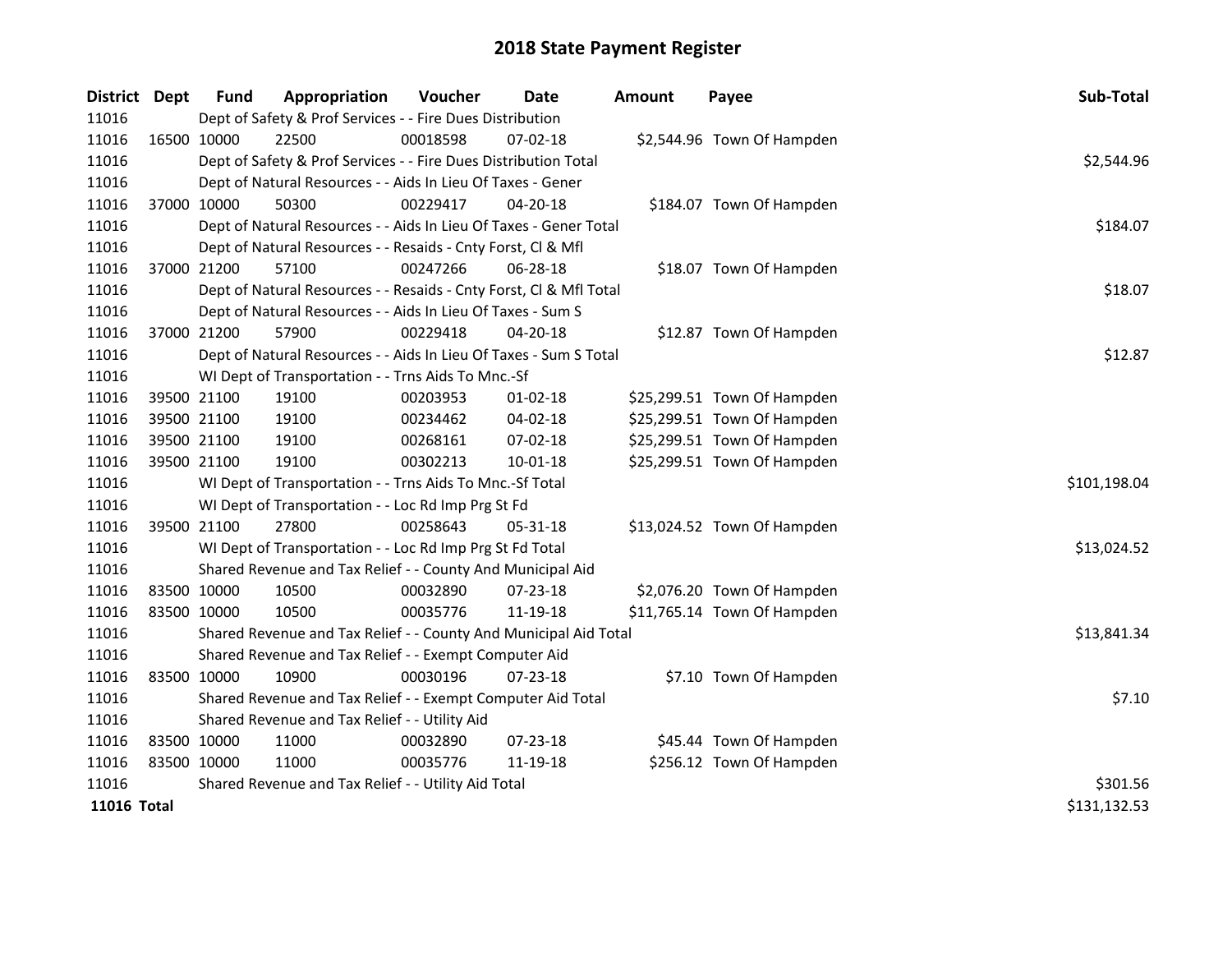| <b>District</b>    | <b>Dept</b> | <b>Fund</b>                                         | Appropriation                                                      | <b>Voucher</b> | Date           | Amount | Payee                      | Sub-Total    |
|--------------------|-------------|-----------------------------------------------------|--------------------------------------------------------------------|----------------|----------------|--------|----------------------------|--------------|
| 11018              |             |                                                     | Dept of Safety & Prof Services - - Fire Dues Distribution          |                |                |        |                            |              |
| 11018              |             | 16500 10000                                         | 22500                                                              | 00023857       | $07 - 24 - 18$ |        | \$2,973.13 Leeds, Town Of  |              |
| 11018              |             |                                                     | Dept of Safety & Prof Services - - Fire Dues Distribution Total    |                |                |        |                            | \$2,973.13   |
| 11018              |             |                                                     | Dept of Natural Resources - - Resaids - Cnty Forst, Cl & Mfl       |                |                |        |                            |              |
| 11018              |             | 37000 21200                                         | 57100                                                              | 00247267       | 06-28-18       |        | \$16.20 Leeds, Town Of     |              |
| 11018              |             |                                                     | Dept of Natural Resources - - Resaids - Cnty Forst, Cl & Mfl Total |                |                |        |                            | \$16.20      |
| 11018              |             |                                                     | WI Dept of Transportation - - Trns Aids To Mnc.-Sf                 |                |                |        |                            |              |
| 11018              |             | 39500 21100                                         | 19100                                                              | 00203954       | $01 - 02 - 18$ |        | \$28,739.67 Leeds, Town Of |              |
| 11018              |             | 39500 21100                                         | 19100                                                              | 00234463       | 04-02-18       |        | \$28,739.67 Leeds, Town Of |              |
| 11018              |             | 39500 21100                                         | 19100                                                              | 00268162       | $07 - 02 - 18$ |        | \$28,739.67 Leeds, Town Of |              |
| 11018              |             | 39500 21100                                         | 19100                                                              | 00302214       | $10 - 01 - 18$ |        | \$28,739.67 Leeds, Town Of |              |
| 11018              |             |                                                     | WI Dept of Transportation - - Trns Aids To Mnc.-Sf Total           | \$114,958.68   |                |        |                            |              |
| 11018              |             |                                                     | Department of Revenue - - Payments For Municipal Svcs              |                |                |        |                            |              |
| 11018              |             | 56600 10000                                         | 50100                                                              | 00026718       | $01-31-18$     |        | \$5,106.16 Leeds, Town Of  |              |
| 11018              |             |                                                     | Department of Revenue - - Payments For Municipal Svcs Total        |                |                |        |                            | \$5,106.16   |
| 11018              |             |                                                     | Shared Revenue and Tax Relief - - County And Municipal Aid         |                |                |        |                            |              |
| 11018              |             | 83500 10000                                         | 10500                                                              | 00032891       | $07 - 23 - 18$ |        | \$1,617.56 Leeds, Town Of  |              |
| 11018              |             | 83500 10000                                         | 10500                                                              | 00035777       | 11-19-18       |        | \$9,166.20 Leeds, Town Of  |              |
| 11018              |             |                                                     | Shared Revenue and Tax Relief - - County And Municipal Aid Total   |                |                |        |                            | \$10,783.76  |
| 11018              |             |                                                     | Shared Revenue and Tax Relief - - Exempt Computer Aid              |                |                |        |                            |              |
| 11018              |             | 83500 10000                                         | 10900                                                              | 00030197       | 07-23-18       |        | \$40.59 Leeds, Town Of     |              |
| 11018              |             |                                                     | Shared Revenue and Tax Relief - - Exempt Computer Aid Total        |                |                |        |                            | \$40.59      |
| 11018              |             |                                                     | Shared Revenue and Tax Relief - - Utility Aid                      |                |                |        |                            |              |
| 11018              |             | 83500 10000                                         | 11000                                                              | 00032891       | $07 - 23 - 18$ |        | \$23.28 Leeds, Town Of     |              |
| 11018              |             | 83500 10000                                         | 11000                                                              | 00035777       | 11-19-18       |        | \$131.66 Leeds, Town Of    |              |
| 11018              |             | Shared Revenue and Tax Relief - - Utility Aid Total | \$154.94                                                           |                |                |        |                            |              |
| <b>11018 Total</b> |             |                                                     |                                                                    |                |                |        |                            | \$134,033.46 |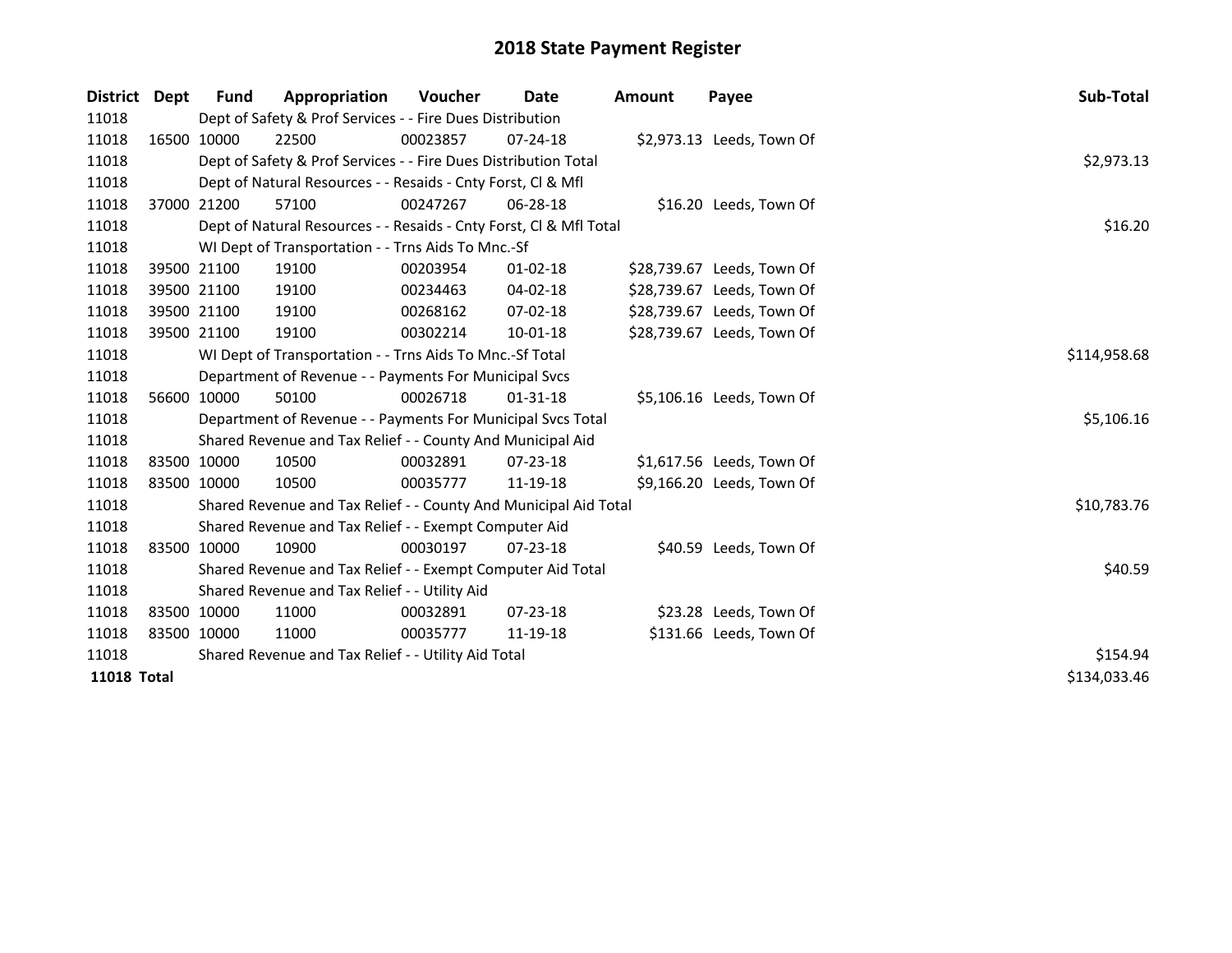| District Dept |             | Fund        | Appropriation                                                      | Voucher    | Date           | <b>Amount</b> | Payee                        | Sub-Total    |
|---------------|-------------|-------------|--------------------------------------------------------------------|------------|----------------|---------------|------------------------------|--------------|
| 11020         |             |             | Dept of Safety & Prof Services - - Fire Dues Distribution          |            |                |               |                              |              |
| 11020         | 16500 10000 |             | 22500                                                              | 00023858   | 07-24-18       |               | \$4,214.93 Town Of Lewiston  |              |
| 11020         |             |             | Dept of Safety & Prof Services - - Fire Dues Distribution Total    |            |                |               |                              | \$4,214.93   |
| 11020         |             |             | Dept of Natural Resources - - Aids In Lieu Of Taxes - Gener        |            |                |               |                              |              |
| 11020         |             | 37000 10000 | 50300                                                              | 00229181   | 04-20-18       |               | \$6.42 Town Of Lewiston      |              |
| 11020         | 37000 10000 |             | 50300                                                              | 00229182   | 04-20-18       |               | \$148.32 Town Of Lewiston    |              |
| 11020         |             |             | Dept of Natural Resources - - Aids In Lieu Of Taxes - Gener Total  |            |                |               |                              | \$154.74     |
| 11020         |             |             | Dept of Natural Resources - - Resaids - Cnty Forst, Cl & Mfl       |            |                |               |                              |              |
| 11020         | 37000 21200 |             | 57100                                                              | 00247268   | 06-28-18       |               | \$901.31 Town Of Lewiston    |              |
| 11020         |             |             | Dept of Natural Resources - - Resaids - Cnty Forst, Cl & Mfl Total |            |                |               |                              | \$901.31     |
| 11020         |             |             | Dept of Natural Resources - - Aids In Lieu Of Taxes - Sum S        |            |                |               |                              |              |
| 11020         | 37000 21200 |             | 57900                                                              | 00229183   | 04-20-18       |               | \$6.48 Town Of Lewiston      |              |
| 11020         |             |             | Dept of Natural Resources - - Aids In Lieu Of Taxes - Sum S Total  |            |                |               |                              | \$6.48       |
| 11020         |             |             | WI Dept of Transportation - - Trns Aids To Mnc.-Sf                 |            |                |               |                              |              |
| 11020         |             | 39500 21100 | 19100                                                              | 00203955   | $01 - 02 - 18$ |               | \$27,748.23 Town Of Lewiston |              |
| 11020         |             | 39500 21100 | 19100                                                              | 00234464   | 04-02-18       |               | \$27,748.23 Town Of Lewiston |              |
| 11020         |             | 39500 21100 | 19100                                                              | 00268163   | 07-02-18       |               | \$27,748.23 Town Of Lewiston |              |
| 11020         | 39500 21100 |             | 19100                                                              | 00302215   | $10 - 01 - 18$ |               | \$27,748.25 Town Of Lewiston |              |
| 11020         |             |             | WI Dept of Transportation - - Trns Aids To Mnc.-Sf Total           |            |                |               |                              | \$110,992.94 |
| 11020         |             |             | Shared Revenue and Tax Relief - - County And Municipal Aid         |            |                |               |                              |              |
| 11020         |             | 83500 10000 | 10500                                                              | 00032892   | 07-23-18       |               | \$2,598.07 Town Of Lewiston  |              |
| 11020         | 83500 10000 |             | 10500                                                              | 00035778   | 11-19-18       |               | \$14,722.40 Town Of Lewiston |              |
| 11020         |             |             | Shared Revenue and Tax Relief - - County And Municipal Aid Total   |            |                |               |                              | \$17,320.47  |
| 11020         |             |             | Shared Revenue and Tax Relief - - Exempt Computer Aid              |            |                |               |                              |              |
| 11020         | 83500 10000 |             | 10900                                                              | 00030198   | 07-23-18       |               | \$300.35 Town Of Lewiston    |              |
| 11020         |             |             | Shared Revenue and Tax Relief - - Exempt Computer Aid Total        |            |                |               |                              | \$300.35     |
| 11020         |             |             | Shared Revenue and Tax Relief - - Utility Aid                      |            |                |               |                              |              |
| 11020         |             | 83500 10000 | 11000                                                              | 00032892   | 07-23-18       |               | \$420.64 Town Of Lewiston    |              |
| 11020         | 83500 10000 |             | 11000                                                              | 00035778   | 11-19-18       |               | \$2,297.04 Town Of Lewiston  |              |
| 11020         |             |             | Shared Revenue and Tax Relief - - Utility Aid Total                | \$2,717.68 |                |               |                              |              |
| 11020         |             |             | Shared Revenue and Tax Relief - - Lottery & Gaming Credit          |            |                |               |                              |              |
| 11020         |             | 83500 52100 | 36300                                                              | 00027303   | 03-26-18       |               | \$2,483.80 Town Of Lewiston  |              |
| 11020         |             |             | Shared Revenue and Tax Relief - - Lottery & Gaming Credit Total    | \$2,483.80 |                |               |                              |              |
| 11020 Total   |             |             |                                                                    |            |                |               |                              | \$139,092.70 |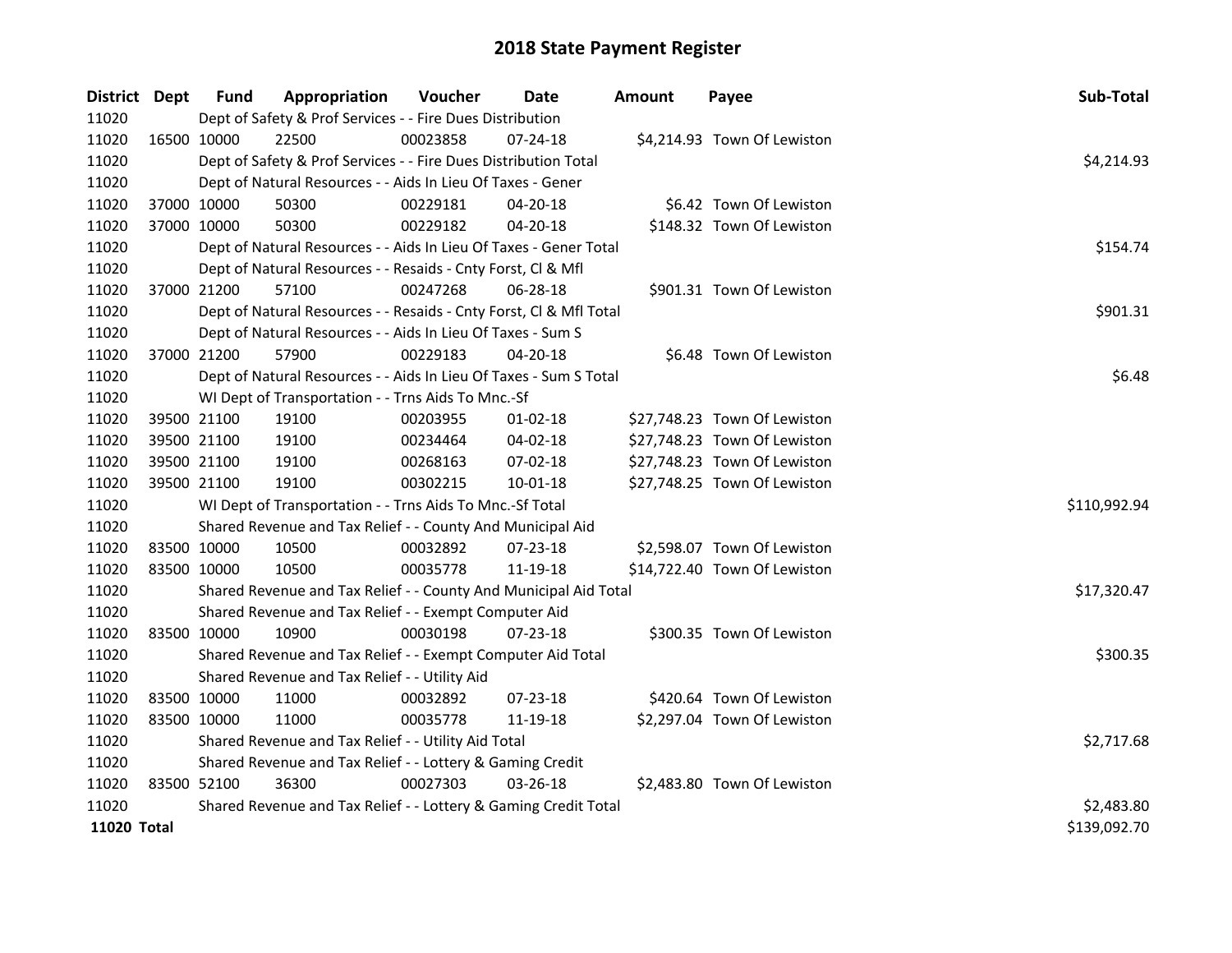| District Dept |             | <b>Fund</b> | Appropriation                                                      | Voucher  | <b>Date</b>    | <b>Amount</b> | Payee                    | Sub-Total   |
|---------------|-------------|-------------|--------------------------------------------------------------------|----------|----------------|---------------|--------------------------|-------------|
| 11022         |             |             | Dept of Safety & Prof Services - - Fire Dues Distribution          |          |                |               |                          |             |
| 11022         |             | 16500 10000 | 22500                                                              | 00023859 | $07 - 26 - 18$ |               | \$16,852.86 Town Of Lodi |             |
| 11022         |             |             | Dept of Safety & Prof Services - - Fire Dues Distribution Total    |          |                |               |                          | \$16,852.86 |
| 11022         |             |             | Dept of Natural Resources - - Aids In Lieu Of Taxes - Gener        |          |                |               |                          |             |
| 11022         | 37000 10000 |             | 50300                                                              | 00214891 | 02-20-18       |               | \$2,421.13 Town Of Lodi  |             |
| 11022         | 37000 10000 |             | 50300                                                              | 00229639 | 04-20-18       |               | \$159.48 Town Of Lodi    |             |
| 11022         |             |             | Dept of Natural Resources - - Aids In Lieu Of Taxes - Gener Total  |          |                |               |                          | \$2,580.61  |
| 11022         |             |             | Dept of Natural Resources - - Resaids - Cnty Forst, Cl & Mfl       |          |                |               |                          |             |
| 11022         | 37000 21200 |             | 57100                                                              | 00247269 | 06-28-18       |               | \$435.15 Town Of Lodi    |             |
| 11022         |             |             | Dept of Natural Resources - - Resaids - Cnty Forst, Cl & Mfl Total |          |                |               |                          | \$435.15    |
| 11022         |             |             | Dept of Natural Resources - - Aids In Lieu Of Taxes - Sum S        |          |                |               |                          |             |
| 11022         | 37000 21200 |             | 57900                                                              | 00229640 | 04-20-18       |               | \$13.35 Town Of Lodi     |             |
| 11022         |             |             | Dept of Natural Resources - - Aids In Lieu Of Taxes - Sum S Total  |          |                |               |                          | \$13.35     |
| 11022         |             |             | Dept of Natural Resources - - Fin Asst For Responsible Units       |          |                |               |                          |             |
| 11022         | 37000 27400 |             | 67000                                                              | 00235313 | 05-11-18       |               | \$9,023.82 Town Of Lodi  |             |
| 11022         |             |             | Dept of Natural Resources - - Fin Asst For Responsible Units Total |          |                |               |                          | \$9,023.82  |
| 11022         |             |             | WI Dept of Transportation - - Trns Aids To Mnc.-Sf                 |          |                |               |                          |             |
| 11022         | 39500 21100 |             | 19100                                                              | 00203956 | $01 - 02 - 18$ |               | \$19,661.47 Town Of Lodi |             |
| 11022         | 39500 21100 |             | 19100                                                              | 00234465 | 04-02-18       |               | \$19,661.47 Town Of Lodi |             |
| 11022         | 39500 21100 |             | 19100                                                              | 00268164 | 07-02-18       |               | \$19,661.47 Town Of Lodi |             |
| 11022         | 39500 21100 |             | 19100                                                              | 00302216 | 10-01-18       |               | \$19,661.47 Town Of Lodi |             |
| 11022         |             |             | WI Dept of Transportation - - Trns Aids To Mnc.-Sf Total           |          |                |               |                          | \$78,645.88 |
| 11022         |             |             | Shared Revenue and Tax Relief - - County And Municipal Aid         |          |                |               |                          |             |
| 11022         | 83500 10000 |             | 10500                                                              | 00032893 | 07-23-18       |               | \$4,897.50 Town Of Lodi  |             |
| 11022         | 83500 10000 |             | 10500                                                              | 00035779 | 11-19-18       |               | \$27,752.52 Town Of Lodi |             |
| 11022         |             |             | Shared Revenue and Tax Relief - - County And Municipal Aid Total   |          |                |               |                          | \$32,650.02 |
| 11022         |             |             | Shared Revenue and Tax Relief - - Exempt Computer Aid              |          |                |               |                          |             |
| 11022         | 83500 10000 |             | 10900                                                              | 00030199 | 07-23-18       |               | \$94.37 Town Of Lodi     |             |
| 11022         |             |             | Shared Revenue and Tax Relief - - Exempt Computer Aid Total        |          |                |               |                          | \$94.37     |
| 11022         |             |             | Shared Revenue and Tax Relief - - Utility Aid                      |          |                |               |                          |             |
| 11022         | 83500 10000 |             | 11000                                                              | 00032893 | 07-23-18       |               | \$426.49 Town Of Lodi    |             |
| 11022         | 83500 10000 |             | 11000                                                              | 00035779 | 11-19-18       |               | \$2,550.23 Town Of Lodi  |             |
| 11022         |             |             | Shared Revenue and Tax Relief - - Utility Aid Total                |          |                |               |                          | \$2,976.72  |
| 11022         |             |             | Shared Revenue and Tax Relief - - Lottery & Gaming Credit          |          |                |               |                          |             |
| 11022         | 83500 52100 |             | 36300                                                              | 00027304 | 03-26-18       |               | \$1,970.71 Town Of Lodi  |             |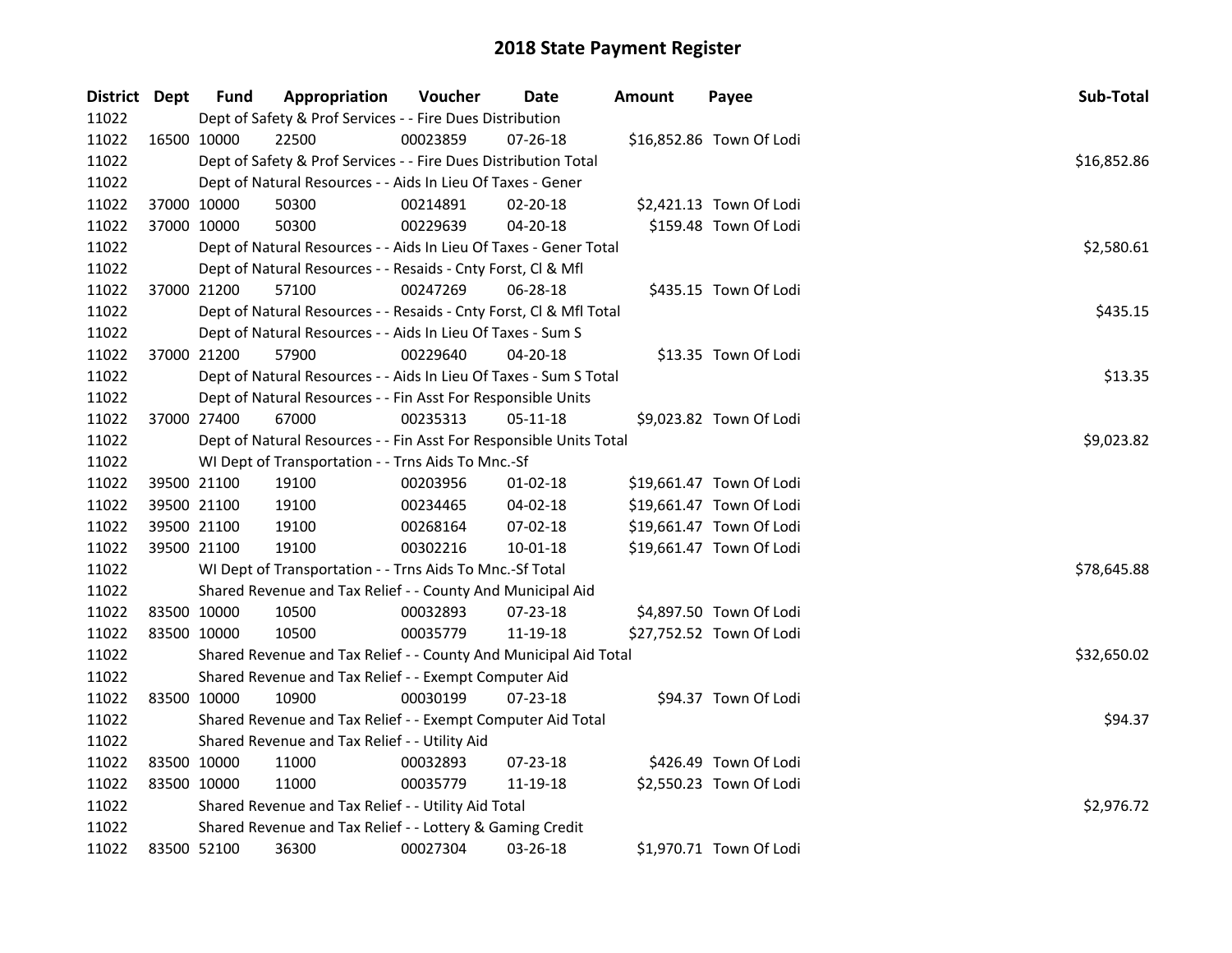| District Dept | Fund | <b>Appropriation</b>                                            | Voucher | Date | Amount | Payee | Sub-Total    |
|---------------|------|-----------------------------------------------------------------|---------|------|--------|-------|--------------|
| 11022         |      | Shared Revenue and Tax Relief - - Lottery & Gaming Credit Total |         |      |        |       | \$1,970.71   |
| 11022 Total   |      |                                                                 |         |      |        |       | \$145.243.49 |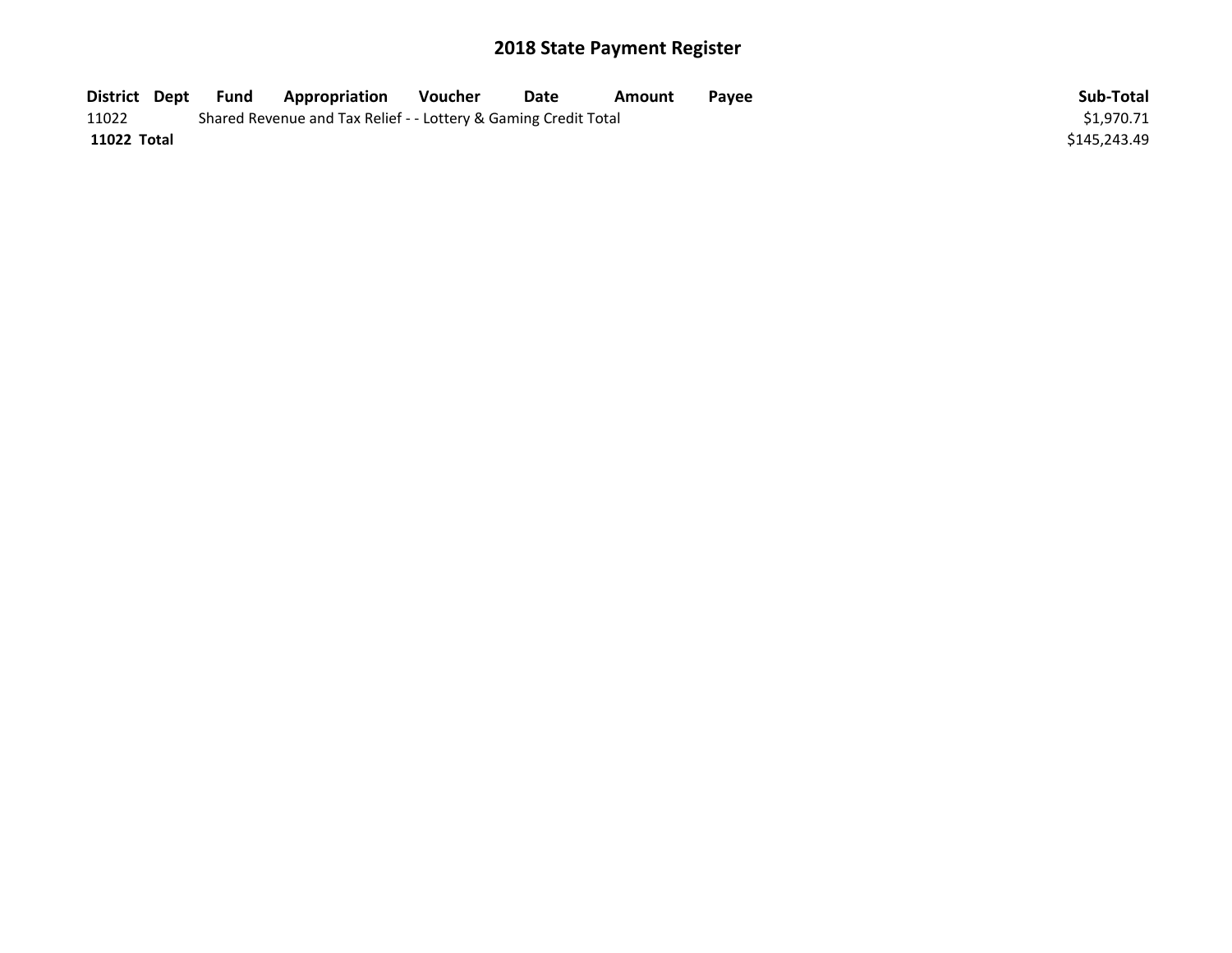| District Dept | <b>Fund</b> | Appropriation                                                      | Voucher  | Date           | <b>Amount</b> | Payee                        | Sub-Total    |  |  |
|---------------|-------------|--------------------------------------------------------------------|----------|----------------|---------------|------------------------------|--------------|--|--|
| 11024         |             | Dept of Safety & Prof Services - - Fire Dues Distribution          |          |                |               |                              |              |  |  |
| 11024         | 16500 10000 | 22500                                                              | 00018602 | 07-02-18       |               | \$3,689.04 Town Of Lowville  |              |  |  |
| 11024         |             | Dept of Safety & Prof Services - - Fire Dues Distribution Total    |          |                |               |                              | \$3,689.04   |  |  |
| 11024         |             | Dept of Natural Resources - - Aids In Lieu Of Taxes - Gener        |          |                |               |                              |              |  |  |
| 11024         | 37000 10000 | 50300                                                              | 00211604 | $02 - 01 - 18$ |               | \$11,517.03 Town Of Lowville |              |  |  |
| 11024         | 37000 10000 | 50300                                                              | 00229232 | 04-20-18       |               | \$131.16 Town Of Lowville    |              |  |  |
| 11024         | 37000 10000 | 50300                                                              | 00229233 | $04 - 20 - 18$ |               | \$1,122.74 Town Of Lowville  |              |  |  |
| 11024         |             | Dept of Natural Resources - - Aids In Lieu Of Taxes - Gener Total  |          |                |               |                              | \$12,770.93  |  |  |
| 11024         |             | Dept of Natural Resources - - Resaids - Cnty Forst, Cl & Mfl       |          |                |               |                              |              |  |  |
| 11024         | 37000 21200 | 57100                                                              | 00247270 | 06-28-18       |               | \$97.78 Town Of Lowville     |              |  |  |
| 11024         |             | Dept of Natural Resources - - Resaids - Cnty Forst, Cl & Mfl Total |          |                |               |                              | \$97.78      |  |  |
| 11024         |             | Dept of Natural Resources - - Aids In Lieu Of Taxes - Sum S        |          |                |               |                              |              |  |  |
| 11024         | 37000 21200 | 57900                                                              | 00229231 | 04-20-18       |               | \$910.20 Town Of Lowville    |              |  |  |
| 11024         |             | Dept of Natural Resources - - Aids In Lieu Of Taxes - Sum S Total  |          |                |               |                              | \$910.20     |  |  |
| 11024         |             | Dept of Natural Resources - - Resource Maint Develop Sp Frst       |          |                |               |                              |              |  |  |
| 11024         | 37000 21200 | 77900                                                              | 00271761 | 10-15-18       |               | \$17,800.00 Town Of Lowville |              |  |  |
| 11024         |             | Dept of Natural Resources - - Resource Maint Develop Sp Frst Total |          | \$17,800.00    |               |                              |              |  |  |
| 11024         |             | WI Dept of Transportation - - Trns Aids To Mnc.-Sf                 |          |                |               |                              |              |  |  |
| 11024         | 39500 21100 | 19100                                                              | 00203957 | $01-02-18$     |               | \$27,575.03 Town Of Lowville |              |  |  |
| 11024         | 39500 21100 | 19100                                                              | 00234466 | 04-02-18       |               | \$27,575.03 Town Of Lowville |              |  |  |
| 11024         | 39500 21100 | 19100                                                              | 00268165 | 07-02-18       |               | \$27,575.03 Town Of Lowville |              |  |  |
| 11024         | 39500 21100 | 19100                                                              | 00302217 | $10 - 01 - 18$ |               | \$27,575.04 Town Of Lowville |              |  |  |
| 11024         |             | WI Dept of Transportation - - Trns Aids To Mnc.-Sf Total           |          |                |               |                              | \$110,300.13 |  |  |
| 11024         |             | Department of Revenue - - Payments For Municipal Svcs              |          |                |               |                              |              |  |  |
| 11024         | 56600 10000 | 50100                                                              | 00026719 | 01-31-18       |               | \$548.04 Town Of Lowville    |              |  |  |
| 11024         |             | Department of Revenue - - Payments For Municipal Svcs Total        |          |                |               |                              | \$548.04     |  |  |
| 11024         |             | Shared Revenue and Tax Relief - - County And Municipal Aid         |          |                |               |                              |              |  |  |
| 11024         | 83500 10000 | 10500                                                              | 00032894 | 07-23-18       |               | \$2,333.44 Town Of Lowville  |              |  |  |
| 11024         | 83500 10000 | 10500                                                              | 00035780 | 11-19-18       |               | \$13,222.83 Town Of Lowville |              |  |  |
| 11024         |             | Shared Revenue and Tax Relief - - County And Municipal Aid Total   |          |                |               |                              | \$15,556.27  |  |  |
| 11024         |             | Shared Revenue and Tax Relief - - Exempt Computer Aid              |          |                |               |                              |              |  |  |
| 11024         | 83500 10000 | 10900                                                              | 00030200 | $07 - 23 - 18$ |               | \$1.01 Town Of Lowville      |              |  |  |
| 11024         |             | Shared Revenue and Tax Relief - - Exempt Computer Aid Total        |          |                |               |                              | \$1.01       |  |  |
| 11024         |             | Shared Revenue and Tax Relief - - Utility Aid                      |          |                |               |                              |              |  |  |
| 11024         | 83500 10000 | 11000                                                              | 00032894 | 07-23-18       |               | \$8.53 Town Of Lowville      |              |  |  |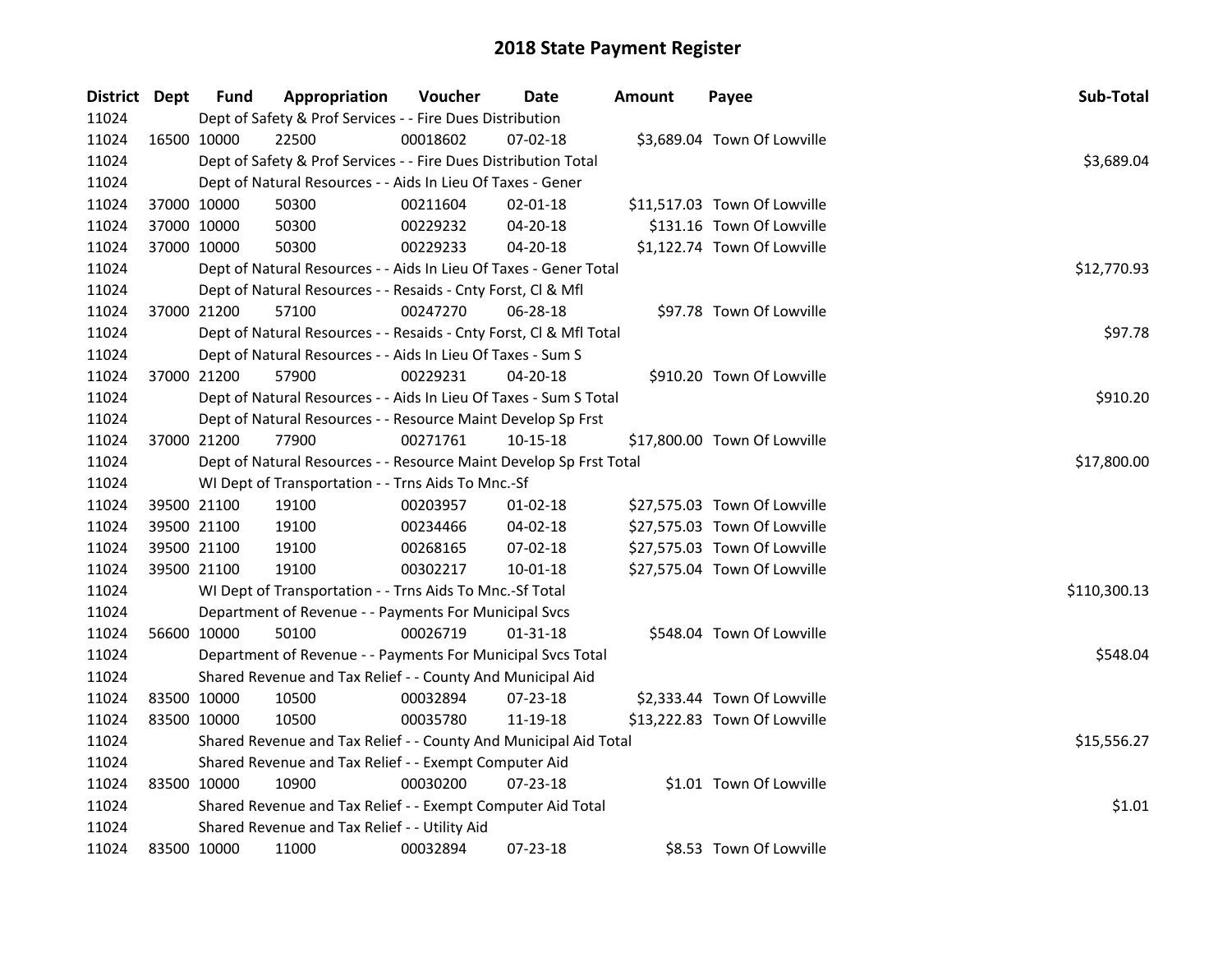| District Dept | Fund        | Appropriation                                       | <b>Voucher</b> | Date     | Amount | Pavee                    | Sub-Total    |
|---------------|-------------|-----------------------------------------------------|----------------|----------|--------|--------------------------|--------------|
| 11024         | 83500 10000 | 11000                                               | 00035780       | 11-19-18 |        | \$88.06 Town Of Lowville |              |
| 11024         |             | Shared Revenue and Tax Relief - - Utility Aid Total |                |          |        |                          | \$96.59      |
| 11024 Total   |             |                                                     |                |          |        |                          | \$161,769.99 |
|               |             |                                                     |                |          |        |                          |              |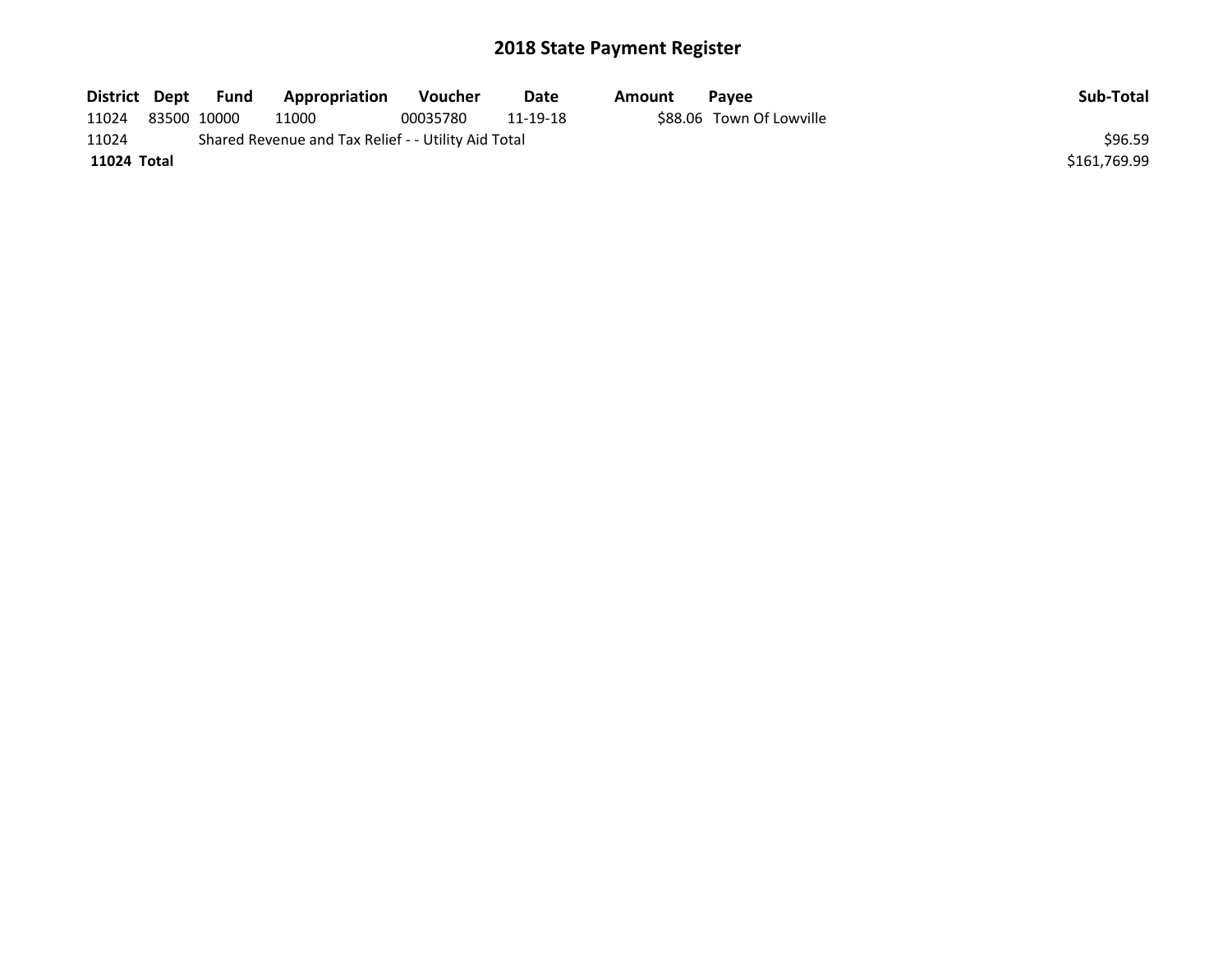| District Dept | Fund                                                | Appropriation                                                      | <b>Voucher</b> | Date           | Amount | Payee                         | Sub-Total    |
|---------------|-----------------------------------------------------|--------------------------------------------------------------------|----------------|----------------|--------|-------------------------------|--------------|
| 11026         |                                                     | Dept of Safety & Prof Services - - Fire Dues Distribution          |                |                |        |                               |              |
| 11026         | 16500 10000                                         | 22500                                                              | 00023860       | $07 - 24 - 18$ |        | \$3,278.39 Town Of Marcellon  |              |
| 11026         |                                                     | Dept of Safety & Prof Services - - Fire Dues Distribution Total    |                |                |        |                               | \$3,278.39   |
| 11026         |                                                     | Dept of Natural Resources - - Aids In Lieu Of Taxes - Gener        |                |                |        |                               |              |
| 11026         | 37000 10000                                         | 50300                                                              | 00211696       | $02 - 02 - 18$ |        | \$1,525.94 Town Of Marcellon  |              |
| 11026         | 37000 10000                                         | 50300                                                              | 00229670       | 04-20-18       |        | \$215.51 Town Of Marcellon    |              |
| 11026         |                                                     | Dept of Natural Resources - - Aids In Lieu Of Taxes - Gener Total  |                |                |        |                               | \$1,741.45   |
| 11026         |                                                     | Dept of Natural Resources - - Resaids - Cnty Forst, Cl & Mfl       |                |                |        |                               |              |
| 11026         | 37000 21200                                         | 57100                                                              | 00247271       | 06-28-18       |        | \$305.80 Town Of Marcellon    |              |
| 11026         |                                                     | Dept of Natural Resources - - Resaids - Cnty Forst, CI & Mfl Total |                |                |        |                               | \$305.80     |
| 11026         |                                                     | WI Dept of Transportation - - Trns Aids To Mnc.-Sf                 |                |                |        |                               |              |
| 11026         | 39500 21100                                         | 19100                                                              | 00203958       | $01-02-18$     |        | \$26,577.62 Town Of Marcellon |              |
| 11026         | 39500 21100                                         | 19100                                                              | 00234467       | 04-02-18       |        | \$26,577.62 Town Of Marcellon |              |
| 11026         | 39500 21100                                         | 19100                                                              | 00268166       | 07-02-18       |        | \$26,577.62 Town Of Marcellon |              |
| 11026         | 39500 21100                                         | 19100                                                              | 00302218       | $10 - 01 - 18$ |        | \$26,577.64 Town Of Marcellon |              |
| 11026         |                                                     | WI Dept of Transportation - - Trns Aids To Mnc.-Sf Total           |                |                |        |                               | \$106,310.50 |
| 11026         |                                                     | Shared Revenue and Tax Relief - - County And Municipal Aid         |                |                |        |                               |              |
| 11026         | 83500 10000                                         | 10500                                                              | 00032895       | $07 - 23 - 18$ |        | \$1,708.91 Town Of Marcellon  |              |
| 11026         | 83500 10000                                         | 10500                                                              | 00035781       | 11-19-18       |        | \$9,683.80 Town Of Marcellon  |              |
| 11026         |                                                     | Shared Revenue and Tax Relief - - County And Municipal Aid Total   |                |                |        |                               | \$11,392.71  |
| 11026         |                                                     | Shared Revenue and Tax Relief - - Exempt Computer Aid              |                |                |        |                               |              |
| 11026         | 83500 10000                                         | 10900                                                              | 00030201       | $07 - 23 - 18$ |        | \$8.12 Town Of Marcellon      |              |
| 11026         |                                                     | Shared Revenue and Tax Relief - - Exempt Computer Aid Total        |                |                |        |                               | \$8.12       |
| 11026         |                                                     | Shared Revenue and Tax Relief - - Utility Aid                      |                |                |        |                               |              |
| 11026         | 83500 10000                                         | 11000                                                              | 00032895       | $07 - 23 - 18$ |        | \$235.37 Town Of Marcellon    |              |
| 11026         | 83500 10000                                         | 11000                                                              | 00035781       | 11-19-18       |        | \$1,555.88 Town Of Marcellon  |              |
| 11026         | Shared Revenue and Tax Relief - - Utility Aid Total | \$1,791.25                                                         |                |                |        |                               |              |
| 11026 Total   |                                                     |                                                                    |                |                |        |                               | \$124,828.22 |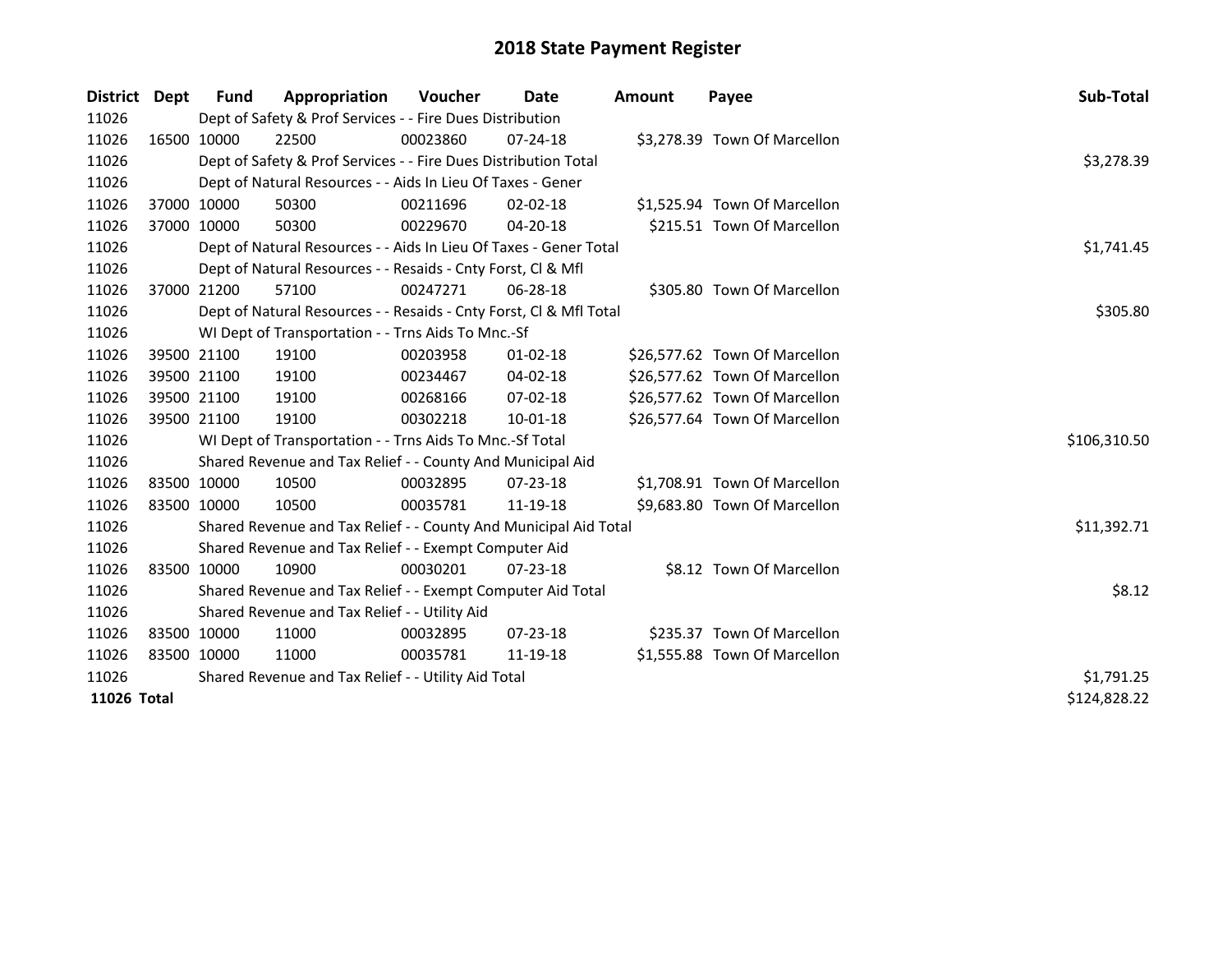| District Dept      | <b>Fund</b> | Appropriation                                                       | Voucher     | <b>Date</b>    | <b>Amount</b> | Payee                       | Sub-Total   |
|--------------------|-------------|---------------------------------------------------------------------|-------------|----------------|---------------|-----------------------------|-------------|
| 11028              |             | Dept of Safety & Prof Services - - Fire Dues Distribution           |             |                |               |                             |             |
| 11028              | 16500 10000 | 22500                                                               | 00023861    | 07-25-18       |               | \$2,442.74 Town Of Newport  |             |
| 11028              |             | Dept of Safety & Prof Services - - Fire Dues Distribution Total     |             |                |               |                             | \$2,442.74  |
| 11028              |             | Dept of Natural Resources - - Resaids - Cnty Forst, Cl & Mfl        |             |                |               |                             |             |
| 11028              | 37000 21200 | 57100                                                               | 00247272    | 06-28-18       |               | \$180.90 Town Of Newport    |             |
| 11028              |             | Dept of Natural Resources - - Resaids - Cnty Forst, Cl & Mfl Total  |             |                |               |                             | \$180.90    |
| 11028              |             | Dept of Natural Resources - - Fin Asst For Responsible Units        |             |                |               |                             |             |
| 11028              | 37000 27400 | 67000                                                               | 00235165    | 05-11-18       |               | \$629.77 Town Of Newport    |             |
| 11028              |             | Dept of Natural Resources - - Fin Asst For Responsible Units Total  | \$629.77    |                |               |                             |             |
| 11028              |             | WI Dept of Transportation - - Trns Aids To Mnc.-Sf                  |             |                |               |                             |             |
| 11028              | 39500 21100 | 19100                                                               | 00203959    | $01 - 02 - 18$ |               | \$17,356.08 Town Of Newport |             |
| 11028              | 39500 21100 | 19100                                                               | 00234468    | 04-02-18       |               | \$17,356.08 Town Of Newport |             |
| 11028              | 39500 21100 | 19100                                                               | 00268167    | 07-02-18       |               | \$17,356.08 Town Of Newport |             |
| 11028              | 39500 21100 | 19100                                                               | 00302219    | $10 - 01 - 18$ |               | \$17,356.10 Town Of Newport |             |
| 11028              |             | WI Dept of Transportation - - Trns Aids To Mnc.-Sf Total            | \$69,424.34 |                |               |                             |             |
| 11028              |             | Department of Military Affairs - - Major Disaster Assist; Pif       |             |                |               |                             |             |
| 11028              | 46500 27200 | 36500                                                               | 00048260    | 09-11-18       |               | \$7,572.25 Town Of Newport  |             |
| 11028              |             | Department of Military Affairs - - Major Disaster Assist; Pif Total |             |                |               |                             | \$7,572.25  |
| 11028              |             | Shared Revenue and Tax Relief - - County And Municipal Aid          |             |                |               |                             |             |
| 11028              | 83500 10000 | 10500                                                               | 00032896    | 07-23-18       |               | \$1,019.40 Town Of Newport  |             |
| 11028              | 83500 10000 | 10500                                                               | 00035782    | 11-19-18       |               | \$5,776.63 Town Of Newport  |             |
| 11028              |             | Shared Revenue and Tax Relief - - County And Municipal Aid Total    |             |                |               |                             | \$6,796.03  |
| 11028              |             | Shared Revenue and Tax Relief - - Exempt Computer Aid               |             |                |               |                             |             |
| 11028              | 83500 10000 | 10900                                                               | 00030202    | 07-23-18       |               | \$3.04 Town Of Newport      |             |
| 11028              |             | Shared Revenue and Tax Relief - - Exempt Computer Aid Total         |             |                |               |                             | \$3.04      |
| 11028              |             | Shared Revenue and Tax Relief - - Utility Aid                       |             |                |               |                             |             |
| 11028              | 83500 10000 | 11000                                                               | 00032896    | 07-23-18       |               | \$21.75 Town Of Newport     |             |
| 11028              | 83500 10000 | 11000                                                               | 00035782    | 11-19-18       |               | \$98.33 Town Of Newport     |             |
| 11028              |             | Shared Revenue and Tax Relief - - Utility Aid Total                 | \$120.08    |                |               |                             |             |
| 11028              |             | Shared Revenue and Tax Relief - - Lottery & Gaming Credit           |             |                |               |                             |             |
| 11028              | 83500 52100 | 36300                                                               | 00027305    | 03-26-18       |               | \$334.68 Town Of Newport    |             |
| 11028              |             | Shared Revenue and Tax Relief - - Lottery & Gaming Credit Total     |             |                |               |                             | \$334.68    |
| <b>11028 Total</b> |             |                                                                     |             |                |               |                             | \$87,503.83 |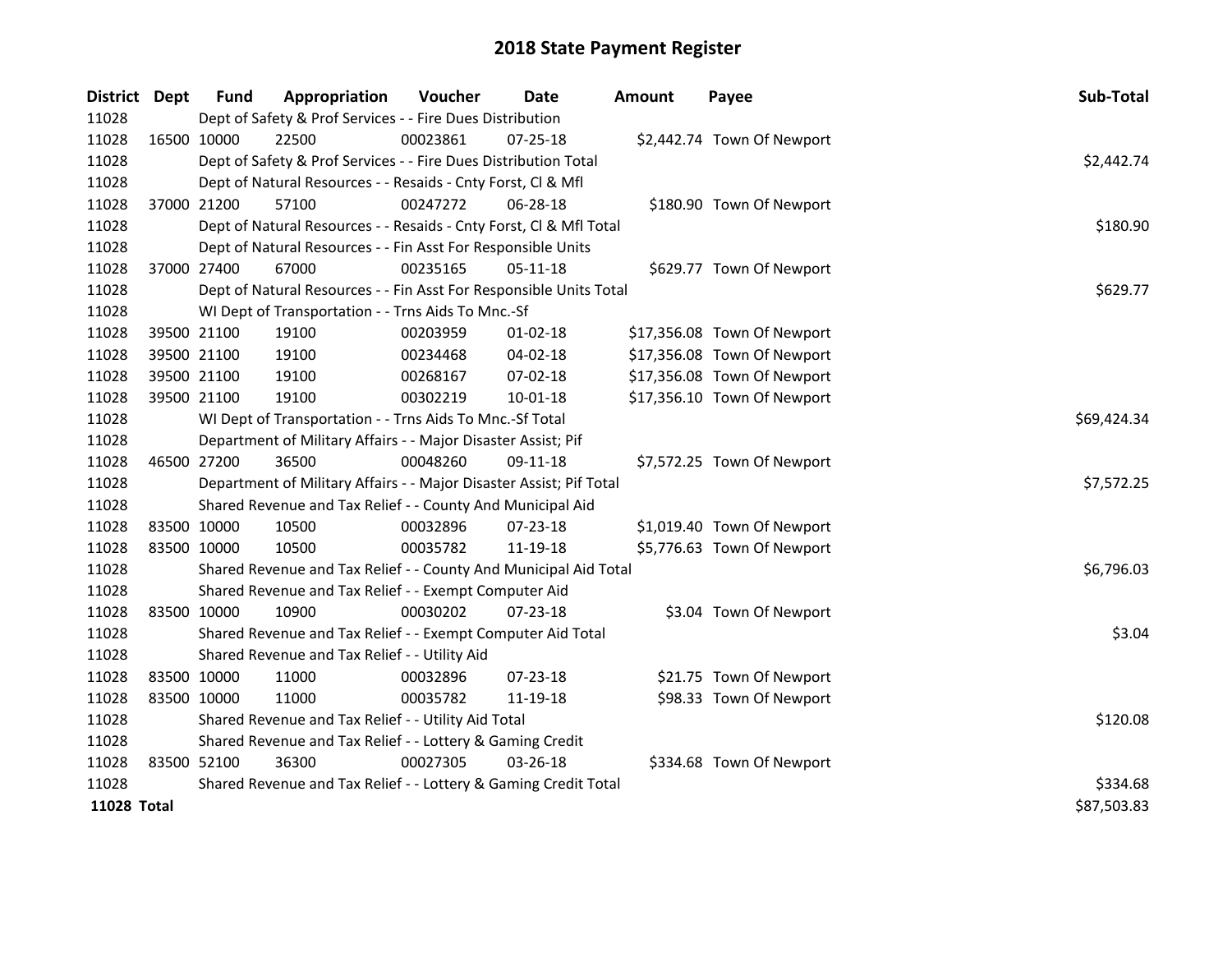| <b>District</b> | Dept        | <b>Fund</b> | Appropriation                                                      | <b>Voucher</b> | Date           | <b>Amount</b> | Payee                      | Sub-Total    |
|-----------------|-------------|-------------|--------------------------------------------------------------------|----------------|----------------|---------------|----------------------------|--------------|
| 11030           |             |             | Dept of Safety & Prof Services - - Fire Dues Distribution          |                |                |               |                            |              |
| 11030           |             | 16500 10000 | 22500                                                              | 00021100       | 07-19-18       |               | \$2,632.80 Town Of Otsego  |              |
| 11030           |             |             | Dept of Safety & Prof Services - - Fire Dues Distribution Total    |                |                |               |                            | \$2,632.80   |
| 11030           |             |             | Dept of Natural Resources - - Aids In Lieu Of Taxes - Gener        |                |                |               |                            |              |
| 11030           |             | 37000 10000 | 50300                                                              | 00229499       | $04 - 20 - 18$ |               | \$20.00 Town Of Otsego     |              |
| 11030           |             |             | Dept of Natural Resources - - Aids In Lieu Of Taxes - Gener Total  |                |                |               |                            | \$20.00      |
| 11030           |             |             | Dept of Natural Resources - - Resaids - Cnty Forst, Cl & Mfl       |                |                |               |                            |              |
| 11030           |             | 37000 21200 | 57100                                                              | 00247273       | 06-28-18       |               | \$83.74 Town Of Otsego     |              |
| 11030           |             |             | Dept of Natural Resources - - Resaids - Cnty Forst, Cl & Mfl Total |                |                |               |                            | \$83.74      |
| 11030           |             |             | Dept of Natural Resources - - Aids In Lieu Of Taxes - Sum S        |                |                |               |                            |              |
| 11030           |             | 37000 21200 | 57900                                                              | 00229500       | 04-20-18       |               | \$557.04 Town Of Otsego    |              |
| 11030           |             |             | Dept of Natural Resources - - Aids In Lieu Of Taxes - Sum S Total  |                |                |               |                            | \$557.04     |
| 11030           |             |             | WI Dept of Transportation - - Trns Aids To Mnc.-Sf                 |                |                |               |                            |              |
| 11030           |             | 39500 21100 | 19100                                                              | 00203960       | 01-02-18       |               | \$28,166.31 Town Of Otsego |              |
| 11030           |             | 39500 21100 | 19100                                                              | 00234469       | 04-02-18       |               | \$28,166.31 Town Of Otsego |              |
| 11030           |             | 39500 21100 | 19100                                                              | 00268168       | 07-02-18       |               | \$28,166.31 Town Of Otsego |              |
| 11030           |             | 39500 21100 | 19100                                                              | 00302220       | 10-01-18       |               | \$28,166.31 Town Of Otsego |              |
| 11030           |             |             | WI Dept of Transportation - - Trns Aids To Mnc.-Sf Total           |                |                |               |                            | \$112,665.24 |
| 11030           |             |             | WI Dept of Transportation - - Loc Rd Imp Prg St Fd                 |                |                |               |                            |              |
| 11030           |             | 39500 21100 | 27800                                                              | 00233883       | 03-27-18       |               | \$13,705.86 Town Of Otsego |              |
| 11030           |             |             | WI Dept of Transportation - - Loc Rd Imp Prg St Fd Total           |                |                |               |                            | \$13,705.86  |
| 11030           |             |             | Shared Revenue and Tax Relief - - County And Municipal Aid         |                |                |               |                            |              |
| 11030           | 83500 10000 |             | 10500                                                              | 00032897       | 07-23-18       |               | \$1,746.49 Town Of Otsego  |              |
| 11030           | 83500 10000 |             | 10500                                                              | 00035783       | 11-19-18       |               | \$9,897.33 Town Of Otsego  |              |
| 11030           |             |             | Shared Revenue and Tax Relief - - County And Municipal Aid Total   |                |                |               |                            | \$11,643.82  |
| 11030           |             |             | Shared Revenue and Tax Relief - - Exempt Computer Aid              |                |                |               |                            |              |
| 11030           | 83500 10000 |             | 10900                                                              | 00030203       | $07 - 23 - 18$ |               | \$19.28 Town Of Otsego     |              |
| 11030           |             |             | Shared Revenue and Tax Relief - - Exempt Computer Aid Total        | \$19.28        |                |               |                            |              |
| 11030 Total     |             |             |                                                                    |                |                |               |                            | \$141,327.78 |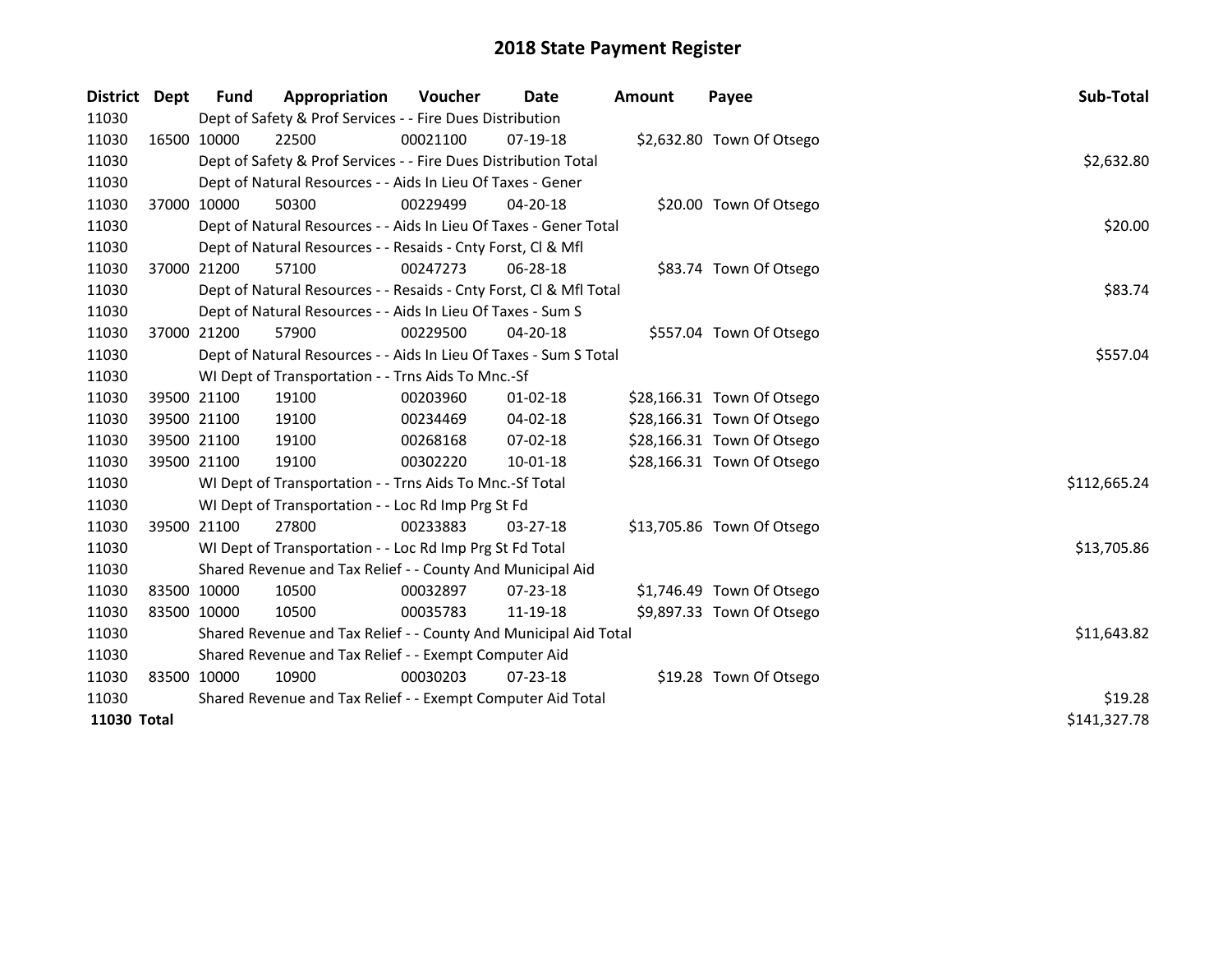| District Dept | <b>Fund</b> | Appropriation                                                        | Voucher     | Date           | <b>Amount</b> | Payee                        | Sub-Total    |
|---------------|-------------|----------------------------------------------------------------------|-------------|----------------|---------------|------------------------------|--------------|
| 11032         |             | Dept of Safety & Prof Services - - Fire Dues Distribution            |             |                |               |                              |              |
| 11032         | 16500 10000 | 22500                                                                | 00023862    | 07-25-18       |               | \$9,253.87 Town Of Pacific   |              |
| 11032         |             | Dept of Safety & Prof Services - - Fire Dues Distribution Total      |             |                |               |                              | \$9,253.87   |
| 11032         |             | Dept of Natural Resources - - Aids In Lieu Of Taxes - Gener          |             |                |               |                              |              |
| 11032         | 37000 10000 | 50300                                                                | 00211661    | 02-02-18       |               | \$32,891.11 Town Of Pacific  |              |
| 11032         | 37000 10000 | 50300                                                                | 00229478    | 04-20-18       |               | \$545.05 Town Of Pacific     |              |
| 11032         |             | Dept of Natural Resources - - Aids In Lieu Of Taxes - Gener Total    | \$33,436.16 |                |               |                              |              |
| 11032         |             | Dept of Natural Resources - - Resaids - Cnty Forst, Cl & Mfl         |             |                |               |                              |              |
| 11032         | 37000 21200 | 57100                                                                | 00247274    | 06-28-18       |               | \$39.60 Town Of Pacific      |              |
| 11032         |             | Dept of Natural Resources - - Resaids - Cnty Forst, Cl & Mfl Total   |             |                |               |                              | \$39.60      |
| 11032         |             | Dept of Natural Resources - - Aids In Lieu Of Taxes - Sum S          |             |                |               |                              |              |
| 11032         | 37000 21200 | 57900                                                                | 00229479    | 04-20-18       |               | \$783.60 Town Of Pacific     |              |
| 11032         |             | Dept of Natural Resources - - Aids In Lieu Of Taxes - Sum S Total    |             |                |               |                              | \$783.60     |
| 11032         |             | WI Dept of Transportation - - Trns Aids To Mnc.-Sf                   |             |                |               |                              |              |
| 11032         | 39500 21100 | 19100                                                                | 00203961    | $01-02-18$     |               | \$14,680.40 Town Of Pacific  |              |
| 11032         | 39500 21100 | 19100                                                                | 00234470    | 04-02-18       |               | \$14,680.40 Town Of Pacific  |              |
| 11032         | 39500 21100 | 19100                                                                | 00268169    | 07-02-18       |               | \$14,680.40 Town Of Pacific  |              |
| 11032         | 39500 21100 | 19100                                                                | 00302221    | $10 - 01 - 18$ |               | \$14,680.42 Town Of Pacific  |              |
| 11032         |             | WI Dept of Transportation - - Trns Aids To Mnc.-Sf Total             |             |                |               |                              | \$58,721.62  |
| 11032         |             | Department of Administration - - Hv Trans Ln Annual Impact Fee       |             |                |               |                              |              |
| 11032         | 50500 10000 | 17400                                                                | 00078669    | 05-01-18       |               | \$3,788.00 Town Of Pacific   |              |
| 11032         |             | Department of Administration - - Hv Trans Ln Annual Impact Fee Total |             |                |               |                              | \$3,788.00   |
| 11032         |             | Shared Revenue and Tax Relief - - County And Municipal Aid           |             |                |               |                              |              |
| 11032         | 83500 10000 | 10500                                                                | 00032898    | 07-23-18       |               | \$2,802.21 Town Of Pacific   |              |
| 11032         | 83500 10000 | 10500                                                                | 00035784    | 11-19-18       |               | \$15,879.19 Town Of Pacific  |              |
| 11032         |             | Shared Revenue and Tax Relief - - County And Municipal Aid Total     |             |                |               |                              | \$18,681.40  |
| 11032         |             | Shared Revenue and Tax Relief - - Utility Aid                        |             |                |               |                              |              |
| 11032         | 83500 10000 | 11000                                                                | 00032898    | 07-23-18       |               | \$118,209.65 Town Of Pacific |              |
| 11032         | 83500 10000 | 11000                                                                | 00035784    | 11-19-18       |               | \$672,774.90 Town Of Pacific |              |
| 11032         |             | Shared Revenue and Tax Relief - - Utility Aid Total                  |             |                |               |                              | \$790,984.55 |
| 11032         |             | Shared Revenue and Tax Relief - - Lottery & Gaming Credit            |             |                |               |                              |              |
| 11032         | 83500 52100 | 36300                                                                | 00027306    | $03 - 26 - 18$ |               | \$4,470.95 Town Of Pacific   |              |
| 11032         |             | Shared Revenue and Tax Relief - - Lottery & Gaming Credit Total      |             |                |               |                              | \$4,470.95   |
| 11032 Total   |             |                                                                      |             |                |               |                              | \$920,159.75 |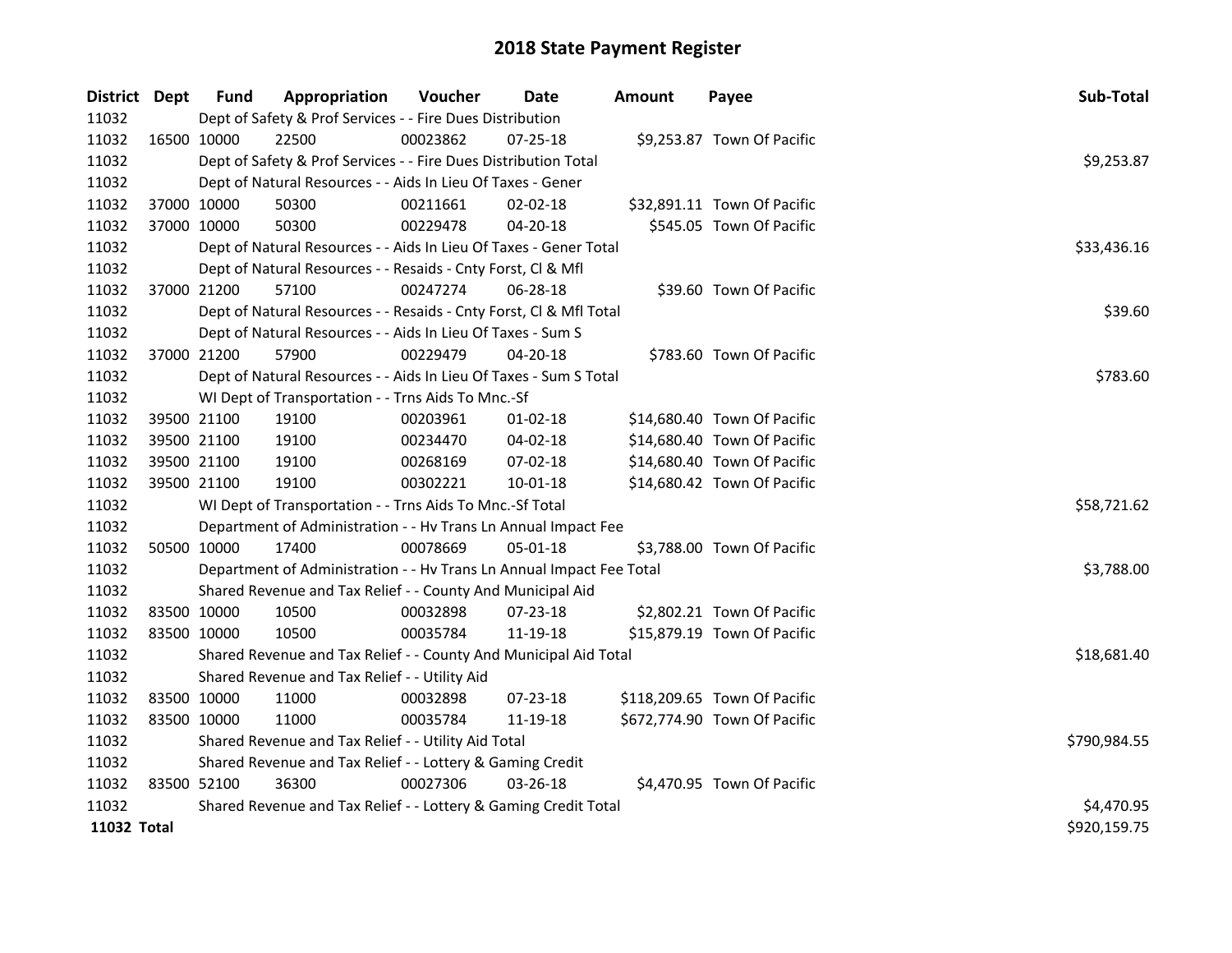| <b>District</b> | Dept | Fund                                                | Appropriation                                                      | <b>Voucher</b> | Date           | <b>Amount</b> | Payee                         | Sub-Total    |
|-----------------|------|-----------------------------------------------------|--------------------------------------------------------------------|----------------|----------------|---------------|-------------------------------|--------------|
| 11034           |      |                                                     | Dept of Safety & Prof Services - - Fire Dues Distribution          |                |                |               |                               |              |
| 11034           |      | 16500 10000                                         | 22500                                                              | 00021101       | 07-19-18       |               | \$3,344.28 Town Of Randolph   |              |
| 11034           |      |                                                     | Dept of Safety & Prof Services - - Fire Dues Distribution Total    | \$3,344.28     |                |               |                               |              |
| 11034           |      |                                                     | Dept of Natural Resources - - Resaids - Cnty Forst, CI & Mfl       |                |                |               |                               |              |
| 11034           |      | 37000 21200                                         | 57100                                                              | 00247275       | 06-28-18       |               | \$64.60 Town Of Randolph      |              |
| 11034           |      |                                                     | Dept of Natural Resources - - Resaids - Cnty Forst, CI & Mfl Total |                |                |               |                               | \$64.60      |
| 11034           |      |                                                     | WI Dept of Transportation - - Trns Aids To Mnc.-Sf                 |                |                |               |                               |              |
| 11034           |      | 39500 21100                                         | 19100                                                              | 00203962       | $01 - 02 - 18$ |               | \$23,645.12 Town Of Randolph  |              |
| 11034           |      | 39500 21100                                         | 19100                                                              | 00234471       | 04-02-18       |               | \$23,645.12 Town Of Randolph  |              |
| 11034           |      | 39500 21100                                         | 19100                                                              | 00268170       | 07-02-18       |               | \$23,645.12 Town Of Randolph  |              |
| 11034           |      | 39500 21100                                         | 19100                                                              | 00302222       | $10 - 01 - 18$ |               | \$23,645.15 Town Of Randolph  |              |
| 11034           |      |                                                     | WI Dept of Transportation - - Trns Aids To Mnc.-Sf Total           |                |                |               |                               | \$94,580.51  |
| 11034           |      |                                                     | Shared Revenue and Tax Relief - - County And Municipal Aid         |                |                |               |                               |              |
| 11034           |      | 83500 10000                                         | 10500                                                              | 00032899       | $07 - 23 - 18$ |               | \$1,361.02 Town Of Randolph   |              |
| 11034           |      | 83500 10000                                         | 10500                                                              | 00035785       | 11-19-18       |               | \$7,712.47 Town Of Randolph   |              |
| 11034           |      |                                                     | Shared Revenue and Tax Relief - - County And Municipal Aid Total   |                |                |               |                               | \$9,073.49   |
| 11034           |      |                                                     | Shared Revenue and Tax Relief - - Exempt Computer Aid              |                |                |               |                               |              |
| 11034           |      | 83500 10000                                         | 10900                                                              | 00030204       | $07 - 23 - 18$ |               | \$212.07 Town Of Randolph     |              |
| 11034           |      |                                                     | Shared Revenue and Tax Relief - - Exempt Computer Aid Total        |                |                |               |                               | \$212.07     |
| 11034           |      |                                                     | Shared Revenue and Tax Relief - - Utility Aid                      |                |                |               |                               |              |
| 11034           |      | 83500 10000                                         | 11000                                                              | 00032899       | $07 - 23 - 18$ |               | \$25,743.91 Town Of Randolph  |              |
| 11034           |      | 83500 10000                                         | 11000                                                              | 00035785       | 11-19-18       |               | \$146,418.10 Town Of Randolph |              |
| 11034           |      | Shared Revenue and Tax Relief - - Utility Aid Total | \$172,162.01                                                       |                |                |               |                               |              |
| 11034 Total     |      |                                                     |                                                                    |                |                |               |                               | \$279,436.96 |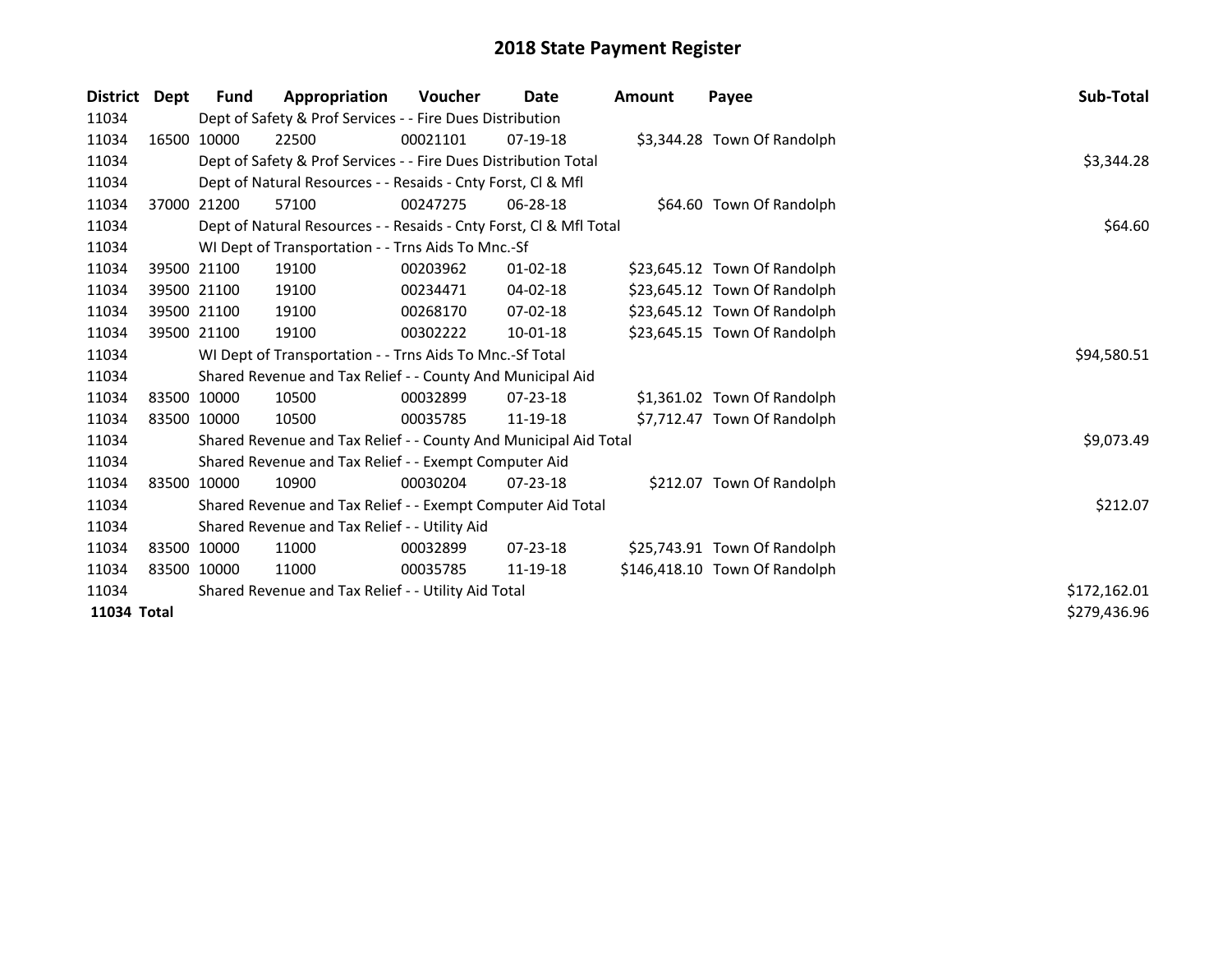| <b>District</b> | Dept | <b>Fund</b>                                         | Appropriation                                                      | <b>Voucher</b> | Date           | <b>Amount</b> | Payee                     | Sub-Total    |
|-----------------|------|-----------------------------------------------------|--------------------------------------------------------------------|----------------|----------------|---------------|---------------------------|--------------|
| 11036           |      |                                                     | Dept of Safety & Prof Services - - Fire Dues Distribution          |                |                |               |                           |              |
| 11036           |      | 16500 10000                                         | 22500                                                              | 00024435       | $07 - 23 - 18$ |               | \$2,127.14 Town Of Scott  |              |
| 11036           |      |                                                     | Dept of Safety & Prof Services - - Fire Dues Distribution Total    | \$2,127.14     |                |               |                           |              |
| 11036           |      |                                                     | Dept of Natural Resources - - Resaids - Cnty Forst, CI & Mfl       |                |                |               |                           |              |
| 11036           |      | 37000 21200                                         | 57100                                                              | 00247276       | 06-28-18       |               | \$124.60 Town Of Scott    |              |
| 11036           |      |                                                     | Dept of Natural Resources - - Resaids - Cnty Forst, Cl & Mfl Total |                |                |               |                           | \$124.60     |
| 11036           |      |                                                     | WI Dept of Transportation - - Trns Aids To Mnc.-Sf                 |                |                |               |                           |              |
| 11036           |      | 39500 21100                                         | 19100                                                              | 00203963       | $01 - 02 - 18$ |               | \$21,190.43 Town Of Scott |              |
| 11036           |      | 39500 21100                                         | 19100                                                              | 00234472       | 04-02-18       |               | \$21,190.43 Town Of Scott |              |
| 11036           |      | 39500 21100                                         | 19100                                                              | 00268171       | 07-02-18       |               | \$21,190.43 Town Of Scott |              |
| 11036           |      | 39500 21100                                         | 19100                                                              | 00302223       | 10-01-18       |               | \$21,190.43 Town Of Scott |              |
| 11036           |      |                                                     | WI Dept of Transportation - - Trns Aids To Mnc.-Sf Total           | \$84,761.72    |                |               |                           |              |
| 11036           |      |                                                     | Shared Revenue and Tax Relief - - County And Municipal Aid         |                |                |               |                           |              |
| 11036           |      | 83500 10000                                         | 10500                                                              | 00032900       | $07 - 23 - 18$ |               | \$1,445.42 Town Of Scott  |              |
| 11036           |      | 83500 10000                                         | 10500                                                              | 00035786       | 11-19-18       |               | \$8,190.74 Town Of Scott  |              |
| 11036           |      |                                                     | Shared Revenue and Tax Relief - - County And Municipal Aid Total   |                |                |               |                           | \$9,636.16   |
| 11036           |      |                                                     | Shared Revenue and Tax Relief - - Exempt Computer Aid              |                |                |               |                           |              |
| 11036           |      | 83500 10000                                         | 10900                                                              | 00030205       | $07 - 23 - 18$ |               | \$2.03 Town Of Scott      |              |
| 11036           |      |                                                     | Shared Revenue and Tax Relief - - Exempt Computer Aid Total        |                |                |               |                           | \$2.03       |
| 11036           |      |                                                     | Shared Revenue and Tax Relief - - Utility Aid                      |                |                |               |                           |              |
| 11036           |      | 83500 10000                                         | 11000                                                              | 00032900       | $07 - 23 - 18$ |               | \$16,257.55 Town Of Scott |              |
| 11036           |      | 83500 10000                                         | 11000                                                              | 00035786       | 11-19-18       |               | \$93,231.01 Town Of Scott |              |
| 11036           |      | Shared Revenue and Tax Relief - - Utility Aid Total | \$109,488.56                                                       |                |                |               |                           |              |
| 11036 Total     |      |                                                     |                                                                    |                |                |               |                           | \$206,140.21 |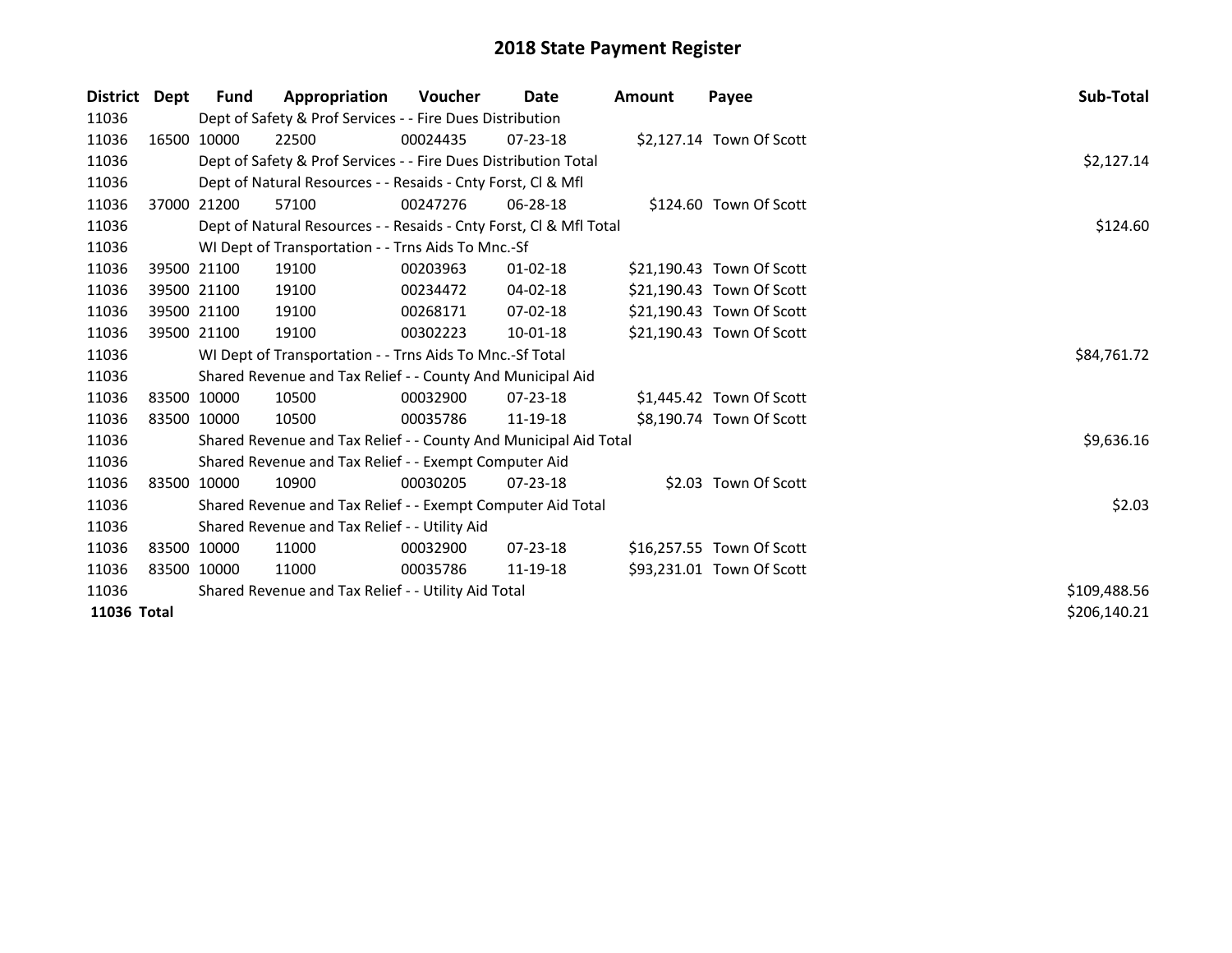| <b>District</b> | Dept        | <b>Fund</b>                                         | Appropriation                                                      | Voucher  | <b>Date</b>    | Amount | Payee                          | Sub-Total    |
|-----------------|-------------|-----------------------------------------------------|--------------------------------------------------------------------|----------|----------------|--------|--------------------------------|--------------|
| 11038           |             |                                                     | Dept of Safety & Prof Services - - Fire Dues Distribution          |          |                |        |                                |              |
| 11038           | 16500 10000 |                                                     | 22500                                                              | 00023863 | $07 - 25 - 18$ |        | \$1,959.38 Town Of Springvale  |              |
| 11038           |             |                                                     | Dept of Safety & Prof Services - - Fire Dues Distribution Total    |          |                |        |                                | \$1,959.38   |
| 11038           |             |                                                     | Dept of Natural Resources - - Aids In Lieu Of Taxes - Gener        |          |                |        |                                |              |
| 11038           | 37000 10000 |                                                     | 50300                                                              | 00226539 | $04-12-18$     |        | \$34,077.44 Town Of Springvale |              |
| 11038           | 37000 10000 |                                                     | 50300                                                              | 00229693 | $04 - 20 - 18$ |        | \$1,645.22 Town Of Springvale  |              |
| 11038           |             |                                                     | Dept of Natural Resources - - Aids In Lieu Of Taxes - Gener Total  |          |                |        |                                | \$35,722.66  |
| 11038           |             |                                                     | Dept of Natural Resources - - Resaids - Cnty Forst, Cl & Mfl       |          |                |        |                                |              |
| 11038           | 37000 21200 |                                                     | 57100                                                              | 00247277 | 06-28-18       |        | \$204.93 Town Of Springvale    |              |
| 11038           |             |                                                     | Dept of Natural Resources - - Resaids - Cnty Forst, Cl & Mfl Total |          |                |        |                                | \$204.93     |
| 11038           |             |                                                     | Dept of Natural Resources - - Aids In Lieu Of Taxes - Sum S        |          |                |        |                                |              |
| 11038           | 37000 21200 |                                                     | 57900                                                              | 00229692 | 04-20-18       |        | \$466.51 Town Of Springvale    |              |
| 11038           |             |                                                     | Dept of Natural Resources - - Aids In Lieu Of Taxes - Sum S Total  |          |                |        |                                | \$466.51     |
| 11038           |             |                                                     | WI Dept of Transportation - - Trns Aids To Mnc.-Sf                 |          |                |        |                                |              |
| 11038           | 39500 21100 |                                                     | 19100                                                              | 00203964 | $01 - 02 - 18$ |        | \$28,285.76 Town Of Springvale |              |
| 11038           | 39500 21100 |                                                     | 19100                                                              | 00234473 | 04-02-18       |        | \$28,285.76 Town Of Springvale |              |
| 11038           | 39500 21100 |                                                     | 19100                                                              | 00268172 | 07-02-18       |        | \$28,285.76 Town Of Springvale |              |
| 11038           | 39500 21100 |                                                     | 19100                                                              | 00302224 | $10 - 01 - 18$ |        | \$28,285.76 Town Of Springvale |              |
| 11038           |             |                                                     | WI Dept of Transportation - - Trns Aids To Mnc.-Sf Total           |          |                |        |                                | \$113,143.04 |
| 11038           |             |                                                     | Shared Revenue and Tax Relief - - County And Municipal Aid         |          |                |        |                                |              |
| 11038           | 83500 10000 |                                                     | 10500                                                              | 00032901 | 07-23-18       |        | \$962.82 Town Of Springvale    |              |
| 11038           | 83500 10000 |                                                     | 10500                                                              | 00035787 | 11-19-18       |        | \$5,455.96 Town Of Springvale  |              |
| 11038           |             |                                                     | Shared Revenue and Tax Relief - - County And Municipal Aid Total   |          |                |        |                                | \$6,418.78   |
| 11038           |             |                                                     | Shared Revenue and Tax Relief - - Exempt Computer Aid              |          |                |        |                                |              |
| 11038           | 83500 10000 |                                                     | 10900                                                              | 00030206 | $07 - 23 - 18$ |        | \$17.25 Town Of Springvale     |              |
| 11038           |             |                                                     | Shared Revenue and Tax Relief - - Exempt Computer Aid Total        |          |                |        |                                | \$17.25      |
| 11038           |             |                                                     | Shared Revenue and Tax Relief - - Utility Aid                      |          |                |        |                                |              |
| 11038           | 83500 10000 |                                                     | 11000                                                              | 00032901 | 07-23-18       |        | \$220.61 Town Of Springvale    |              |
| 11038           | 83500 10000 |                                                     | 11000                                                              | 00035787 | 11-19-18       |        | \$1,229.25 Town Of Springvale  |              |
| 11038           |             | Shared Revenue and Tax Relief - - Utility Aid Total | \$1,449.86                                                         |          |                |        |                                |              |
| 11038 Total     |             |                                                     |                                                                    |          |                |        |                                | \$159,382.41 |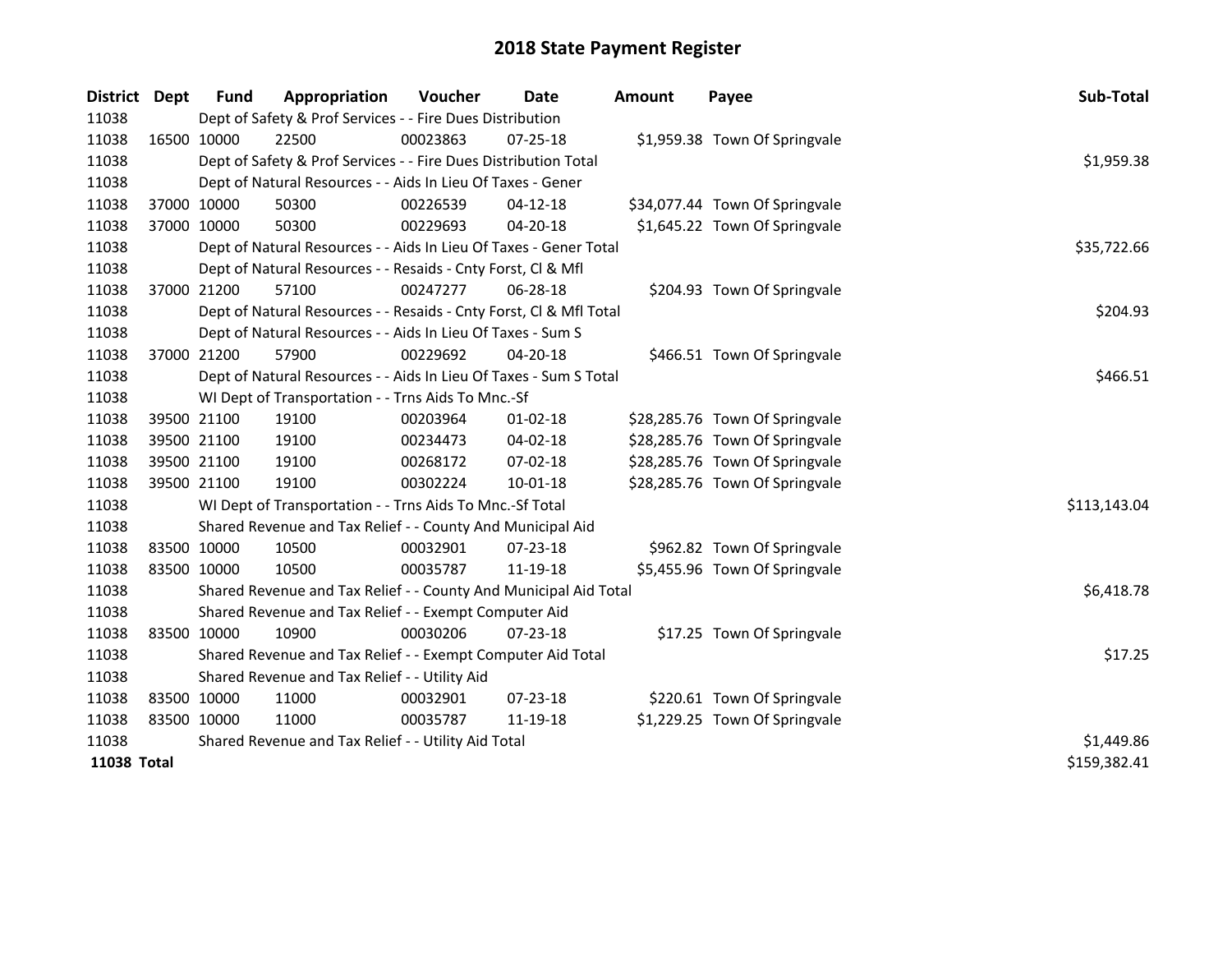| District Dept |             | <b>Fund</b>                                                     | Appropriation                                                      | Voucher     | Date           | <b>Amount</b> | Payee                          | Sub-Total    |
|---------------|-------------|-----------------------------------------------------------------|--------------------------------------------------------------------|-------------|----------------|---------------|--------------------------------|--------------|
| 11040         |             |                                                                 | Dept of Safety & Prof Services - - Fire Dues Distribution          |             |                |               |                                |              |
| 11040         |             | 16500 10000                                                     | 22500                                                              | 00023864    | $07 - 25 - 18$ |               | \$11,571.51 Town Of West Point |              |
| 11040         |             |                                                                 | Dept of Safety & Prof Services - - Fire Dues Distribution Total    |             |                |               |                                | \$11,571.51  |
| 11040         |             |                                                                 | Dept of Natural Resources - - Aids In Lieu Of Taxes - Gener        |             |                |               |                                |              |
| 11040         |             | 37000 10000                                                     | 50300                                                              | 00211673    | 02-02-18       |               | \$47,737.56 Town Of West Point |              |
| 11040         |             | 37000 10000                                                     | 50300                                                              | 00211674    | 02-02-18       |               | \$741.96 Town Of West Point    |              |
| 11040         |             | 37000 10000                                                     | 50300                                                              | 00229560    | 04-20-18       |               | \$90.93 Town Of West Point     |              |
| 11040         |             |                                                                 | Dept of Natural Resources - - Aids In Lieu Of Taxes - Gener Total  |             |                |               |                                | \$48,570.45  |
| 11040         |             |                                                                 | Dept of Natural Resources - - Resaids - Cnty Forst, Cl & Mfl       |             |                |               |                                |              |
| 11040         |             | 37000 21200                                                     | 57100                                                              | 00247278    | 06-28-18       |               | \$160.41 Town Of West Point    |              |
| 11040         |             |                                                                 | Dept of Natural Resources - - Resaids - Cnty Forst, Cl & Mfl Total |             |                |               |                                | \$160.41     |
| 11040         |             |                                                                 | WI Dept of Transportation - - Trns Aids To Mnc.-Sf                 |             |                |               |                                |              |
| 11040         |             | 39500 21100                                                     | 19100                                                              | 00203965    | $01 - 02 - 18$ |               | \$24,248.35 Town Of West Point |              |
| 11040         |             | 39500 21100                                                     | 19100                                                              | 00234474    | 04-02-18       |               | \$24,248.35 Town Of West Point |              |
| 11040         |             | 39500 21100                                                     | 19100                                                              | 00268173    | 07-02-18       |               | \$24,248.35 Town Of West Point |              |
| 11040         |             | 39500 21100                                                     | 19100                                                              | 00302225    | $10 - 01 - 18$ |               | \$24,248.35 Town Of West Point |              |
| 11040         |             |                                                                 | WI Dept of Transportation - - Trns Aids To Mnc.-Sf Total           |             |                |               |                                | \$96,993.40  |
| 11040         |             |                                                                 | Shared Revenue and Tax Relief - - County And Municipal Aid         |             |                |               |                                |              |
| 11040         |             | 83500 10000                                                     | 10500                                                              | 00032902    | $07 - 23 - 18$ |               | \$2,929.13 Town Of West Point  |              |
| 11040         |             | 83500 10000                                                     | 10500                                                              | 00035788    | 11-19-18       |               | \$16,598.37 Town Of West Point |              |
| 11040         |             |                                                                 | Shared Revenue and Tax Relief - - County And Municipal Aid Total   |             |                |               |                                | \$19,527.50  |
| 11040         |             |                                                                 | Shared Revenue and Tax Relief - - Exempt Computer Aid              |             |                |               |                                |              |
| 11040         |             | 83500 10000                                                     | 10900                                                              | 00030207    | $07 - 23 - 18$ |               | \$22.32 Town Of West Point     |              |
| 11040         |             |                                                                 | Shared Revenue and Tax Relief - - Exempt Computer Aid Total        |             |                |               |                                | \$22.32      |
| 11040         |             |                                                                 | Shared Revenue and Tax Relief - - Utility Aid                      |             |                |               |                                |              |
| 11040         |             | 83500 10000                                                     | 11000                                                              | 00032902    | $07 - 23 - 18$ |               | \$76.77 Town Of West Point     |              |
| 11040         |             |                                                                 | Shared Revenue and Tax Relief - - Utility Aid Total                |             |                |               |                                | \$76.77      |
| 11040         |             |                                                                 | Shared Revenue and Tax Relief - - Lottery & Gaming Credit          |             |                |               |                                |              |
| 11040         | 83500 52100 |                                                                 | 36300                                                              | 00027307    | 03-26-18       |               | \$12,991.56 Town Of West Point |              |
| 11040         |             | Shared Revenue and Tax Relief - - Lottery & Gaming Credit Total |                                                                    | \$12,991.56 |                |               |                                |              |
| 11040 Total   |             |                                                                 |                                                                    |             |                |               |                                | \$189,913.92 |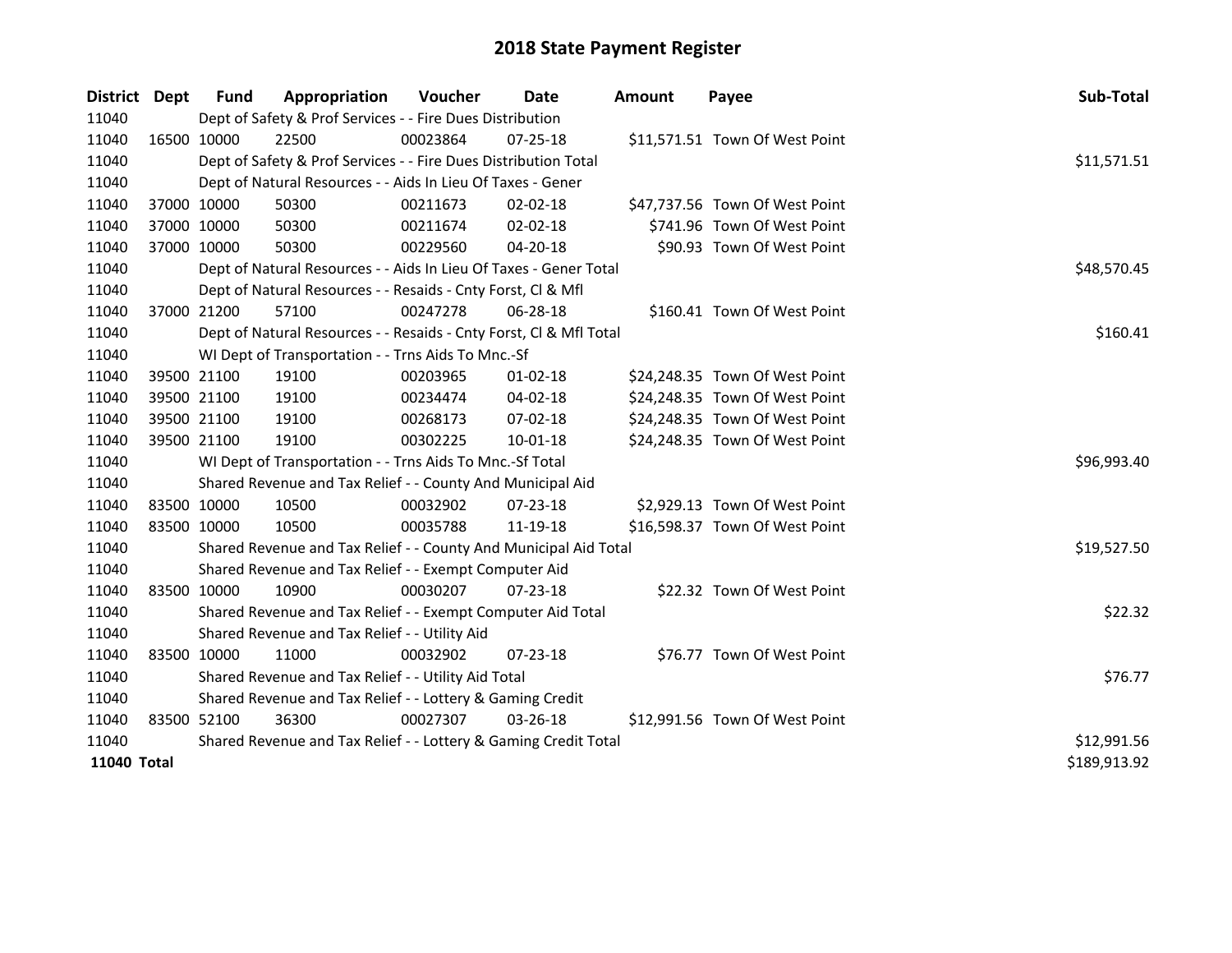| District Dept |             | <b>Fund</b> | Appropriation                                                      | Voucher  | <b>Date</b>    | <b>Amount</b> | Payee                        | Sub-Total    |
|---------------|-------------|-------------|--------------------------------------------------------------------|----------|----------------|---------------|------------------------------|--------------|
| 11042         |             |             | Dept of Safety & Prof Services - - Fire Dues Distribution          |          |                |               |                              |              |
| 11042         | 16500 10000 |             | 22500                                                              | 00018611 | 07-02-18       |               | \$6,351.84 Town Of Wyocena   |              |
| 11042         |             |             | Dept of Safety & Prof Services - - Fire Dues Distribution Total    |          |                |               |                              | \$6,351.84   |
| 11042         |             |             | Dept of Natural Resources - - Aids In Lieu Of Taxes - Gener        |          |                |               |                              |              |
| 11042         |             | 37000 10000 | 50300                                                              | 00211564 | $02 - 01 - 18$ |               | \$2,698.64 Town Of Wyocena   |              |
| 11042         |             | 37000 10000 | 50300                                                              | 00211565 | $02 - 01 - 18$ |               | \$2,128.23 Town Of Wyocena   |              |
| 11042         |             | 37000 10000 | 50300                                                              | 00211566 | $02 - 01 - 18$ |               | \$3,882.02 Town Of Wyocena   |              |
| 11042         |             | 37000 10000 | 50300                                                              | 00229021 | 04-20-18       |               | \$235.36 Town Of Wyocena     |              |
| 11042         | 37000 10000 |             | 50300                                                              | 00229022 | 04-20-18       |               | \$207.38 Town Of Wyocena     |              |
| 11042         | 37000 10000 |             | 50300                                                              | 00229023 | 04-20-18       |               | \$32.73 Town Of Wyocena      |              |
| 11042         |             |             | Dept of Natural Resources - - Aids In Lieu Of Taxes - Gener Total  |          |                |               |                              | \$9,184.36   |
| 11042         |             |             | Dept of Natural Resources - - Resaids - Cnty Forst, Cl & Mfl       |          |                |               |                              |              |
| 11042         |             | 37000 21200 | 57100                                                              | 00247279 | 06-28-18       |               | \$134.17 Town Of Wyocena     |              |
| 11042         |             |             | Dept of Natural Resources - - Resaids - Cnty Forst, Cl & Mfl Total |          |                |               |                              | \$134.17     |
| 11042         |             |             | WI Dept of Transportation - - Trns Aids To Mnc.-Sf                 |          |                |               |                              |              |
| 11042         |             | 39500 21100 | 19100                                                              | 00203966 | $01-02-18$     |               | \$28,984.54 Town Of Wyocena  |              |
| 11042         |             | 39500 21100 | 19100                                                              | 00234475 | 04-02-18       |               | \$28,984.54 Town Of Wyocena  |              |
| 11042         | 39500 21100 |             | 19100                                                              | 00268174 | $07 - 02 - 18$ |               | \$28,984.54 Town Of Wyocena  |              |
| 11042         |             | 39500 21100 | 19100                                                              | 00302226 | 10-01-18       |               | \$28,984.55 Town Of Wyocena  |              |
| 11042         |             |             | WI Dept of Transportation - - Trns Aids To Mnc.-Sf Total           |          |                |               |                              | \$115,938.17 |
| 11042         |             |             | WI Dept of Transportation - - Local Rds, Grants Sf                 |          |                |               |                              |              |
| 11042         |             | 39500 21100 | 27000                                                              | 00238297 | 04-04-18       |               | \$168,989.10 Town Of Wyocena |              |
| 11042         |             |             | WI Dept of Transportation - - Local Rds, Grants Sf Total           |          |                |               |                              | \$168,989.10 |
| 11042         |             |             | Shared Revenue and Tax Relief - - County And Municipal Aid         |          |                |               |                              |              |
| 11042         |             | 83500 10000 | 10500                                                              | 00032903 | 07-23-18       |               | \$2,709.58 Town Of Wyocena   |              |
| 11042         |             | 83500 10000 | 10500                                                              | 00035789 | 11-19-18       |               | \$15,354.30 Town Of Wyocena  |              |
| 11042         |             |             | Shared Revenue and Tax Relief - - County And Municipal Aid Total   |          |                |               |                              | \$18,063.88  |
| 11042         |             |             | Shared Revenue and Tax Relief - - Exempt Computer Aid              |          |                |               |                              |              |
| 11042         | 83500 10000 |             | 10900                                                              | 00030208 | 07-23-18       |               | \$11.16 Town Of Wyocena      |              |
| 11042         |             |             | Shared Revenue and Tax Relief - - Exempt Computer Aid Total        |          |                |               |                              | \$11.16      |
| 11042         |             |             | Shared Revenue and Tax Relief - - Utility Aid                      |          |                |               |                              |              |
| 11042         |             | 83500 10000 | 11000                                                              | 00032903 | $07 - 23 - 18$ |               | \$29.41 Town Of Wyocena      |              |
| 11042         | 83500 10000 |             | 11000                                                              | 00035789 | 11-19-18       |               | \$172.06 Town Of Wyocena     |              |
| 11042         |             |             | Shared Revenue and Tax Relief - - Utility Aid Total                |          |                |               |                              | \$201.47     |
| 11042 Total   |             |             |                                                                    |          |                |               |                              | \$318,874.15 |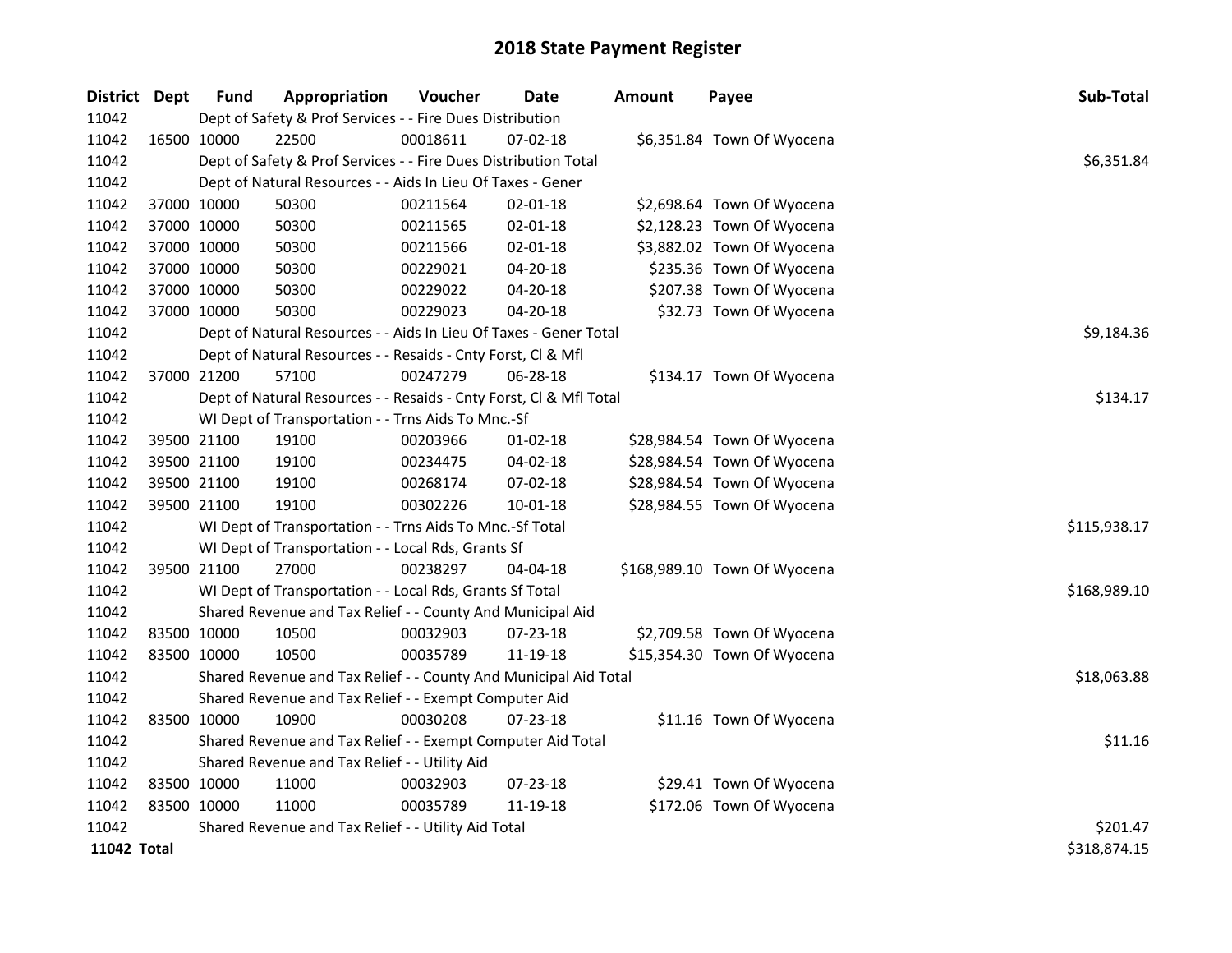| <b>District</b>    | Dept | <b>Fund</b> | Appropriation                                                         | <b>Voucher</b> | Date           | Amount | Payee                            | Sub-Total   |
|--------------------|------|-------------|-----------------------------------------------------------------------|----------------|----------------|--------|----------------------------------|-------------|
| 11101              |      |             | Dept of Safety & Prof Services - - Fire Dues Distribution             |                |                |        |                                  |             |
| 11101              |      | 16500 10000 | 22500                                                                 | 00023865       | $07 - 24 - 18$ |        | \$3,249.91 Village Of Arlington  |             |
| 11101              |      |             | Dept of Safety & Prof Services - - Fire Dues Distribution Total       |                |                |        |                                  | \$3,249.91  |
| 11101              |      |             | WI Dept of Transportation - - Trns Aids To Mnc.-Sf                    |                |                |        |                                  |             |
| 11101              |      | 39500 21100 | 19100                                                                 | 00203967       | 01-02-18       |        | \$10,557.31 Village Of Arlington |             |
| 11101              |      | 39500 21100 | 19100                                                                 | 00234476       | 04-02-18       |        | \$10,557.31 Village Of Arlington |             |
| 11101              |      | 39500 21100 | 19100                                                                 | 00268175       | 07-02-18       |        | \$10,557.31 Village Of Arlington |             |
| 11101              |      | 39500 21100 | 19100                                                                 | 00302227       | 10-01-18       |        | \$10,557.33 Village Of Arlington |             |
| 11101              |      |             | WI Dept of Transportation - - Trns Aids To Mnc.-Sf Total              |                |                |        |                                  | \$42,229.26 |
| 11101              |      |             | Shared Revenue and Tax Relief - - Expenditure Restraint Program       |                |                |        |                                  |             |
| 11101              |      | 83500 10000 | 10100                                                                 | 00032904       | 07-23-18       |        | \$2,718.57 Village Of Arlington  |             |
| 11101              |      | 83500 10000 | 10100                                                                 | 00035790       | 11-19-18       |        | \$0.07 Village Of Arlington      |             |
| 11101              |      |             | Shared Revenue and Tax Relief - - Expenditure Restraint Program Total |                |                |        |                                  | \$2,718.64  |
| 11101              |      |             | Shared Revenue and Tax Relief - - County And Municipal Aid            |                |                |        |                                  |             |
| 11101              |      | 83500 10000 | 10500                                                                 | 00032904       | $07 - 23 - 18$ |        | \$4,727.22 Village Of Arlington  |             |
| 11101              |      | 83500 10000 | 10500                                                                 | 00035790       | 11-19-18       |        | \$26,787.58 Village Of Arlington |             |
| 11101              |      |             | Shared Revenue and Tax Relief - - County And Municipal Aid Total      |                |                |        |                                  | \$31,514.80 |
| 11101              |      |             | Shared Revenue and Tax Relief - - Exempt Computer Aid                 |                |                |        |                                  |             |
| 11101              |      | 83500 10000 | 10900                                                                 | 00030209       | 07-23-18       |        | \$231.35 Village Of Arlington    |             |
| 11101              |      | 83500 10000 | 10900                                                                 | 00032258       | $07 - 23 - 18$ |        | \$1,493.20 Village Of Arlington  |             |
| 11101              |      |             | Shared Revenue and Tax Relief - - Exempt Computer Aid Total           |                |                |        |                                  | \$1,724.55  |
| <b>11101 Total</b> |      |             |                                                                       |                |                |        |                                  | \$81,437.16 |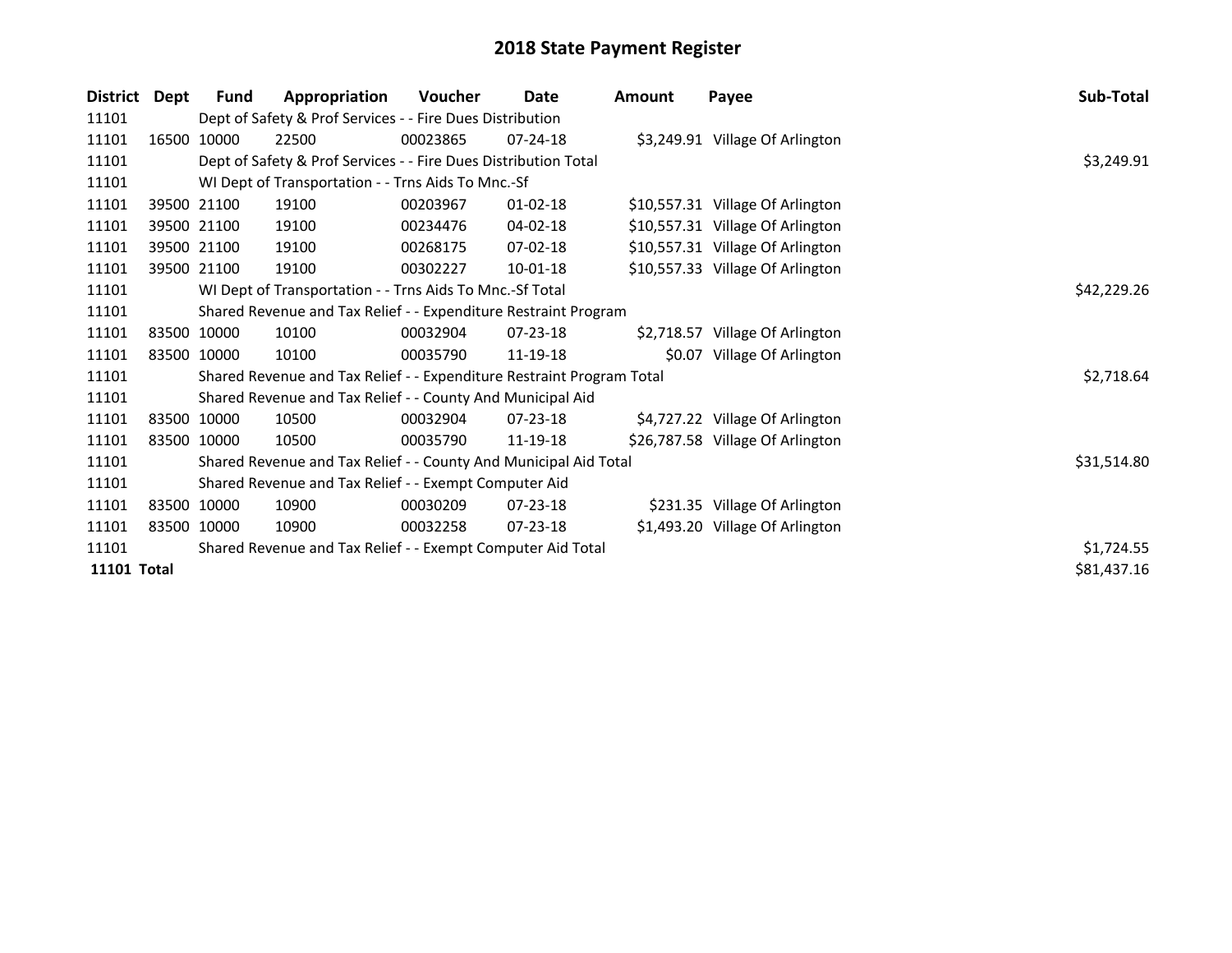| District Dept      | <b>Fund</b> | Appropriation                                                                   | Voucher            | <b>Date</b>    | <b>Amount</b> | Payee                           | Sub-Total    |
|--------------------|-------------|---------------------------------------------------------------------------------|--------------------|----------------|---------------|---------------------------------|--------------|
| 11111              |             | Dept of Safety & Prof Services - - Fire Dues Distribution                       |                    |                |               |                                 |              |
| 11111              | 16500 10000 | 22500                                                                           | 00018613           | $07 - 02 - 18$ |               | \$2,139.65 Village Of Cambria   |              |
| 11111              |             | Dept of Safety & Prof Services - - Fire Dues Distribution Total                 |                    |                |               |                                 | \$2,139.65   |
| 11111              |             | WI Dept of Transportation - - Trns Aids To Mnc.-Sf                              |                    |                |               |                                 |              |
| 11111              | 39500 21100 | 19100                                                                           | 00203968           | $01 - 02 - 18$ |               | \$11,754.26 Village Of Cambria  |              |
| 11111              | 39500 21100 | 19100                                                                           | 00234477           | 04-02-18       |               | \$11,754.26 Village Of Cambria  |              |
| 11111              | 39500 21100 | 19100                                                                           | 00268176           | 07-02-18       |               | \$11,754.26 Village Of Cambria  |              |
| 11111              | 39500 21100 | 19100                                                                           | 00302228           | 10-01-18       |               | \$11,754.29 Village Of Cambria  |              |
| 11111              |             | WI Dept of Transportation - - Trns Aids To Mnc.-Sf Total                        |                    |                |               |                                 | \$47,017.07  |
| 11111              |             | WI Dept of Transportation - - Loc Rd Imp Prg St Fd                              |                    |                |               |                                 |              |
| 11111              | 39500 21100 | 27800                                                                           | 00233889           | 03-27-18       |               | \$8,639.55 Village Of Cambria   |              |
| 11111              |             | WI Dept of Transportation - - Loc Rd Imp Prg St Fd Total                        |                    |                |               |                                 | \$8,639.55   |
| 11111              |             | Department of Health Services - - Emergency Medical Services, Ai                |                    |                |               |                                 |              |
| 11111              | 43500 10000 | 11900                                                                           | 00229304           | 08-31-18       |               | \$4,617.52 Village Of Cambria   |              |
| 11111              |             | Department of Health Services - - Emergency Medical Services, Ai Total          | \$4,617.52         |                |               |                                 |              |
| 11111              |             | Department of Health Services - - Prepaid Medical Transport Reimbursement       |                    |                |               |                                 |              |
| 11111              | 43500 10000 | 16300                                                                           | AMBULANCE 11-08-18 |                |               | \$2,000.00 Village Of Cambria   |              |
| 11111              |             | Department of Health Services - - Prepaid Medical Transport Reimbursement Total |                    |                |               |                                 | \$2,000.00   |
| 11111              |             | Shared Revenue and Tax Relief - - Expenditure Restraint Program                 |                    |                |               |                                 |              |
| 11111              | 83500 10000 | 10100                                                                           | 00032905           | $07 - 23 - 18$ |               | \$15,558.48 Village Of Cambria  |              |
| 11111              |             | Shared Revenue and Tax Relief - - Expenditure Restraint Program Total           |                    |                |               |                                 | \$15,558.48  |
| 11111              |             | Shared Revenue and Tax Relief - - County And Municipal Aid                      |                    |                |               |                                 |              |
| 11111              | 83500 10000 | 10500                                                                           | 00032905           | 07-23-18       |               | \$33,239.89 Village Of Cambria  |              |
| 11111              | 83500 10000 | 10500                                                                           | 00035791           | 11-19-18       |               | \$186,359.40 Village Of Cambria |              |
| 11111              |             | Shared Revenue and Tax Relief - - County And Municipal Aid Total                |                    |                |               |                                 | \$219,599.29 |
| 11111              |             | Shared Revenue and Tax Relief - - Exempt Computer Aid                           |                    |                |               |                                 |              |
| 11111              | 83500 10000 | 10900                                                                           | 00030210           | $07 - 23 - 18$ |               | \$3,513.91 Village Of Cambria   |              |
| 11111              |             | Shared Revenue and Tax Relief - - Exempt Computer Aid Total                     |                    |                |               |                                 | \$3,513.91   |
| 11111              |             | Shared Revenue and Tax Relief - - Utility Aid                                   |                    |                |               |                                 |              |
| 11111              | 83500 10000 | 11000                                                                           | 00032905           | 07-23-18       |               | \$2,569.11 Village Of Cambria   |              |
| 11111              | 83500 10000 | 11000                                                                           | 00035791           | 11-19-18       |               | \$14,684.18 Village Of Cambria  |              |
| 11111              |             | Shared Revenue and Tax Relief - - Utility Aid Total                             | \$17,253.29        |                |               |                                 |              |
| <b>11111 Total</b> |             |                                                                                 |                    |                |               |                                 | \$320,338.76 |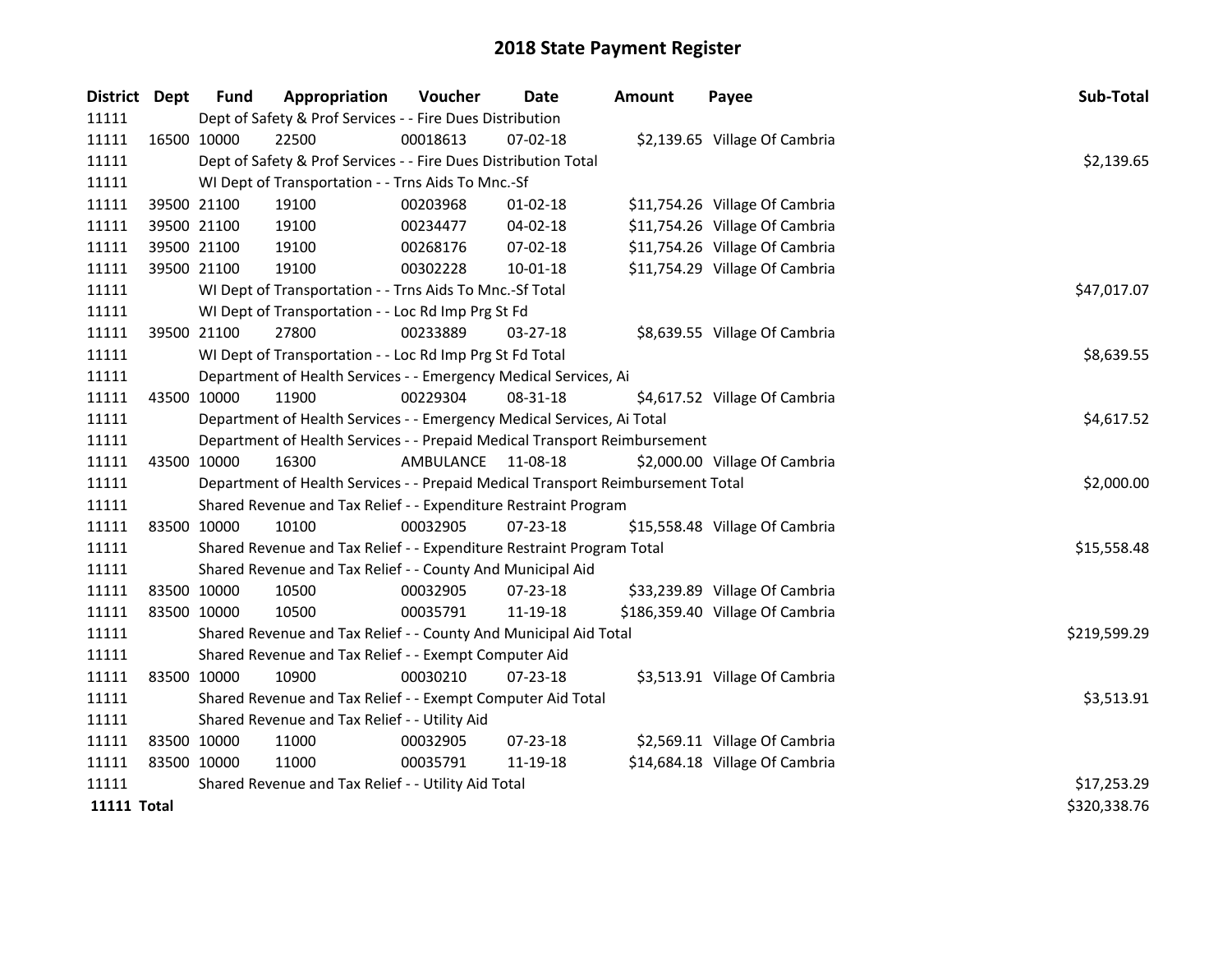| District                                                                 | Dept        | <b>Fund</b> | Appropriation                                                      | <b>Voucher</b> | Date           | <b>Amount</b> | Payee                             | Sub-Total   |
|--------------------------------------------------------------------------|-------------|-------------|--------------------------------------------------------------------|----------------|----------------|---------------|-----------------------------------|-------------|
| 11116                                                                    |             |             | Dept of Safety & Prof Services - - Fire Dues Distribution          |                |                |               |                                   |             |
| 11116                                                                    | 16500 10000 |             | 22500                                                              | 00023866       | $07 - 24 - 18$ |               | \$601.16 Village Of Doylestown    |             |
| 11116                                                                    |             |             | Dept of Safety & Prof Services - - Fire Dues Distribution Total    |                |                |               |                                   | \$601.16    |
| 11116                                                                    |             |             | Dept of Natural Resources - - Aids In Lieu Of Taxes - Gener        |                |                |               |                                   |             |
| 11116                                                                    |             | 37000 10000 | 50300                                                              | 00229193       | $04 - 20 - 18$ |               | \$11.00 Village Of Doylestown     |             |
| 11116                                                                    |             |             | Dept of Natural Resources - - Aids In Lieu Of Taxes - Gener Total  |                |                |               |                                   | \$11.00     |
| 11116                                                                    |             |             | Dept of Natural Resources - - Resaids - Cnty Forst, Cl & Mfl       |                |                |               |                                   |             |
| 11116                                                                    |             | 37000 21200 | 57100                                                              | 00247280       | $06 - 28 - 18$ |               | \$7.80 Village Of Doylestown      |             |
| 11116                                                                    |             |             | Dept of Natural Resources - - Resaids - Cnty Forst, Cl & Mfl Total |                |                |               |                                   | \$7.80      |
| 11116                                                                    |             |             | WI Dept of Transportation - - Trns Aids To Mnc.-Sf                 |                |                |               |                                   |             |
| 11116                                                                    |             | 39500 21100 | 19100                                                              | 00203969       | $01 - 02 - 18$ |               | \$4,688.41 Village Of Doylestown  |             |
| 11116                                                                    |             | 39500 21100 | 19100                                                              | 00234478       | 04-02-18       |               | \$4,688.41 Village Of Doylestown  |             |
| 11116                                                                    |             | 39500 21100 | 19100                                                              | 00268177       | $07 - 02 - 18$ |               | \$4,688.41 Village Of Doylestown  |             |
| 11116                                                                    | 39500 21100 |             | 19100                                                              | 00302229       | 10-01-18       |               | \$4,688.42 Village Of Doylestown  |             |
| 11116                                                                    |             |             | WI Dept of Transportation - - Trns Aids To Mnc.-Sf Total           |                |                |               |                                   | \$18,753.65 |
| 11116                                                                    |             |             | Shared Revenue and Tax Relief - - County And Municipal Aid         |                |                |               |                                   |             |
| 11116                                                                    |             | 83500 10000 | 10500                                                              | 00032906       | 07-23-18       |               | \$7,489.24 Village Of Doylestown  |             |
| 11116                                                                    | 83500 10000 |             | 10500                                                              | 00035792       | 11-19-18       |               | \$42,439.05 Village Of Doylestown |             |
| 11116                                                                    |             |             | Shared Revenue and Tax Relief - - County And Municipal Aid Total   |                |                |               |                                   | \$49,928.29 |
| 11116                                                                    |             |             | Shared Revenue and Tax Relief - - Exempt Computer Aid              |                |                |               |                                   |             |
| 11116                                                                    |             | 83500 10000 | 10900                                                              | 00030211       | $07 - 23 - 18$ |               | \$4.06 Village Of Doylestown      |             |
| 11116                                                                    |             |             | Shared Revenue and Tax Relief - - Exempt Computer Aid Total        | \$4.06         |                |               |                                   |             |
| 11116                                                                    |             |             | Shared Revenue and Tax Relief - - Lottery & Gaming Credit          |                |                |               |                                   |             |
| 11116                                                                    |             | 83500 52100 | 36300                                                              | 00027308       | $03 - 26 - 18$ |               | \$2,656.08 Village Of Doylestown  |             |
| 11116<br>Shared Revenue and Tax Relief - - Lottery & Gaming Credit Total |             |             |                                                                    |                |                |               |                                   | \$2,656.08  |
| <b>11116 Total</b>                                                       |             |             |                                                                    |                |                |               |                                   | \$71,962.04 |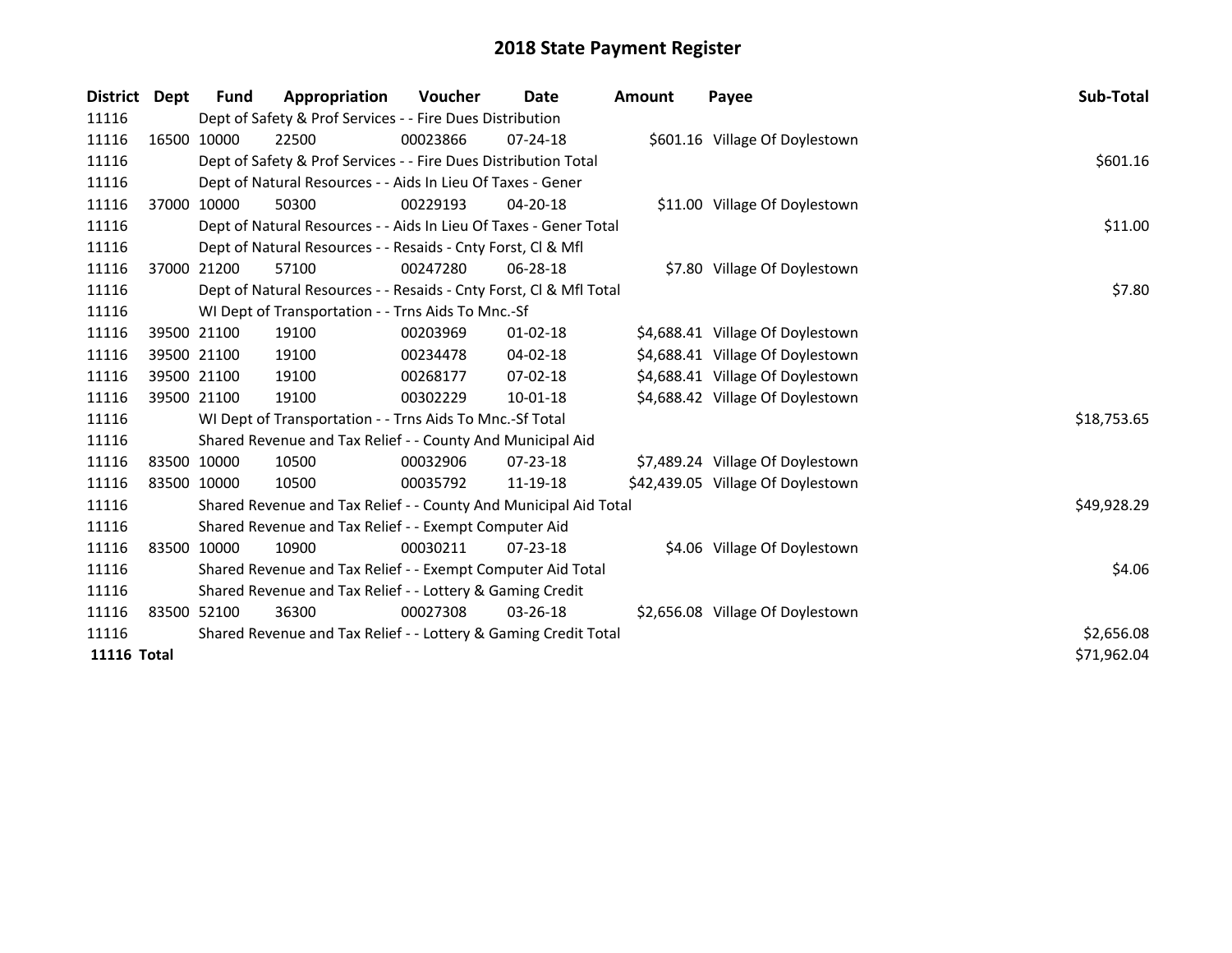| District Dept | <b>Fund</b> | Appropriation                                                           | Voucher  | Date           | <b>Amount</b> | Payee                             | Sub-Total   |
|---------------|-------------|-------------------------------------------------------------------------|----------|----------------|---------------|-----------------------------------|-------------|
| 11126         |             | Dept of Safety & Prof Services - - Fire Dues Distribution               |          |                |               |                                   |             |
| 11126         | 16500 10000 | 22500                                                                   | 00018615 | 07-02-18       |               | \$5,996.86 Village Of Fall River  |             |
| 11126         |             | Dept of Safety & Prof Services - - Fire Dues Distribution Total         |          |                |               |                                   | \$5,996.86  |
| 11126         |             | Environmental Improvement Prog - - Clean Water Fund Program Finan       |          |                |               |                                   |             |
| 11126         | 32000 57300 | 16300                                                                   | 00000160 | $02 - 22 - 18$ |               | \$3,655.78 Village Of Fall River  |             |
| 11126         |             | Environmental Improvement Prog - - Clean Water Fund Program Finan Total |          |                |               |                                   | \$3,655.78  |
| 11126         |             | Dept of Natural Resources - - Rec & Resource Aids, Fed                  |          |                |               |                                   |             |
| 11126         | 37000 21200 | 58300                                                                   | 00237044 | 05-18-18       |               | \$1,872.50 Village Of Fall River  |             |
| 11126         |             | Dept of Natural Resources - - Rec & Resource Aids, Fed Total            |          |                |               |                                   | \$1,872.50  |
| 11126         |             | WI Dept of Transportation - - Trns Aids To Mnc.-Sf                      |          |                |               |                                   |             |
| 11126         | 39500 21100 | 19100                                                                   | 00203970 | 01-02-18       |               | \$15,642.22 Village Of Fall River |             |
| 11126         | 39500 21100 | 19100                                                                   | 00234479 | 04-02-18       |               | \$15,642.22 Village Of Fall River |             |
| 11126         | 39500 21100 | 19100                                                                   | 00268178 | 07-02-18       |               | \$15,642.22 Village Of Fall River |             |
| 11126         | 39500 21100 | 19100                                                                   | 00302230 | $10 - 01 - 18$ |               | \$15,642.22 Village Of Fall River |             |
| 11126         |             | WI Dept of Transportation - - Trns Aids To Mnc.-Sf Total                |          |                |               |                                   | \$62,568.88 |
| 11126         |             | WI Dept of Transportation - - Loc Rd Imp Prg St Fd                      |          |                |               |                                   |             |
| 11126         | 39500 21100 | 27800                                                                   | 00260076 | 06-06-18       |               | \$14,021.91 Village Of Fall River |             |
| 11126         |             | WI Dept of Transportation - - Loc Rd Imp Prg St Fd Total                |          |                |               |                                   | \$14,021.91 |
| 11126         |             | Department of Justice - - Law Enforcement Train, Local                  |          |                |               |                                   |             |
| 11126         | 45500 10000 | 23100                                                                   | 00041369 | $02 - 01 - 18$ |               | \$3,736.80 Village Of Fall River  |             |
| 11126         | 45500 10000 | 23100                                                                   | 00052734 | 10-04-18       |               | \$800.00 Village Of Fall River    |             |
| 11126         |             | Department of Justice - - Law Enforcement Train, Local Total            |          |                |               |                                   | \$4,536.80  |
| 11126         |             | Shared Revenue and Tax Relief - - Expenditure Restraint Program         |          |                |               |                                   |             |
| 11126         | 83500 10000 | 10100                                                                   | 00032907 | 07-23-18       |               | \$3,168.62 Village Of Fall River  |             |
| 11126         | 83500 10000 | 10100                                                                   | 00035793 | 11-19-18       |               | \$0.07 Village Of Fall River      |             |
| 11126         |             | Shared Revenue and Tax Relief - - Expenditure Restraint Program Total   |          |                |               |                                   | \$3,168.69  |
| 11126         |             | Shared Revenue and Tax Relief - - County And Municipal Aid              |          |                |               |                                   |             |
| 11126         | 83500 10000 | 10500                                                                   | 00032907 | 07-23-18       |               | \$11,885.24 Village Of Fall River |             |
| 11126         | 83500 10000 | 10500                                                                   | 00035793 | 11-19-18       |               | \$67,349.72 Village Of Fall River |             |
| 11126         |             | Shared Revenue and Tax Relief - - County And Municipal Aid Total        |          |                |               |                                   | \$79,234.96 |
| 11126         |             | Shared Revenue and Tax Relief - - Exempt Computer Aid                   |          |                |               |                                   |             |
| 11126         | 83500 10000 | 10900                                                                   | 00030212 | $07 - 23 - 18$ |               | \$2,504.28 Village Of Fall River  |             |
| 11126         |             | Shared Revenue and Tax Relief - - Exempt Computer Aid Total             |          |                |               |                                   | \$2,504.28  |
| 11126         |             | Shared Revenue and Tax Relief - - Utility Aid                           |          |                |               |                                   |             |
| 11126         | 83500 10000 | 11000                                                                   | 00032907 | 07-23-18       |               | \$311.59 Village Of Fall River    |             |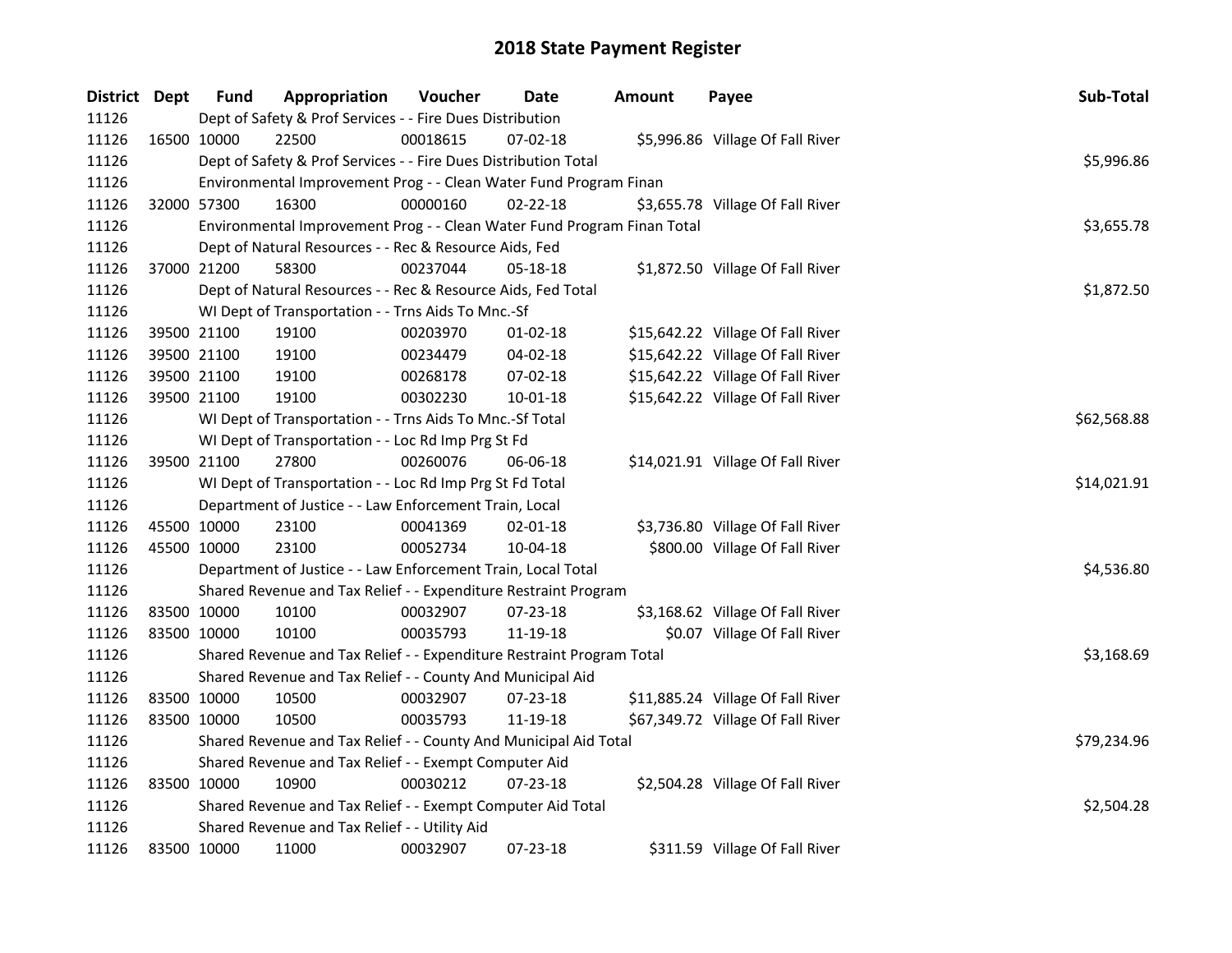| District Dept | Fund                                                      | Appropriation                                                   | Voucher    | Date           | Amount | Pavee                            | Sub-Total    |
|---------------|-----------------------------------------------------------|-----------------------------------------------------------------|------------|----------------|--------|----------------------------------|--------------|
| 11126         | 83500 10000                                               | 11000                                                           | 00035793   | 11-19-18       |        | \$1,767.27 Village Of Fall River |              |
| 11126         |                                                           | Shared Revenue and Tax Relief - - Utility Aid Total             | \$2,078.86 |                |        |                                  |              |
| 11126         | Shared Revenue and Tax Relief - - Lottery & Gaming Credit |                                                                 |            |                |        |                                  |              |
| 11126         | 83500 52100                                               | 36300                                                           | 00027309   | $03 - 26 - 18$ |        | \$3,411.72 Village Of Fall River |              |
| 11126         |                                                           | Shared Revenue and Tax Relief - - Lottery & Gaming Credit Total |            |                |        |                                  | \$3,411.72   |
| 11126 Total   |                                                           |                                                                 |            |                |        |                                  | \$183,051.24 |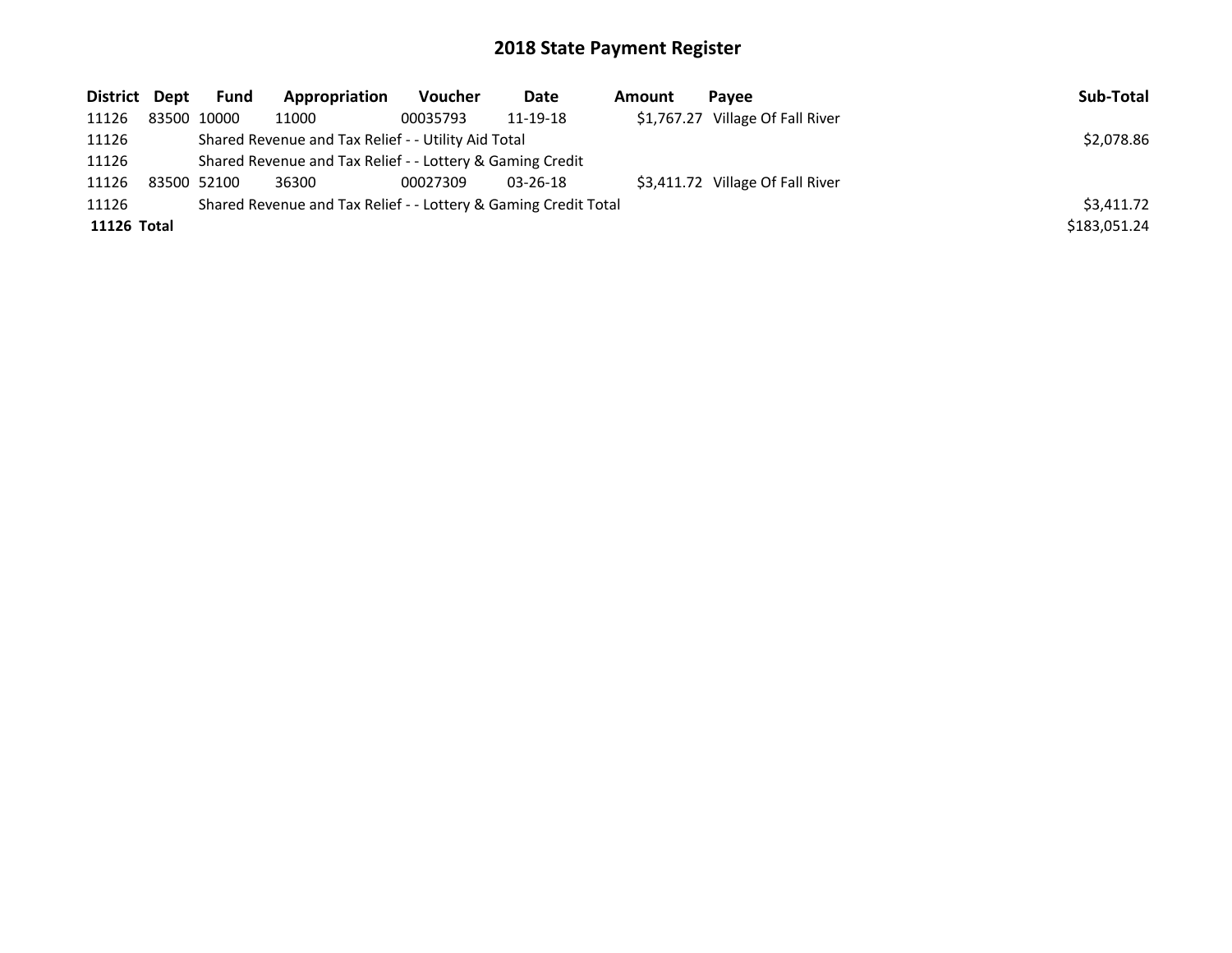| District    | Dept | <b>Fund</b> | Appropriation                                                    | <b>Voucher</b> | Date           | Amount | Payee                            | Sub-Total   |
|-------------|------|-------------|------------------------------------------------------------------|----------------|----------------|--------|----------------------------------|-------------|
| 11127       |      |             | Dept of Safety & Prof Services - - Fire Dues Distribution        |                |                |        |                                  |             |
| 11127       |      | 16500 10000 | 22500                                                            | 00018616       | $07-02-18$     |        | \$1,040.62 Village Of Friesland  |             |
| 11127       |      |             | Dept of Safety & Prof Services - - Fire Dues Distribution Total  | \$1,040.62     |                |        |                                  |             |
| 11127       |      |             | WI Dept of Transportation - - Trns Aids To Mnc.-Sf               |                |                |        |                                  |             |
| 11127       |      | 39500 21100 | 19100                                                            | 00203971       | $01 - 02 - 18$ |        | \$2,321.97 Village Of Friesland  |             |
| 11127       |      | 39500 21100 | 19100                                                            | 00234480       | 04-02-18       |        | \$2,321.97 Village Of Friesland  |             |
| 11127       |      | 39500 21100 | 19100                                                            | 00268179       | $07-02-18$     |        | \$2,321.97 Village Of Friesland  |             |
| 11127       |      | 39500 21100 | 19100                                                            | 00302231       | $10-01-18$     |        | \$2,321.98 Village Of Friesland  |             |
| 11127       |      |             | WI Dept of Transportation - - Trns Aids To Mnc.-Sf Total         |                |                |        |                                  | \$9,287.89  |
| 11127       |      |             | Shared Revenue and Tax Relief - - County And Municipal Aid       |                |                |        |                                  |             |
| 11127       |      | 83500 10000 | 10500                                                            | 00032908       | $07 - 23 - 18$ |        | \$6,265.88 Village Of Friesland  |             |
| 11127       |      | 83500 10000 | 10500                                                            | 00035794       | 11-19-18       |        | \$35,506.68 Village Of Friesland |             |
| 11127       |      |             | Shared Revenue and Tax Relief - - County And Municipal Aid Total |                |                |        |                                  | \$41,772.56 |
| 11127       |      |             | Shared Revenue and Tax Relief - - Exempt Computer Aid            |                |                |        |                                  |             |
| 11127       |      | 83500 10000 | 10900                                                            | 00030213       | $07 - 23 - 18$ |        | \$279.04 Village Of Friesland    |             |
| 11127       |      | 83500 10000 | 10900                                                            | 00032259       | 07-23-18       |        | \$43.84 Village Of Friesland     |             |
| 11127       |      |             | Shared Revenue and Tax Relief - - Exempt Computer Aid Total      |                |                |        |                                  | \$322.88    |
| 11127 Total |      |             |                                                                  |                |                |        |                                  | \$52,423.95 |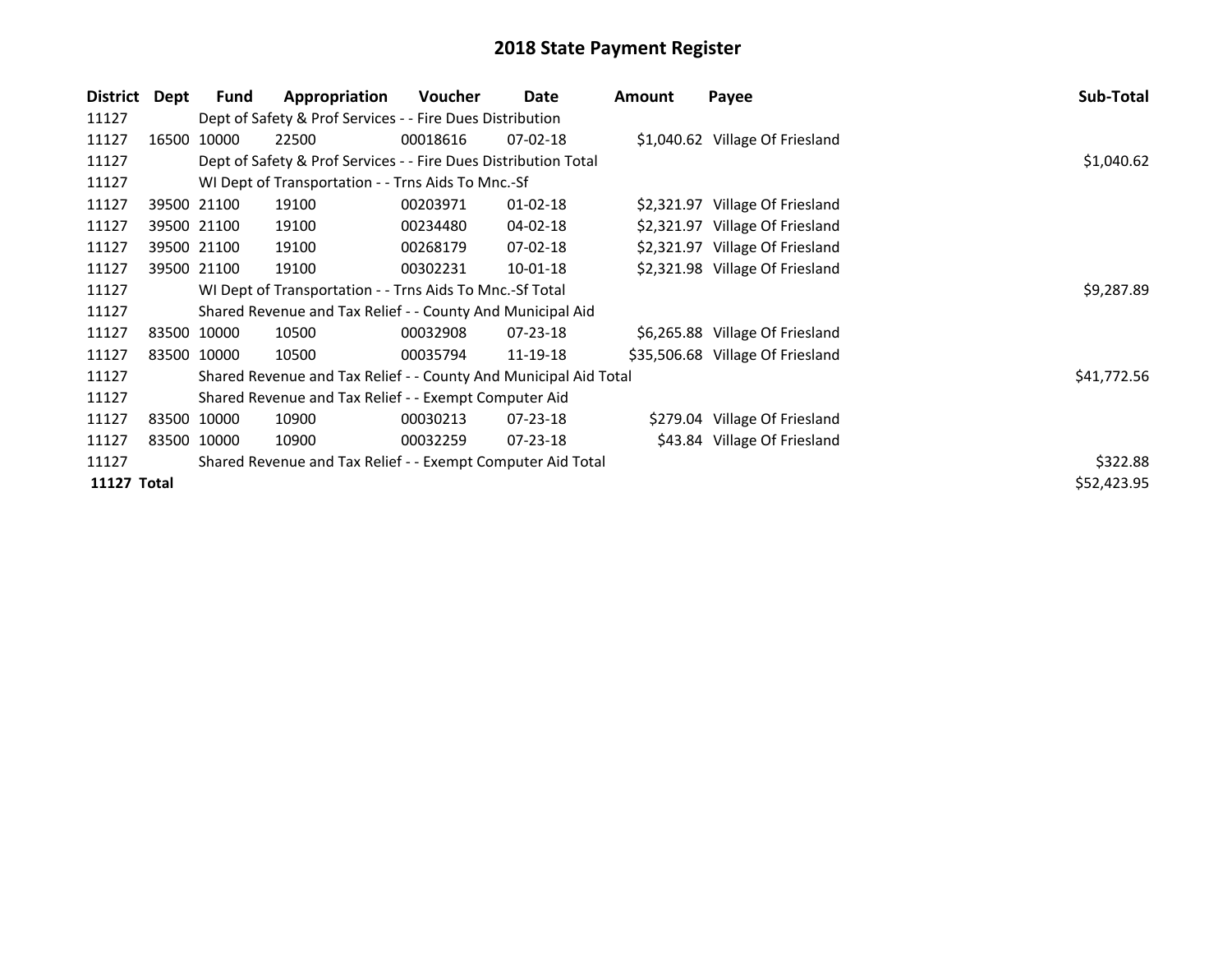| District Dept |             | <b>Fund</b> | Appropriation                                                                   | Voucher   | Date           | Amount | Payee                               | Sub-Total   |
|---------------|-------------|-------------|---------------------------------------------------------------------------------|-----------|----------------|--------|-------------------------------------|-------------|
| 11171         |             |             | Dept of Safety & Prof Services - - Fire Dues Distribution                       |           |                |        |                                     |             |
| 11171         |             | 16500 10000 | 22500                                                                           | 00023867  | $07 - 25 - 18$ |        | \$5,487.95 Village Of Pardeeville   |             |
| 11171         |             |             | Dept of Safety & Prof Services - - Fire Dues Distribution Total                 |           |                |        |                                     | \$5,487.95  |
| 11171         |             |             | Dept of Natural Resources - - Gen Program Ops-State Funds-Fr                    |           |                |        |                                     |             |
| 11171         |             | 37000 21200 | 16600                                                                           | 00207274  | $01 - 16 - 18$ |        | \$13.02 Village Of Pardeeville      |             |
| 11171         |             |             | Dept of Natural Resources - - Gen Program Ops-State Funds-Fr Total              |           |                |        |                                     | \$13.02     |
| 11171         |             |             | Dept of Natural Resources - - General Program Operations --                     |           |                |        |                                     |             |
| 11171         |             | 37000 21200 | 25400                                                                           | 00212825  | 02-05-18       |        | \$13.02 Village Of Pardeeville      |             |
| 11171         | 37000 21200 |             | 25400                                                                           | 00220342  | 03-16-18       |        | \$13.02 Village Of Pardeeville      |             |
| 11171         | 37000 21200 |             | 25400                                                                           | 00226289  | $04 - 10 - 18$ |        | \$13.02 Village Of Pardeeville      |             |
| 11171         | 37000 21200 |             | 25400                                                                           | 00233595  | 05-10-18       |        | \$13.02 Village Of Pardeeville      |             |
| 11171         |             | 37000 21200 | 25400                                                                           | 00245133  | 06-25-18       |        | \$13.02 Village Of Pardeeville      |             |
| 11171         |             | 37000 21200 | 25400                                                                           | 00251921  | $07-12-18$     |        | \$14.02 Village Of Pardeeville      |             |
| 11171         |             | 37000 21200 | 25400                                                                           | 00261313  | 08-30-18       |        | \$13.02 Village Of Pardeeville      |             |
| 11171         |             | 37000 21200 | 25400                                                                           | 00267877  | 09-20-18       |        | \$14.02 Village Of Pardeeville      |             |
| 11171         |             | 37000 21200 | 25400                                                                           | 00273814  | 10-16-18       |        | \$13.02 Village Of Pardeeville      |             |
| 11171         |             | 37000 21200 | 25400                                                                           | 00279746  | 11-15-18       |        | \$13.02 Village Of Pardeeville      |             |
| 11171         |             | 37000 21200 | 25400                                                                           | 00286210  | 12-20-18       |        | \$13.02 Village Of Pardeeville      |             |
| 11171         |             |             | Dept of Natural Resources - - General Program Operations -- Total               |           |                |        |                                     | \$145.22    |
| 11171         |             |             | WI Dept of Transportation - - Trns Aids To Mnc.-Sf                              |           |                |        |                                     |             |
| 11171         |             | 39500 21100 | 19100                                                                           | 00203972  | 01-02-18       |        | \$19,122.95 Village Of Pardeeville  |             |
| 11171         |             | 39500 21100 | 19100                                                                           | 00234481  | 04-02-18       |        | \$19,122.95 Village Of Pardeeville  |             |
| 11171         |             | 39500 21100 | 19100                                                                           | 00268180  | 07-02-18       |        | \$19,122.95 Village Of Pardeeville  |             |
| 11171         |             | 39500 21100 | 19100                                                                           | 00302232  | 10-01-18       |        | \$19,122.97 Village Of Pardeeville  |             |
| 11171         |             |             | WI Dept of Transportation - - Trns Aids To Mnc.-Sf Total                        |           |                |        |                                     | \$76,491.82 |
| 11171         |             |             | Department of Health Services - - Prepaid Medical Transport Reimbursement       |           |                |        |                                     |             |
| 11171         | 43500 10000 |             | 16300                                                                           | AMBULANCE | 11-08-18       |        | \$4,441.68 Village Of Pardeeville   |             |
| 11171         |             |             | Department of Health Services - - Prepaid Medical Transport Reimbursement Total |           |                |        |                                     | \$4,441.68  |
| 11171         |             |             | Shared Revenue and Tax Relief - - Expenditure Restraint Program                 |           |                |        |                                     |             |
| 11171         | 83500 10000 |             | 10100                                                                           | 00032909  | 07-23-18       |        | \$3,538.65 Village Of Pardeeville   |             |
| 11171         |             | 83500 10000 | 10100                                                                           | 00035795  | 11-19-18       |        | \$0.07 Village Of Pardeeville       |             |
| 11171         |             |             | Shared Revenue and Tax Relief - - Expenditure Restraint Program Total           |           |                |        |                                     | \$3,538.72  |
| 11171         |             |             | Shared Revenue and Tax Relief - - County And Municipal Aid                      |           |                |        |                                     |             |
| 11171         | 83500 10000 |             | 10500                                                                           | 00032909  | 07-23-18       |        | \$37,097.61 Village Of Pardeeville  |             |
| 11171         | 83500 10000 |             | 10500                                                                           | 00035795  | 11-19-18       |        | \$205,778.10 Village Of Pardeeville |             |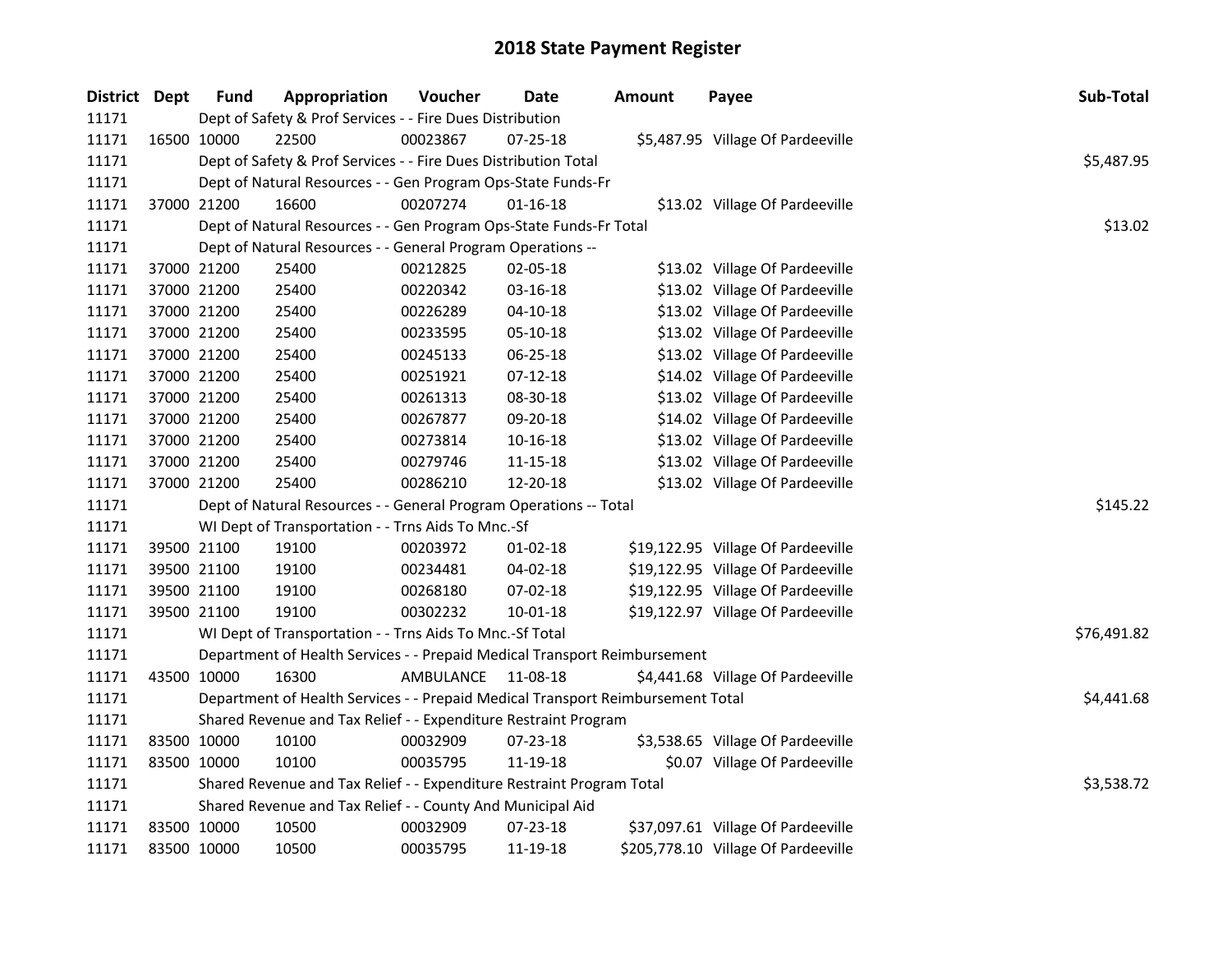| District Dept | Fund        | Appropriation                                                    | Voucher  | Date     | Amount | Payee                           | Sub-Total    |
|---------------|-------------|------------------------------------------------------------------|----------|----------|--------|---------------------------------|--------------|
| 11171         |             | Shared Revenue and Tax Relief - - County And Municipal Aid Total |          |          |        |                                 | \$242,875.71 |
| 11171         |             | Shared Revenue and Tax Relief - - Exempt Computer Aid            |          |          |        |                                 |              |
| 11171         | 83500 10000 | 10900                                                            | 00030214 | 07-23-18 |        | \$952.80 Village Of Pardeeville |              |
| 11171         |             | Shared Revenue and Tax Relief - - Exempt Computer Aid Total      |          |          |        |                                 | \$952.80     |
| 11171 Total   |             |                                                                  |          |          |        |                                 | \$333,946.92 |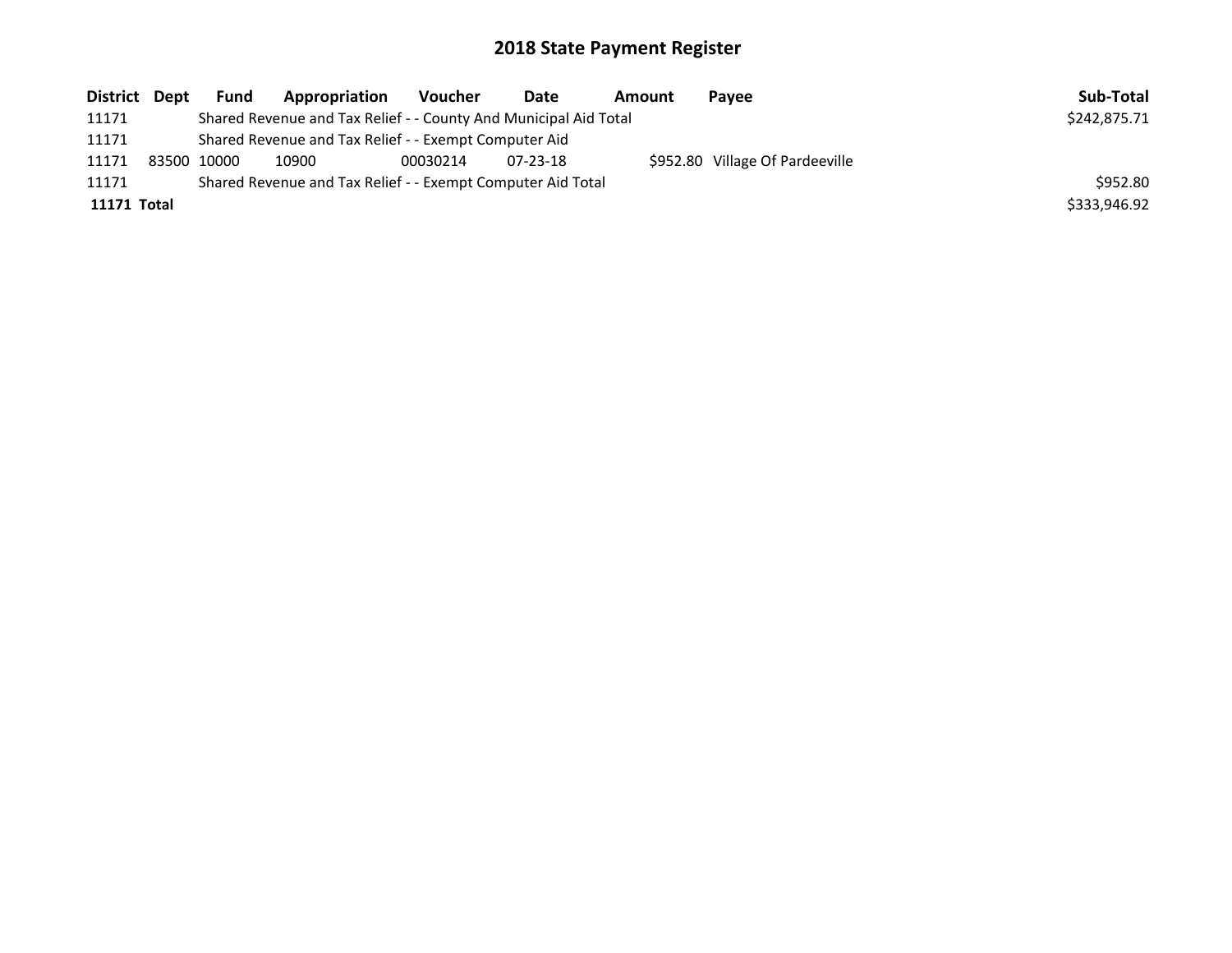| District Dept |             | <b>Fund</b> | Appropriation                                                                   | Voucher   | Date           | Amount | Payee                            | Sub-Total    |
|---------------|-------------|-------------|---------------------------------------------------------------------------------|-----------|----------------|--------|----------------------------------|--------------|
| 11172         |             |             | Dept of Safety & Prof Services - - Fire Dues Distribution                       |           |                |        |                                  |              |
| 11172         |             | 16500 10000 | 22500                                                                           | 00023868  | 07-25-18       |        | \$7,031.15 Village Of Poynette   |              |
| 11172         |             |             | Dept of Safety & Prof Services - - Fire Dues Distribution Total                 |           |                |        |                                  | \$7,031.15   |
| 11172         |             |             | Dept of Natural Resources - - Aids In Lieu Of Taxes - Gener                     |           |                |        |                                  |              |
| 11172         |             | 37000 10000 | 50300                                                                           | 00211887  | $02 - 02 - 18$ |        | \$403.87 Village Of Poynette     |              |
| 11172         | 37000 10000 |             | 50300                                                                           | 00230358  | $04 - 20 - 18$ |        | \$244.99 Village Of Poynette     |              |
| 11172         |             |             | Dept of Natural Resources - - Aids In Lieu Of Taxes - Gener Total               |           |                |        |                                  | \$648.86     |
| 11172         |             |             | WI Dept of Transportation - - Trns Aids To Mnc.-Sf                              |           |                |        |                                  |              |
| 11172         |             | 39500 21100 | 19100                                                                           | 00203973  | $01 - 02 - 18$ |        | \$25,893.00 Village Of Poynette  |              |
| 11172         |             | 39500 21100 | 19100                                                                           | 00234482  | 04-02-18       |        | \$25,893.00 Village Of Poynette  |              |
| 11172         |             | 39500 21100 | 19100                                                                           | 00268181  | 07-02-18       |        | \$25,893.00 Village Of Poynette  |              |
| 11172         |             | 39500 21100 | 19100                                                                           | 00302233  | 10-01-18       |        | \$25,893.01 Village Of Poynette  |              |
| 11172         |             |             | WI Dept of Transportation - - Trns Aids To Mnc.-Sf Total                        |           |                |        |                                  | \$103,572.01 |
| 11172         |             |             | Department of Health Services - - Prepaid Medical Transport Reimbursement       |           |                |        |                                  |              |
| 11172         |             | 43500 10000 | 16300                                                                           | AMBULANCE | 11-08-18       |        | \$6,837.84 Village Of Poynette   |              |
| 11172         |             |             | Department of Health Services - - Prepaid Medical Transport Reimbursement Total |           |                |        |                                  | \$6,837.84   |
| 11172         |             |             | Department of Justice - - Law Enforcement Train, Local                          |           |                |        |                                  |              |
| 11172         |             | 45500 10000 | 23100                                                                           | 00046812  | 06-07-18       |        | \$640.00 Village Of Poynette     |              |
| 11172         |             |             | Department of Justice - - Law Enforcement Train, Local Total                    |           |                |        |                                  | \$640.00     |
| 11172         |             |             | Department of Administration - - Hv Trans Ln Annual Impact Fee                  |           |                |        |                                  |              |
| 11172         | 50500 10000 |             | 17400                                                                           | 00078740  | 05-01-18       |        | \$4,302.00 Village Of Poynette   |              |
| 11172         |             |             | Department of Administration - - Hv Trans Ln Annual Impact Fee Total            |           |                |        |                                  | \$4,302.00   |
| 11172         |             |             | Department of Administration - - Federal Aid, Local Assistance                  |           |                |        |                                  |              |
| 11172         |             | 50500 10000 | 74300                                                                           | 00091464  | 11-06-18       |        | \$364,087.00 Village Of Poynette |              |
| 11172         |             |             | Department of Administration - - Federal Aid, Local Assistance Total            |           |                |        |                                  | \$364,087.00 |
| 11172         |             |             | Shared Revenue and Tax Relief - - Expenditure Restraint Program                 |           |                |        |                                  |              |
| 11172         |             | 83500 10000 | 10100                                                                           | 00032910  | $07 - 23 - 18$ |        | \$52,685.84 Village Of Poynette  |              |
| 11172         | 83500 10000 |             | 10100                                                                           | 00035796  | 11-19-18       |        | \$0.06 Village Of Poynette       |              |
| 11172         |             |             | Shared Revenue and Tax Relief - - Expenditure Restraint Program Total           |           |                |        |                                  | \$52,685.90  |
| 11172         |             |             | Shared Revenue and Tax Relief - - County And Municipal Aid                      |           |                |        |                                  |              |
| 11172         | 83500 10000 |             | 10500                                                                           | 00032910  | $07 - 23 - 18$ |        | \$39,004.28 Village Of Poynette  |              |
| 11172         | 83500 10000 |             | 10500                                                                           | 00035796  | 11-19-18       |        | \$214,186.39 Village Of Poynette |              |
| 11172         |             |             | Shared Revenue and Tax Relief - - County And Municipal Aid Total                |           |                |        |                                  | \$253,190.67 |
| 11172         |             |             | Shared Revenue and Tax Relief - - Exempt Computer Aid                           |           |                |        |                                  |              |
| 11172         |             | 83500 10000 | 10900                                                                           | 00030215  | 07-23-18       |        | \$1,450.01 Village Of Poynette   |              |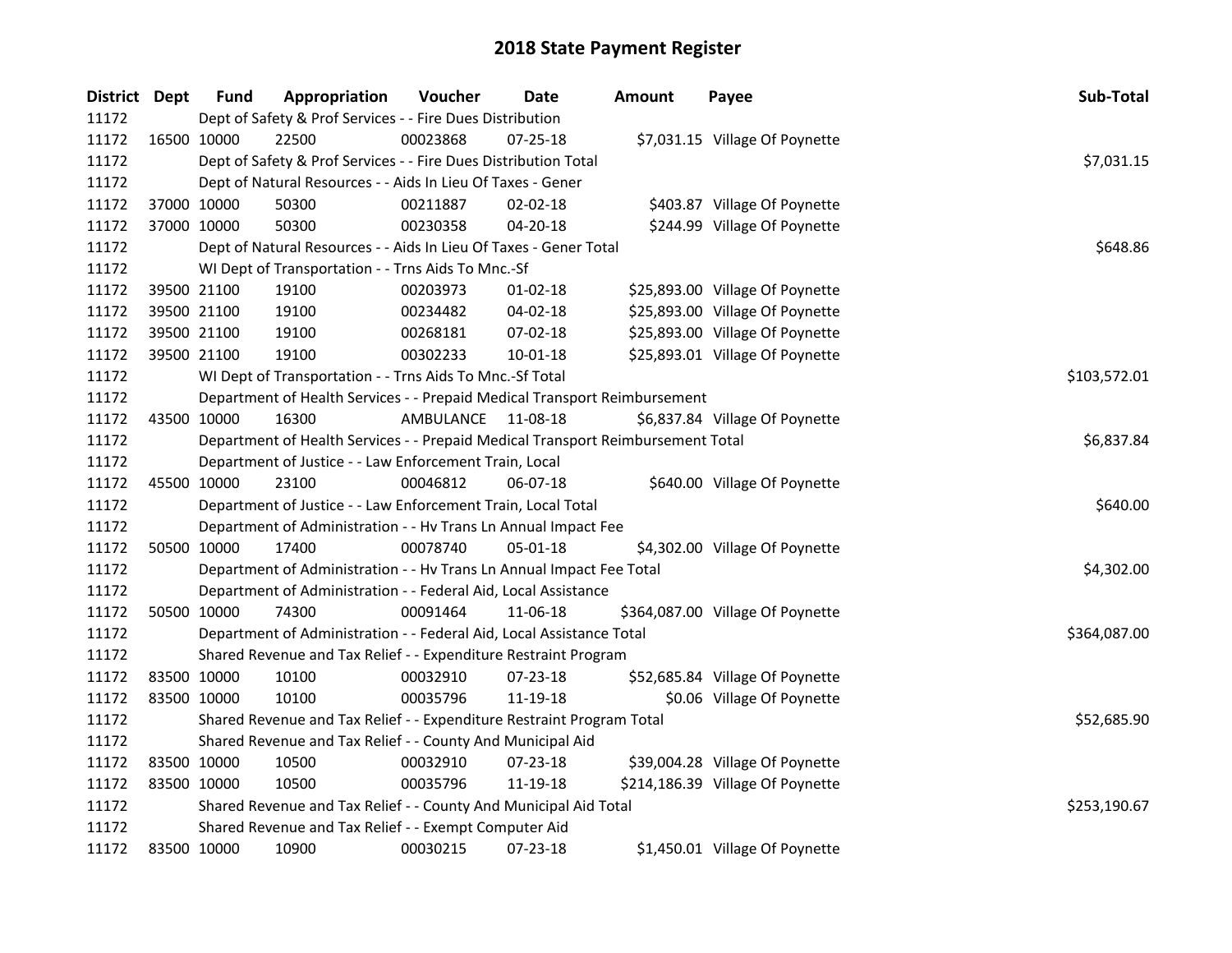| District Dept |             | <b>Fund</b> | Appropriation                                                   | <b>Voucher</b> | Date           | <b>Amount</b> | Payee                          | Sub-Total    |
|---------------|-------------|-------------|-----------------------------------------------------------------|----------------|----------------|---------------|--------------------------------|--------------|
| 11172         |             |             | Shared Revenue and Tax Relief - - Exempt Computer Aid Total     |                |                |               |                                | \$1,450.01   |
| 11172         |             |             | Shared Revenue and Tax Relief - - Utility Aid                   |                |                |               |                                |              |
| 11172         | 83500 10000 |             | 11000                                                           | 00032910       | 07-23-18       |               | \$568.76 Village Of Poynette   |              |
| 11172         |             | 83500 10000 | 11000                                                           | 00035796       | 11-19-18       |               | \$3,065.45 Village Of Poynette |              |
| 11172         |             |             | Shared Revenue and Tax Relief - - Utility Aid Total             |                |                |               |                                | \$3,634.21   |
| 11172         |             |             | Shared Revenue and Tax Relief - - Lottery & Gaming Credit       |                |                |               |                                |              |
| 11172         | 83500 52100 |             | 36300                                                           | 00027310       | $03 - 26 - 18$ |               | \$5,686.75 Village Of Poynette |              |
| 11172         |             |             | Shared Revenue and Tax Relief - - Lottery & Gaming Credit Total |                |                |               |                                | \$5,686.75   |
| 11172 Total   |             |             |                                                                 |                |                |               |                                | \$803,766.40 |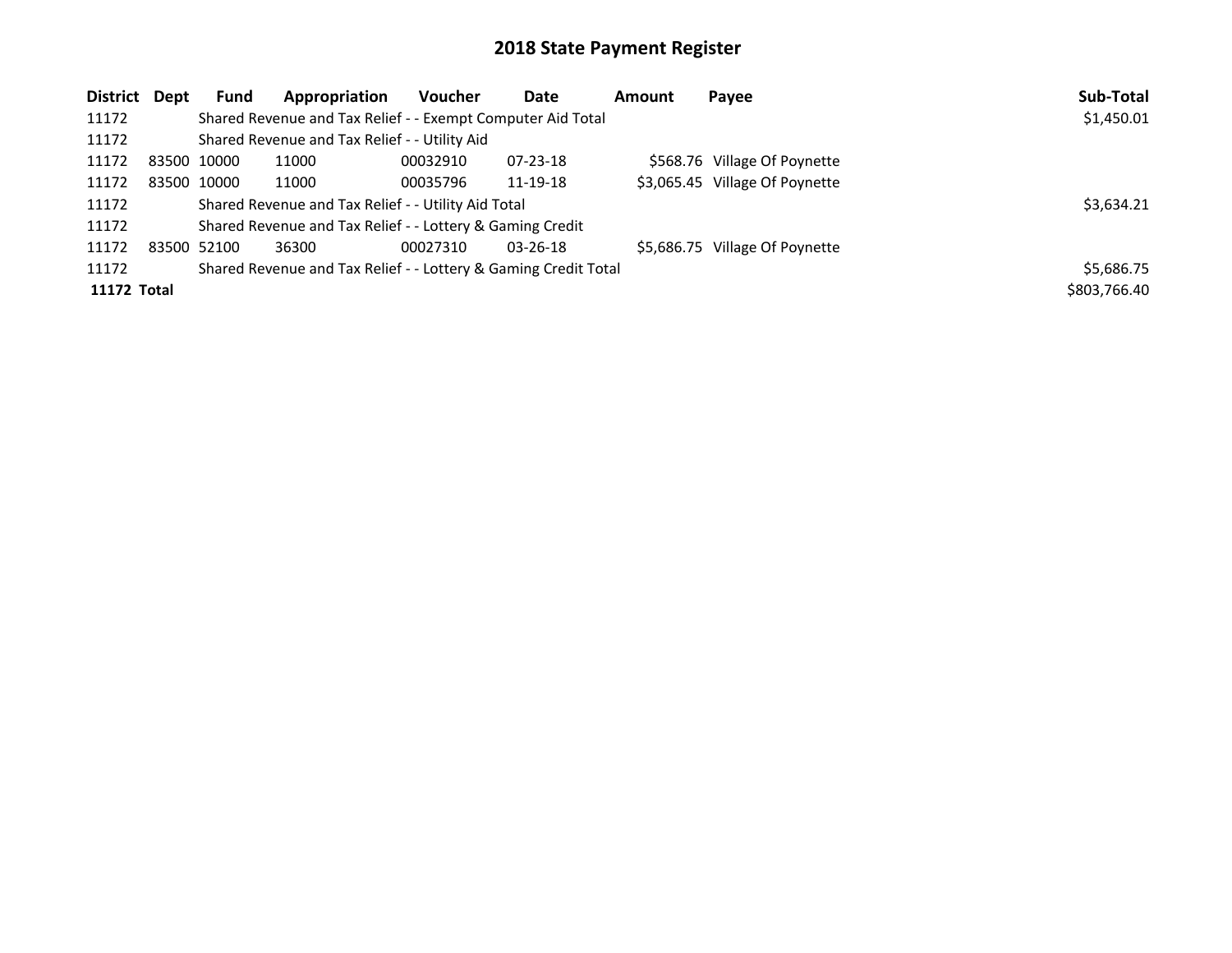| District Dept |             | <b>Fund</b>                                                 | Appropriation                                                          | <b>Voucher</b> | Date           | <b>Amount</b> | Payee                            | Sub-Total   |
|---------------|-------------|-------------------------------------------------------------|------------------------------------------------------------------------|----------------|----------------|---------------|----------------------------------|-------------|
| 11176         |             |                                                             | Department of Health Services - - Emergency Medical Services, Ai       |                |                |               |                                  |             |
| 11176         |             | 43500 10000                                                 | 11900                                                                  | 00229423       | 08-31-18       |               | \$4,750.70 Randolph, Village Of  |             |
| 11176         |             |                                                             | Department of Health Services - - Emergency Medical Services, Ai Total |                |                |               |                                  | \$4,750.70  |
| 11176         |             |                                                             | Department of Justice - - Law Enforcement Train, Local                 |                |                |               |                                  |             |
| 11176         |             | 45500 10000                                                 | 23100                                                                  | 00054876       | 11-09-18       |               | \$640.00 Randolph, Village Of    |             |
| 11176         |             |                                                             | Department of Justice - - Law Enforcement Train, Local Total           |                |                |               |                                  | \$640.00    |
| 11176         |             |                                                             | Department of Administration - - Federal Aid, Local Assistance         |                |                |               |                                  |             |
| 11176         |             | 50500 10000                                                 | 74300                                                                  | 00069153       | $01 - 11 - 18$ |               | \$25,000.00 Randolph, Village Of |             |
| 11176         |             |                                                             | Department of Administration - - Federal Aid, Local Assistance Total   |                |                |               |                                  | \$25,000.00 |
| 11176         |             |                                                             | Shared Revenue and Tax Relief - - Exempt Computer Aid                  |                |                |               |                                  |             |
| 11176         | 83500 10000 |                                                             | 10900                                                                  | 00030216       | $07 - 23 - 18$ |               | \$283.10 Randolph, Village Of    |             |
| 11176         |             | Shared Revenue and Tax Relief - - Exempt Computer Aid Total |                                                                        |                |                |               |                                  |             |
| 11176 Total   |             |                                                             |                                                                        |                |                |               |                                  | \$30,673.80 |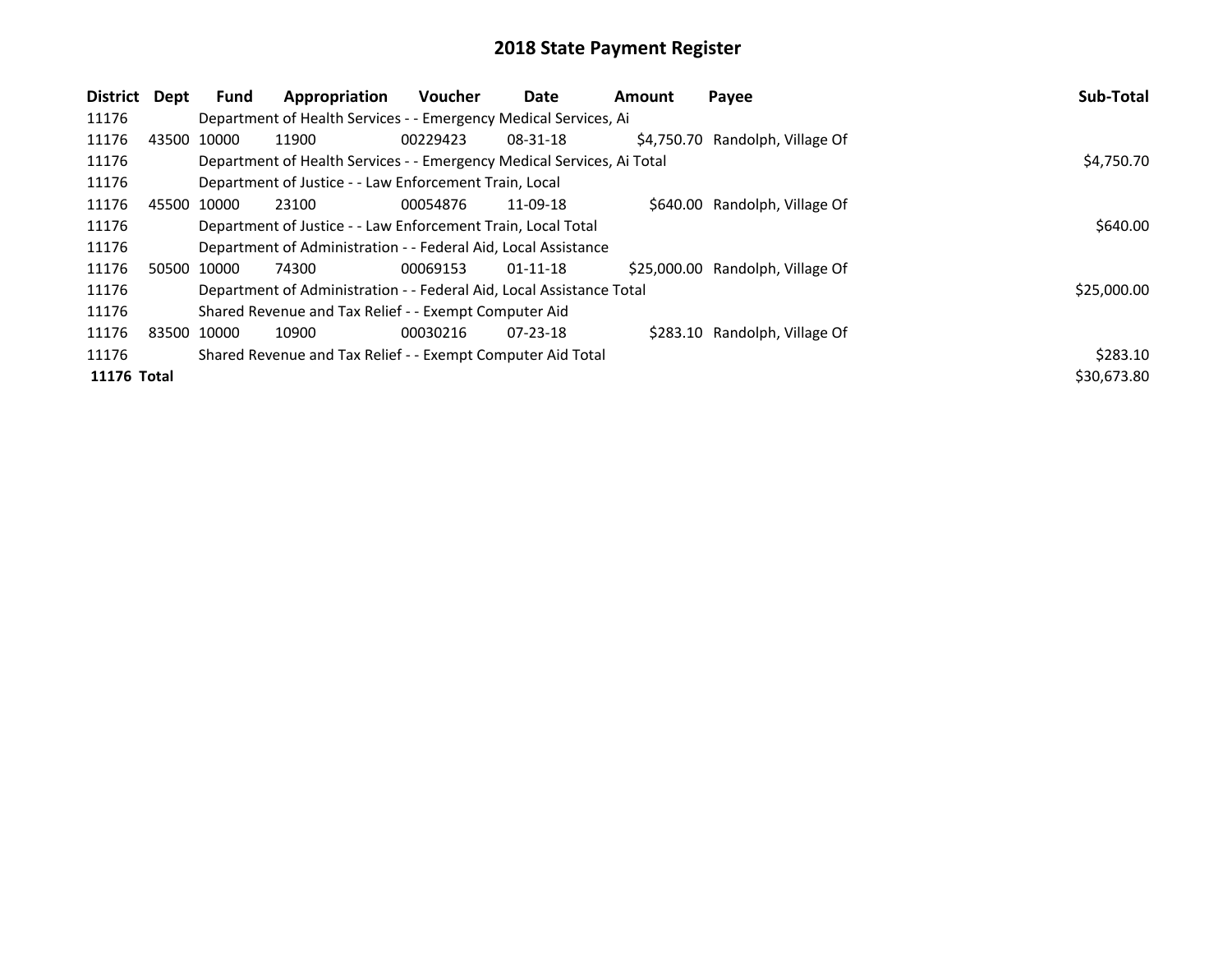| District    | Dept        | Fund        | Appropriation                                                                   | Voucher      | Date           | <b>Amount</b> | Payee                       | Sub-Total    |
|-------------|-------------|-------------|---------------------------------------------------------------------------------|--------------|----------------|---------------|-----------------------------|--------------|
| 11177       |             |             | Dept of Safety & Prof Services - - Fire Dues Distribution                       |              |                |               |                             |              |
| 11177       | 16500 10000 |             | 22500                                                                           | 00018619     | $07 - 02 - 18$ |               | \$2,528.07 Village Of Rio   |              |
| 11177       |             |             | Dept of Safety & Prof Services - - Fire Dues Distribution Total                 |              |                |               |                             | \$2,528.07   |
| 11177       |             |             | Dept of Natural Resources - - Resaids - Cnty Forst, Cl & Mfl                    |              |                |               |                             |              |
| 11177       | 37000 21200 |             | 57100                                                                           | 00247281     | 06-28-18       |               | \$7.80 Village Of Rio       |              |
| 11177       |             |             | Dept of Natural Resources - - Resaids - Cnty Forst, CI & Mfl Total              | \$7.80       |                |               |                             |              |
| 11177       |             |             | WI Dept of Transportation - - Trns Aids To Mnc.-Sf                              |              |                |               |                             |              |
| 11177       |             | 39500 21100 | 19100                                                                           | 00203974     | $01-02-18$     |               | \$16,136.11 Village Of Rio  |              |
| 11177       |             | 39500 21100 | 19100                                                                           | 00234483     | 04-02-18       |               | \$16,136.11 Village Of Rio  |              |
| 11177       |             | 39500 21100 | 19100                                                                           | 00268182     | 07-02-18       |               | \$16,136.11 Village Of Rio  |              |
| 11177       | 39500 21100 |             | 19100                                                                           | 00302234     | 10-01-18       |               | \$16,136.14 Village Of Rio  |              |
| 11177       |             |             | WI Dept of Transportation - - Trns Aids To Mnc.-Sf Total                        |              |                |               |                             | \$64,544.47  |
| 11177       |             |             | Department of Health Services - - Prepaid Medical Transport Reimbursement       |              |                |               |                             |              |
| 11177       | 43500 10000 |             | 16300                                                                           | AMBULANCE    | 11-08-18       |               | \$2,000.00 Village Of Rio   |              |
| 11177       |             |             | Department of Health Services - - Prepaid Medical Transport Reimbursement Total |              |                |               |                             | \$2,000.00   |
| 11177       |             |             | Department of Justice - - Law Enforcement Train, Local                          |              |                |               |                             |              |
| 11177       | 45500 10000 |             | 23100                                                                           | 00053683     | 10-18-18       |               | \$480.00 Village Of Rio     |              |
| 11177       |             |             | Department of Justice - - Law Enforcement Train, Local Total                    |              |                |               |                             | \$480.00     |
| 11177       |             |             | Shared Revenue and Tax Relief - - Expenditure Restraint Program                 |              |                |               |                             |              |
| 11177       |             | 83500 10000 | 10100                                                                           | 00032911     | $07 - 23 - 18$ |               | \$14,143.92 Village Of Rio  |              |
| 11177       |             |             | Shared Revenue and Tax Relief - - Expenditure Restraint Program Total           |              |                |               |                             | \$14,143.92  |
| 11177       |             |             | Shared Revenue and Tax Relief - - County And Municipal Aid                      |              |                |               |                             |              |
| 11177       |             | 83500 10000 | 10500                                                                           | 00032911     | $07 - 23 - 18$ |               | \$20,826.41 Village Of Rio  |              |
| 11177       | 83500 10000 |             | 10500                                                                           | 00035797     | 11-19-18       |               | \$116,016.29 Village Of Rio |              |
| 11177       |             |             | Shared Revenue and Tax Relief - - County And Municipal Aid Total                | \$136,842.70 |                |               |                             |              |
| 11177       |             |             | Shared Revenue and Tax Relief - - Exempt Computer Aid                           |              |                |               |                             |              |
| 11177       | 83500 10000 |             | 10900                                                                           | 00030217     | 07-23-18       |               | \$190.76 Village Of Rio     |              |
| 11177       | 83500 10000 |             | 10900                                                                           | 00032260     | $07 - 23 - 18$ |               | \$226.99 Village Of Rio     |              |
| 11177       |             |             | Shared Revenue and Tax Relief - - Exempt Computer Aid Total                     | \$417.75     |                |               |                             |              |
| 11177 Total |             |             |                                                                                 |              |                |               |                             | \$220,964.71 |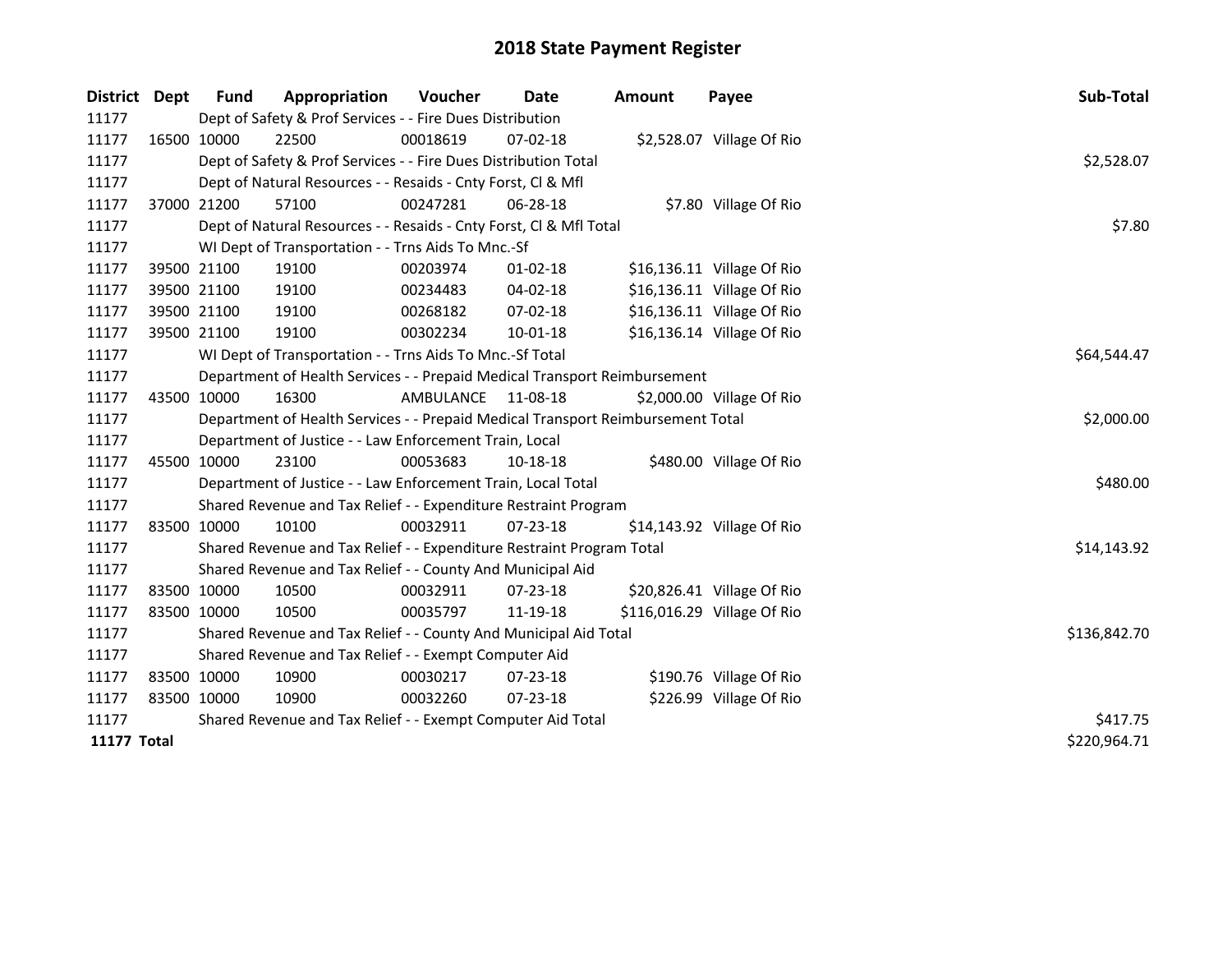| <b>District</b> | Dept | Fund        | Appropriation                                                         | Voucher  | Date           | Amount | Payee                          | Sub-Total    |
|-----------------|------|-------------|-----------------------------------------------------------------------|----------|----------------|--------|--------------------------------|--------------|
| 11191           |      |             | Dept of Safety & Prof Services - - Fire Dues Distribution             |          |                |        |                                |              |
| 11191           |      | 16500 10000 | 22500                                                                 | 00023869 | $07 - 25 - 18$ |        | \$1,600.21 Village Of Wyocena  |              |
| 11191           |      |             | Dept of Safety & Prof Services - - Fire Dues Distribution Total       |          |                |        |                                | \$1,600.21   |
| 11191           |      |             | WI Dept of Transportation - - Trns Aids To Mnc.-Sf                    |          |                |        |                                |              |
| 11191           |      | 39500 21100 | 19100                                                                 | 00203975 | $01 - 02 - 18$ |        | \$4,475.65 Village Of Wyocena  |              |
| 11191           |      | 39500 21100 | 19100                                                                 | 00234484 | 04-02-18       |        | \$4,475.65 Village Of Wyocena  |              |
| 11191           |      | 39500 21100 | 19100                                                                 | 00268183 | $07 - 02 - 18$ |        | \$4,475.65 Village Of Wyocena  |              |
| 11191           |      | 39500 21100 | 19100                                                                 | 00302235 | 10-01-18       |        | \$4,475.65 Village Of Wyocena  |              |
| 11191           |      |             | WI Dept of Transportation - - Trns Aids To Mnc.-Sf Total              |          |                |        |                                | \$17,902.60  |
| 11191           |      |             | Shared Revenue and Tax Relief - - Expenditure Restraint Program       |          |                |        |                                |              |
| 11191           |      | 83500 10000 | 10100                                                                 | 00032912 | 07-23-18       |        | \$4,771.04 Village Of Wyocena  |              |
| 11191           |      | 83500 10000 | 10100                                                                 | 00035798 | 11-19-18       |        | \$0.07 Village Of Wyocena      |              |
| 11191           |      |             | Shared Revenue and Tax Relief - - Expenditure Restraint Program Total |          |                |        |                                | \$4,771.11   |
| 11191           |      |             | Shared Revenue and Tax Relief - - County And Municipal Aid            |          |                |        |                                |              |
| 11191           |      | 83500 10000 | 10500                                                                 | 00032912 | 07-23-18       |        | \$13,582.10 Village Of Wyocena |              |
| 11191           |      | 83500 10000 | 10500                                                                 | 00035798 | 11-19-18       |        | \$76,965.23 Village Of Wyocena |              |
| 11191           |      |             | Shared Revenue and Tax Relief - - County And Municipal Aid Total      |          |                |        |                                | \$90,547.33  |
| 11191           |      |             | Shared Revenue and Tax Relief - - Exempt Computer Aid                 |          |                |        |                                |              |
| 11191           |      | 83500 10000 | 10900                                                                 | 00030218 | $07 - 23 - 18$ |        | \$185.69 Village Of Wyocena    |              |
| 11191           |      |             | Shared Revenue and Tax Relief - - Exempt Computer Aid Total           |          |                |        |                                | \$185.69     |
| 11191           |      |             | Shared Revenue and Tax Relief - - Utility Aid                         |          |                |        |                                |              |
| 11191           |      | 83500 10000 | 11000                                                                 | 00032912 | $07 - 23 - 18$ |        | \$916.12 Village Of Wyocena    |              |
| 11191           |      | 83500 10000 | 11000                                                                 | 00035798 | 11-19-18       |        | \$5,321.35 Village Of Wyocena  |              |
| 11191           |      |             | Shared Revenue and Tax Relief - - Utility Aid Total                   |          |                |        |                                | \$6,237.47   |
| 11191 Total     |      |             |                                                                       |          |                |        |                                | \$121,244.41 |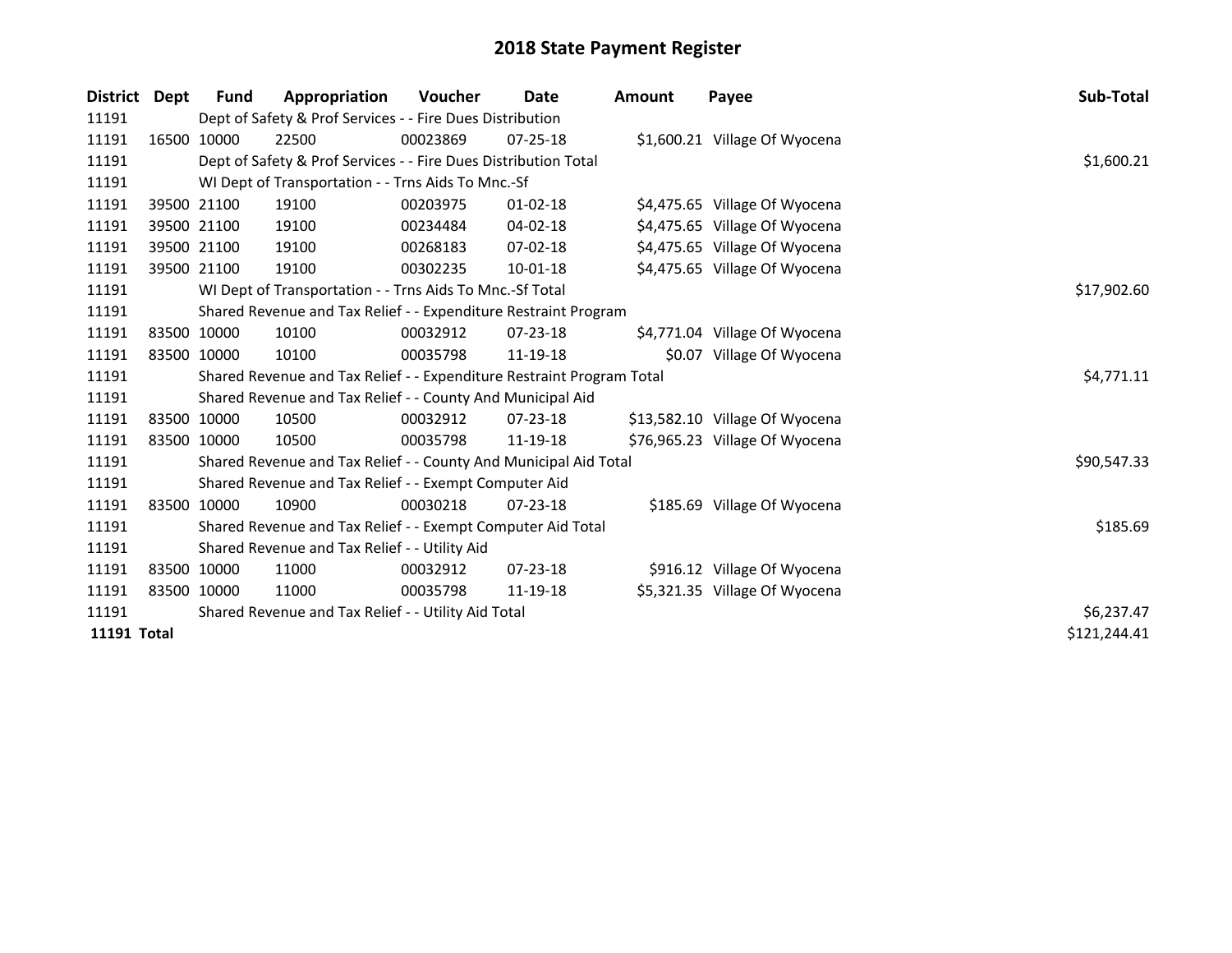| District Dept |             | <b>Fund</b> | Appropriation                                                      | Voucher      | <b>Date</b>    | <b>Amount</b> | Payee                        | Sub-Total   |
|---------------|-------------|-------------|--------------------------------------------------------------------|--------------|----------------|---------------|------------------------------|-------------|
| 11211         |             |             | Dept of Safety & Prof Services - - Fire Dues Distribution          |              |                |               |                              |             |
| 11211         |             | 16500 10000 | 22500                                                              | 00023870     | $07 - 26 - 18$ |               | \$16,901.21 City Of Columbus |             |
| 11211         |             |             | Dept of Safety & Prof Services - - Fire Dues Distribution Total    |              |                |               |                              | \$16,901.21 |
| 11211         |             |             | WI Dept of Transportation - - Conn Hwy Aids St Fds                 |              |                |               |                              |             |
| 11211         |             | 39500 21100 | 16200                                                              | 00205549     | $01 - 02 - 18$ |               | \$10,490.03 City Of Columbus |             |
| 11211         |             | 39500 21100 | 16200                                                              | 00236057     | 04-02-18       |               | \$10,490.03 City Of Columbus |             |
| 11211         |             | 39500 21100 | 16200                                                              | 00269756     | 07-02-18       |               | \$10,490.03 City Of Columbus |             |
| 11211         | 39500 21100 |             | 16200                                                              | 00303808     | 10-01-18       |               | \$10,490.03 City Of Columbus |             |
| 11211         |             |             | WI Dept of Transportation - - Conn Hwy Aids St Fds Total           |              |                |               |                              | \$41,960.12 |
| 11211         |             |             | WI Dept of Transportation - - Trns Aids To Mnc.-Sf                 |              |                |               |                              |             |
| 11211         |             | 39500 21100 | 19100                                                              | 00203976     | $01-02-18$     |               | \$72,736.57 City Of Columbus |             |
| 11211         |             | 39500 21100 | 19100                                                              | 00234485     | 04-02-18       |               | \$72,736.57 City Of Columbus |             |
| 11211         |             | 39500 21100 | 19100                                                              | 00268184     | 07-02-18       |               | \$72,736.57 City Of Columbus |             |
| 11211         |             | 39500 21100 | 19100                                                              | 00302236     | 10-01-18       |               | \$72,736.60 City Of Columbus |             |
| 11211         |             |             | WI Dept of Transportation - - Trns Aids To Mnc.-Sf Total           | \$290,946.31 |                |               |                              |             |
| 11211         |             |             | WI Dept of Transportation - - Trnsprt Alternats Ff                 |              |                |               |                              |             |
| 11211         |             | 39500 21100 | 22700                                                              | 00232704     | 03-21-18       |               | \$7,114.00 City Of Columbus  |             |
| 11211         |             |             | WI Dept of Transportation - - Trnsprt Alternats Ff Total           |              |                |               |                              | \$7,114.00  |
| 11211         |             |             | Department of Corrections - - Probation, Parole And Extended       |              |                |               |                              |             |
| 11211         |             | 41000 10000 | 18700                                                              | 00182309     | $01 - 17 - 18$ |               | \$11.69 City Of Columbus     |             |
| 11211         |             | 41000 10000 | 18700                                                              | 00187128     | 02-07-18       |               | \$11.27 City Of Columbus     |             |
| 11211         |             | 41000 10000 | 18700                                                              | 00193531     | 03-07-18       |               | \$11.68 City Of Columbus     |             |
| 11211         |             | 41000 10000 | 18700                                                              | 00200048     | 04-06-18       |               | \$12.45 City Of Columbus     |             |
| 11211         |             | 41000 10000 | 18700                                                              | 00207303     | 05-08-18       |               | \$13.62 City Of Columbus     |             |
| 11211         |             | 41000 10000 | 18700                                                              | 00213792     | 06-08-18       |               | \$11.66 City Of Columbus     |             |
| 11211         |             | 41000 10000 | 18700                                                              | 00221302     | $07-12-18$     |               | \$11.85 City Of Columbus     |             |
| 11211         |             | 41000 10000 | 18700                                                              | 00226915     | 08-06-18       |               | \$11.48 City Of Columbus     |             |
| 11211         |             | 41000 10000 | 18700                                                              | 00234730     | 09-13-18       |               | \$15.52 City Of Columbus     |             |
| 11211         |             | 41000 10000 | 18700                                                              | 00240601     | 10-10-18       |               | \$12.84 City Of Columbus     |             |
| 11211         |             | 41000 10000 | 18700                                                              | 00247218     | 11-08-18       |               | \$2.04 City Of Columbus      |             |
| 11211         | 41000 10000 |             | 18700                                                              | 00253849     | 12-11-18       |               | \$3.72 City Of Columbus      |             |
| 11211         |             |             | Department of Corrections - - Probation, Parole And Extended Total | \$129.82     |                |               |                              |             |
| 11211         |             |             | Department of Justice - - Law Enforcement Train, Local             |              |                |               |                              |             |
| 11211         |             | 45500 10000 | 23100                                                              | 00052383     | 10-01-18       |               | \$1,440.00 City Of Columbus  |             |
| 11211         |             |             | Department of Justice - - Law Enforcement Train, Local Total       |              |                |               |                              | \$1,440.00  |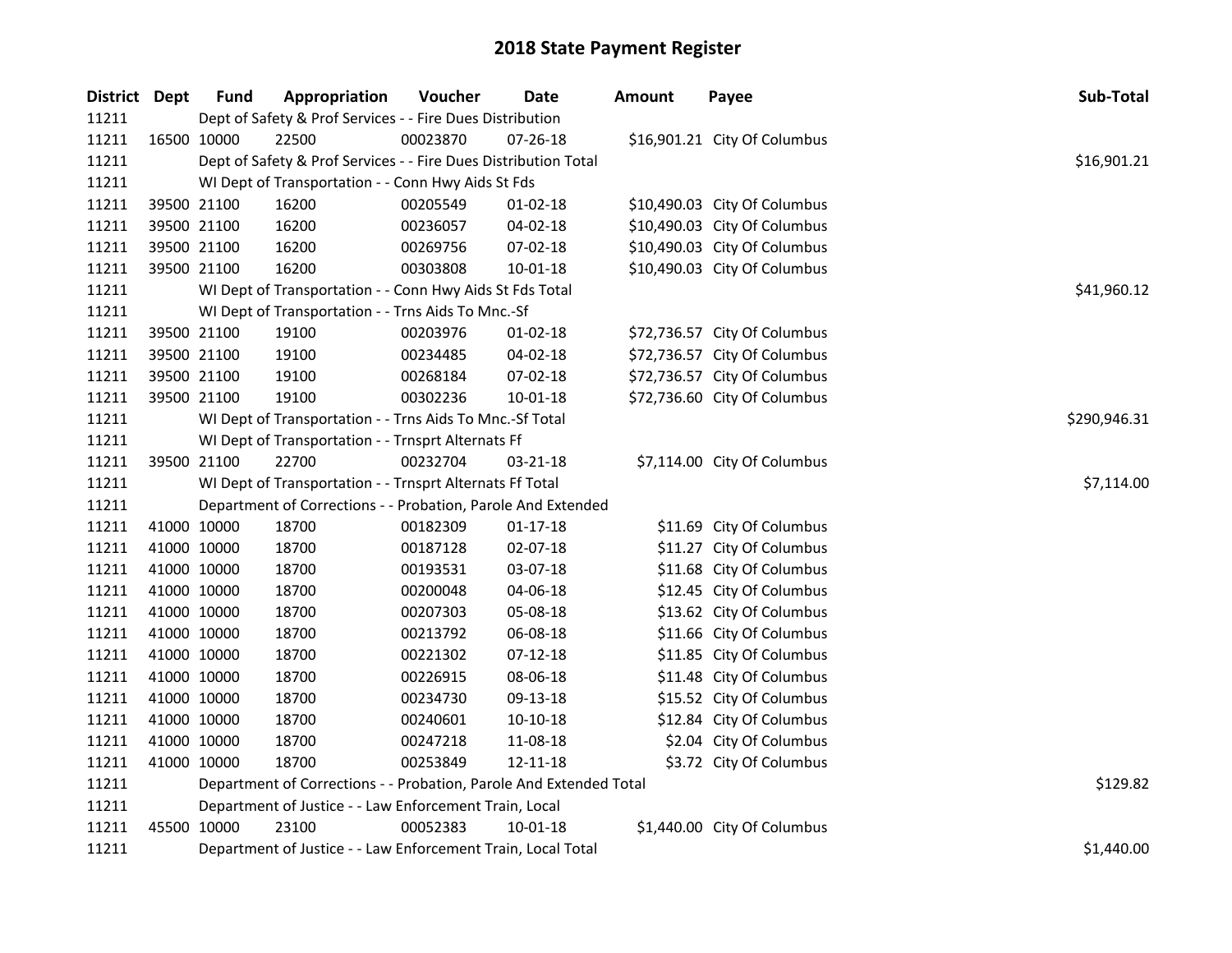| District           | Dept        | <b>Fund</b>                                                     | Appropriation                                                    | <b>Voucher</b> | Date           | Amount | Payee                         | Sub-Total    |
|--------------------|-------------|-----------------------------------------------------------------|------------------------------------------------------------------|----------------|----------------|--------|-------------------------------|--------------|
| 11211              |             |                                                                 | Shared Revenue and Tax Relief - - County And Municipal Aid       |                |                |        |                               |              |
| 11211              | 83500 10000 |                                                                 | 10500                                                            | 00032913       | $07 - 23 - 18$ |        | \$86,077.49 City Of Columbus  |              |
| 11211              |             | 83500 10000                                                     | 10500                                                            | 00035799       | 11-19-18       |        | \$487,772.45 City Of Columbus |              |
| 11211              |             |                                                                 | Shared Revenue and Tax Relief - - County And Municipal Aid Total |                |                |        |                               | \$573,849.94 |
| 11211              |             |                                                                 | Shared Revenue and Tax Relief - - Exempt Computer Aid            |                |                |        |                               |              |
| 11211              |             | 83500 10000                                                     | 10900                                                            | 00030219       | $07 - 23 - 18$ |        | \$11,142.42 City Of Columbus  |              |
| 11211              |             | 83500 10000                                                     | 10900                                                            | 00032261       | $07 - 23 - 18$ |        | \$2,556.29 City Of Columbus   |              |
| 11211              |             |                                                                 | Shared Revenue and Tax Relief - - Exempt Computer Aid Total      | \$13,698.71    |                |        |                               |              |
| 11211              |             |                                                                 | Shared Revenue and Tax Relief - - Utility Aid                    |                |                |        |                               |              |
| 11211              |             | 83500 10000                                                     | 11000                                                            | 00032913       | $07 - 23 - 18$ |        | \$110.58 City Of Columbus     |              |
| 11211              |             | 83500 10000                                                     | 11000                                                            | 00035799       | 11-19-18       |        | \$676.91 City Of Columbus     |              |
| 11211              |             |                                                                 | Shared Revenue and Tax Relief - - Utility Aid Total              |                |                |        |                               | \$787.49     |
| 11211              |             |                                                                 | Shared Revenue and Tax Relief - - Lottery & Gaming Credit        |                |                |        |                               |              |
| 11211              | 83500 52100 |                                                                 | 36300                                                            | 00027311       | $03 - 26 - 18$ |        | \$719.76 City Of Columbus     |              |
| 11211              |             | Shared Revenue and Tax Relief - - Lottery & Gaming Credit Total | \$719.76                                                         |                |                |        |                               |              |
| <b>11211 Total</b> |             |                                                                 |                                                                  |                |                |        |                               | \$947,547.36 |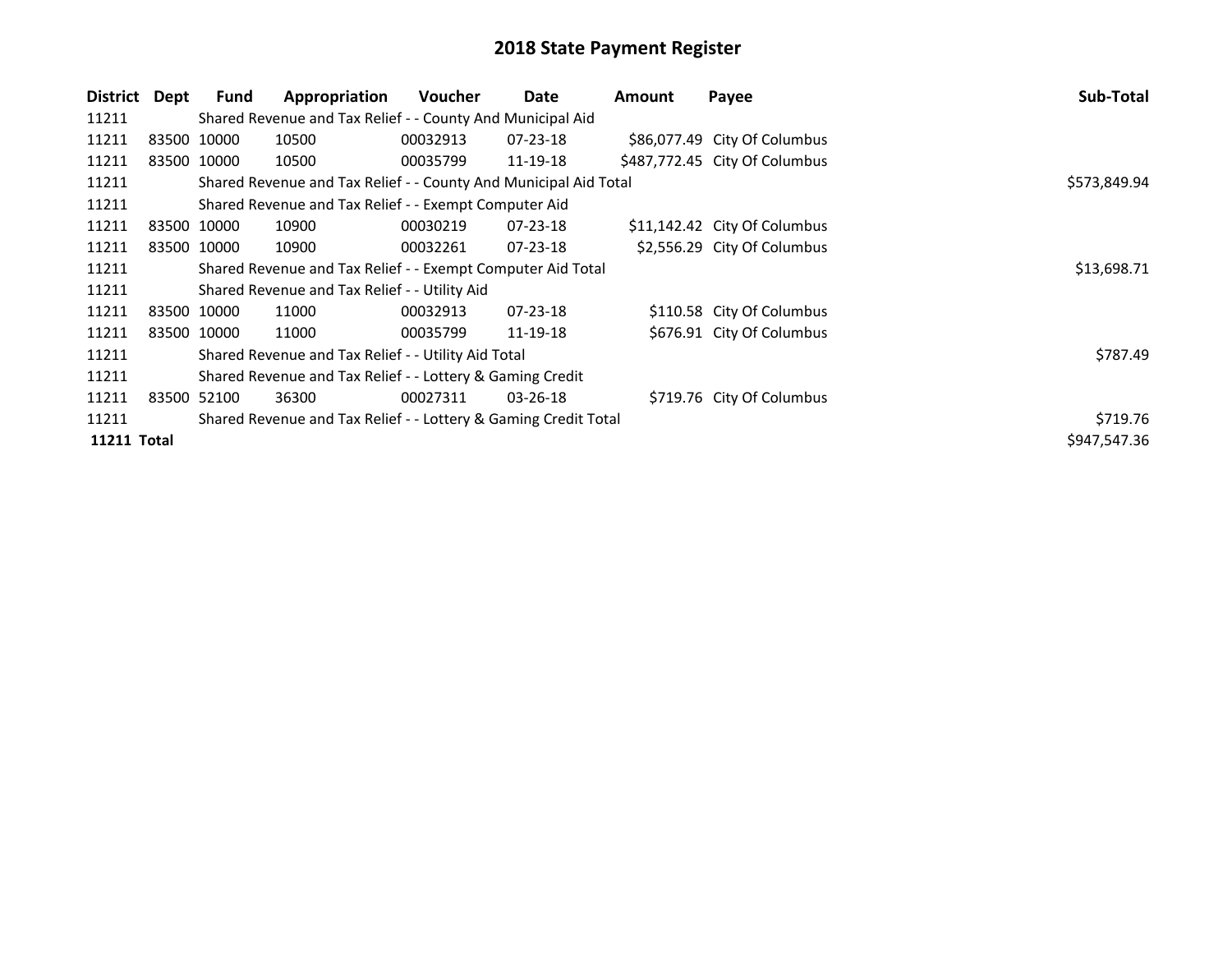| District Dept | <b>Fund</b>                                                           | Appropriation                                                                   | Voucher            | <b>Date</b>    | <b>Amount</b> | Payee                    | Sub-Total    |
|---------------|-----------------------------------------------------------------------|---------------------------------------------------------------------------------|--------------------|----------------|---------------|--------------------------|--------------|
| 11246         |                                                                       | Dept of Safety & Prof Services - - Fire Dues Distribution                       |                    |                |               |                          |              |
| 11246         | 16500 10000                                                           | 22500                                                                           | 00023871           | $07 - 25 - 18$ |               | \$10,476.11 City Of Lodi |              |
| 11246         |                                                                       | Dept of Safety & Prof Services - - Fire Dues Distribution Total                 |                    |                |               |                          | \$10,476.11  |
| 11246         |                                                                       | WI Dept of Transportation - - Hwy Sfty Loc Aid Ffd                              |                    |                |               |                          |              |
| 11246         | 39500 21100                                                           | 18500                                                                           | 00210277           | $01-10-18$     |               | \$2,175.31 City Of Lodi  |              |
| 11246         | 39500 21100                                                           | 18500                                                                           | 00210278           | $01 - 10 - 18$ |               | \$2,276.53 City Of Lodi  |              |
| 11246         | 39500 21100                                                           | 18500                                                                           | 00210279           | $01 - 10 - 18$ |               | \$3,030.82 City Of Lodi  |              |
| 11246         | 39500 21100                                                           | 18500                                                                           | 00240474           | $04 - 17 - 18$ |               | \$643.07 City Of Lodi    |              |
| 11246         | 39500 21100                                                           | 18500                                                                           | 00240475           | $04-17-18$     |               | \$831.11 City Of Lodi    |              |
| 11246         | 39500 21100                                                           | 18500                                                                           | 00246769           | 04-27-18       |               | \$342.03 City Of Lodi    |              |
| 11246         | 39500 21100                                                           | 18500                                                                           | 00315666           | 11-01-18       |               | \$342.03 City Of Lodi    |              |
| 11246         | 39500 21100                                                           | 18500                                                                           | 00315667           | 11-01-18       |               | \$281.40 City Of Lodi    |              |
| 11246         | 39500 21100                                                           | 18500                                                                           | 00315668           | $11 - 01 - 18$ |               | \$420.95 City Of Lodi    |              |
| 11246         | 39500 21100                                                           | 18500                                                                           | 00315669           | 11-01-18       |               | \$399.12 City Of Lodi    |              |
| 11246         | 39500 21100                                                           | 18500                                                                           | 00315670           | 11-01-18       |               | \$257.63 City Of Lodi    |              |
| 11246         |                                                                       | WI Dept of Transportation - - Hwy Sfty Loc Aid Ffd Total                        | \$11,000.00        |                |               |                          |              |
| 11246         |                                                                       | WI Dept of Transportation - - Trns Aids To Mnc.-Sf                              |                    |                |               |                          |              |
| 11246         | 39500 21100                                                           | 19100                                                                           | 00203977           | 01-02-18       |               | \$38,556.50 City Of Lodi |              |
| 11246         | 39500 21100                                                           | 19100                                                                           | 00234486           | 04-02-18       |               | \$38,556.50 City Of Lodi |              |
| 11246         | 39500 21100                                                           | 19100                                                                           | 00268185           | 07-02-18       |               | \$38,556.50 City Of Lodi |              |
| 11246         | 39500 21100                                                           | 19100                                                                           | 00302237           | $10 - 01 - 18$ |               | \$38,556.50 City Of Lodi |              |
| 11246         |                                                                       | WI Dept of Transportation - - Trns Aids To Mnc.-Sf Total                        |                    |                |               |                          | \$154,226.00 |
| 11246         |                                                                       | Department of Health Services - - Prepaid Medical Transport Reimbursement       |                    |                |               |                          |              |
| 11246         | 43500 10000                                                           | 16300                                                                           | AMBULANCE 11-08-18 |                |               | \$4,500.12 City Of Lodi  |              |
| 11246         |                                                                       | Department of Health Services - - Prepaid Medical Transport Reimbursement Total |                    |                |               |                          | \$4,500.12   |
| 11246         |                                                                       | Department of Justice - - Law Enforcement Train, Local                          |                    |                |               |                          |              |
| 11246         | 45500 10000                                                           | 23100                                                                           | 00041363           | 02-01-18       |               | \$1,474.20 City Of Lodi  |              |
| 11246         | 45500 10000                                                           | 23100                                                                           | 00053283           | 10-18-18       |               | \$800.00 City Of Lodi    |              |
| 11246         |                                                                       | Department of Justice - - Law Enforcement Train, Local Total                    |                    |                |               |                          | \$2,274.20   |
| 11246         |                                                                       | Shared Revenue and Tax Relief - - Expenditure Restraint Program                 |                    |                |               |                          |              |
| 11246         | 83500 10000                                                           | 10100                                                                           | 00032914           | $07 - 23 - 18$ |               | \$38,786.16 City Of Lodi |              |
| 11246         | Shared Revenue and Tax Relief - - Expenditure Restraint Program Total |                                                                                 |                    |                |               |                          |              |
| 11246         |                                                                       | Shared Revenue and Tax Relief - - County And Municipal Aid                      |                    |                |               |                          |              |
| 11246         | 83500 10000                                                           | 10500                                                                           | 00032914           | 07-23-18       |               | \$16,514.34 City Of Lodi |              |
| 11246         | 83500 10000                                                           | 10500                                                                           | 00035800           | 11-19-18       |               | \$89,081.17 City Of Lodi |              |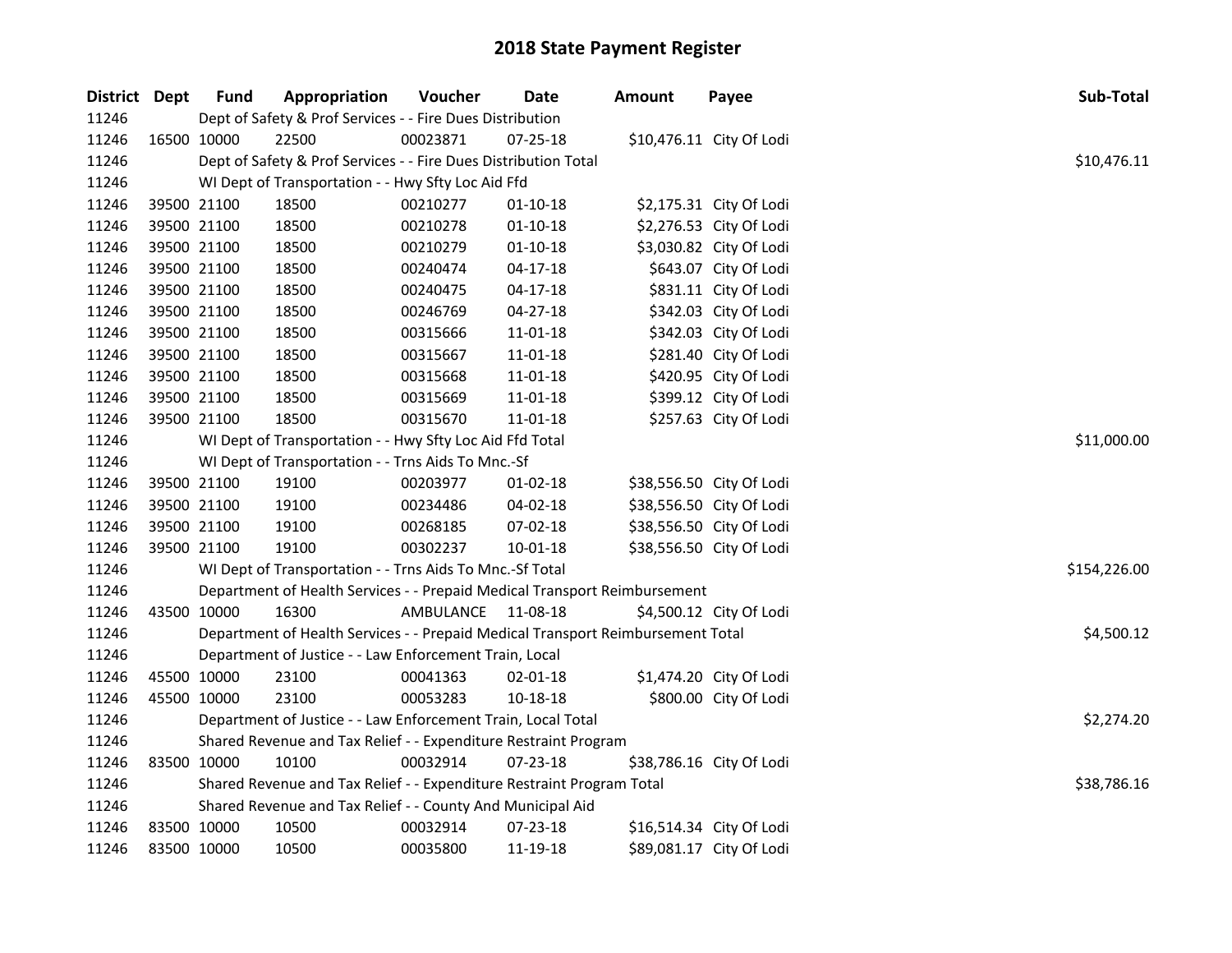| District Dept | <b>Fund</b> | Appropriation                                                    | Voucher  | Date     | Amount | Payee                    | Sub-Total    |
|---------------|-------------|------------------------------------------------------------------|----------|----------|--------|--------------------------|--------------|
| 11246         |             | Shared Revenue and Tax Relief - - County And Municipal Aid Total |          |          |        |                          | \$105,595.51 |
| 11246         |             | Shared Revenue and Tax Relief - - Exempt Computer Aid            |          |          |        |                          |              |
| 11246         | 83500 10000 | 10900                                                            | 00030220 | 07-23-18 |        | \$834.08 City Of Lodi    |              |
| 11246         | 83500 10000 | 10900                                                            | 00032262 | 07-23-18 |        | \$10,311.02 City Of Lodi |              |
| 11246         |             | Shared Revenue and Tax Relief - - Exempt Computer Aid Total      |          |          |        |                          | \$11,145.10  |
| 11246 Total   |             |                                                                  |          |          |        |                          | \$338,003.20 |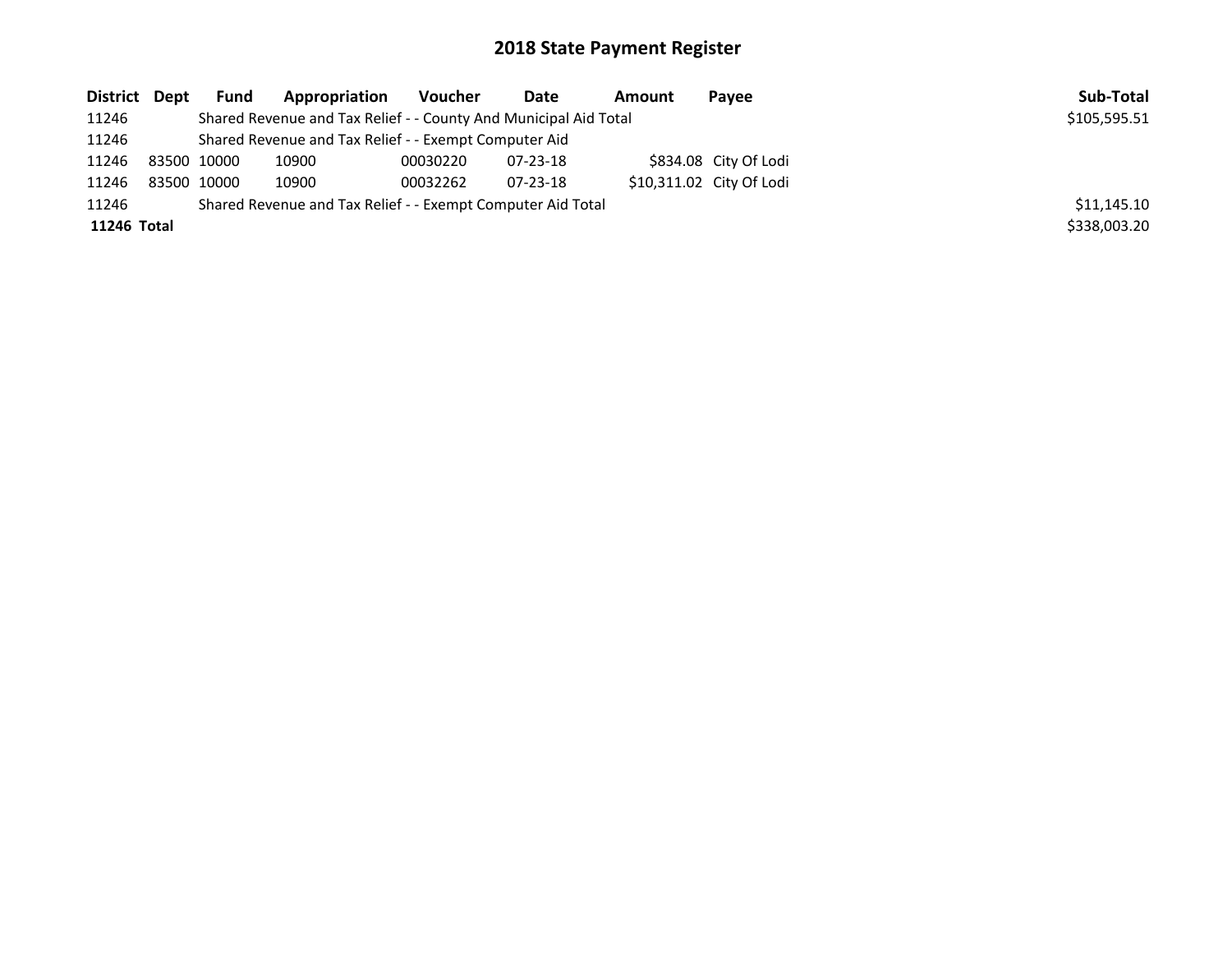| District Dept |             | <b>Fund</b> | Appropriation                                                      | Voucher     | Date           | <b>Amount</b> | Payee                        | Sub-Total    |
|---------------|-------------|-------------|--------------------------------------------------------------------|-------------|----------------|---------------|------------------------------|--------------|
| 11271         |             |             | Dept of Safety & Prof Services - - Fire Dues Distribution          |             |                |               |                              |              |
| 11271         | 16500 10000 |             | 22500                                                              | 00023872    | 07-26-18       |               | \$27,333.49 City Of Portage  |              |
| 11271         |             |             | Dept of Safety & Prof Services - - Fire Dues Distribution Total    |             |                |               |                              | \$27,333.49  |
| 11271         |             |             | Dept of Natural Resources - - Aids In Lieu Of Taxes - Gener        |             |                |               |                              |              |
| 11271         |             | 37000 10000 | 50300                                                              | 00211730    | 02-02-18       |               | \$982.84 City Of Portage     |              |
| 11271         | 37000 10000 |             | 50300                                                              | 00229824    | 04-20-18       |               | \$3.57 City Of Portage       |              |
| 11271         |             |             | Dept of Natural Resources - - Aids In Lieu Of Taxes - Gener Total  |             |                |               |                              | \$986.41     |
| 11271         |             |             | Dept of Natural Resources - - Resaids - Cnty Forst, Cl & Mfl       |             |                |               |                              |              |
| 11271         | 37000 21200 |             | 57100                                                              | 00247282    | 06-28-18       |               | \$27.76 City Of Portage      |              |
| 11271         |             |             | Dept of Natural Resources - - Resaids - Cnty Forst, Cl & Mfl Total |             |                |               |                              | \$27.76      |
| 11271         |             |             | Dept of Natural Resources - - Aids In Lieu Of Taxes - Sum S        |             |                |               |                              |              |
| 11271         |             | 37000 21200 | 57900                                                              | 00229825    | 04-20-18       |               | \$44.03 City Of Portage      |              |
| 11271         |             | 37000 21200 | 57900                                                              | 00229826    | 04-20-18       |               | \$29.49 City Of Portage      |              |
| 11271         |             |             | Dept of Natural Resources - - Aids In Lieu Of Taxes - Sum S Total  |             |                |               |                              | \$73.52      |
| 11271         |             |             | Dept of Natural Resources - - Fin Asst For Responsible Units       |             |                |               |                              |              |
| 11271         |             | 37000 27400 | 67000                                                              | 00235545    | 05-11-18       |               | \$20,374.33 City Of Portage  |              |
| 11271         |             |             | Dept of Natural Resources - - Fin Asst For Responsible Units Total | \$20,374.33 |                |               |                              |              |
| 11271         |             |             | WI Dept of Transportation - - Conn Hwy Aids St Fds                 |             |                |               |                              |              |
| 11271         |             | 39500 21100 | 16200                                                              | 00205550    | $01 - 02 - 18$ |               | \$31,626.63 City Of Portage  |              |
| 11271         | 39500 21100 |             | 16200                                                              | 00236058    | 04-02-18       |               | \$31,626.63 City Of Portage  |              |
| 11271         | 39500 21100 |             | 16200                                                              | 00269757    | 07-02-18       |               | \$31,626.63 City Of Portage  |              |
| 11271         | 39500 21100 |             | 16200                                                              | 00303809    | $10 - 01 - 18$ |               | \$31,626.64 City Of Portage  |              |
| 11271         |             |             | WI Dept of Transportation - - Conn Hwy Aids St Fds Total           |             |                |               |                              | \$126,506.53 |
| 11271         |             |             | WI Dept of Transportation - - Tc, Trns Oper Aid Sf                 |             |                |               |                              |              |
| 11271         | 39500 21100 |             | 17700                                                              | 00257228    | 05-25-18       |               | \$25,608.00 City Of Portage  |              |
| 11271         | 39500 21100 |             | 17700                                                              | 00262494    | 06-14-18       |               | \$77,789.00 City Of Portage  |              |
| 11271         |             | 39500 21100 | 17700                                                              | 00289446    | 08-27-18       |               | \$233,368.00 City Of Portage |              |
| 11271         |             |             | WI Dept of Transportation - - Tc, Trns Oper Aid Sf Total           |             |                |               |                              | \$336,765.00 |
| 11271         |             |             | WI Dept of Transportation - - Trnst/Trns-Rel Aid F                 |             |                |               |                              |              |
| 11271         | 39500 21100 |             | 18200                                                              | 00226394    | 03-01-18       |               | \$94,231.17 City Of Portage  |              |
| 11271         | 39500 21100 |             | 18200                                                              | 00296381    | 09-17-18       |               | \$25,321.10 City Of Portage  |              |
| 11271         | 39500 21100 |             | 18200                                                              | 00323469    | 11-15-18       |               | \$85,035.16 City Of Portage  |              |
| 11271         | 39500 21100 |             | 18200                                                              | 00323494    | 11-15-18       |               | \$94,639.33 City Of Portage  |              |
| 11271         | 39500 21100 |             | 18200                                                              | 00335105    | 12-26-18       |               | \$47,000.71 City Of Portage  |              |
| 11271         |             | 39500 21100 | 18200                                                              | 00335106    | 12-26-18       |               | \$50,135.94 City Of Portage  |              |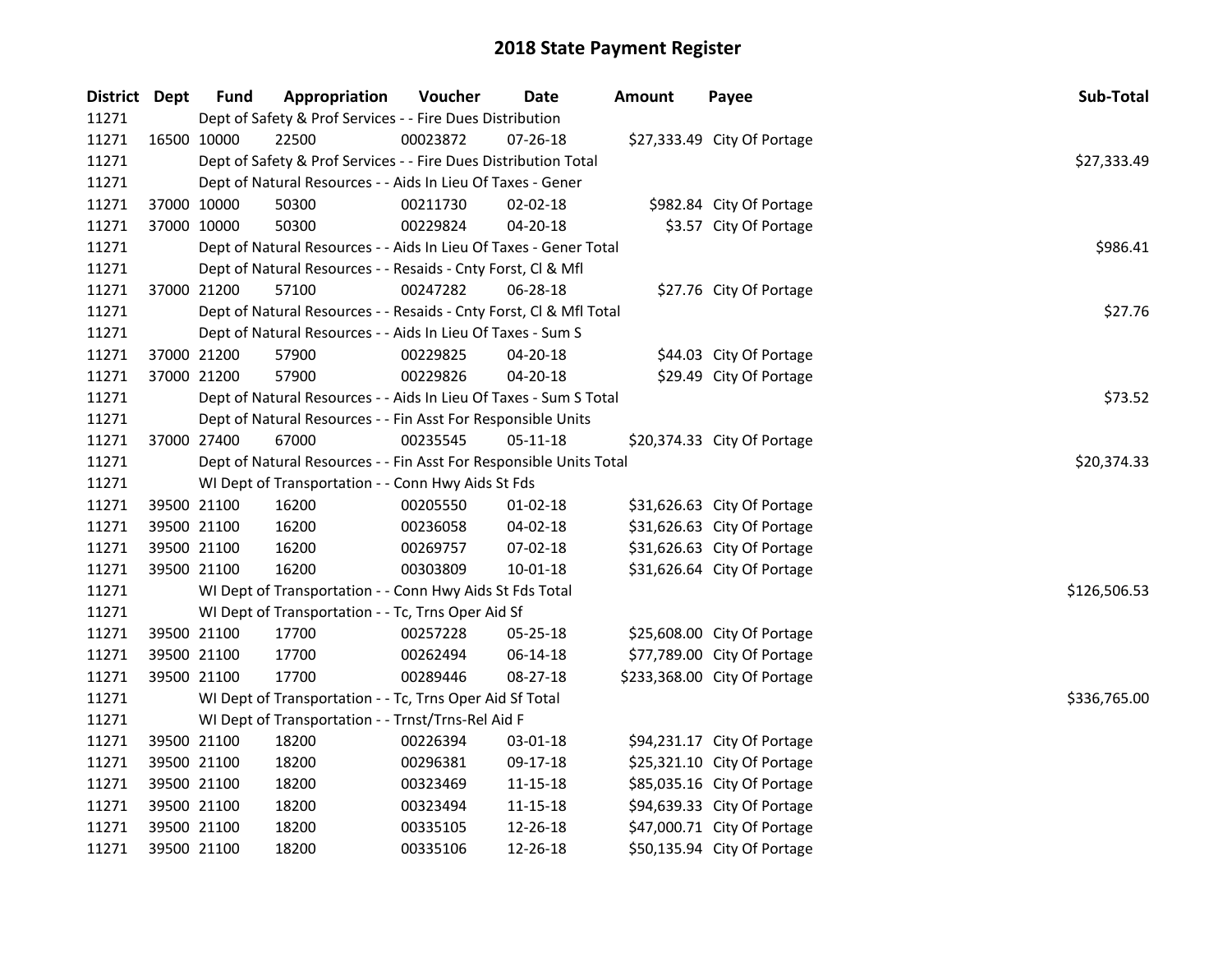| District Dept |             | <b>Fund</b>                                                             | Appropriation                                                  | Voucher  | <b>Date</b>    | <b>Amount</b> | Payee                        | Sub-Total    |  |
|---------------|-------------|-------------------------------------------------------------------------|----------------------------------------------------------------|----------|----------------|---------------|------------------------------|--------------|--|
| 11271         |             | WI Dept of Transportation - - Trnst/Trns-Rel Aid F Total                | \$396,363.41                                                   |          |                |               |                              |              |  |
| 11271         |             | WI Dept of Transportation - - Hwy Sfty Loc Aid Ffd                      |                                                                |          |                |               |                              |              |  |
| 11271         |             | 39500 21100                                                             | 18500                                                          | 00291914 | 08-29-18       |               | \$4,000.00 City Of Portage   |              |  |
| 11271         |             |                                                                         | WI Dept of Transportation - - Hwy Sfty Loc Aid Ffd Total       |          |                |               |                              | \$4,000.00   |  |
| 11271         |             | WI Dept of Transportation - - Trns Aids To Mnc.-Sf                      |                                                                |          |                |               |                              |              |  |
| 11271         |             | 39500 21100                                                             | 19100                                                          | 00203978 | $01 - 02 - 18$ |               | \$133,131.71 City Of Portage |              |  |
| 11271         |             | 39500 21100                                                             | 19100                                                          | 00234487 | 04-02-18       |               | \$133,131.71 City Of Portage |              |  |
| 11271         |             | 39500 21100                                                             | 19100                                                          | 00268186 | 07-02-18       |               | \$133,131.71 City Of Portage |              |  |
| 11271         |             | 39500 21100                                                             | 19100                                                          | 00302238 | 10-01-18       |               | \$133,131.73 City Of Portage |              |  |
| 11271         |             |                                                                         | WI Dept of Transportation - - Trns Aids To Mnc.-Sf Total       |          |                |               |                              | \$532,526.86 |  |
| 11271         |             |                                                                         | WI Dept of Transportation - - Transpor Safety Ff               |          |                |               |                              |              |  |
| 11271         |             | 39500 21100                                                             | 58200                                                          | 00239472 | 04-06-18       |               | \$31.80 City Of Portage      |              |  |
| 11271         |             |                                                                         | WI Dept of Transportation - - Transpor Safety Ff Total         |          |                |               |                              | \$31.80      |  |
| 11271         |             |                                                                         | Department of Corrections - - Institutional Repair And Maint   |          |                |               |                              |              |  |
| 11271         |             | 41000 10000                                                             | 11000                                                          | 00241012 | 10-25-18       |               | \$813.76 City Of Portage     |              |  |
| 11271         |             | Department of Corrections - - Institutional Repair And Maint Total      | \$813.76                                                       |          |                |               |                              |              |  |
| 11271         |             | Department of Justice - - Law Enforcement Train, Local                  |                                                                |          |                |               |                              |              |  |
| 11271         |             | 45500 10000                                                             | 23100                                                          | 00053652 | 10-18-18       |               | \$3,520.00 City Of Portage   |              |  |
| 11271         |             | Department of Justice - - Law Enforcement Train, Local Total            |                                                                |          |                |               |                              |              |  |
| 11271         |             |                                                                         | Department of Military Affairs - - Army Repair And Maintenance |          |                |               |                              |              |  |
| 11271         | 46500 10000 |                                                                         | 10200                                                          | 00036580 | 01-08-18       |               | \$225.14 City Of Portage     |              |  |
| 11271         |             | Department of Military Affairs - - Army Repair And Maintenance Total    |                                                                |          |                |               |                              |              |  |
| 11271         |             | Department of Military Affairs - - Federal Aid-Service Contracts        |                                                                |          |                |               |                              |              |  |
| 11271         | 46500 10000 |                                                                         | 14100                                                          | 00036580 | 01-08-18       |               | \$225.14 City Of Portage     |              |  |
| 11271         |             | Department of Military Affairs - - Federal Aid-Service Contracts Total  |                                                                |          |                |               |                              |              |  |
| 11271         |             | Department of Military Affairs - - Regional Emergency Response Tm       |                                                                |          |                |               |                              |              |  |
| 11271         |             | 46500 10000                                                             | 30600                                                          | 00038646 | 02-05-18       |               | \$3,953.23 City Of Portage   |              |  |
| 11271         |             | 46500 10000                                                             | 30600                                                          | 00041653 | $04 - 17 - 18$ |               | \$3,953.23 City Of Portage   |              |  |
| 11271         |             | 46500 10000                                                             | 30600                                                          | 00046039 | 07-09-18       |               | \$3,953.23 City Of Portage   |              |  |
| 11271         |             | 46500 10000                                                             | 30600                                                          | 00051712 | 11-15-18       |               | \$3,953.23 City Of Portage   |              |  |
| 11271         |             | Department of Military Affairs - - Regional Emergency Response Tm Total | \$15,812.92                                                    |          |                |               |                              |              |  |
| 11271         |             | Department of Revenue - - Payments For Municipal Svcs                   |                                                                |          |                |               |                              |              |  |
| 11271         |             | 56600 10000                                                             | 50100                                                          | 00026720 | $01 - 31 - 18$ |               | \$36,432.35 City Of Portage  |              |  |
| 11271         |             | Department of Revenue - - Payments For Municipal Svcs Total             |                                                                |          |                |               |                              |              |  |
| 11271         |             | Shared Revenue and Tax Relief - - Expenditure Restraint Program         |                                                                |          |                |               |                              |              |  |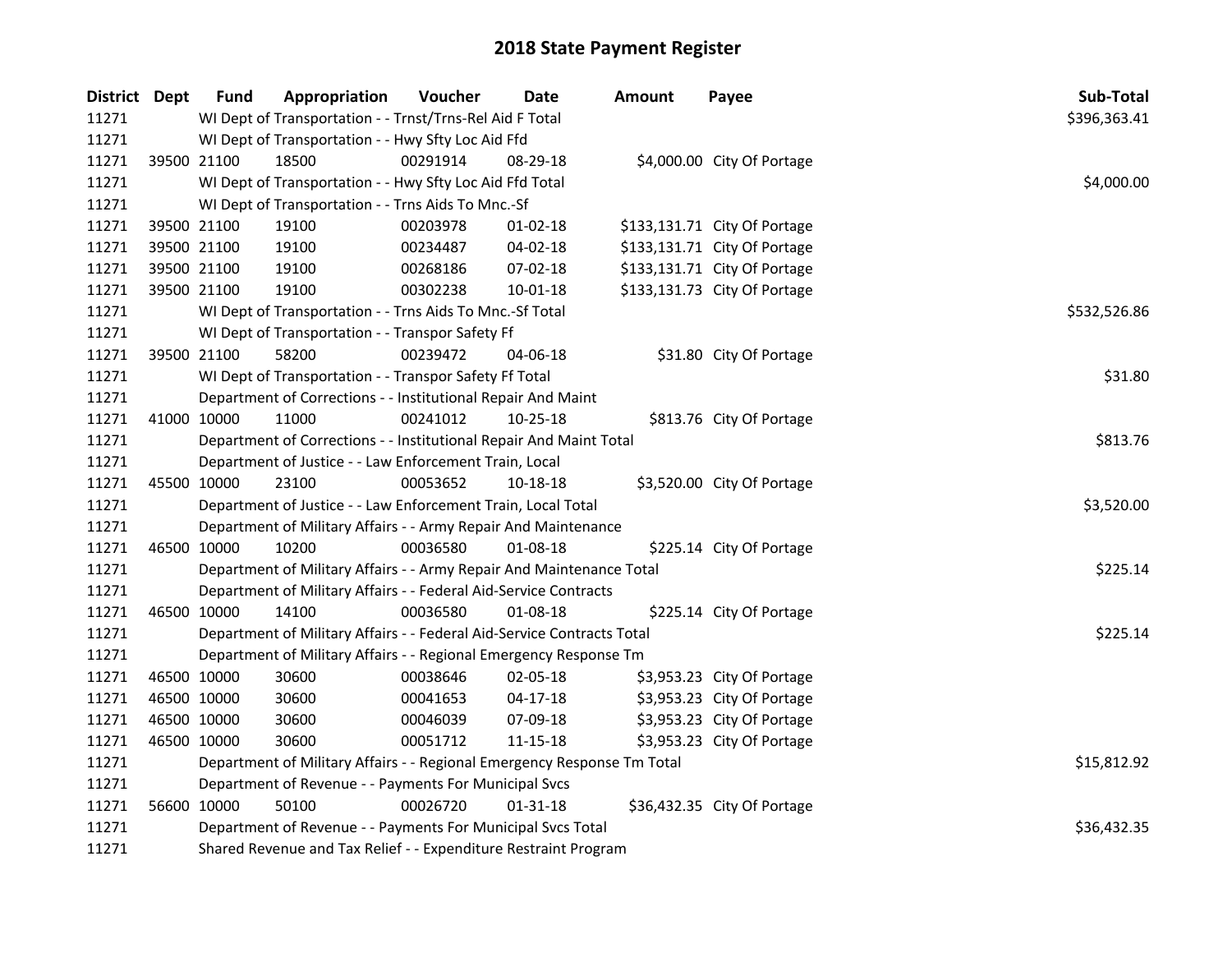| District    | Dept | Fund        | Appropriation                                                         | <b>Voucher</b> | Date           | <b>Amount</b> | Payee                          | Sub-Total      |
|-------------|------|-------------|-----------------------------------------------------------------------|----------------|----------------|---------------|--------------------------------|----------------|
| 11271       |      | 83500 10000 | 10100                                                                 | 00032915       | 07-23-18       |               | \$154,996.20 City Of Portage   |                |
| 11271       |      | 83500 10000 | 10100                                                                 | 00035801       | 11-19-18       |               | \$0.03 City Of Portage         |                |
| 11271       |      |             | Shared Revenue and Tax Relief - - Expenditure Restraint Program Total |                |                |               |                                | \$154,996.23   |
| 11271       |      |             | Shared Revenue and Tax Relief - - County And Municipal Aid            |                |                |               |                                |                |
| 11271       |      | 83500 10000 | 10500                                                                 | 00032915       | 07-23-18       |               | \$240,092.13 City Of Portage   |                |
| 11271       |      | 83500 10000 | 10500                                                                 | 00035801       | 11-19-18       |               | \$1,360,522.07 City Of Portage |                |
| 11271       |      |             | Shared Revenue and Tax Relief - - County And Municipal Aid Total      |                |                |               |                                | \$1,600,614.20 |
| 11271       |      |             | Shared Revenue and Tax Relief - - Exempt Computer Aid                 |                |                |               |                                |                |
| 11271       |      | 83500 10000 | 10900                                                                 | 00030221       | 07-23-18       |               | \$13,900.38 City Of Portage    |                |
| 11271       |      | 83500 10000 | 10900                                                                 | 00032263       | $07 - 23 - 18$ |               | \$5,811.91 City Of Portage     |                |
| 11271       |      |             | Shared Revenue and Tax Relief - - Exempt Computer Aid Total           | \$19,712.29    |                |               |                                |                |
| 11271       |      |             | Shared Revenue and Tax Relief - - Utility Aid                         |                |                |               |                                |                |
| 11271       |      | 83500 10000 | 11000                                                                 | 00032915       | $07 - 23 - 18$ |               | \$10,442.60 City Of Portage    |                |
| 11271       |      | 83500 10000 | 11000                                                                 | 00035801       | 11-19-18       |               | \$29,658.30 City Of Portage    |                |
| 11271       |      |             | Shared Revenue and Tax Relief - - Utility Aid Total                   | \$40,100.90    |                |               |                                |                |
| 11271       |      |             | Shared Revenue and Tax Relief - - Lottery & Gaming Credit             |                |                |               |                                |                |
| 11271       |      | 83500 52100 | 36300                                                                 | 00027312       | 03-26-18       |               | \$7,239.47 City Of Portage     |                |
| 11271       |      |             | Shared Revenue and Tax Relief - - Lottery & Gaming Credit Total       |                |                |               |                                | \$7,239.47     |
| 11271 Total |      |             |                                                                       |                |                |               |                                | \$3,324,681.51 |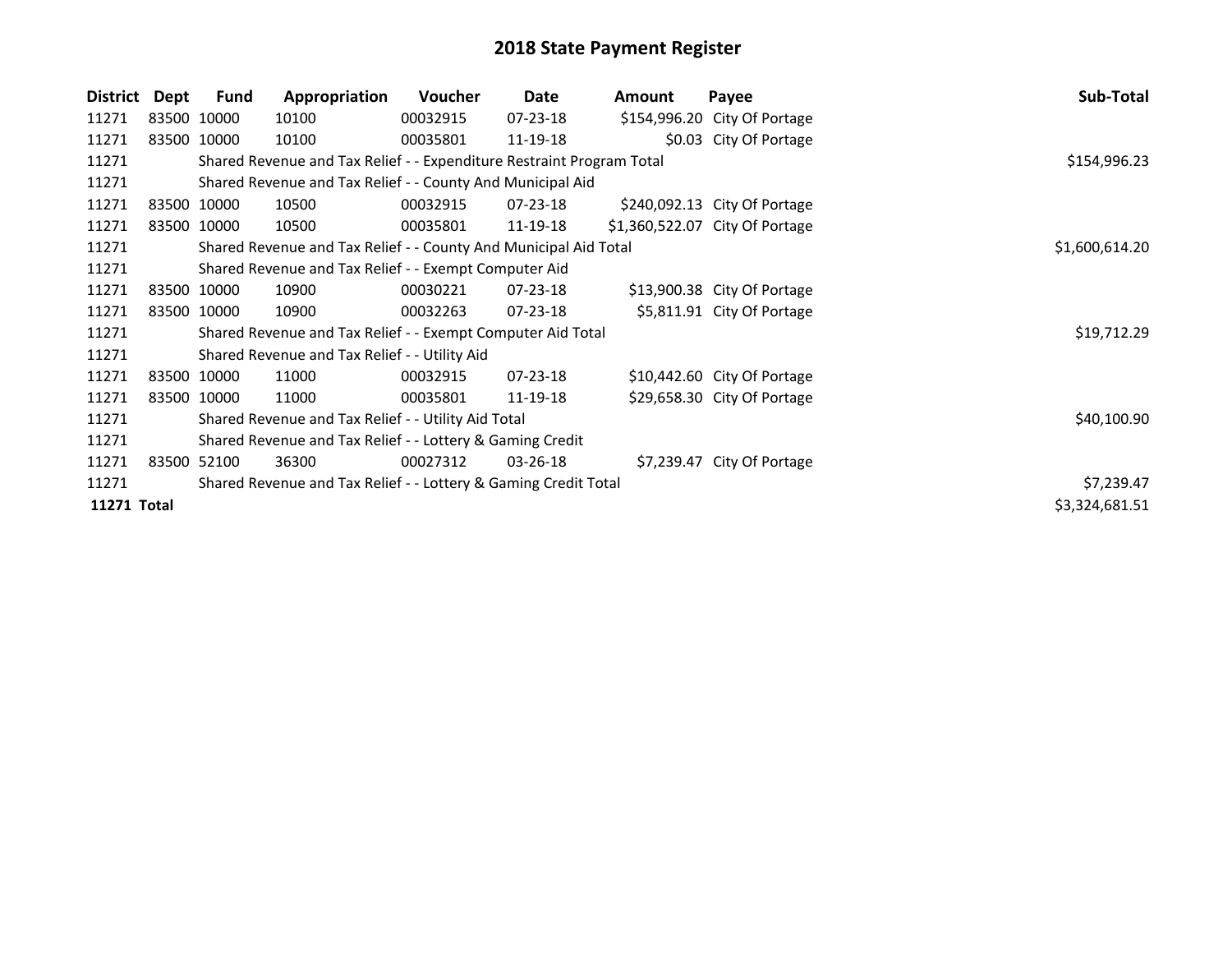| District Dept |             | <b>Fund</b>                                                           | Appropriation                                                      | Voucher  | <b>Date</b>    | <b>Amount</b> | Payee                                | Sub-Total   |
|---------------|-------------|-----------------------------------------------------------------------|--------------------------------------------------------------------|----------|----------------|---------------|--------------------------------------|-------------|
| 11291         |             | Dept of Safety & Prof Services - - Fire Dues Distribution             |                                                                    |          |                |               |                                      |             |
| 11291         |             | 16500 10000                                                           | 22500                                                              | 00023873 | $07 - 26 - 18$ |               | \$16,717.49 City Of Wisconsin Dells  |             |
| 11291         |             | Dept of Safety & Prof Services - - Fire Dues Distribution Total       | \$16,717.49                                                        |          |                |               |                                      |             |
| 11291         |             | Dept of Natural Resources - - Aids In Lieu Of Taxes - Gener           |                                                                    |          |                |               |                                      |             |
| 11291         |             | 37000 10000                                                           | 50300                                                              | 00211951 | $02 - 02 - 18$ |               | \$26,458.83 City Of Wisconsin Dells  |             |
| 11291         |             | 37000 10000                                                           | 50300                                                              | 00230663 | 04-20-18       |               | \$169.42 City Of Wisconsin Dells     |             |
| 11291         |             |                                                                       | Dept of Natural Resources - - Aids In Lieu Of Taxes - Gener Total  |          |                |               |                                      | \$26,628.25 |
| 11291         |             |                                                                       | Dept of Natural Resources - - Aids In Lieu Of Taxes - Sum S        |          |                |               |                                      |             |
| 11291         |             | 37000 21200                                                           | 57900                                                              | 00230662 | 04-20-18       |               | \$0.73 City Of Wisconsin Dells       |             |
| 11291         |             |                                                                       | Dept of Natural Resources - - Aids In Lieu Of Taxes - Sum S Total  |          |                |               |                                      | \$0.73      |
| 11291         |             |                                                                       | Dept of Natural Resources - - Fin Asst For Responsible Units       |          |                |               |                                      |             |
| 11291         |             | 37000 27400                                                           | 67000                                                              | 00235507 | 05-11-18       |               | \$6,890.50 City Of Wisconsin Dells   |             |
| 11291         |             |                                                                       | Dept of Natural Resources - - Fin Asst For Responsible Units Total |          |                |               |                                      | \$6,890.50  |
| 11291         |             |                                                                       | WI Dept of Transportation - - Trns Aids To Mnc.-Sf                 |          |                |               |                                      |             |
| 11291         |             | 39500 21100                                                           | 19100                                                              | 00203979 | 01-02-18       |               | \$119,809.24 City Of Wisconsin Dells |             |
| 11291         |             | 39500 21100                                                           | 19100                                                              | 00234488 | 04-02-18       |               | \$119,809.24 City Of Wisconsin Dells |             |
| 11291         |             | 39500 21100                                                           | 19100                                                              | 00268187 | 07-02-18       |               | \$119,809.24 City Of Wisconsin Dells |             |
| 11291         |             | 39500 21100                                                           | 19100                                                              | 00302239 | $10 - 01 - 18$ |               | \$119,809.26 City Of Wisconsin Dells |             |
| 11291         |             | WI Dept of Transportation - - Trns Aids To Mnc.-Sf Total              | \$479,236.98                                                       |          |                |               |                                      |             |
| 11291         |             |                                                                       | Department of Revenue - - Payments For Municipal Svcs              |          |                |               |                                      |             |
| 11291         |             | 56600 10000                                                           | 50100                                                              | 00026721 | $01 - 31 - 18$ |               | \$7,750.23 City Of Wisconsin Dells   |             |
| 11291         |             | Department of Revenue - - Payments For Municipal Svcs Total           | \$7,750.23                                                         |          |                |               |                                      |             |
| 11291         |             | Shared Revenue and Tax Relief - - Expenditure Restraint Program       |                                                                    |          |                |               |                                      |             |
| 11291         |             | 83500 10000                                                           | 10100                                                              | 00032916 | 07-23-18       |               | \$141,833.40 City Of Wisconsin Dells |             |
| 11291         |             | Shared Revenue and Tax Relief - - Expenditure Restraint Program Total | \$141,833.40                                                       |          |                |               |                                      |             |
| 11291         |             |                                                                       | Shared Revenue and Tax Relief - - County And Municipal Aid         |          |                |               |                                      |             |
| 11291         |             | 83500 10000                                                           | 10500                                                              | 00032916 | 07-23-18       |               | \$13,363.81 City Of Wisconsin Dells  |             |
| 11291         |             | 83500 10000                                                           | 10500                                                              | 00035802 | 11-19-18       |               | \$75,728.24 City Of Wisconsin Dells  |             |
| 11291         |             | Shared Revenue and Tax Relief - - County And Municipal Aid Total      | \$89,092.05                                                        |          |                |               |                                      |             |
| 11291         |             | Shared Revenue and Tax Relief - - Exempt Computer Aid                 |                                                                    |          |                |               |                                      |             |
| 11291         |             | 83500 10000                                                           | 10900                                                              | 00030222 | 07-23-18       |               | \$8,634.08 City Of Wisconsin Dells   |             |
| 11291         | 83500 10000 |                                                                       | 10900                                                              | 00032264 | 07-23-18       |               | \$4,328.54 City Of Wisconsin Dells   |             |
| 11291         |             |                                                                       | Shared Revenue and Tax Relief - - Exempt Computer Aid Total        |          |                |               |                                      | \$12,962.62 |
| 11291         |             | Shared Revenue and Tax Relief - - Utility Aid                         |                                                                    |          |                |               |                                      |             |
| 11291         | 83500 10000 |                                                                       | 11000                                                              | 00032916 | 07-23-18       |               | \$5,773.85 City Of Wisconsin Dells   |             |